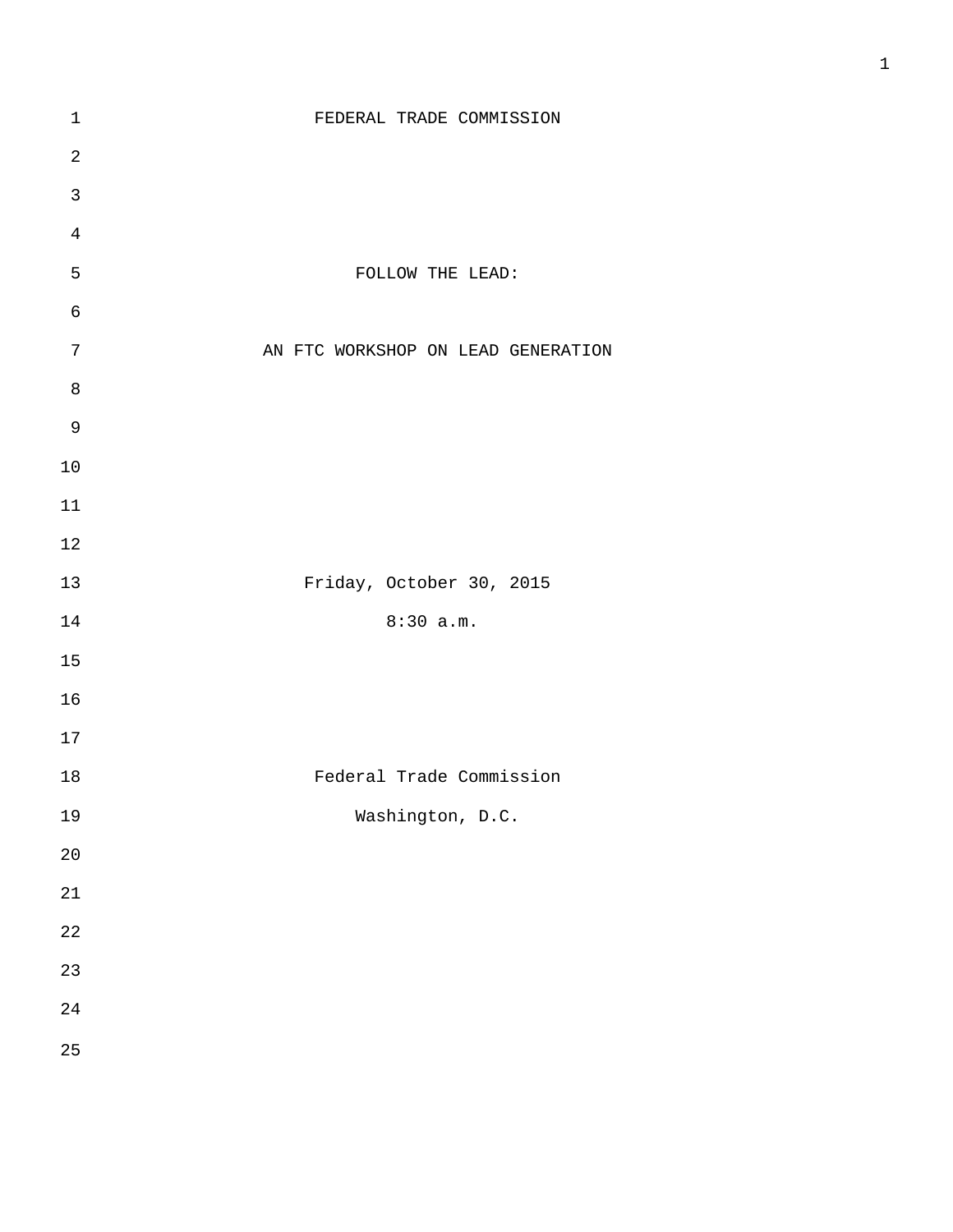## 1 WELCOME

| $\overline{2}$ | MS. WORTHMAN: Good morning. My name is Katie                  |  |  |  |  |  |
|----------------|---------------------------------------------------------------|--|--|--|--|--|
| 3              | Worthman. I'm an attorney with the Division of Financial      |  |  |  |  |  |
| 4              | Practices in the Bureau of Consumer Protection at the Federal |  |  |  |  |  |
| 5              | Trade Commission. Welcome to Follow the Lead: An FTC          |  |  |  |  |  |
| 6              | Workshop on Lead Generation.                                  |  |  |  |  |  |
| 7              | Before we get started today with the substantive              |  |  |  |  |  |
| 8              | program, I have some administrative details to review.        |  |  |  |  |  |
| 9              | First, please silence any mobile phones and other electronic  |  |  |  |  |  |
| 10             | devices. If you must use them during the workshop, please be  |  |  |  |  |  |
| 11             | respectful of the speakers and your fellow audience members.  |  |  |  |  |  |
| 12             | Please be aware that if you leave the Constitution            |  |  |  |  |  |
| 13             | Center building for any reason during the workshop you will   |  |  |  |  |  |
| 14             | have to go back through security. Please bear this in mind    |  |  |  |  |  |
| 15             | and plan ahead, especially if you're participating on a       |  |  |  |  |  |
| 16             | panel, so we can do our best to remain on schedule.           |  |  |  |  |  |
| 17             | Most of you received a lanyard with a plastic FTC             |  |  |  |  |  |
| 18             | event security badge. We reuse these for multiple events, so  |  |  |  |  |  |
| 19             | when you leave for the day, please return your badge to the   |  |  |  |  |  |
| 20             | event staff.                                                  |  |  |  |  |  |
| 21             | If an emergency occurs that requires you to leave             |  |  |  |  |  |
| 22             | the conference center but remain in the building, follow the  |  |  |  |  |  |
| 23             | instructions provided over the building PA system.<br>If an   |  |  |  |  |  |
| 24             | emergency occurs that requires the evacuation of the          |  |  |  |  |  |
| 25             | building, an alarm will sound. Everyone should leave the      |  |  |  |  |  |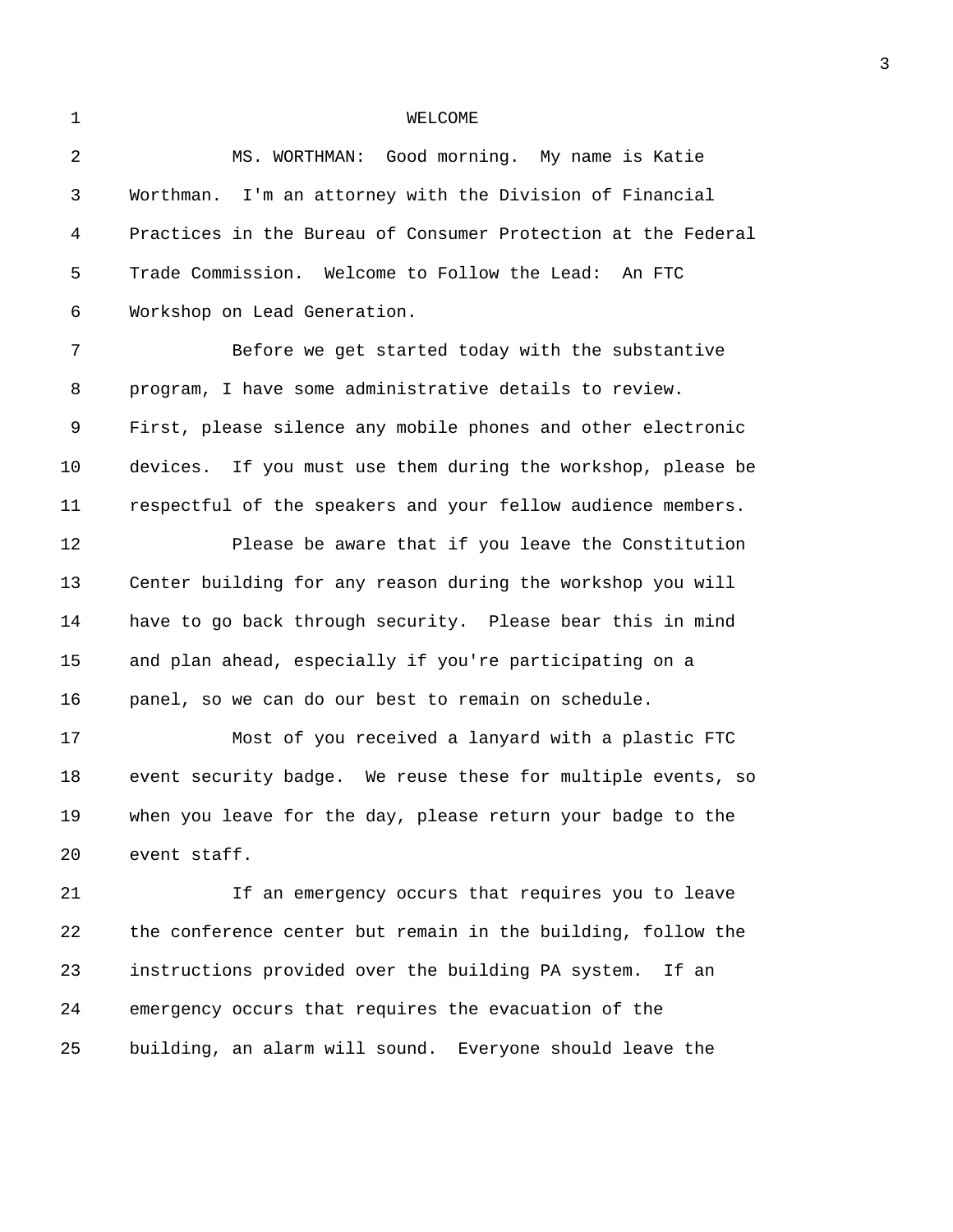1 building through the main 7th Street exit. After leaving the 2 building, turn left and proceed down 7th Street; cross E 3 Street to the FTC emergency assembly area; remain in the 4 assembly area until further instruction is given. If you 5 notice any suspicious activity, please alert building 6 security.

7 Please be advised that the event may be 8 photographed. It is being webcast and recorded. By 9 participating in this event, you are agreeing that your image 10 and anything you say or submit may be posted indefinitely on 11 FTC.gov or on one of the Commission's publicly available 12 social media sites.

13 Restrooms are located in the hallway just outside 14 the auditorium; and the cafeteria is currently serving 15 breakfast. It's quite good. Lunch will be served from 11:30 16 until 2:00. There is a limited menu from 2:00 until 3:00; 17 however, no food or drink is allowed in the auditorium. The 18 panelists will have some water.

19 During the panel discussions today, if you're 20 interested in submitting a question, please fill out one of 21 the question cards located at the table just outside the 22 first set of doors in the back. Spencer will -- if he's 23 around -- he's very tall; you will see him walking around. 24 Just wave your question card and he will come collect them 25 and deliver them to the moderators. If your question is not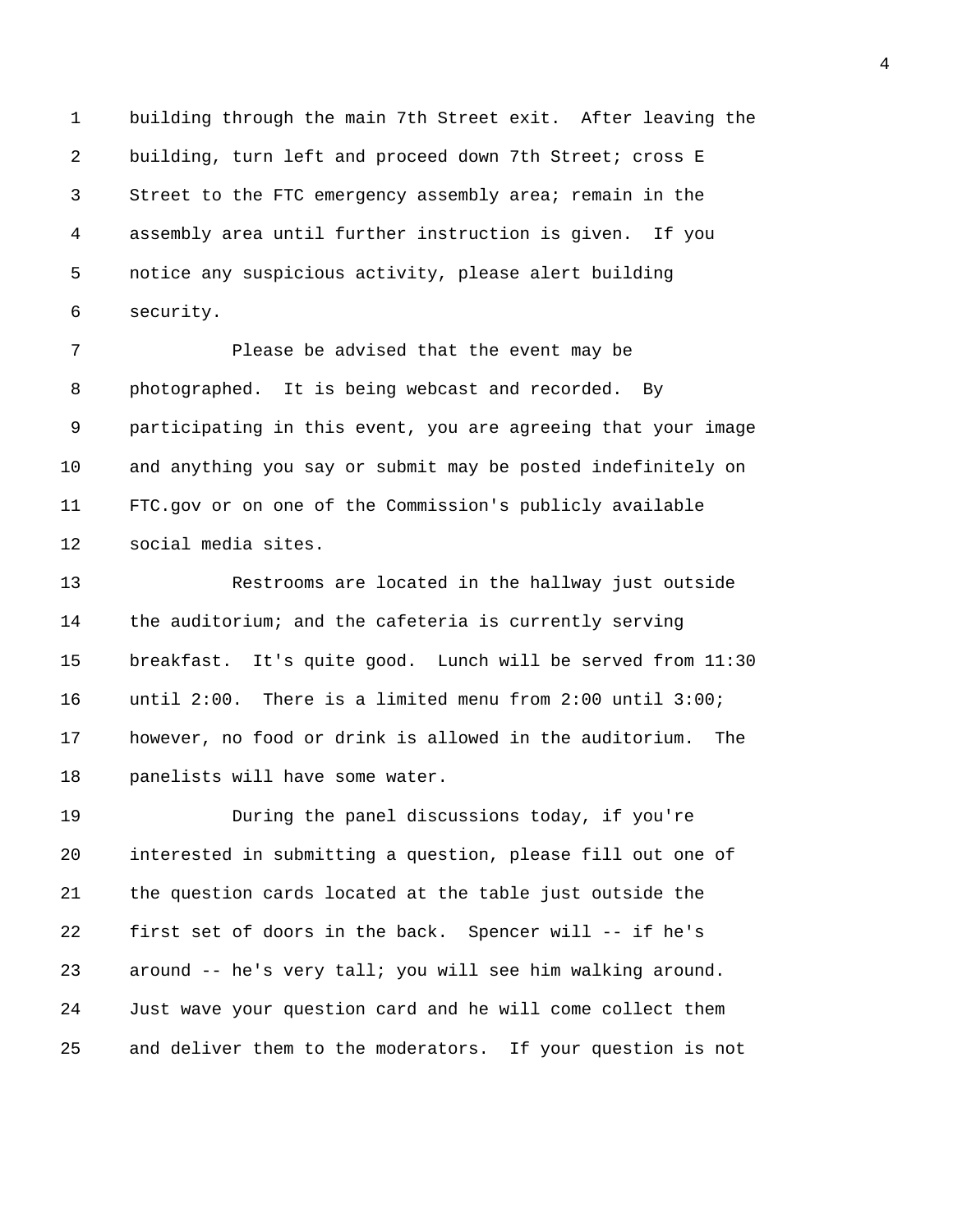| $\mathbf{1}$   | asked today or you wish to file a formal comment, you can |  |  |  |  |
|----------------|-----------------------------------------------------------|--|--|--|--|
| $\sqrt{2}$     | file one online until December 20th.                      |  |  |  |  |
| $\mathsf{3}$   | Now, I would like to introduce the Director of the        |  |  |  |  |
| $\overline{4}$ | Bureau of Consumer Protection, Jessica Rich.              |  |  |  |  |
| 5              | (Applause.)                                               |  |  |  |  |
| $\epsilon$     |                                                           |  |  |  |  |
| 7              |                                                           |  |  |  |  |
| $\,8\,$        |                                                           |  |  |  |  |
| $\mathsf 9$    |                                                           |  |  |  |  |
| 10             |                                                           |  |  |  |  |
| $11\,$         |                                                           |  |  |  |  |
| $12$           |                                                           |  |  |  |  |
| 13             |                                                           |  |  |  |  |
| 14             |                                                           |  |  |  |  |
| 15             |                                                           |  |  |  |  |
| 16             |                                                           |  |  |  |  |
| 17             |                                                           |  |  |  |  |
| 18             |                                                           |  |  |  |  |
| 19             |                                                           |  |  |  |  |
| 20             |                                                           |  |  |  |  |
| 21             |                                                           |  |  |  |  |
| 22             |                                                           |  |  |  |  |
| 23             |                                                           |  |  |  |  |
| 24             |                                                           |  |  |  |  |
| 25             |                                                           |  |  |  |  |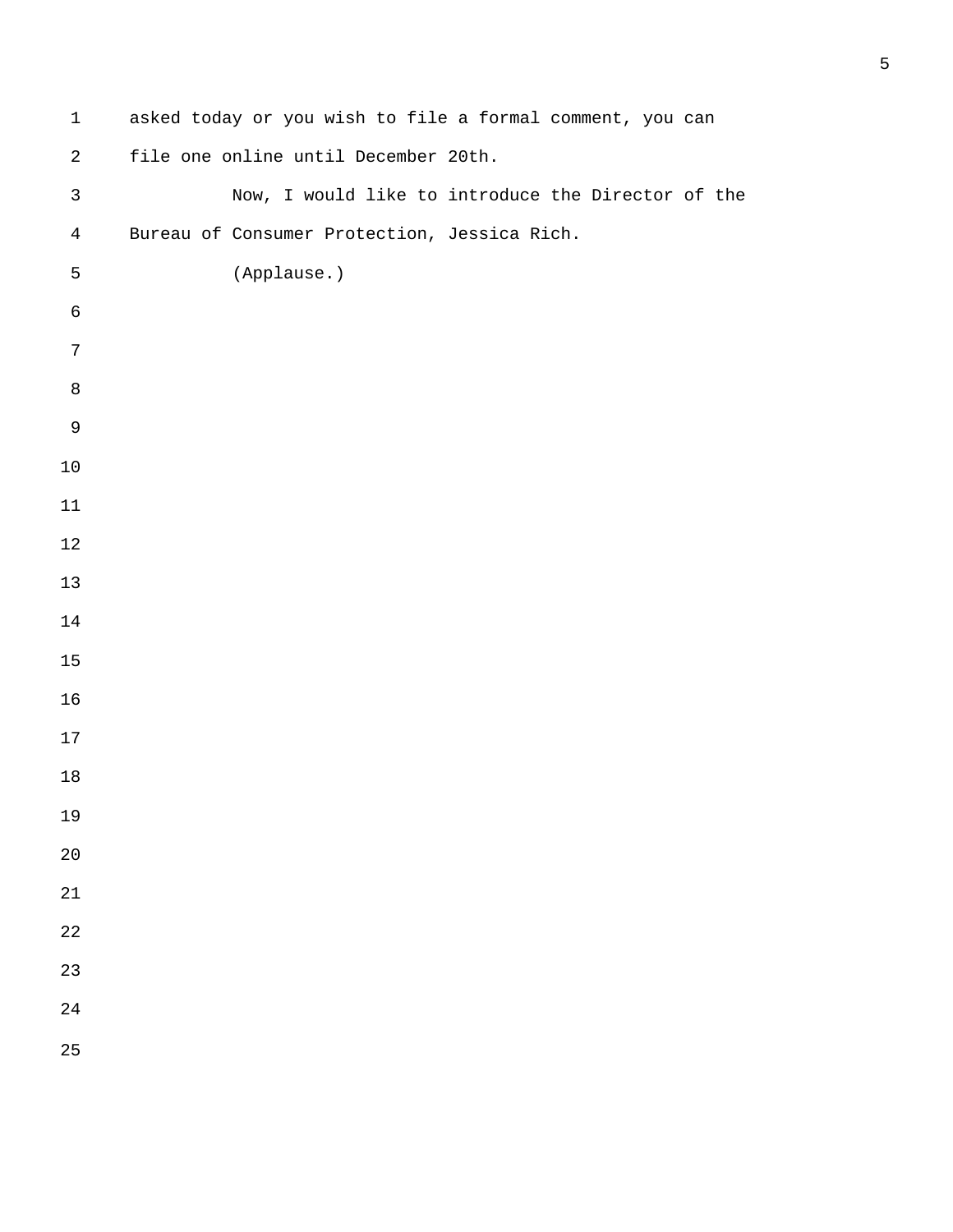## 1 INTRODUCTORY REMARKS

2 MS. RICH: Hello. Good morning. Welcome to Follow 3 the Lead: The FTC's Workshop on Online Lead Generation. 4 This topic is of particular interest to me. These 5 microphones, oh, my God. So, I'm really pleased to kick off 6 this event.

7 Let me start by stating the obvious, which is that 8 lead generation is a well established industry that has 9 served a very important role in the marketplace for many, 10 many decades. We know that lead generators are fairly 11 ubiquitous across different industries and offer benefits to 12 both consumers and advertisers.

13 Consumers can spend hours, days, and even weeks 14 searching for goods and services that meet their needs at 15 their price. Advertisers and businesses are constantly 16 searching for new and better ways to reach these consumers. 17 Lead generators serve the important function of connecting 18 the two, and that's a good thing.

19 For example, today, we'll hear about a study 20 showing that the ability to sell consumer leads in the 21 mortgage market translates into real financial benefits to 22 consumers. According to the study, when mortgage companies 23 were able to sell consumers' information to third parties, 24 consumers received lower cost mortgages. That kind of 25 economic benefit is of enormous value to consumers, and we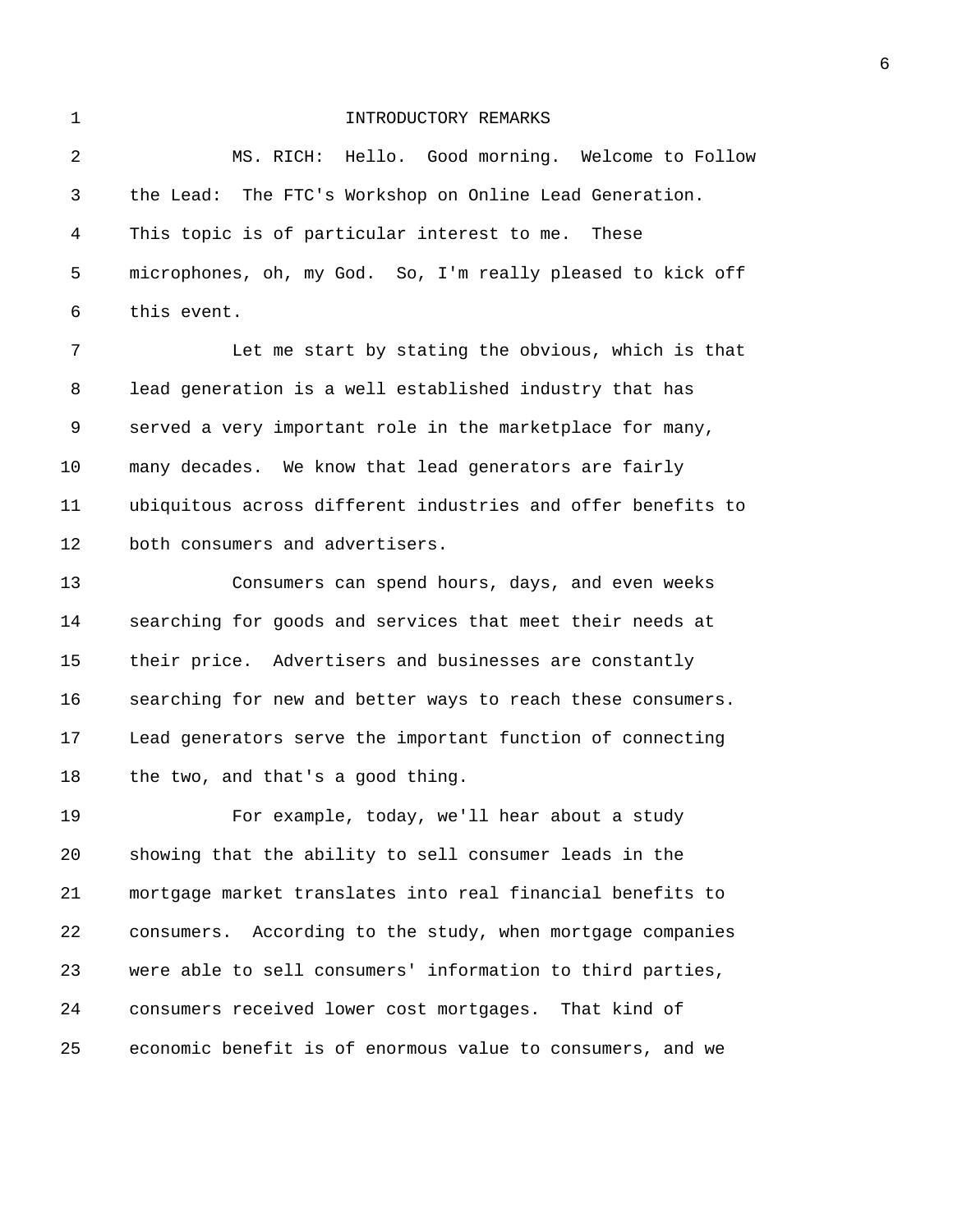1 hope to learn about other such benefits throughout the panels 2 today.

3 That sounds pretty straightforward, right, 4 something we've known about for a long time? So, what's new? 5 Why are we having this workshop? The answer is we're seeing 6 a number of trends in the marketplace that point to lead 7 generation as not just a source of leads for legitimate 8 businesses, but also a source of highly sensitive consumer 9 data for scam artists.

10 One of the benefits of being a general consumer 11 protection agency is that we see what's happening across 12 different industries and topic areas, and we can see links 13 between them. Here are some of the things we've observed. 14 First, starting about five years ago, we began bringing cases 15 against companies that were seeking repayment of payday loan 16 debts from consumers that either never owed the debt or owed 17 the debt to somebody else. We learned that these companies, 18 dubbed "phantom debt collection companies," which is actually 19 a pretty polite way to describe these scam artists, had been 20 able to purchase payday loan applications, full applications, 21 from other companies as leads for their debt collection 22 calls.

23 The fraudsters then called the consumers, demanding 24 repayment and threatening arrest, jail, and even violence. 25 In many of these cases, the fraudsters were able to collect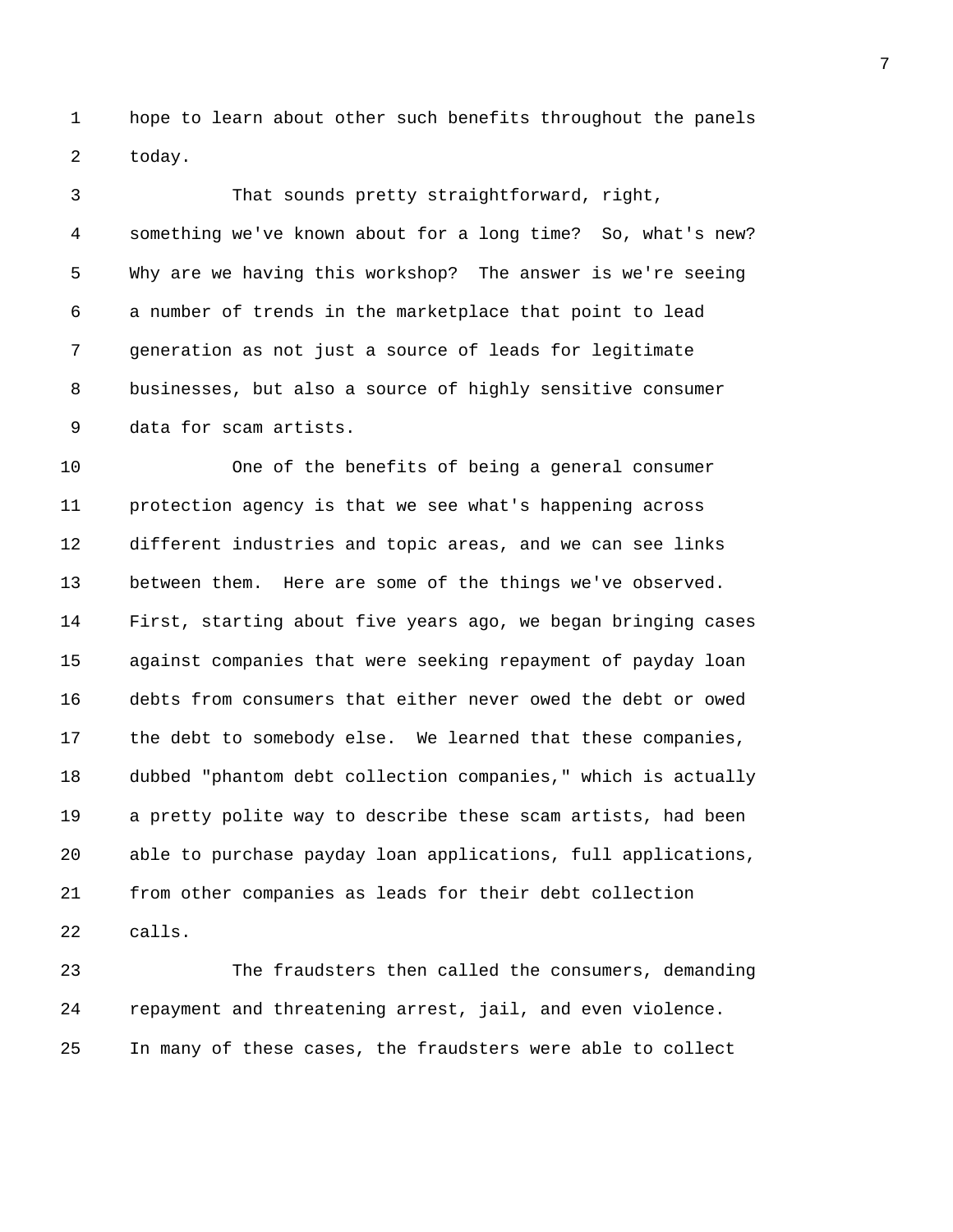1 millions of dollars that the consumers did not owe to them, 2 simply because the consumers were intimidated and scared by 3 the fraudsters' demands and threats.

4 Second, we observed a similar pattern, that is, the 5 purchase of highly sensitive data from lead generators or 6 data brokers in other types of fraud cases: debt relief 7 scams, unauthorized charges, prepaid card scams, sweepstakes 8 fraud, recovery room scams. For example, in two recent 9 enforcement actions, the FTC alleged that two payday loan 10 lead generators -- LeapLab and Sequoia One -- sold consumers' 11 sensitive bank account information to fraudsters who then 12 used the data to withdraw funds from consumers' accounts. 13 These sales of leads resulted again in millions of dollars of 14 consumer losses.

15 Third, the data being sold in these cases went well 16 beyond the usual lead lists we've been seeing for years. No, 17 it wasn't just so-called "sucker lists" of consumers who had 18 fallen for scams in the past. The data being sold often 19 included detailed loan applications, account information, and 20 Social Security numbers, making it easier than ever for the 21 scam artists to perpetrate their frauds.

22 Fourth, even apart from fraud, we have observed 23 certain lead generators or brokers being incredibly reckless 24 with sensitive consumer data. Earlier this year, for 25 example, we took action against two debt brokers -- Bayview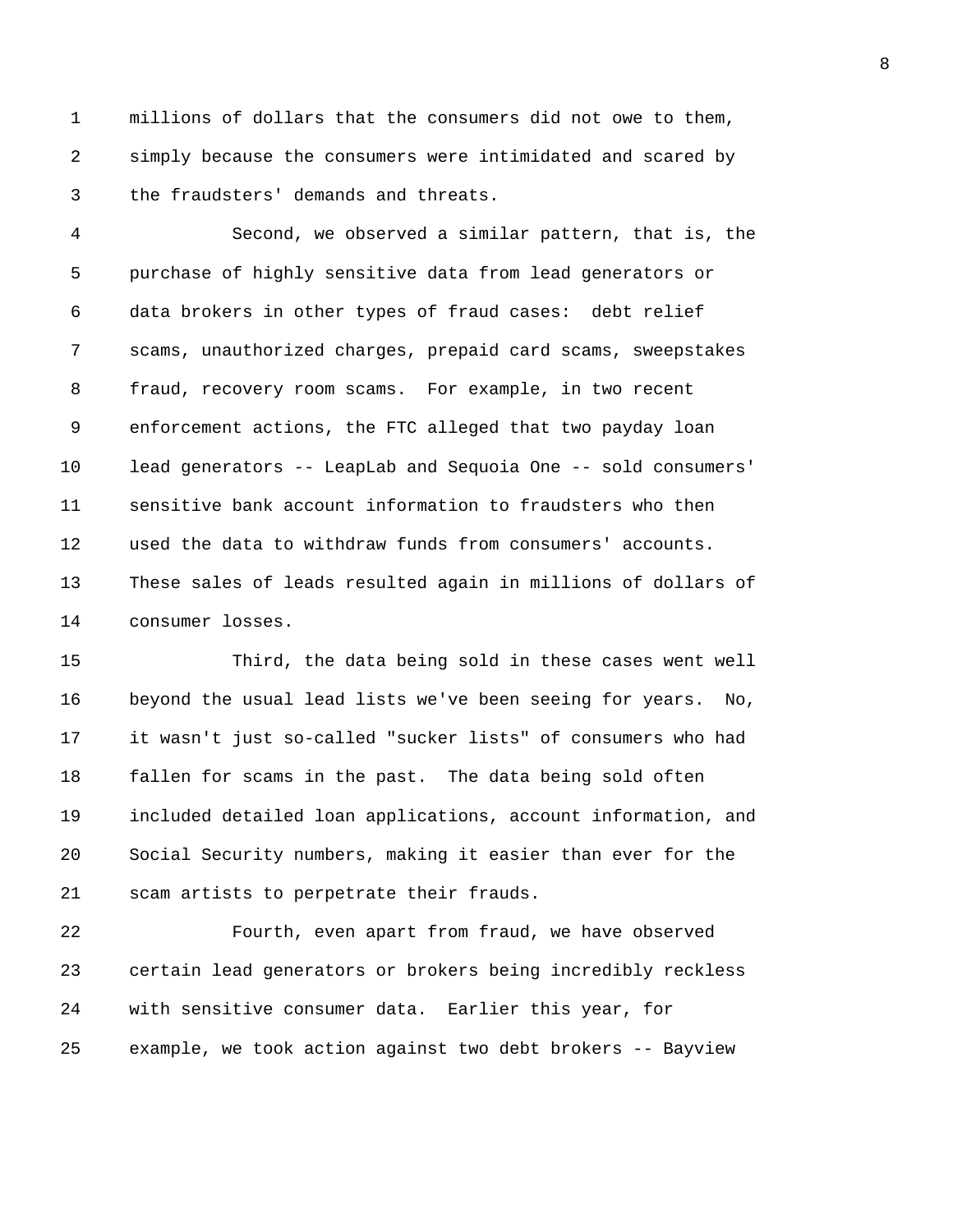1 and Cornerstone -- for posting the sensitive information of 2 more than 70,000 consumers on a public website as part of 3 their efforts to sell portfolios of past-due payday loans, 4 credit cards, and other purported debt.

5 The posted data included bank account and credit 6 card numbers, birth dates, contact information, employers' 7 names, and information about debts the consumers allegedly 8 owed. They simply posted this sensitive information in plain 9 text on a website.

10 Finally, we know from our privacy program that 11 highly detailed information is increasingly available for 12 sale to any buyer and that the implications for consumers can 13 be quite serious. Purchasers may use this data to decide 14 whether or not to provide consumers with important benefits 15 such as a loan, a job, insurance, and housing.

16 They may use it to decide who gets the best 17 customer service and who sits on hold, who gets the best 18 coupons, and who gets ads for the best deals. Use of this 19 data also could result in certain consumers being denied 20 benefits based on stereotypes. We explored this issue in our 21 workshop last fall, Big Data: A Tool for Inclusion and 22 Exclusion, and we do have a report coming out on that 23 workshop shortly.

24 Given the benefits that lead generation can provide 25 and the perils when the information that lead generators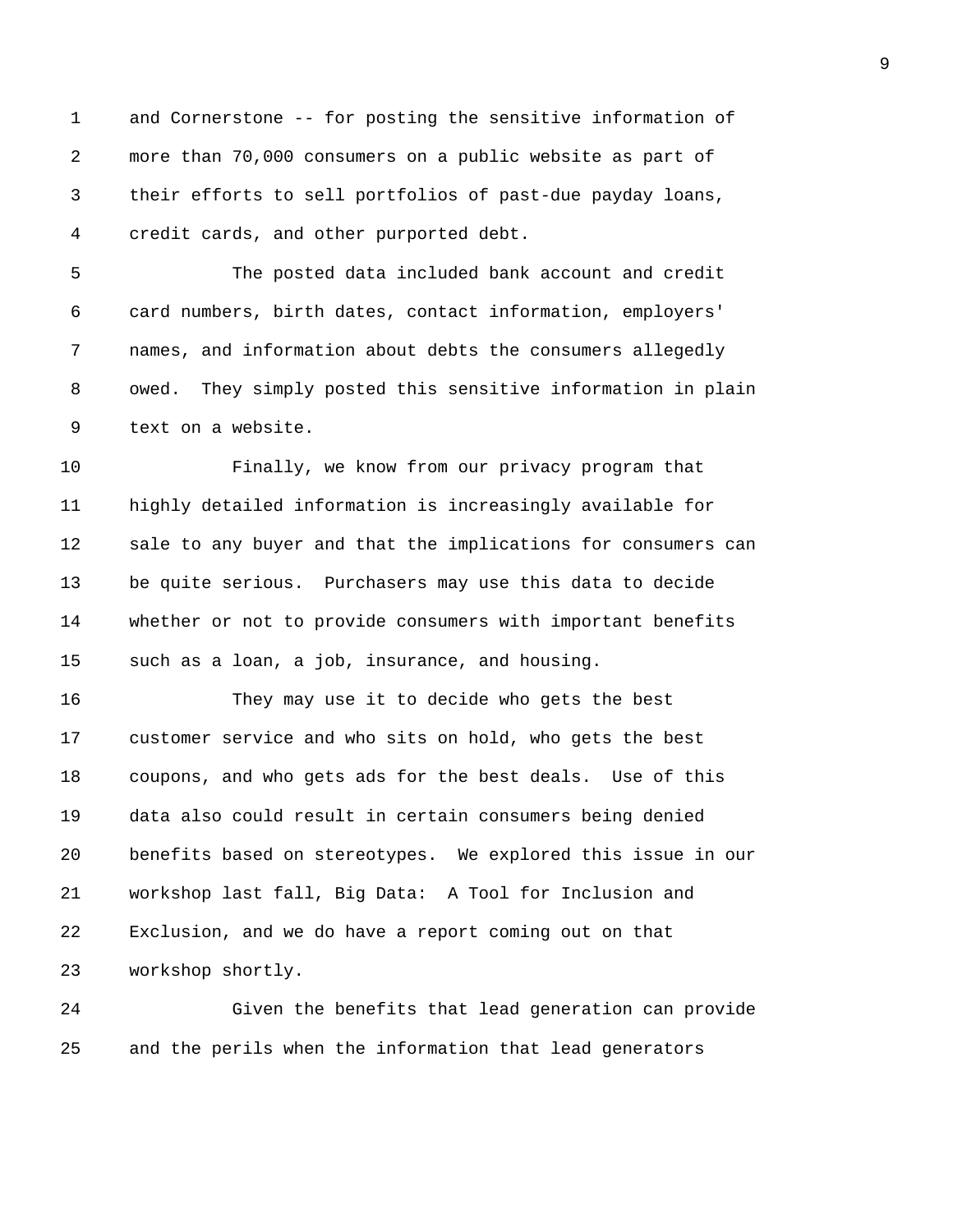1 collect and sell is misused, we thought it was time to have a 2 workshop to develop a more detailed understanding of this 3 segment of the economy.

4 What are the mechanics as leads journey from 5 website to aggregator to end purchaser? How is lead 6 generation evolving with the advancement of online marketing 7 techniques, the presence of data brokers, and the fast-paced 8 marketplace that mobile technology creates? What best 9 practices and codes of conduct have been developed in this 10 industry? What legal standards apply?

11 Through discussion at this workshop, we hope to 12 provide insight into how to be one of the good guys in this 13 industry and to help ensure an efficient and fair marketplace 14 for consumers.

15 So, that's the purpose of the workshop. Here's how 16 the day will go. We'll have five panels to explore this very 17 important topic, composed of consumer advocates, industry 18 experts, researchers, and others. Our first panel will set 19 the stage for the discussion by providing a survey of the 20 industry, describing the role of lead generators and related 21 entities in the market and detailing the various lines of 22 business or verticals that rely on lead generators. We will 23 hear about how companies collect, process, and use leads and 24 how this practice benefits consumers.

25 Our second and third panels -- in our second and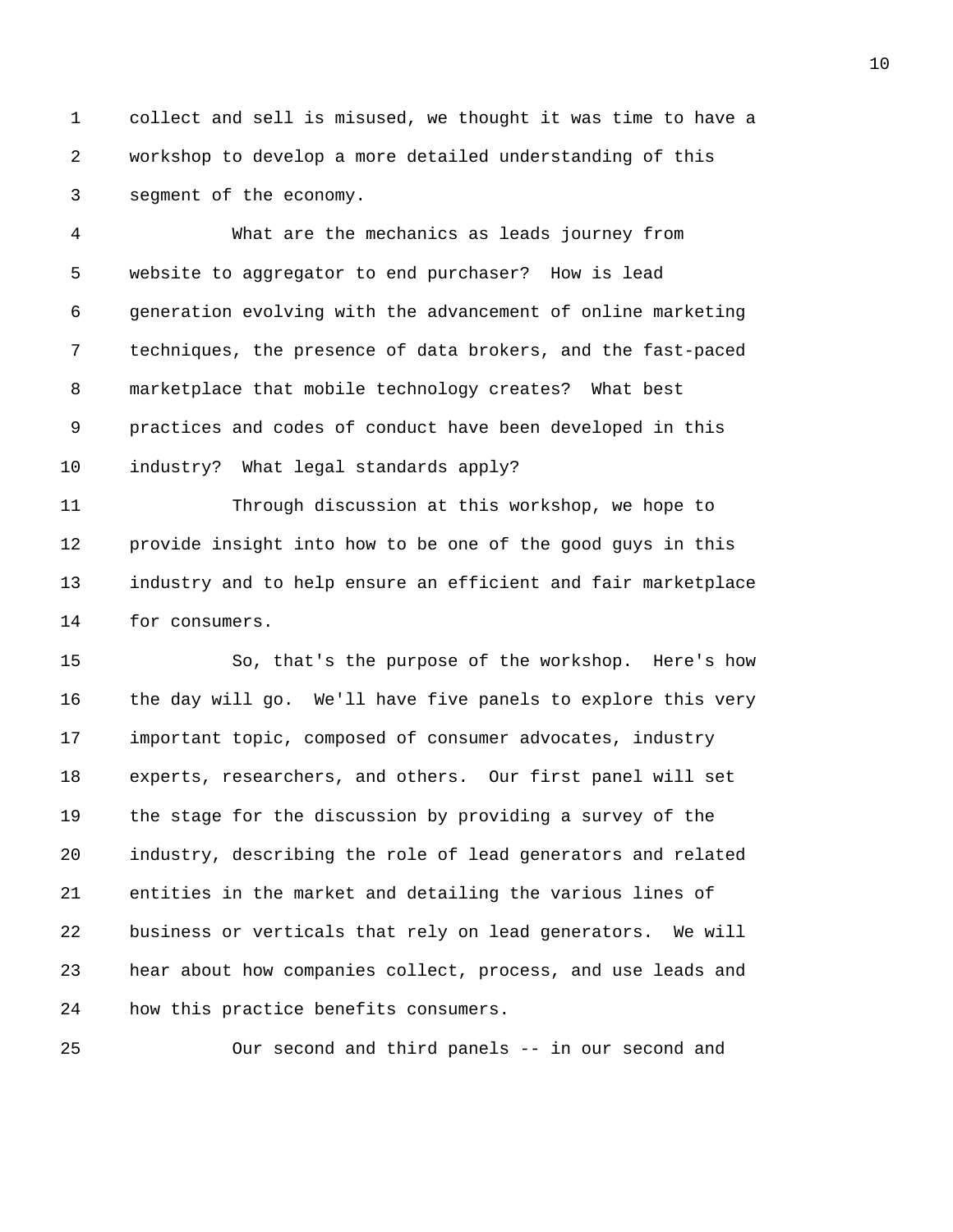1 third panels, we'll have case studies focused on industries 2 that rely heavily on lead generation: consumer lending and 3 education, respectively. Representatives from industry and 4 consumer groups will drill down on the specifics of lending 5 and education verticals to explore more fully how lead 6 generation works on a day-to-day basis in those industries. 7 We will discuss the potential vulnerabilities of collecting 8 and selling consumer information, as well as what industry is 9 doing to address consumer protection concerns.

10 Our fourth panel will focus on the consumer 11 protection issues raised by lead generation as discussed in 12 the case studies and as they occur in other lines of 13 business. Among other things, panelists will discuss what 14 laws apply in this space, including the FTC Act, which 15 prohibits unfair and deceptive practices. They'll also 16 discuss the risk that violating these laws poses to certain 17 business practices.

18 Our final panel will discuss the steps industry can 19 take to better protect consumers. We will hear about self-20 regulatory codes developed by the Online Lenders Alliance, 21 the BBB, and the LeadsCouncil. We look forward to a robust 22 discussion of how to promote a better consumer understanding 23 of lead generators to help consumers avoid those lead 24 generators who cut corners and break the law.

25 I want to thank the team that put this event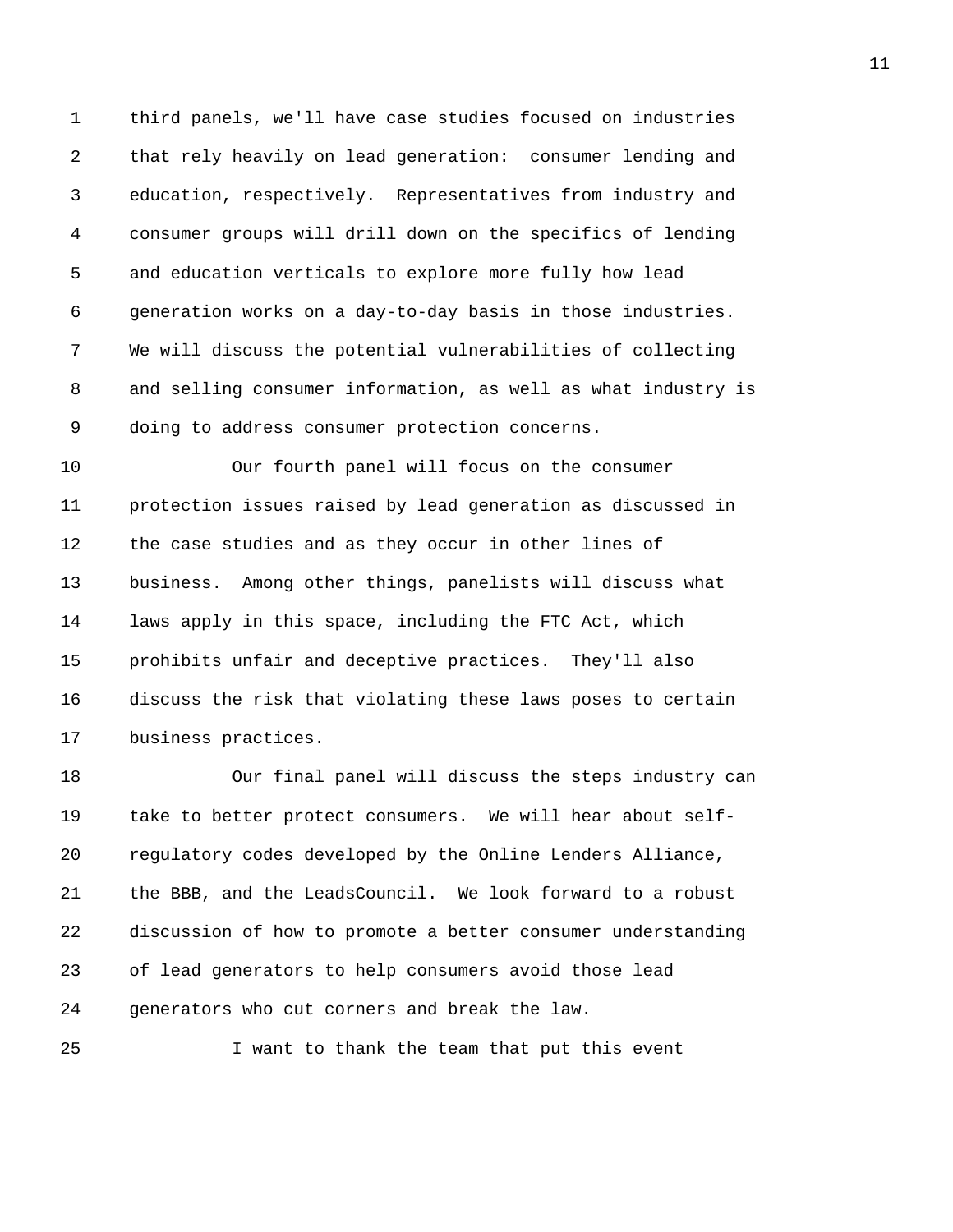1 together: Evan Zullow, Katie Worthman, Patrick Eagan-Van 2 Meter, and Sandy Brown from our Division of Financial 3 Practices; Jessica Skretch from our Division of Consumer and 4 Business Education; and Devesh Raval from our Bureau of 5 Economics.

6 I also want to thank our federal and state partners 7 who are participating today: Deputy Under Secretary Jeff 8 Appel of the Department of Education; Nathan Blake of the 9 Iowa AG's Office -- I think you guys are sitting in front 10 here; and Joseph Chambers of the Connecticut AG's Office. 11 And thanks also to our event planning and web teams, our 12 press office, our honors paralegals, and, of course, all of 13 you out there.

14 So, enjoy the day, everybody.

25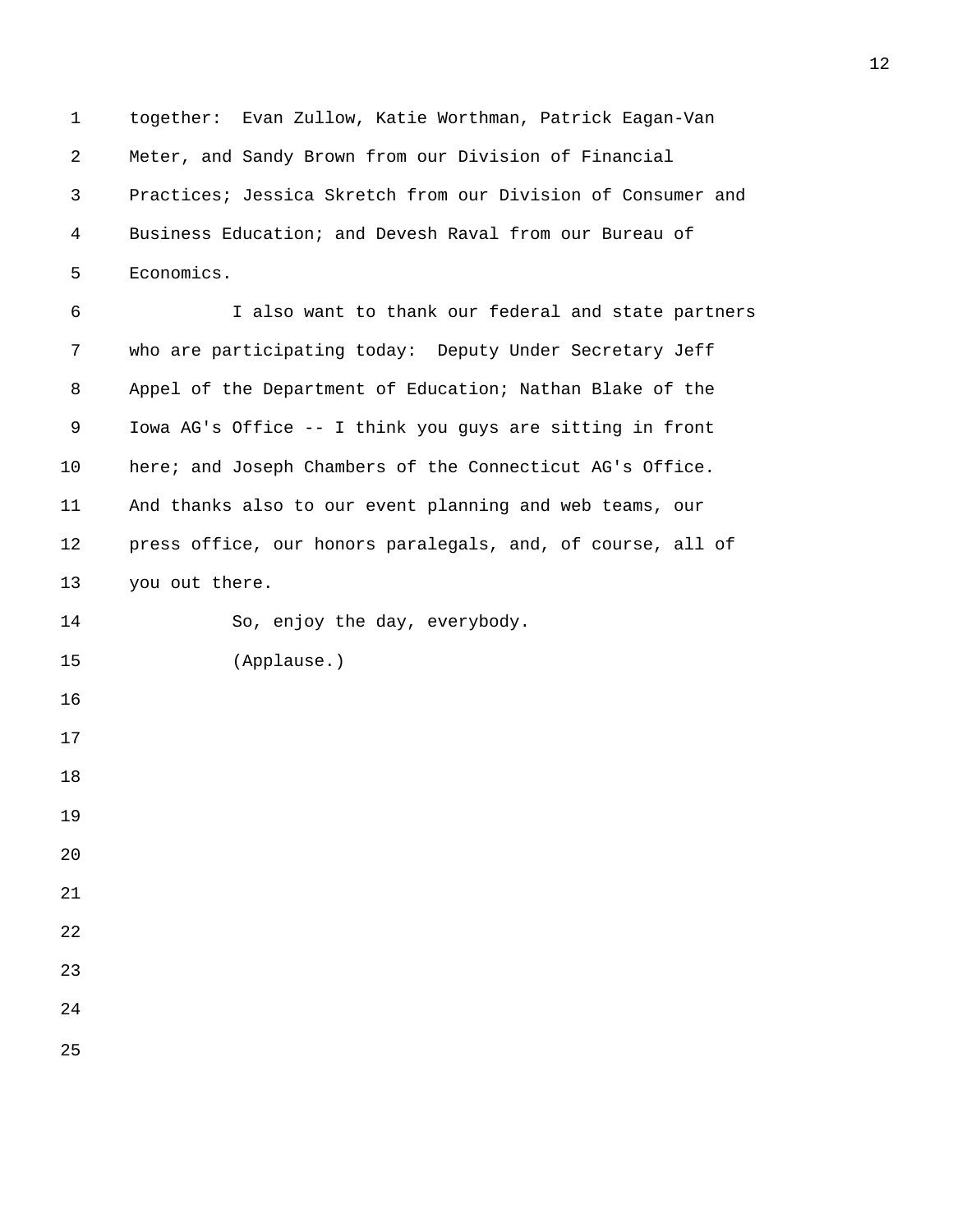1 PANEL 1: INTRODUCTION TO LEAD GENERATION 2 MARKETPLACE AND MECHANICS 3 MR. ZULLOW: All right, well, good morning. And 4 thank you so much again for being here, both in the audience, 5 on our panels, and on the webcast. My name is Evan Zullow. 6 I'm an attorney with the Division of Financial Practices here 7 at the FTC, and we're very happy to welcome you to this first 8 panel of our day, which is entitled Introduction to Lead 9 Generation Marketplace and Mechanics. 10 Our panelists here will each be giving 11 presentations with slide decks, about 15 minutes apiece. And 12 as the title of the panel indicates, we hope to provide you 13 with an initial overview or survey of lead generation, 14 including the roles that lead generators and related entities 15 play, the mechanics of collecting and selling leads, and the 16 potential benefits and risks associated with this activity. 17 Also, if we have time following our final 18 presentation, we may have a few question and answers, either 19 from me or the audience. So, we're hopeful -- and, actually, 20 we're quite confident -- that this panel is going to serve as 21 a very nice foundation, giving us a bit of a common 22 vocabulary and background to go into the rest of our day. 23 So, I will go ahead and introduce very briefly our 24 panelists, who we're very grateful to have here today. The 25 first, directly to my left, is Michael Ferree, who is a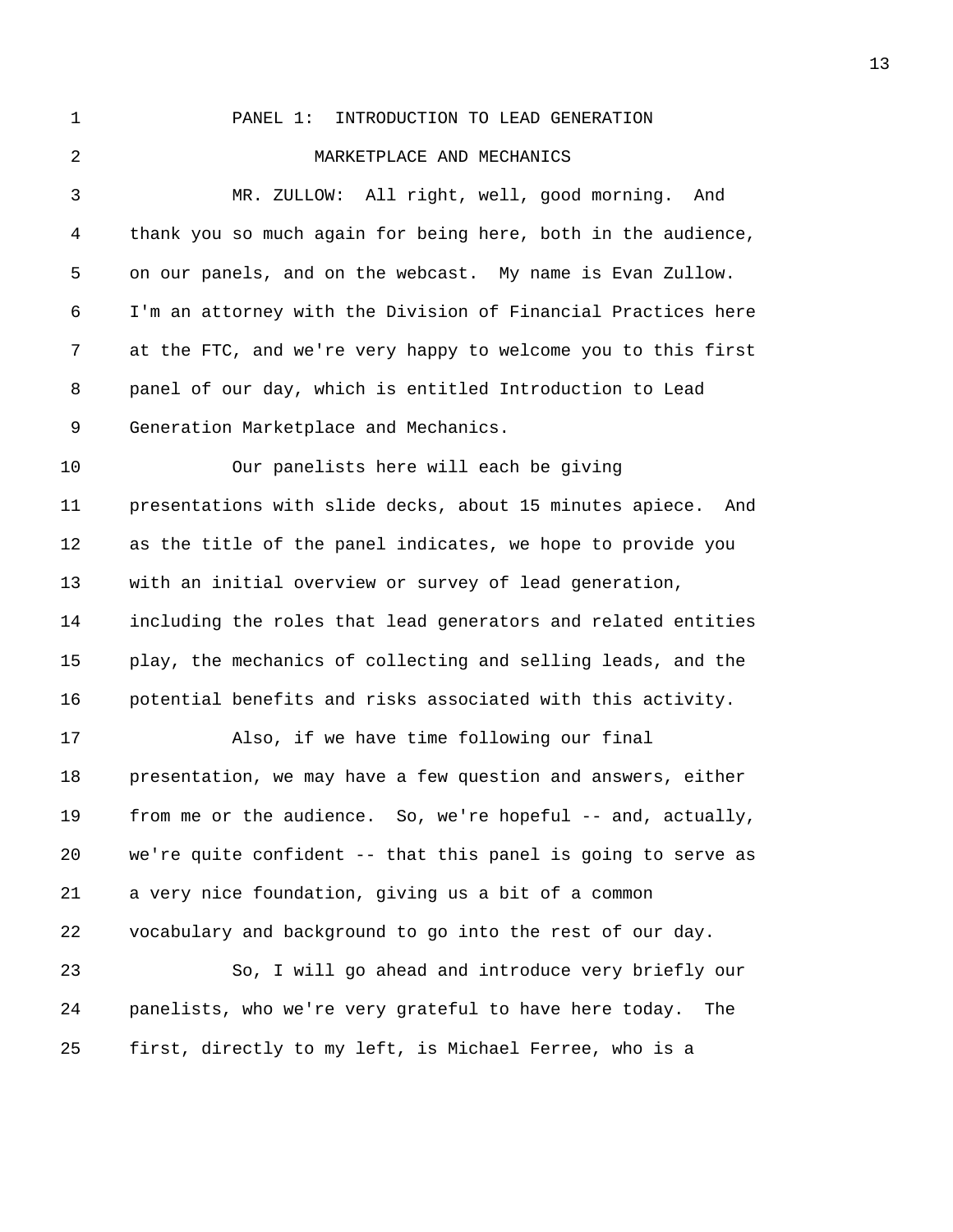1 member and board member of LeadsCouncil. Next to him is 2 David Morgan, Chief Revenue Officer at PerformLine. Next to 3 David is Paul McConville, also Chief Revenue Officer at 4 LeadiD. Then we have Professor Liad Wagman, who is the 5 Faculty Chair and Associate Professor of Economics at the 6 Illinois Institute of Technology, Stuart School of Business. 7 And last but definitely not least, Jonathan Gillman, Founder 8 and CEO of Omniangle Technologies.

9 So, without further ado, let's begin our 10 presentations.

11 MR. FERREE: Great. Thank you, Evan. And thank 12 you to everyone that's worked hard on this workshop. It's a 13 real great opportunity for us to be here and speak to the 14 industry that we all work in and have a passion for. As Evan 15 said, my name is Michael Ferree. I'm Board Member on the 16 LeadsCouncil and also Vice President of Corporate Development 17 at Anomaly Squared.

18 LeadsCouncil is an association of over 400 19 companies, both buyers and sellers in all. In my 20 presentation, I'll go into what that really means. And we 21 work with those companies in the industry to promote best 22 practices, benchmarking reports, code of ethics, that sort of 23 thing. If you have any questions -- this is going to be a 24 one-day event, and there's certainly so much to talk about in 25 this industry. And I will provide my email after this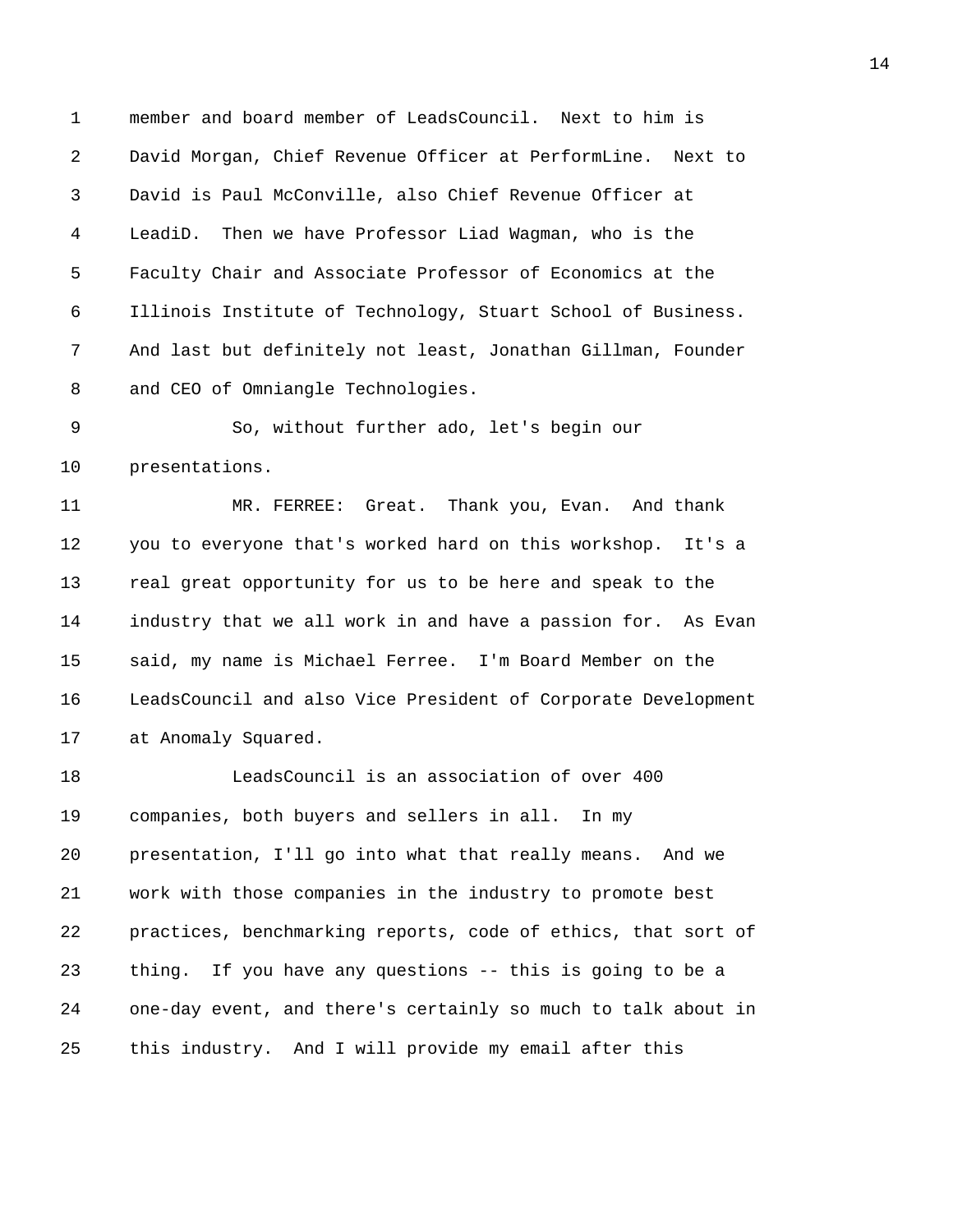1 presentation. If there's any questions, please feel free to 2 reach out at any time.

3 So, let's begin. I'm going to be talking really 4 basically about lead generation as a whole to really set up 5 the rest of the day. So, I'm going to give you a brief 6 overview of what lead generation is and how it works.

7 So, let's dig right in. Lead generation is a 8 marketing activity that generates consumer interest in a 9 company's product or service. This activity is also called 10 performance marketing and relies on a cost-per-action model. 11 So, the key really is with lead generation it's a 12 relationship between advertisers and marketing companies to 13 create a specific action and then action is paid for 14 specifically.

15 So, what sort of benefits does lead generation 16 provide these parties? When we look at it from the 17 advertiser perspective, advertisers are able to rely on 18 experts to generate that traffic, without risking large 19 amounts of their budget. So, they can pay for what they 20 want. They can define what that action is, whether it's a 21 lead; and what that lead is defined as I will go over here in 22 a second.

23 Marketers and publishers are able to focus on what 24 they do best, which is drive traffic and consumers to a 25 landing page. And then consumers benefit from having an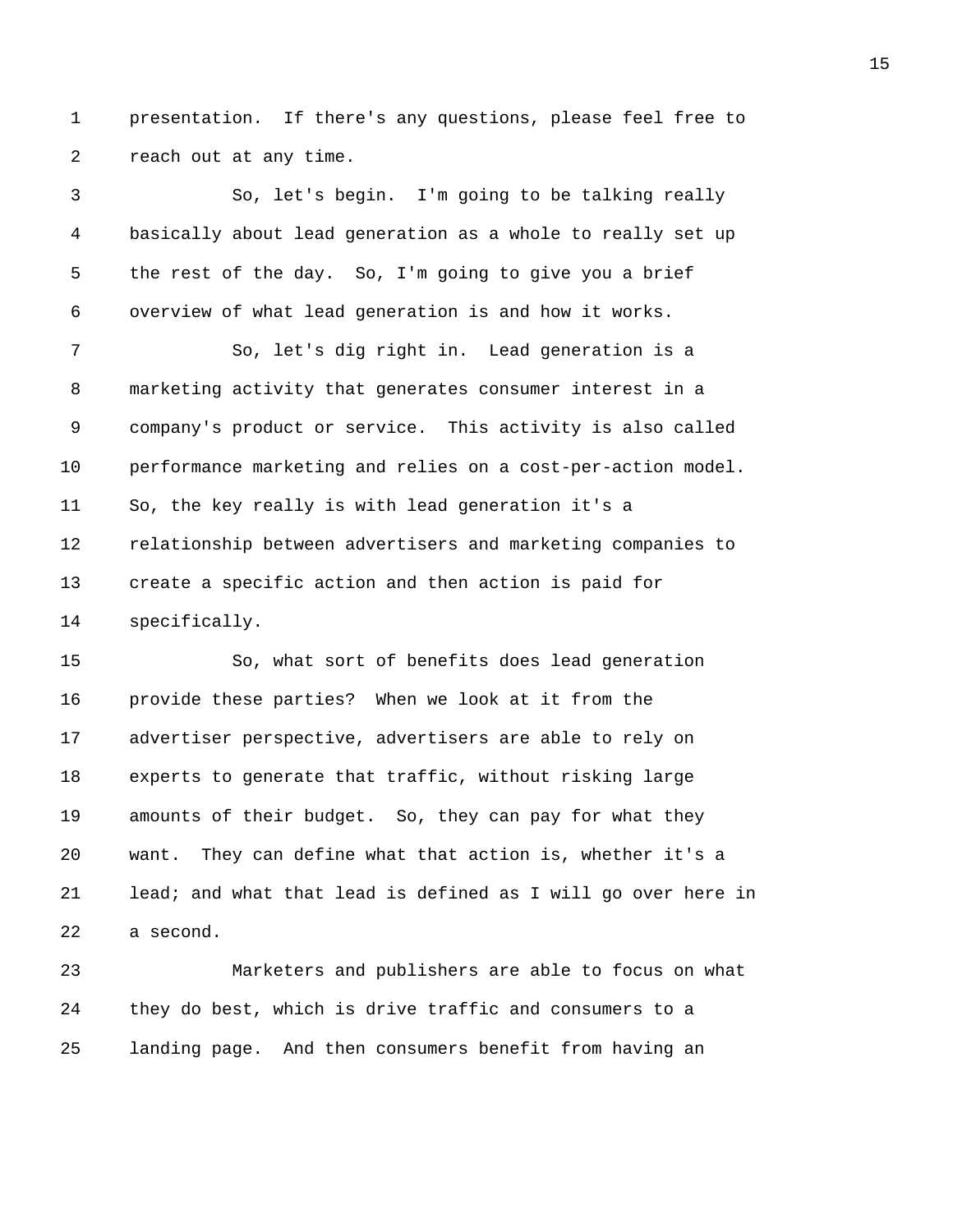1 efficient process to shop and compare different products and 2 services.

3 So, what is a lead? A lead is a consumer that's 4 raised their hand and expressed interest in a product or 5 service. It's really that specific. Someone who has 6 expressed interest in a product or service is a lead. It 7 could be in a form of a data lead, which a lot of us are 8 familiar with. It's a web form; it's a collection of 9 personal information; and that is the lead. 10 It also can be a call. We think of leads that come 11 from TV or radio that are direct calls to the advertiser. 12 Those are also leads. And, then, now, with the advent of 13 mobile and more and more mobile traffic, we're seeing click-

14 to-call as becoming a really great source of leads, as well. 15 So, users will see an advertisement, click on it, and it 16 initiates a call to that advertiser.

17 Let's take a look at an example of the lead 18 generation process. Now, there are different variations to 19 the process, but I think this example is pretty 20 straightforward and a really great example of what sort of 21 happens in the lead-gen process. So, we're going to look at 22 Google. Google provides a lead generation funnel for 23 insurance carriers. As you see here, in this example, I have 24 typed in insurance rates, and Google's paid advertisement, 25 their own ad, shows up, where it says "compare quotes from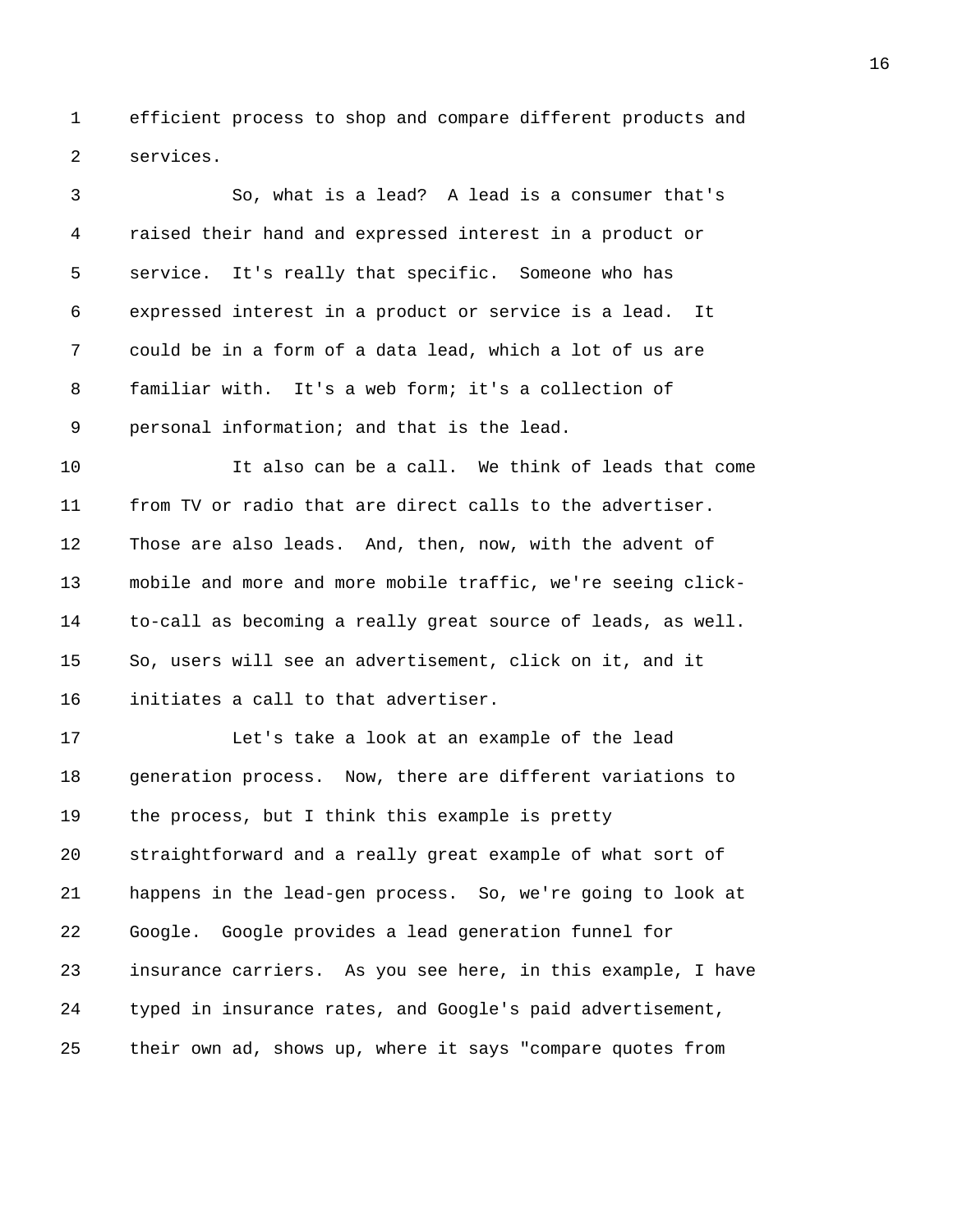1 10-plus car insurers with Google." All I have to do is type 2 in my zip code, and you can see that there. That's a little 3 -- a closer shot of the advertisement. And I get to this 4 page, and this is Google's page, and they're asking me to 5 complete my personal information and put it in their form. 6 And once I do that, I'm going to get options. So, they've 7 collected my information and now are able to show me 8 appropriate companies that can offer me services with 9 insurers. And they've also aggregated the pricing. It's a 10 really great -- really great source for shopping.

11 And this happens also in -- this is really similar 12 to other verticals like education, where a consumer will 13 complete their information and then be shown multiple schools 14 based on their different filters. It happens across multiple 15 verticals really, so this is a good example.

16 So, in this example, I went ahead and I didn't 17 choose the lowest price, but I went with the second option 18 and chose The General. And you can see towards the right, I 19 really have a few options to be contacted. I can buy online. 20 I know it's hard to see there, but that blue button says "buy 21 online." Or I can use the click-to-call right below that and 22 produce a call to The General.

23 So, what I'll do in this example, I'll just go 24 ahead and say "buy online," and I get directed to The 25 General's website. It has that same quote, and they actually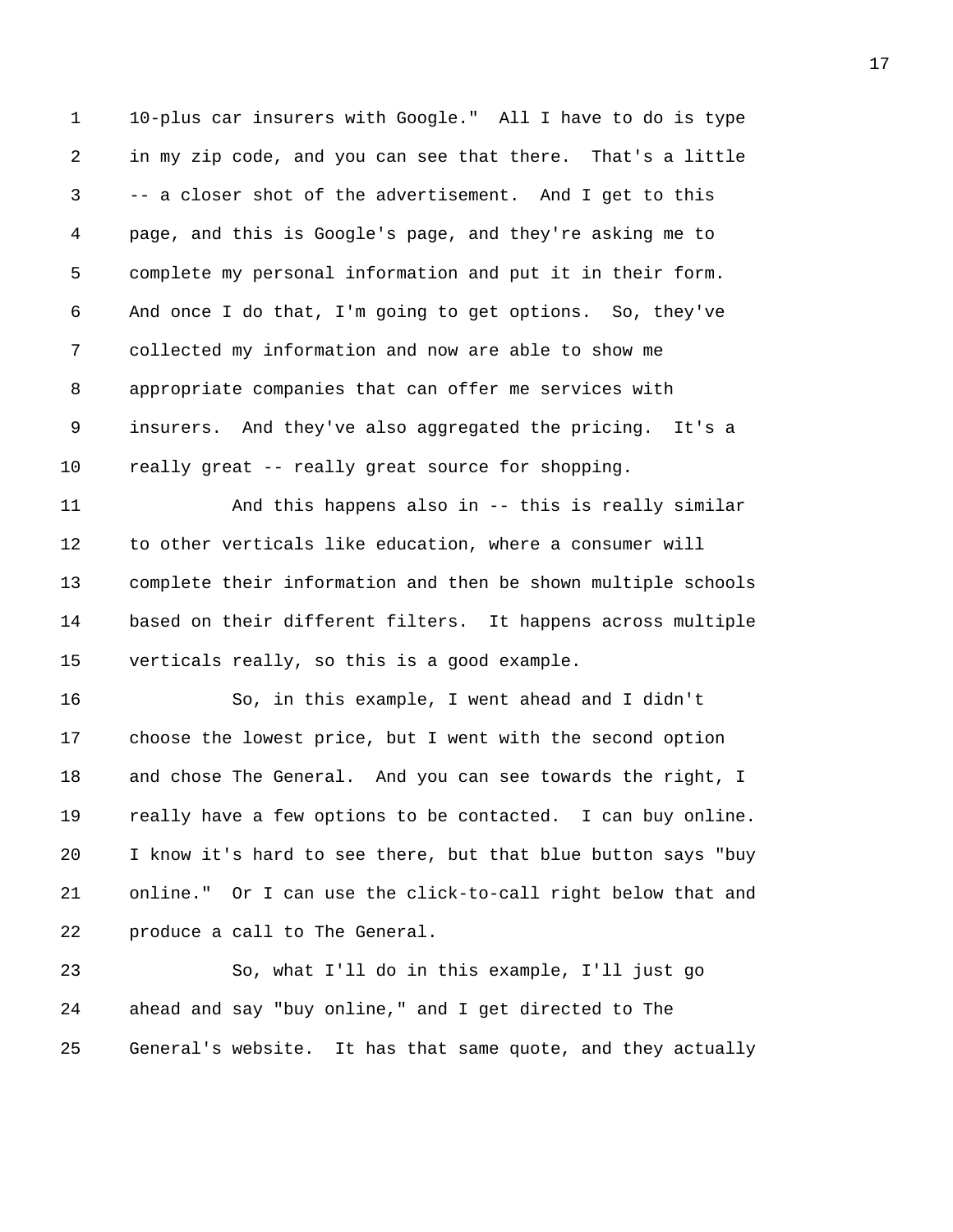1 have my information that Google collected, and Google passed 2 it along to The General so that I don't have to re-input that 3 information when I finish off the application here.

4 Let's take a look at what companies make up the 5 lead generation process. You know, there's thousands of 6 companies that really participate in the industry, and I sort 7 of grouped up the process into three -- three main 8 categories. We have marketing agencies, publishers, and 9 advertisers. And really when we group those up even more, we 10 have marketing agencies and publishers. And those are 11 considered lead sellers or service providers. And, then, we 12 have our advertisers, which are the end consumer of the lead 13 -- the lead buyer. And, so, that's how at least from the 14 LeadsCouncil and generally across the industry, you know, we 15 break out lead buyers versus lead sellers.

16 When we look at marketing agencies, these are the 17 companies that are specialists in different channels of 18 marketing tactics. So, whether it's paid search, social 19 media, TV/radio, these are your agencies that advertisers go 20 to to manage their media campaigns. Sometimes these 21 companies also own content, very similar to publishers here. 22 So, a publisher is someone that owns the content; they have a 23 website; maybe it's TV programming, you know, you name it. 24 They own the content; they also run different advertising 25 campaigns on that content, and they also collect the data;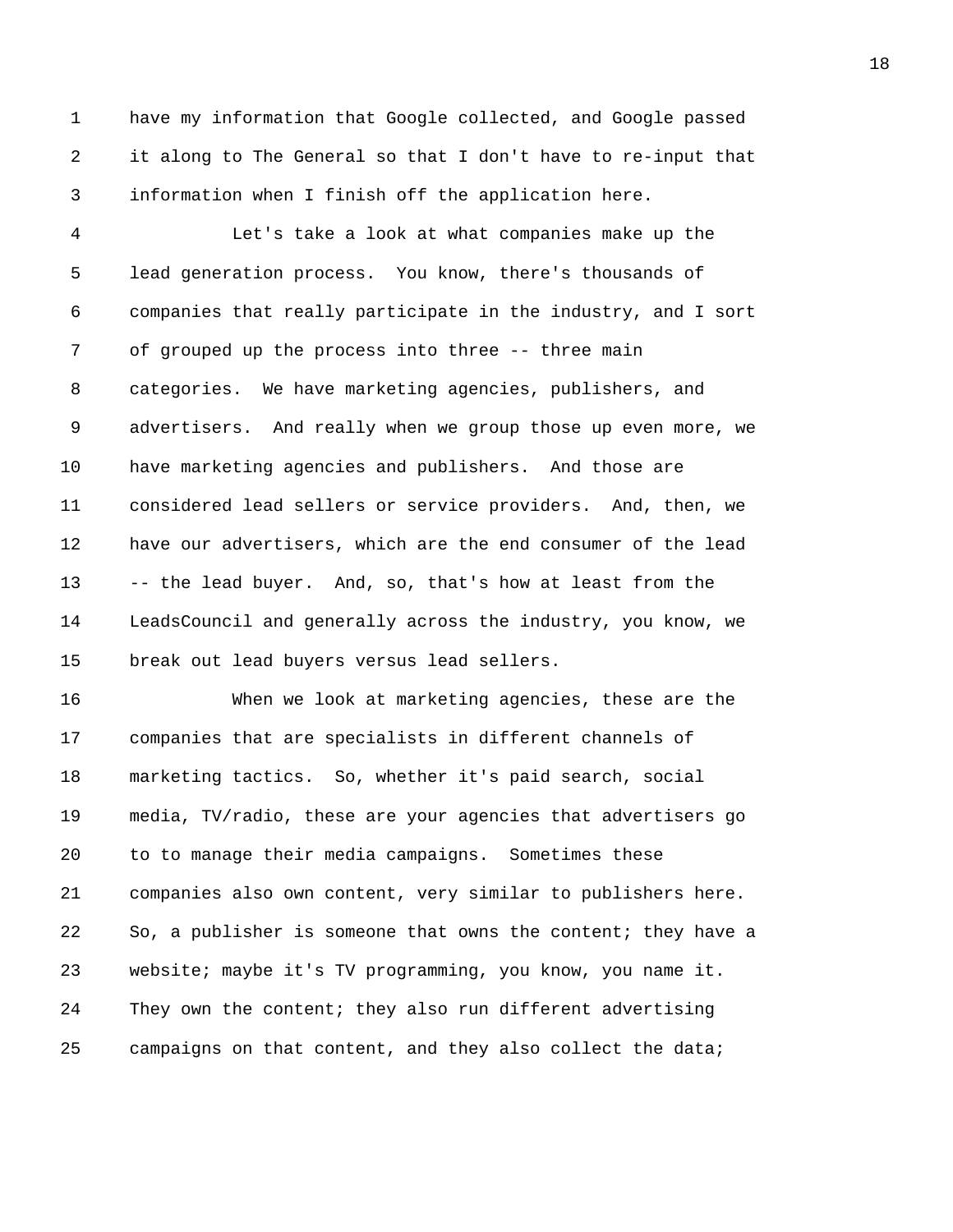1 whether it's a lead form, typically publishers will collect 2 the leads on their sites; whether it's a call, they'll 3 generate the call or click a call from their site to the 4 buyer; but basically a lot of the actions that happen within 5 the process will happen on the publisher's site.

6 Advertisers are your lead buyers, so we've got 7 brands like Allstate, Quicken Loans, DeVry, Ford, USA, they 8 all interact in lead generation activities, either on their 9 own site or through third parties, and they purchase leads to 10 generate business and sales to their company.

11 Let's take a look at companies that support the 12 lead generation industry. The lead-gen industry is a -- the 13 relationship between buyers and sellers is a dynamic one in 14 that it's always trying to become more and more efficient. 15 The more efficient they can be, the better performance they 16 can derive from the campaigns.

17 So, a lot of these companies help the process 18 become more efficient. So, I already talked about creative 19 agencies, but let's look at tech providers here. We have 20 companies, just a few here, that provide additional data or 21 support. So, to -- like Neustar will confirm phone number, 22 if it's accurate, is it real information. They will provide 23 support there.

24 We have lead management. These are all lead 25 management companies that once the lead comes to the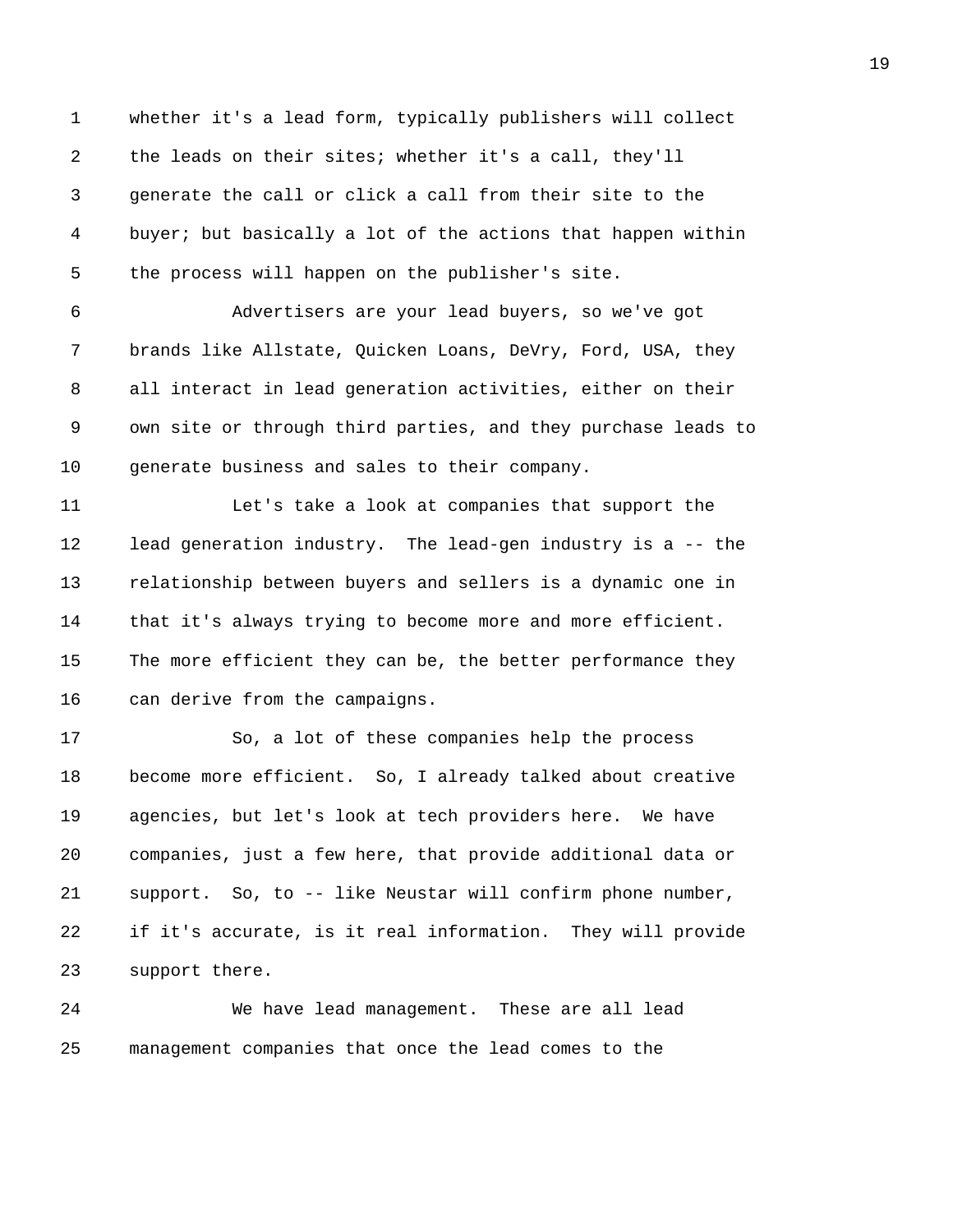1 advertiser the advertisers use these management companies to 2 efficiently call them back, to create nurturing campaigns, 3 and to better efficiently take the lead and close the lead to 4 a sale.

5 We have call services companies like my own, 6 Anomaly Squared, that provides the support around the call 7 services. So, a lot of companies aren't as efficient at 8 calling out on the data that they get or receiving the calls 9 that they get from the click-to-call campaigns. And, so, 10 these companies support that action and then they will 11 transfer a call directly to the advertiser.

12 Compliance tool, this is really important. Over 13 the last three, four years -- and we'll hear more about it 14 here on this panel -- there's more and more tools and 15 companies that are providing assistance with the management 16 oversight of marketing and lead generation campaigns. And, 17 so, when we think about compliance we think of a few 18 different things. We think of brand monitoring; how are the 19 partners like the agencies; how are they managing your brand 20 as an advertiser? Are they doing the correct things?

21 And, so, there are some of these companies here 22 that do that, and they also make sure that the disclosures 23 are on the pages, that leads are coming through that are 24 accurate and not fraudulent; data, is the information being 25 collected on the webpage accurate, like I said, and not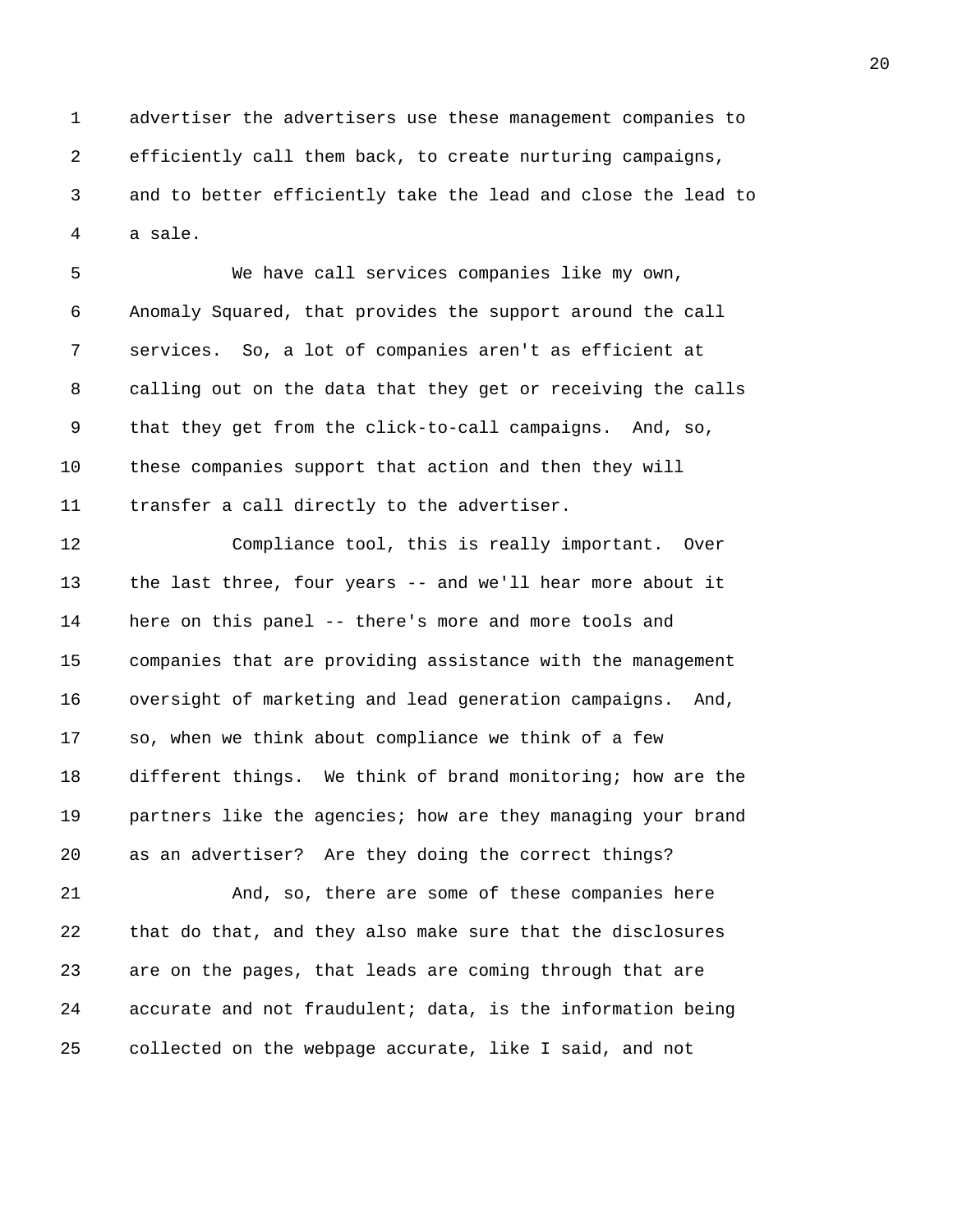1 fraudulent.

2 So, this -- that's really important. We see more 3 and more lead buyers and more and more lead sellers doing 4 some level of self-regulation with these tools, which is 5 good.

6 So, how big is the lead industry? It's a really, 7 really good question. In 2010, I think most of us are 8 familiar with IAB's study that said that the market -- the 9 advertising market is \$26 billion, and then lead-gen is about 10 5 percent of that, about \$1.3. Where is it today? It's 11 certainly, from an anecdotal standpoint, growing. We see it 12 every day, and the conversations we have at LeadsCouncil and 13 through the industry's number one conference, LeadsCon, that 14 more and more companies are getting involved in performance 15 marketing campaigns. Agencies that focused on brand 16 marketing are now getting more involved in performance 17 campaigns, and advertisers are demanding those campaigns. 18 They want to have an option where they can reduce their 19 budgetary risks and purchase exactly what they want, which is 20 typically a lead or interested consumer in their product.

21 And, so, you know, that really ties in why there's 22 so much growth in the industry, as well. Advertisers are 23 becoming smarter. They're using math, analytics, all these 24 sorts of things to increase their performance on the actions 25 and the campaigns that they're currently running and what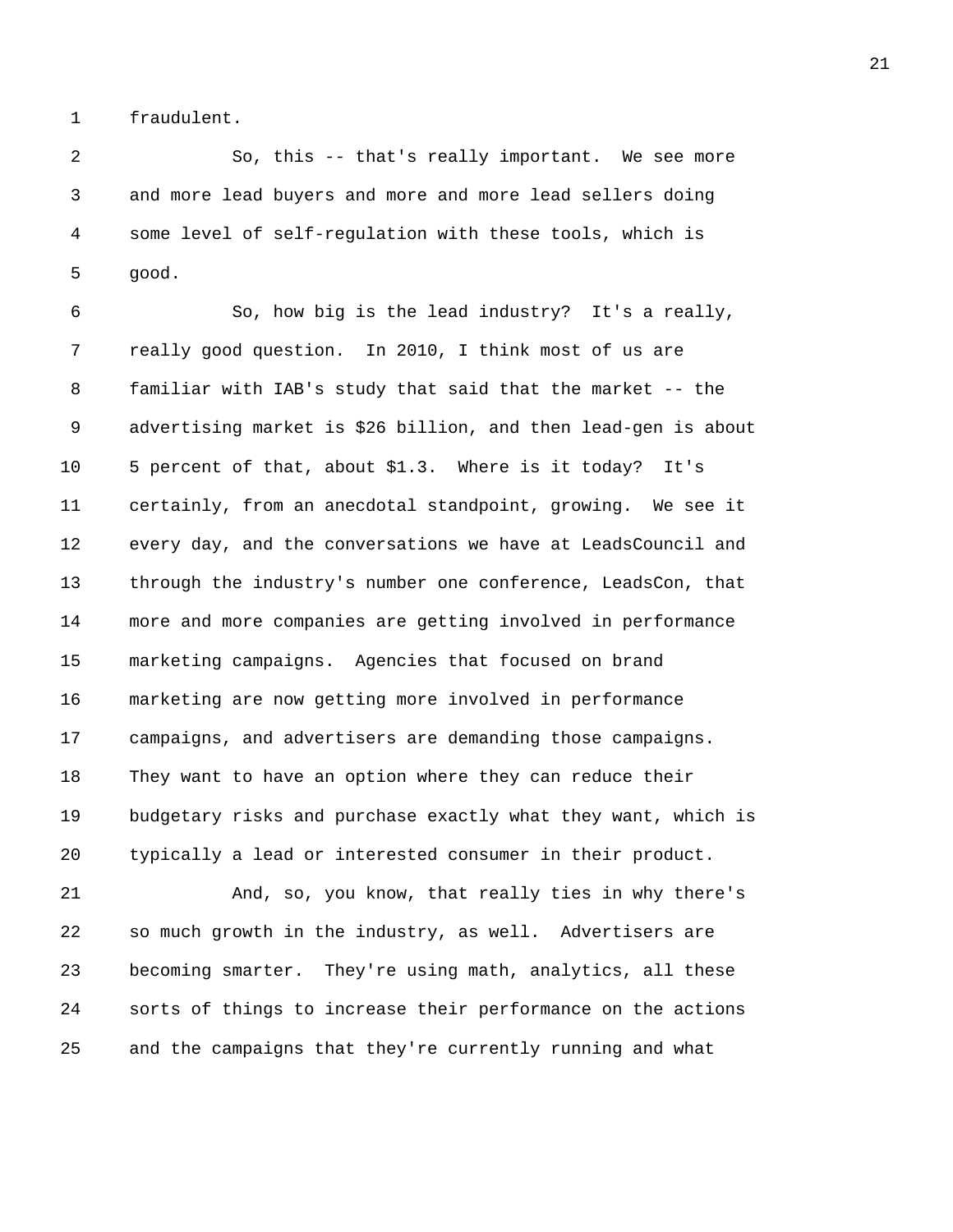1 their third-party advertisers are running. So, lead 2 generation is absolutely growing. When we look at it across 3 multiple verticals, this is information specifically from 4 conference attendees, and it's from LeadsCon, which has been 5 in the working for eight years, I think, now. And the way 6 trends go -- come and go and industries come and go depending 7 on different cycles, and a lot of them around economic 8 cycles. And right now, we're seeing a trend with insurance 9 campaigns. We see a lot more individuals attending our shows 10 and being a part of the LeadsCouncil from insurance-related 11 verticals; financial services also growing; and then it sort 12 of trails down here to home services and education and 13 others.

14 So, my hope is that -- I had 15 minutes to really 15 describe something that's very big and broad. My hope is 16 that I covered a basis for this, and we'll pass along to 17 David here, but if you have any questions, my email is there, 18 and feel free to reach out anytime, and I'd be glad to help 19 and educate you guys on lead generation. So, thank you. 20 MR. ZULLOW: Thank you so much, Michael. 21 (Applause.) 22 MR. ZULLOW: All right, David? Thank you. 23 MR. MORGAN: David Morgan. I'm the Chief Revenue 24 Officer of PerformLine. PerformLine is a cloud-based 25 marketing compliance, monitoring, discovery, reporting and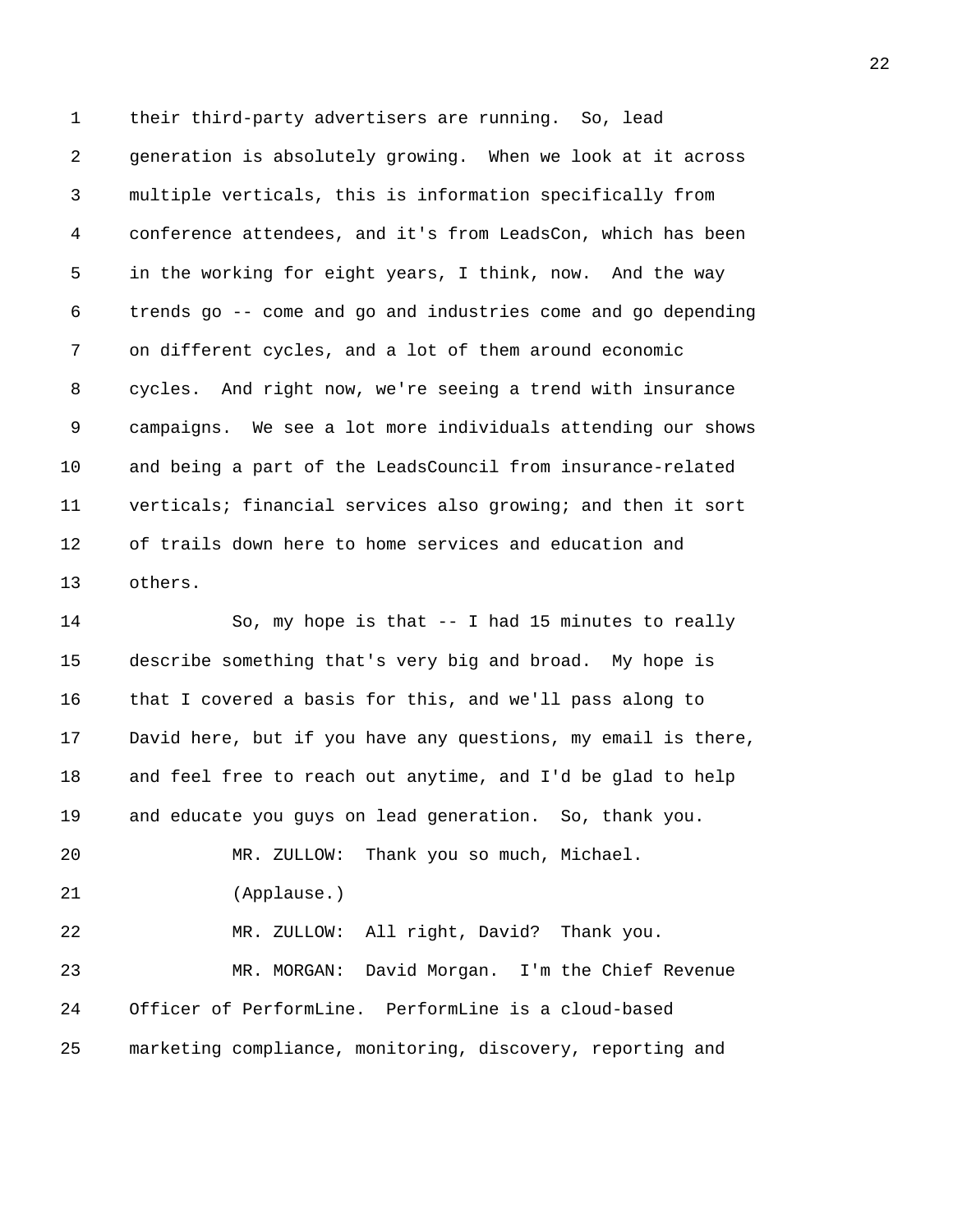1 analytics platform. We work with a lot of the major 2 advertising brands, as well as lead generators and publishers 3 in the industry to principally do three key things: to help 4 mitigate risk; save money; and help them protect their brand.

5 Just a little bit about PerformLine and our 6 position in the industry, founded back in 2008. We're a 7 privately held company; 100 percent of what we do is solely 8 focused on marketing compliance. For a lot of the major 9 companies we work, it's very important for them to have an 10 impartial third party that does not have ties to the media 11 but are really helping them to maintain the best position 12 that they can have in marketing.

13 We have a great team of industry and technology 14 experts, and we perform our activities for our clients at a 15 pretty large scale. We do north of 50 million data 16 observations daily for our clients, and that covers a number 17 of different channels and a number of different activities. 18 We've been lucky enough to be recognized by the LeadsCouncil, 19 for at least the last four years, as being the best marketing 20 compliance monitoring company in the market, and that's 21 something that we take seriously. We want to make sure that 22 we're putting solutions in market that are helping people 23 move their business in a positive way.

24 The general problem that I think we're outlining 25 here is that while performance marketing and lead generation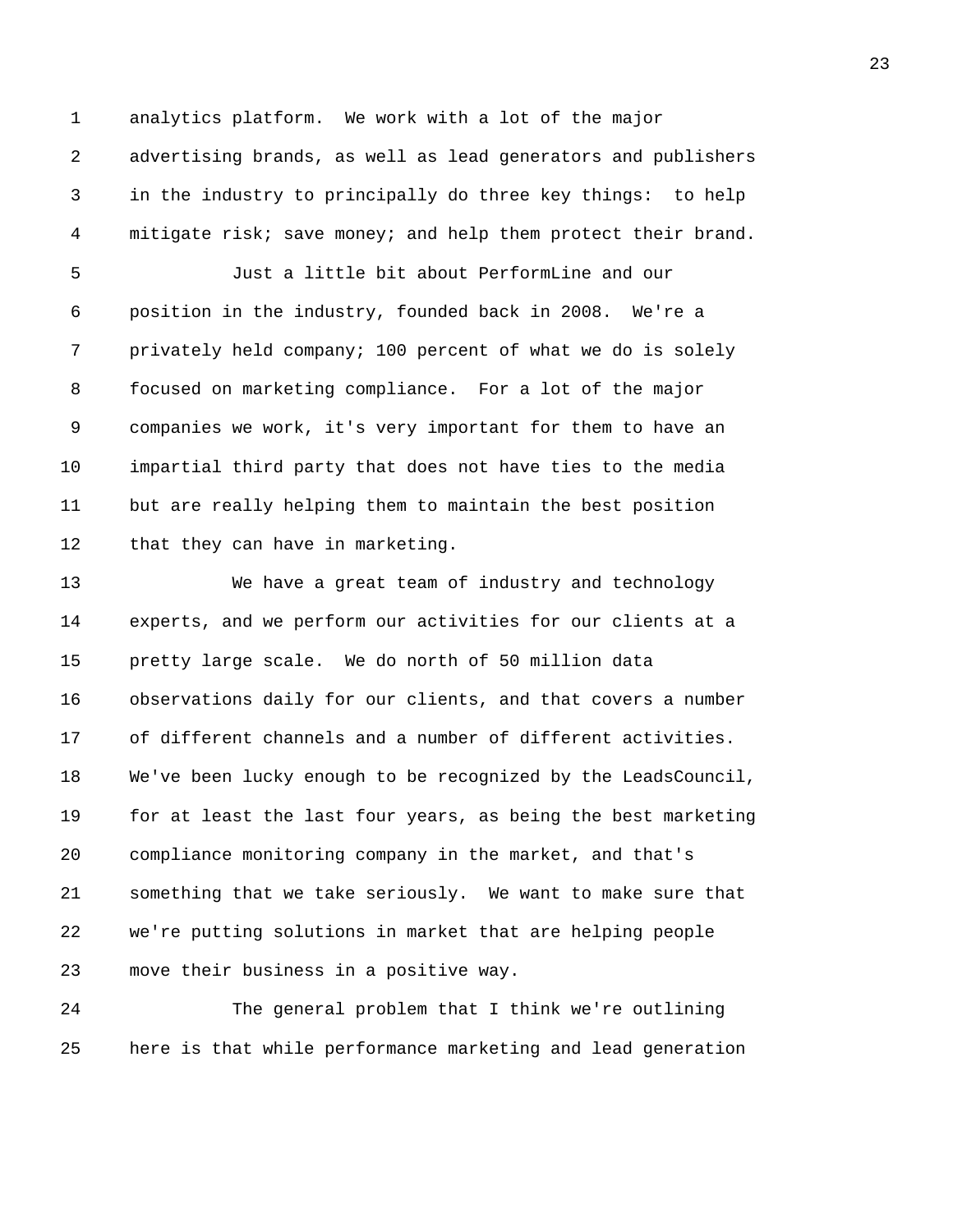1 in general can have many great attributes, some of the points 2 where there are blind spots really revolves around the fact 3 that there can be some lack of transparency. And that's 4 further exacerbated when you look at the active regulatory 5 environment. So, marketing compliance for large companies, 6 as well as service providers, can generally be complicated, 7 labor-intensive, and expensive. And we can put some numbers 8 around those as we go through this.

9 So, we've built a platform called PerformMatch, and 10 there are three principal things that we do to help folks in 11 the market, and it's what we call the DMAs of marketing 12 compliance. And that's to discover, to monitor, and to act; 13 to discover potential compliance violations automatically, to 14 monitor where your traffic is coming from and not spot-15 checking but monitoring known traffic sources 24/7/365, and 16 then having the technology within our workflow platform so 17 you can track issues from when they're identified all the way 18 through resolution with ownership and assignment of every 19 step in the process, as well as live aging reporting against 20 every open issue.

21 When you think about a company that might be buying 22 hundreds of millions or billions of ad impressions per month 23 across the internet, which is not an unheard of number, when 24 I personally looked on the lead generation side of the 25 business, at one point my company was buying 11 billion ad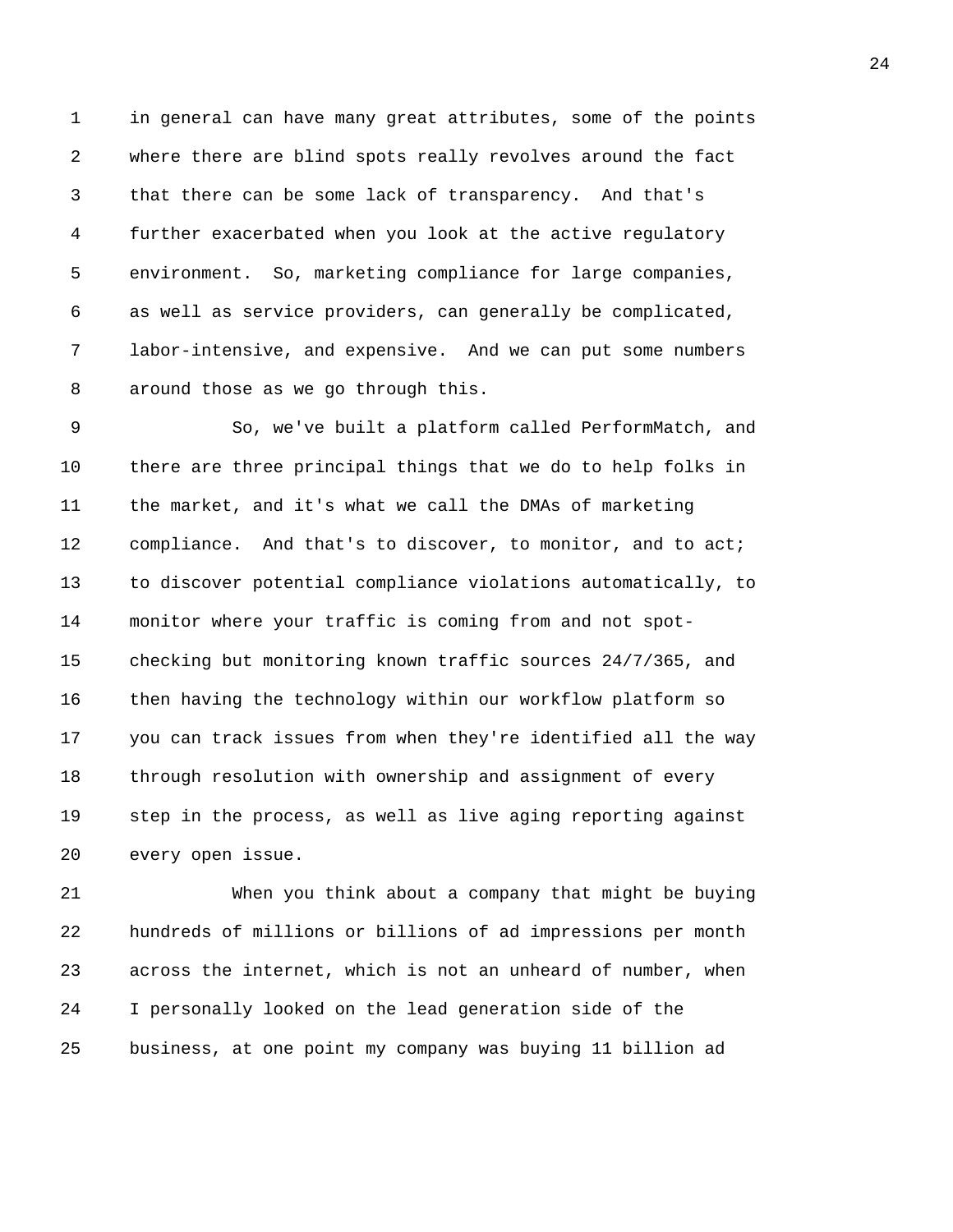1 impressions a month. There's no way that you could use a 2 human-based approach to actively monitor where your brand is 3 24/7.

4 So, a few lead generation basics, and we can dig in 5 a little more here. So, different types of traffic that is 6 available out there, so Michael showed you a great example of 7 how someone might interact with a -- with a search that feeds 8 back a lead generation flow on Google.com. Google is one 9 example of where there's traffic available for brands to 10 interact with consumers. So, Google is typically called PPC 11 traffic. You also get organic site visitors, so those are 12 folks who may go online and directly type in a brand or a 13 site name and be directed straight there.

14 Contact centers -- and we'll dig into each of these 15 boxes, too, in terms of what fits where. Contact centers are 16 used at different points in the process by different players, 17 and then cost per action. So, these would typically be 18 performance-based campaigns that are not PPC or necessarily 19 contact center, but are provided by third parties.

20 This slide didn't come out exactly the way it 21 should, but what you're seeing there is supposed to be a 22 graphical representation of how an advertiser can go from 23 working with one point of contact to potentially being 24 distributed on hundreds, thousands, or millions of websites. 25 So, an advertiser could typically interact, if they like,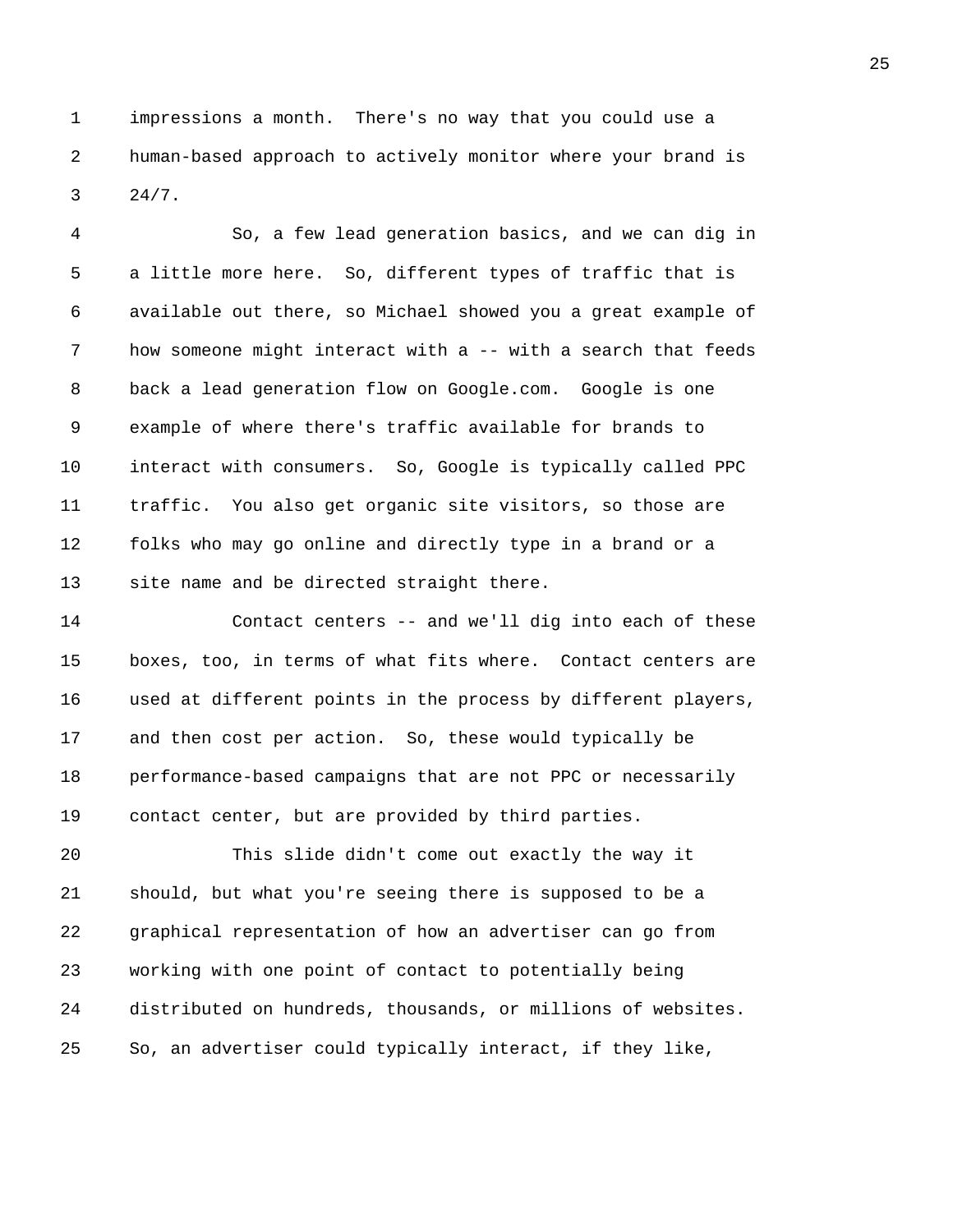1 with an advertising agency or directly with a marketing 2 network, and they typically have a one-to-one relationship or 3 a one-to-few relationship. That marketing agency or 4 partnership then turns around, and the value that they bring 5 is they have a many-to-one relationship. So, I have one 6 relationship with an advertising network; that advertising 7 network has a relationship with 10,000 websites. When I give 8 them the offer that I want distributed, that I'll pay people 9 for, they can turn around and get my offer on hundreds, 10 thousands, or millions of websites within a matter of not 11 just days but sometimes hours and sometimes minutes. 12 It's very efficient from an advertiser's 13 perspective because I'm managing one relationship, and I get 14 reach that I could never achieve myself in days or weeks of 15 working on things, but it also comes with some liability. 16 I'm taking the partner's -- on their expert relationships in 17 the business to have vetted or proved or have oversight on 18 the partners in their network. Right, so, in some 19 relationships where there's limited exposure, that's very, 20 very doable; in some relationships where there's massive 21 sprawl in the network, that becomes something where there's 22 more risk involved.

23 Now, there's added complexity because those 24 partners themselves may have partners, and those partners' 25 partners may have partners, and then those partners' partners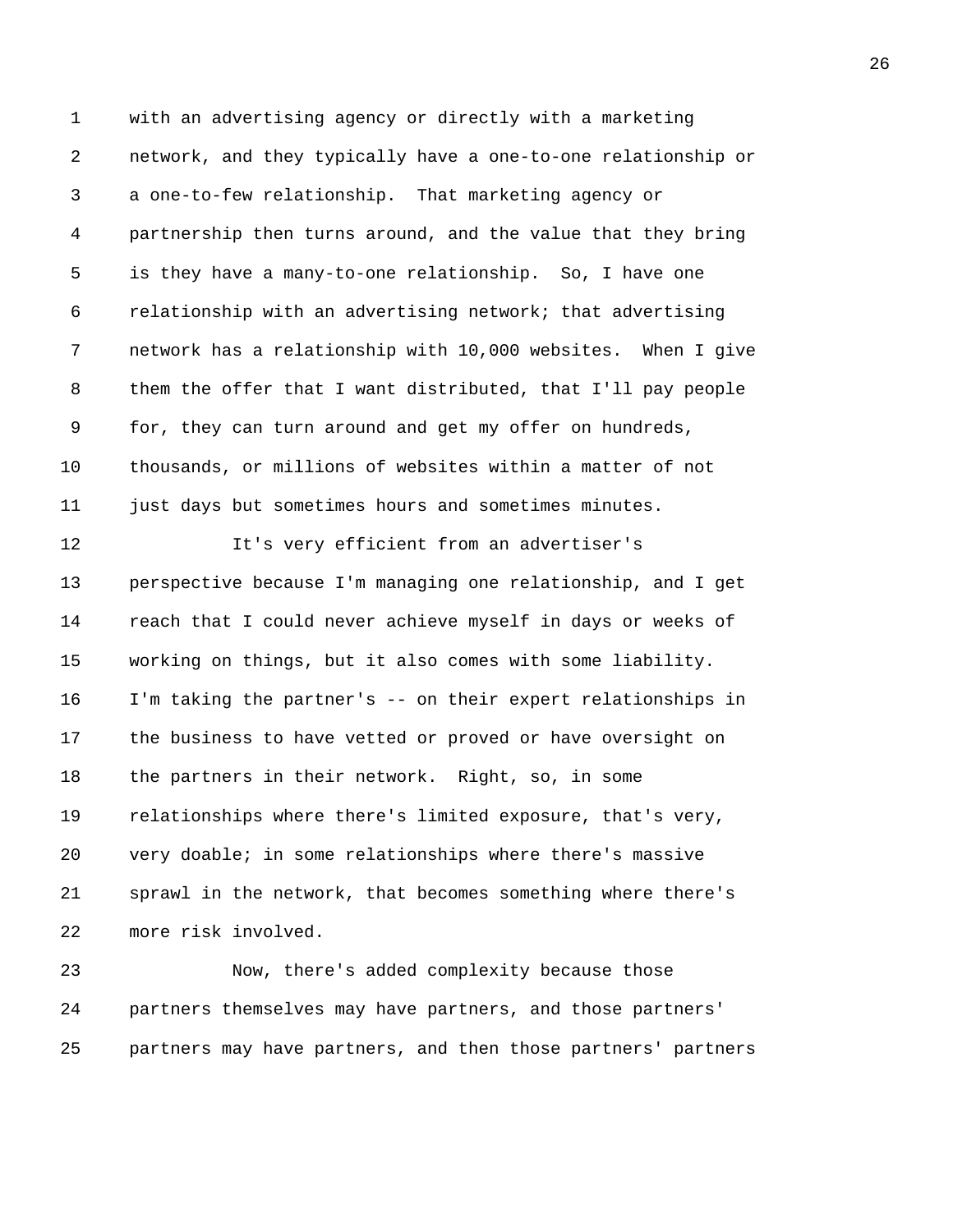1 may have partners' partners. And all of a sudden I thought I 2 was working with one network; they thought they were working 3 with five websites; and my brand's on 10 million. And the 4 blind spot in this is where is that 10 millionth website and 5 what is it saying around my brand.

6 And we speak a lot with our clients about this. We 7 actually screen shot every ad that our clients have online 8 every 24 hours and score them against a customized rule 9 engine that's totally transparent to our clients so that they 10 can have as much reach as possible. It's not just about 11 finding your brand in places that it is unknown; it's about 12 knowing where your brand is that you do know and keeping your 13 eyes and ears on that, too, because the world has changed 14 very much in the digital world, where now the content on a 15 page isn't going to be the same in two weeks as it was 16 yesterday. It may not be the same tomorrow morning.

17 So, a site can go from being compliant one day to 18 noncompliant very quickly, and we also counsel our clients on 19 the FTC's Net Impression Rule, and we heavily look at the 20 dot-com disclosures and advise them towards looking at those 21 documents themselves because a compliant ad on a noncompliant 22 page can give a noncompliant impression. So, these are 23 obviously being great guidance on things that I've looked at 24 in my tenure in the industry, ever since the first dot-com 25 disclosures came out.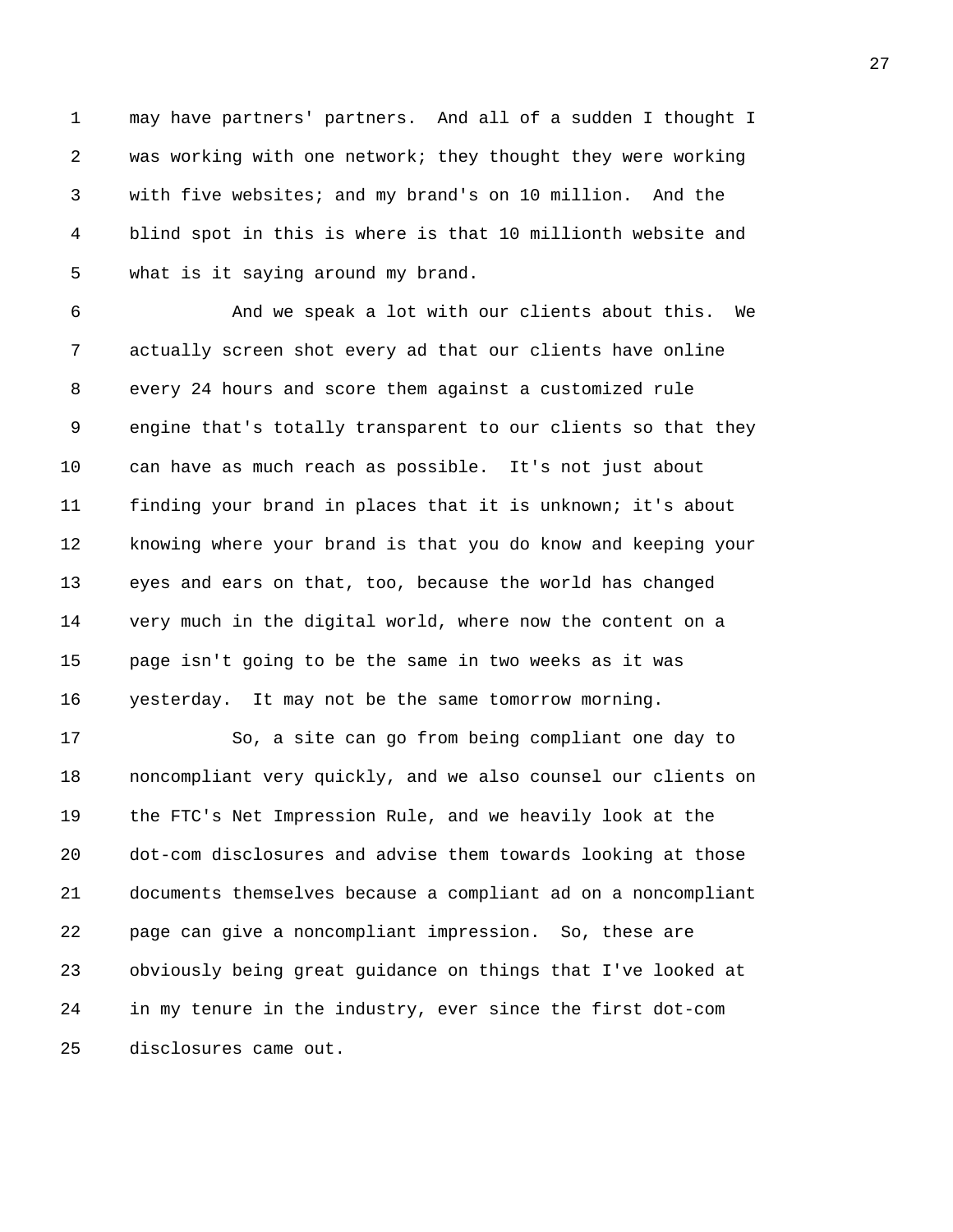1 So, if we look then at what happens to a consumer, 2 it's really that same pyramid but upside down. So, how did 3 an advertiser go from being one brand with one relationship 4 to being on 10 million websites? Well, how does a consumer's 5 information then pass back to that advertiser? 6 So, consumers could be many, many different places. 7 The reasons advertisers work in these types of scenarios is 8 to get that extended reach and to get a cost efficiency. So, 9 if a consumer is anywhere on any of these different websites,

10 they could -- their information could pass through a number 11 of different hands before it reaches the advertiser.

12 So, note that a consumer doesn't necessarily start 13 at the very top of this funnel; a consumer can interact at 14 any point in this funnel. A consumer who does organic search 15 could direct navigate straight to an advertiser's website, 16 but, again, this is meant to illustrate, as some of the 17 discussions will today, that the further away from an 18 advertiser a consumer is and the less transparency that 19 advertiser may have, the more risk there is to mitigate and 20 the more controls you should have in market.

21 So, a few examples of what some of these different 22 things that we showed on the initial grid look like. So, a 23 page search placement. This is typical -- typically similar 24 to what Mike just showed. Mike showed something that showed 25 up as Google's own interface themselves, but obviously on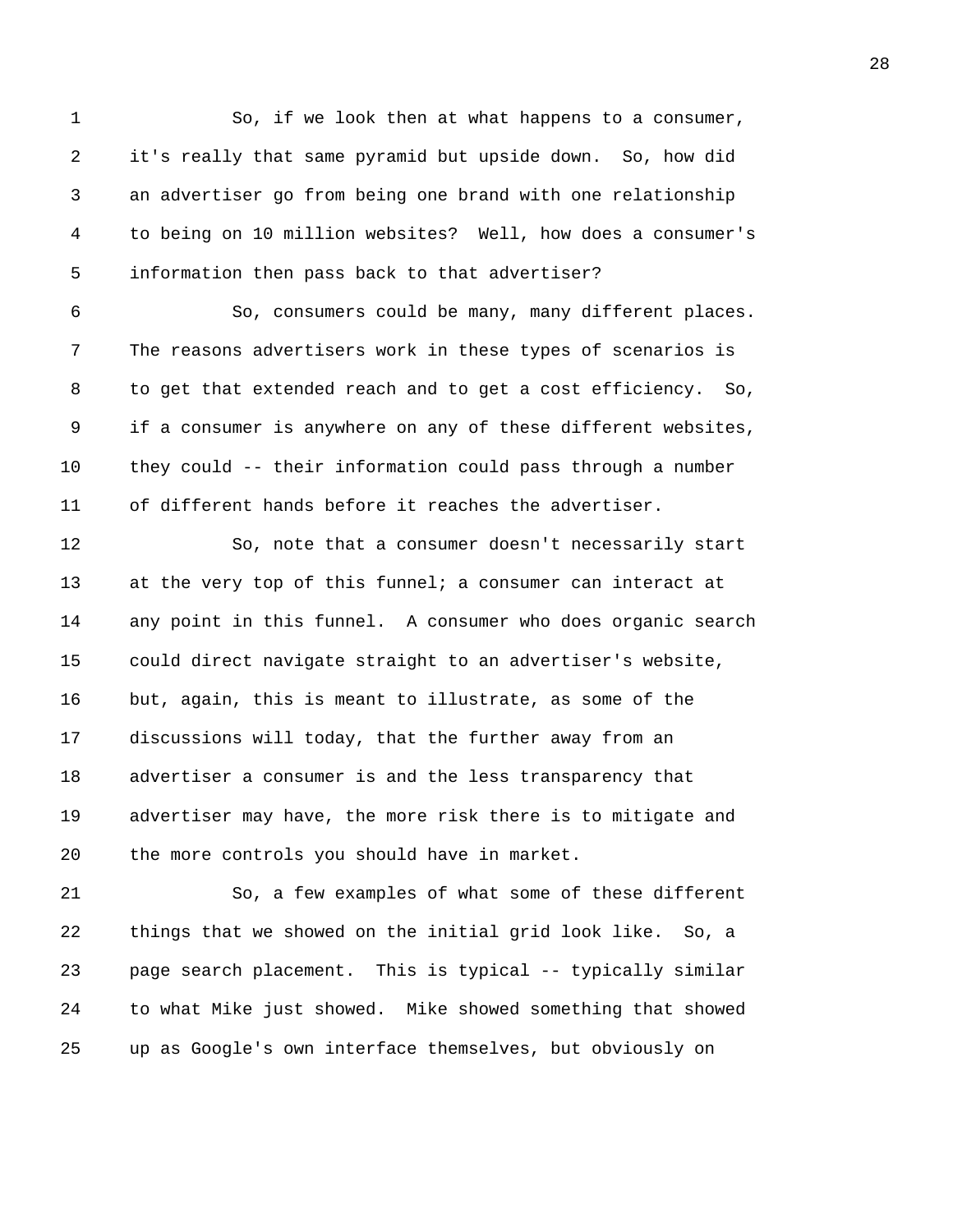1 those pages there are a lot of advertising, and I heard 2 Google makes a couple of dollars selling paid search. But 3 Google's not the only company out there. Obviously Yahoo! 4 and Bing also exist.

5 So, a consumer comes onsite; they put in a search 6 term; they see organic search results, which are unpaid, but 7 then there are also paid search results that are targeted 8 specifically around those keywords. A consumer clicks on a 9 paid search ad; they get taken to a landing page where 10 there's typically a call to action; and then they are 11 typically taken to a form, and the way in which the 12 advertiser is able to determine how much they will pay for 13 this ad is based on how well their ads convert and how -- and 14 what the value is -- the lifetime value of that consumer on 15 the back end.

16 So, they're not guessing how much they're going to 17 bid on paid search terms; it's math, and it's very data-18 driven. There's PPC traffic, and PPC traffic can be 19 different from paid search in that it's not necessarily on a 20 search engine. You could be on any of the websites Michael 21 showed. You could be on The New York Times, MSN, or any one 22 of a hundred or a million other sites and you may see an ad. 23 And, again, these are just ads that we picked online; these 24 are not ads that we chose for any specific reason, other than 25 they were illustrative. And you could click on that ad and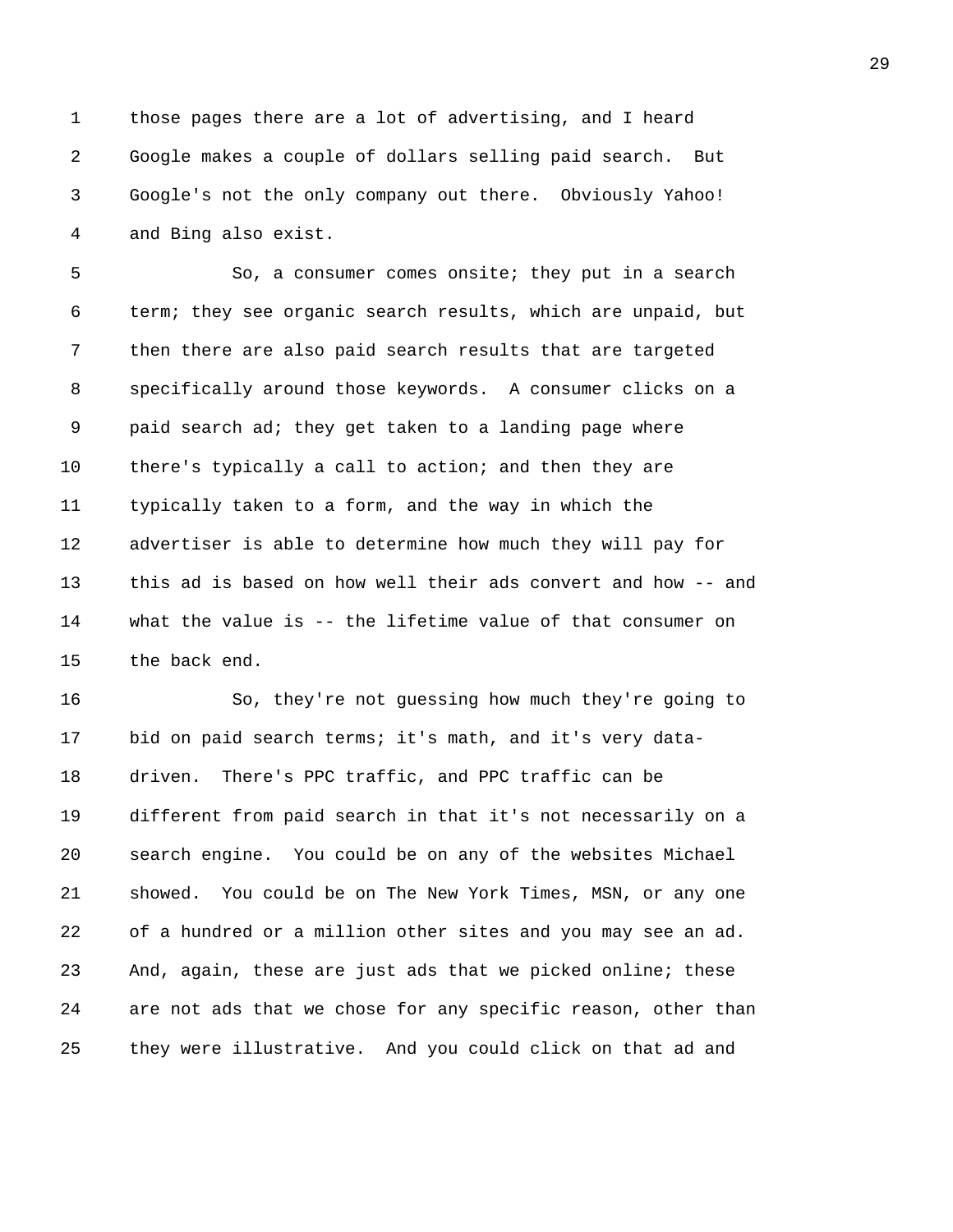1 get taken directly to a company's website. And instead of 2 them paying each time you see the ad, they're only paying 3 when you click. So, this is just to illustrate pay-per-click 4 traffic doesn't just occur on search engines.

5 CPA traffic. This is when you may be, again, on a 6 different website, like a content-based website, and you may 7 be looking at anything from something that's a news website 8 to a job website to a search engine and see an actual banner 9 that has a call to action for you. In this scenario, this is 10 an ad for a mortgage company and trying to drive you into 11 their funnel. And when you click on this ad, instead of them 12 paying each time you click, the publisher or the website is 13 paid when you actually submit your information. So, again, 14 CPA traffic, the A in the scenario counts for action.

15 Banner ads. These are traditional ads that have 16 been on the internet probably since the first -- I think the 17 first internet ad that was bought was on Wired magazine's 18 website many, many years ago. And this is when someone puts 19 up a banner ad that is a graphical representation of a call 20 to action. And when a consumer clicks on that and goes 21 through they again typically are filling out information or 22 doing something that creates value for the advertiser, but 23 the ad is -- the ad is paid for each time the ad is shown. 24 Email. There's a lot of email out there. And, 25 again, this is something where the email is the channel of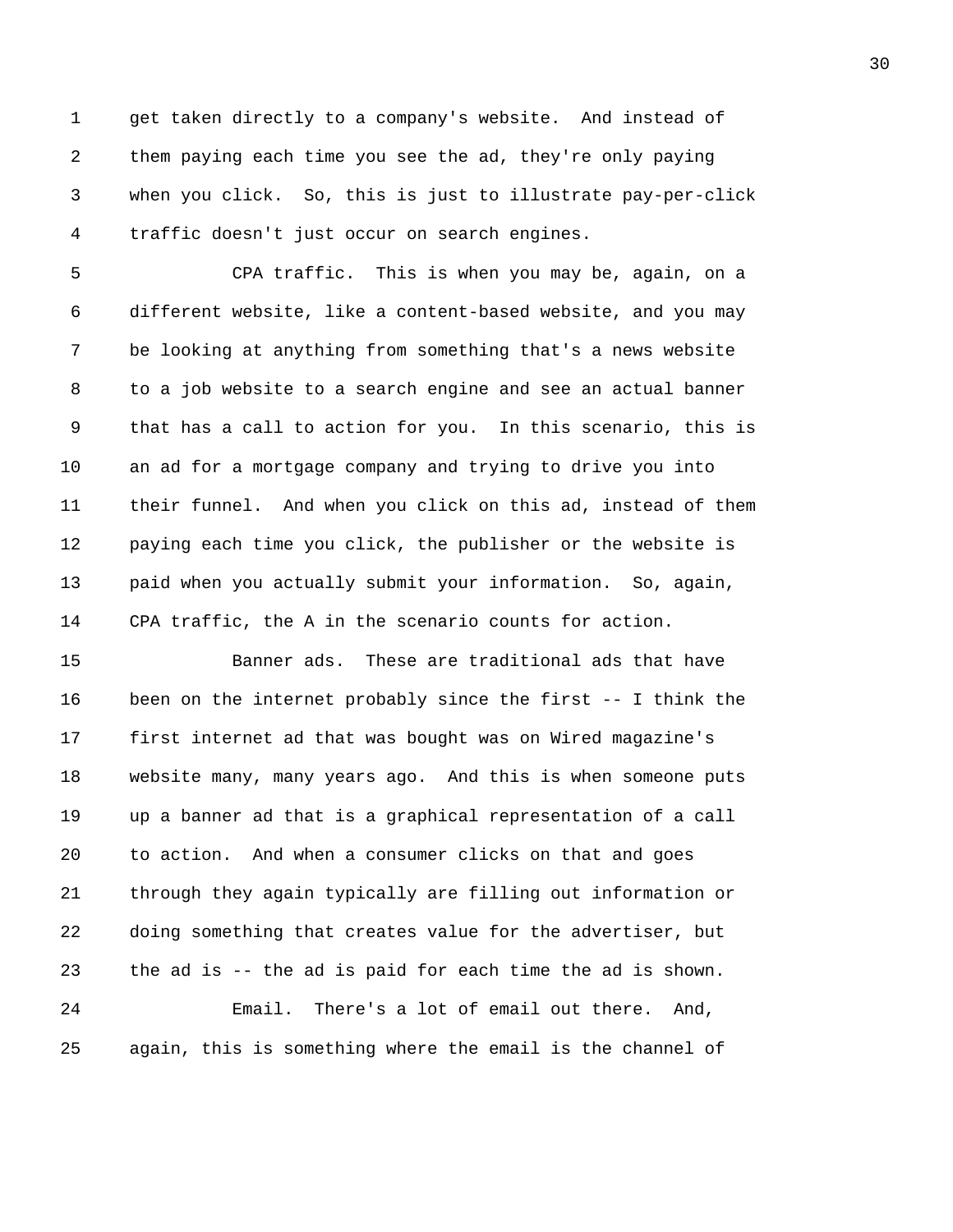1 delivery, as opposed to it being something that's present on 2 a publisher's website. It's sent directly to someone; they 3 interact with the email creative; they click through. And 4 any of these channels can be used both by a direct publisher, 5 a marketing partner, an affiliate, a subaffiliate, a sub-6 subaffiliate, anywhere in the value chain. So, any of these 7 tactics can fall and either match you directly to an 8 advertiser or take you to a site that will match you to 9 potentially multiple advertisers as is shown in this example 10 here.

11 And then contact centers. So, contact center is 12 when you talk to someone on the phone or you engage with 13 someone in a chat online. Any time you see a phone number on 14 an advertisement, the reason there is a phone number there is 15 because there is someone on the other end of the phone. 16 Anytime you submit your information and you submit your phone 17 number, typically the reason you're submitting your phone 18 number is because someone on the other end is going to pick 19 up the phone and call you.

20 For high-value transactions like a home mortgage or 21 home refinance, an auto loan, insurance, considering higher 22 education, a lot of these things are things where there is a 23 considered purchase and you want to interact with someone. 24 So, there are lead generators who will collect your 25 information, and it may only be partial information, call you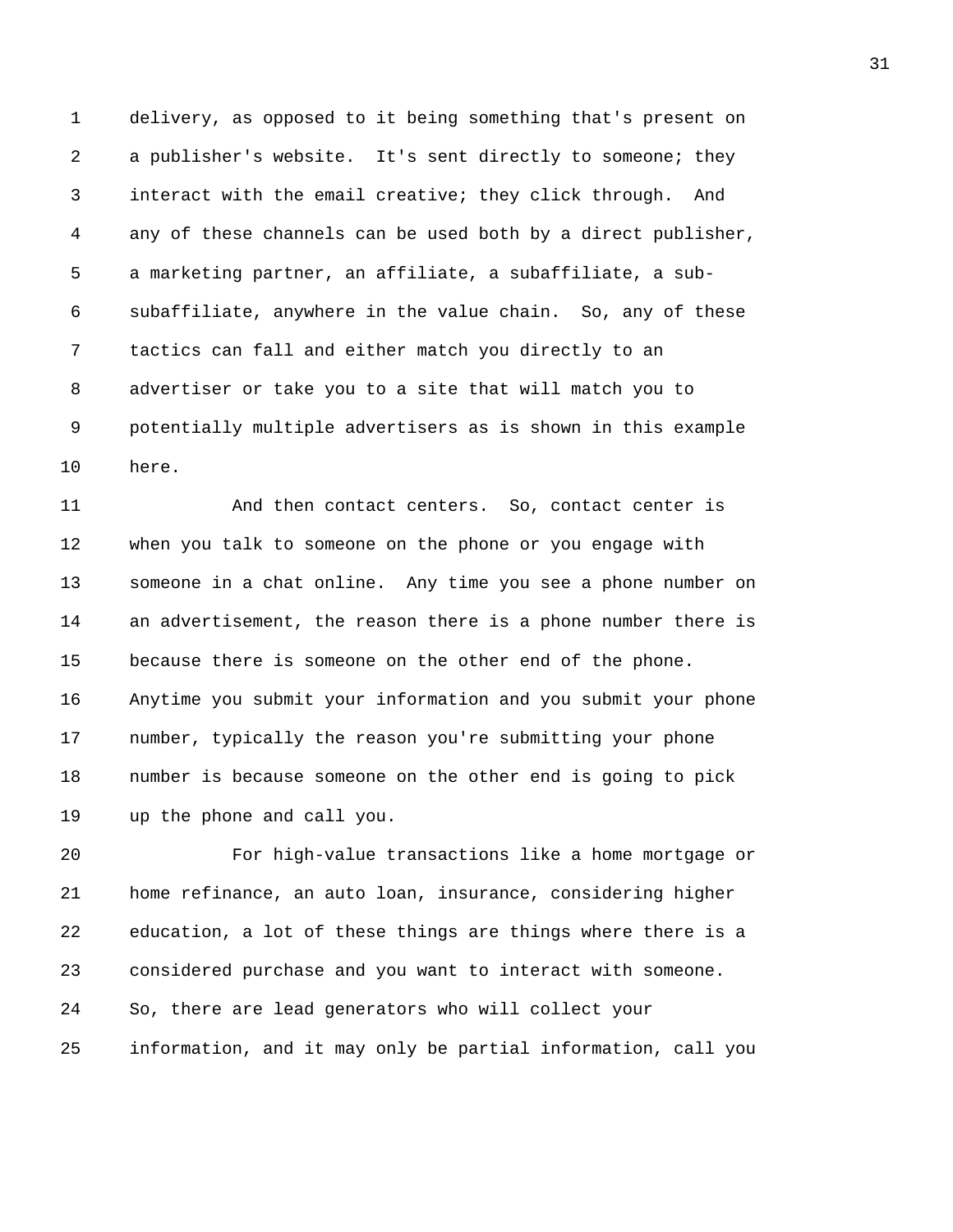1 up, validate where your interest lies, verify your 2 information, and pass you to an appropriate solution or 3 advertiser that they may work with. On the other hand, when 4 you submit information directly to an advertiser, say to a 5 loan company, they're going to pick up the phone and they're 6 going to call you.

7 So, depending on where in the consumer path the 8 contact center falls, consumers can have very different 9 experiences. If you're very far at the top of that funnel 10 and your information passes through many, many hands, you may 11 get calls from way more people than you were expecting, and 12 way faster than you anticipated.

13 If you interact directly with someone who works 14 directly with an advertiser, you're going to have more 15 limited interaction, and, again, the cons are you may get 16 more calls than you anticipated; the pro, you may have more 17 information and more market choice than you would have had if 18 you had just called one company directly.

19 A few other items to consider, depending on where a 20 consumer enters their information and how they come into the 21 path, there could be different hands that the information 22 touches, and there are different ways in which consumers use 23 additional technologies to both augment and verify and 24 validate the information. So, data verification, similar to 25 an example Michael pulled out there, when someone puts their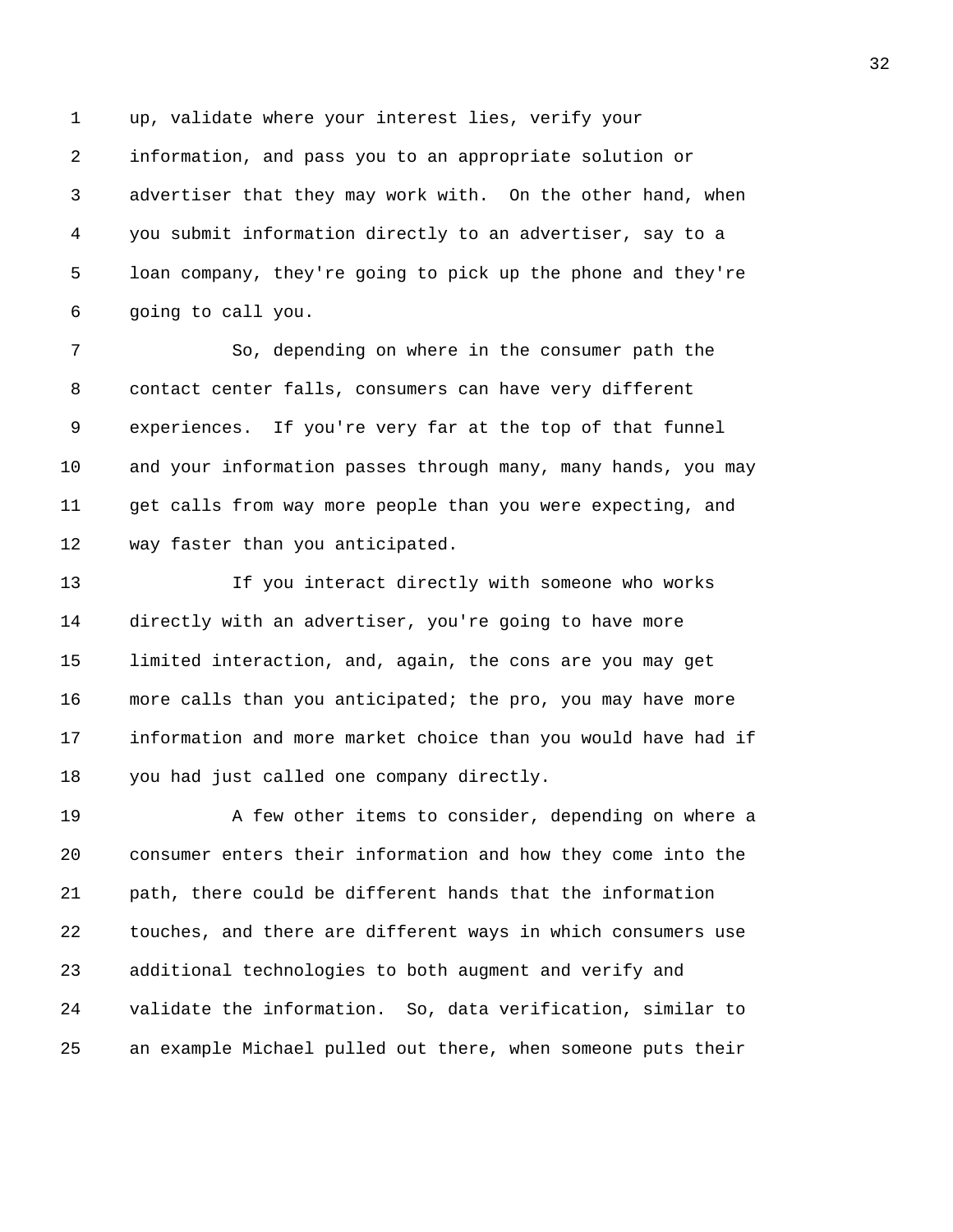1 information on my web form, I want to make sure that that 2 person lives at that address with that phone number. And if 3 they don't, some of the technologies will actually tell the 4 consumer that's incorrect information, and that can happen 5 both in web and a call center. Data augmentation is that 6 partial data sets exist; an advertiser has a certain piece of 7 information, can actually cobble that together with other 8 pieces, and then they have a full data set on the person.

9 Lead scoring, I'm sure we'll go into this in some 10 of the other panels, too. Literally the ways advertisers 11 filter out different leads. Some are higher value and some 12 are not. We've hit on the different relationships of the 13 marketing partners. And, again, depending on where the 14 consumer comes in, that data could be owned by multiple 15 people in the channel. I think to some of the earlier 16 comments, having channel controls, this is very key because 17 if the marketing data is passing through many different 18 hands, not only can an advertiser lose touch of their brand, 19 a consumer is a brand themselves, and they can lose touch of 20 their own -- their own information, and that's really where 21 some of the risk starts to escalate.

22 So, again, thank you very much for having me. I'm 23 David at PerformLine if anyone has any questions or would 24 like additional information, don't hesitate to reach out.

25 (Applause.)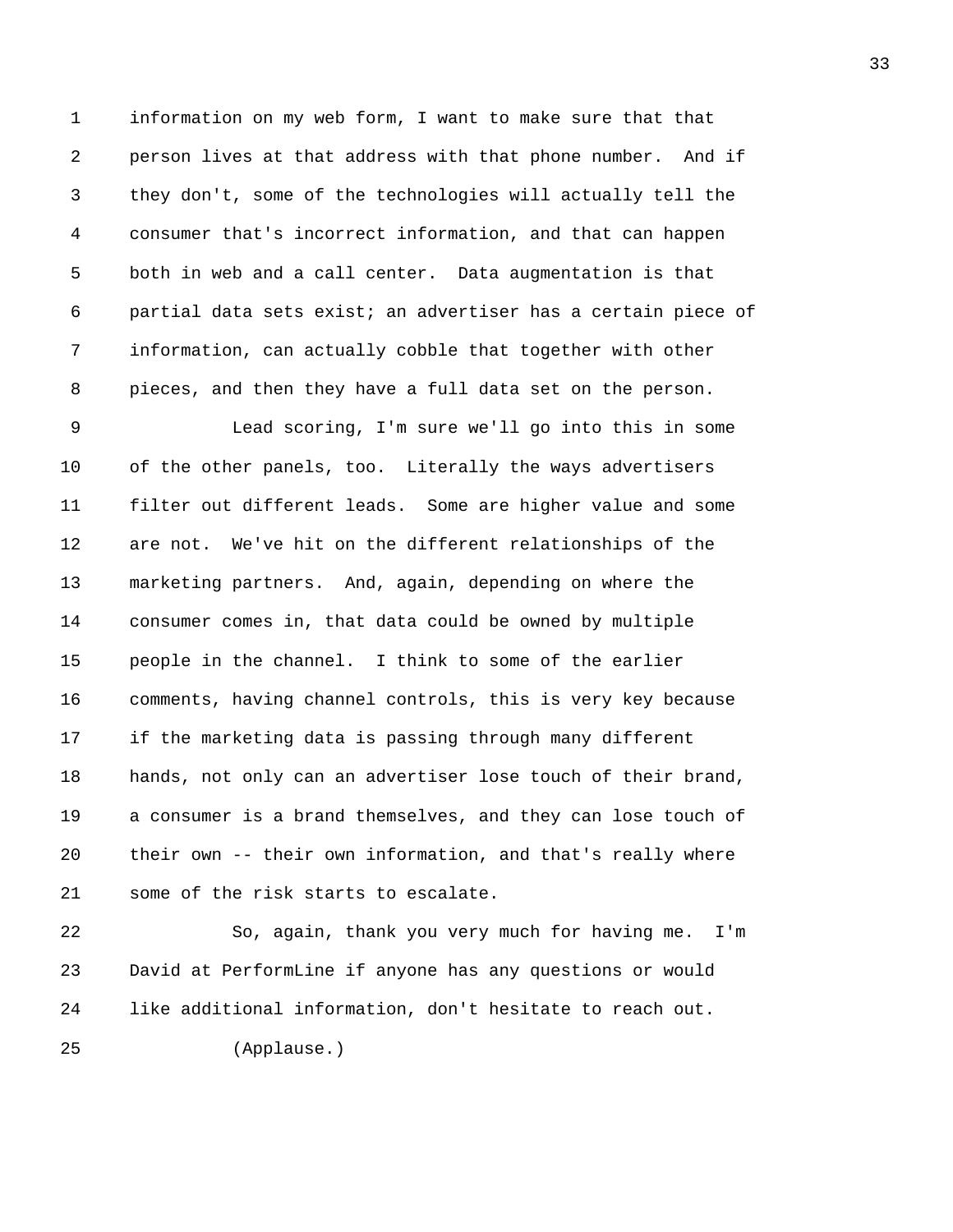1 MR. ZULLOW: Thank you so much, David.

2 All right, Paul?

3 MR. MCCONVILLE: Evan, thanks for having LeadiD, 4 and my kids would also like to thank you. Their father, who 5 is from a tech company, they could see in the uniform of a 6 tech company, the hoodie and jeans every day, I left and, my 7 Dad, when did you get a suit? So, apparently, they thank you 8 that I get to look professional today.

9 Coming in from LeadiD, I'm the Chief Revenue 10 Officer. I've spent the last 12 years in the analytics 11 business, working with large brands around better use of 12 information to make decisions as they interact with 13 consumers. And TARGUSinfo was one of the pioneers of 14 realtime decision-making in industries like the performance 15 marketing industry.

16 LeadiD, I call us the facts and the math of lead 17 generation. We're an analytics company. And I think what 18 Ms. Rich, you talked a bit about five years ago and some bad 19 things starting to happen and what you see is a lot of 20 technology companies like LeadiD and Omniangle and 21 PerformLine, others coming in to say, hey, we can do a lot of 22 good to help bring -- our mission at first was bring trust 23 and transparency to the lead generation industry, right, 24 where buyers and advertisers were saying, hey, we need better 25 clarity, better transparency, on what the performance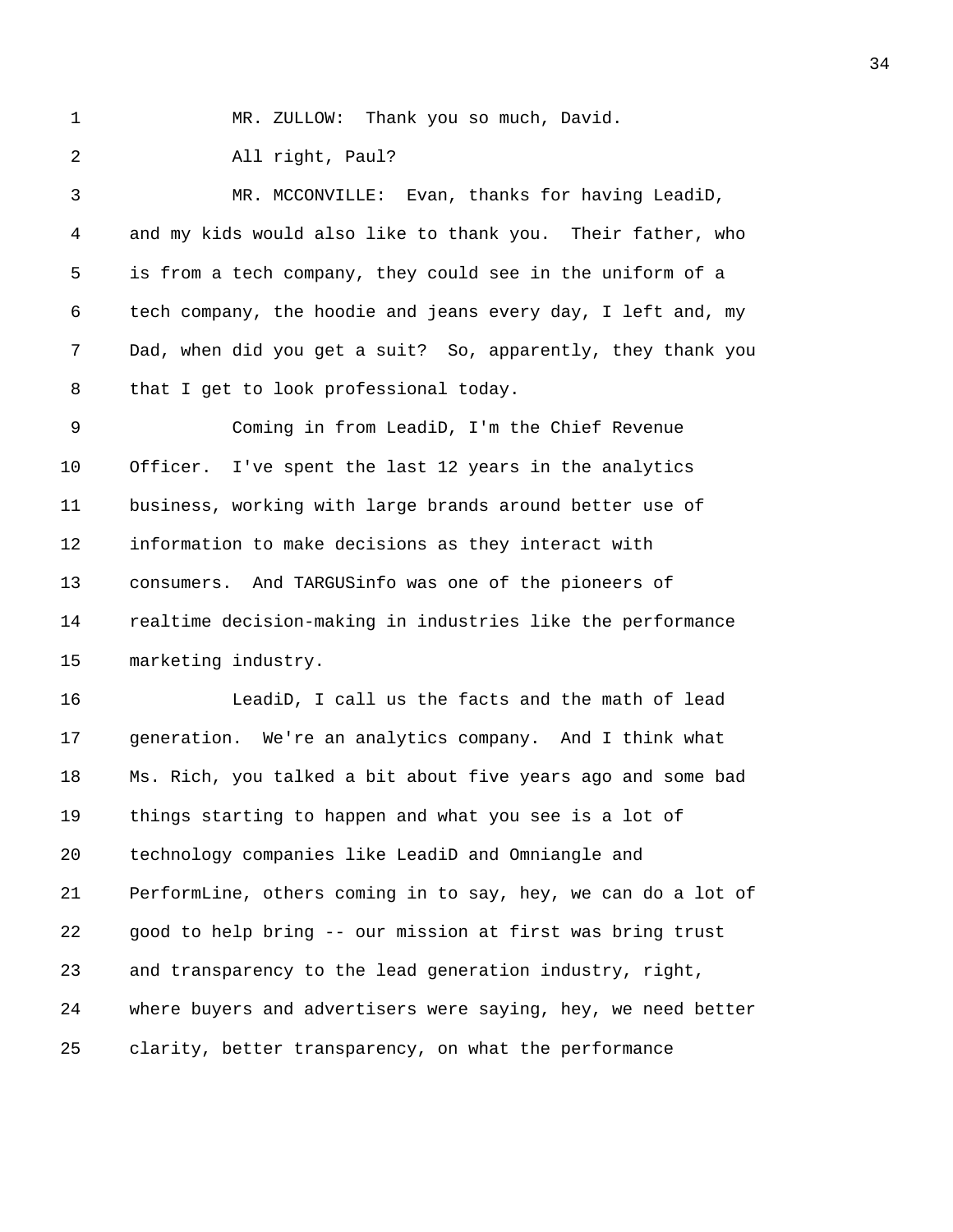1 marketing industry is doing and how they're doing it.

2 Performance marketers for the most part were saying 3 we're happy to give that transparency, and that was our birth 4 and our origination. We've now built our business really 5 around being data and insights and analytics on consumer 6 interactions. And we focus on two areas: understanding and 7 ensuring compliance and understanding and ensuring intent, 8 two things that as consumers we expect and two things that as 9 advertisers we also expect when interacting with consumers.

10 How we work, we are sitting on about 15,000 11 different sites now where our code is present. We witness 12 all consumer actions on that site. We witness no or store no 13 PII. We simply witness the actions of the consumer. That 14 information then becomes useful, one, for the publishers or 15 the providers, the aggregators, to say, yes, a consumer was 16 here and they were demonstrating intent and we also witnessed 17 that the consumer gave compliance. They said yes, I would 18 like to be contacted about a service.

19 We issue a universe elite ID. Think of it as like 20 a CARFAX. We store the origin and history of a lead. And, 21 so, like the car industry, if you're going to buy a car, you 22 get to say, hey, show me where that came from. And that's 23 our business, to give that transparency.

24 We do that now about 120 million times a month on 25 consumer actions. We are -- as David said, I'd call it the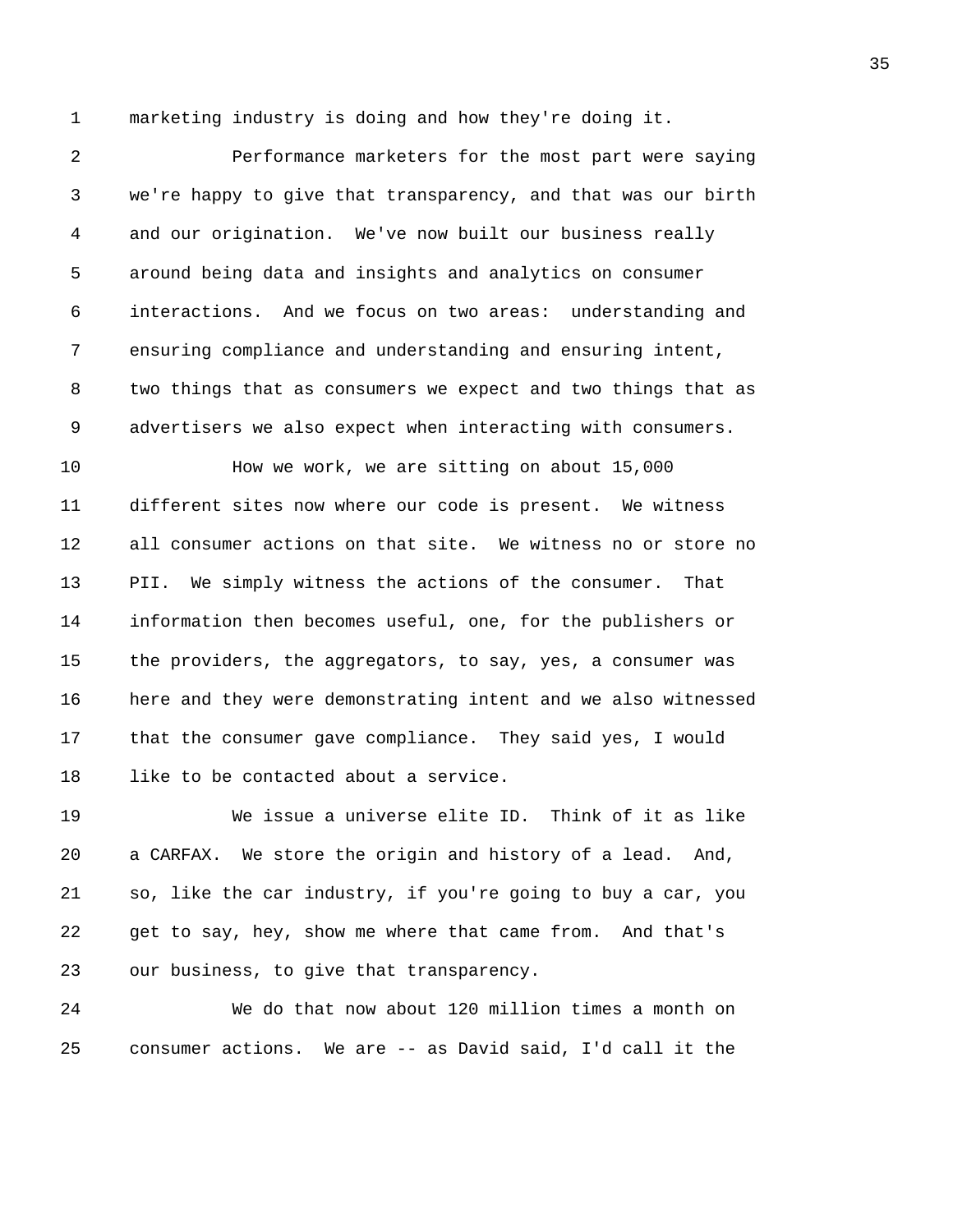1 measured and considered purchase industries, right? Where as 2 consumers we expect that we have choice. If we're going to 3 buy -- get a mortgage, we're going to buy insurance, and I 4 think as a study will say today around mortgage, right, we 5 expect choice. We're going to use the internet to help us 6 shop. We're going to make sure we visit multiple sites, and 7 we may say on multiple sites, I'd like to be contacted, 8 because I want to get the best deal, right? I don't want to 9 overpay; I want to make sure my service is tailored to me. 10 And that's where we are typically sitting is this look on 11 those 15,000 sites that represent those industries to be able 12 to say let's ensure that the consumer was providing 13 compliance and was demonstrating intent.

14 The group talked a little bit about what's the 15 typical consumer journey, right? We seek answers. What we 16 see is about one in ten, maybe one in 12 of these 17 interactions that we have on sites in these measured purchase 18 industries, we as consumers, we decide to fill out 19 information and say, yes, I'd like to know more. Right, we 20 fill out that web form; you'll see devices here; one is what 21 we're all carrying around now, and a desktop, both heavily 22 used in the industry. We click "submit," and then as David 23 talked about, right, then information is entered.

24 What we see is, again, fields. We don't see the 25 information, but we see that fields for name, email, address,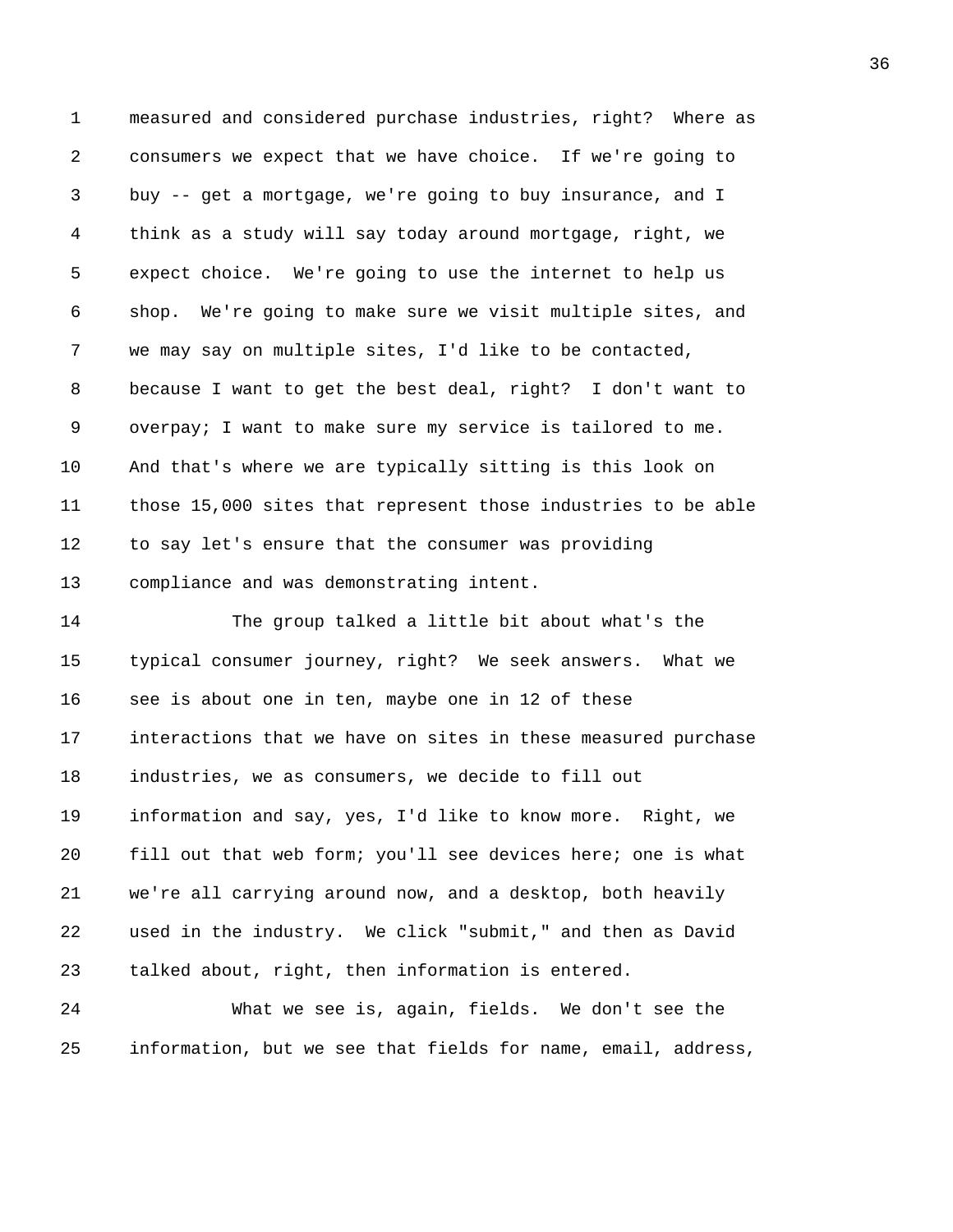1 and phone, almost universal on those sites. And this is in 2 education and mortgage only. And then rarely you'll see some 3 other information like date of birth. But sensitive 4 information, yes, but what we're seeing in these industries, 5 the vast majority is simply the way that we would like to be 6 contacted, right? We have to tell our names, and we have to 7 say we'd like to get an email from you to get information; 8 here's our address; here's my phone number.

9 The consumer then submits lead and then typically 10 publishers and buyers will do some checking, right? They 11 want to make sure that there are things, like, hey, if I'm 12 going to call that consumer, I want to make sure that I do 13 get the right person. So, if Paul entered his cell phone, 14 let me make sure that that's Paul's cell phone before I call 15 it, right? I don't want to call someone that is other than 16 the intended consumer.

17 There will be some fraud checking in there or 18 compliance checking. We do a lot now in this idea of TCPA, 19 right, that FCC has been now very clear that if you are going 20 to call a consumer on their cell phone through an automated 21 means, you better make sure that that consumer is read the 22 right compliance language; they've agreed to it; and they've 23 provided that consent.

24 We'll also do things like checking lead age, right, 25 how old was that lead? How long ago did a consumer submit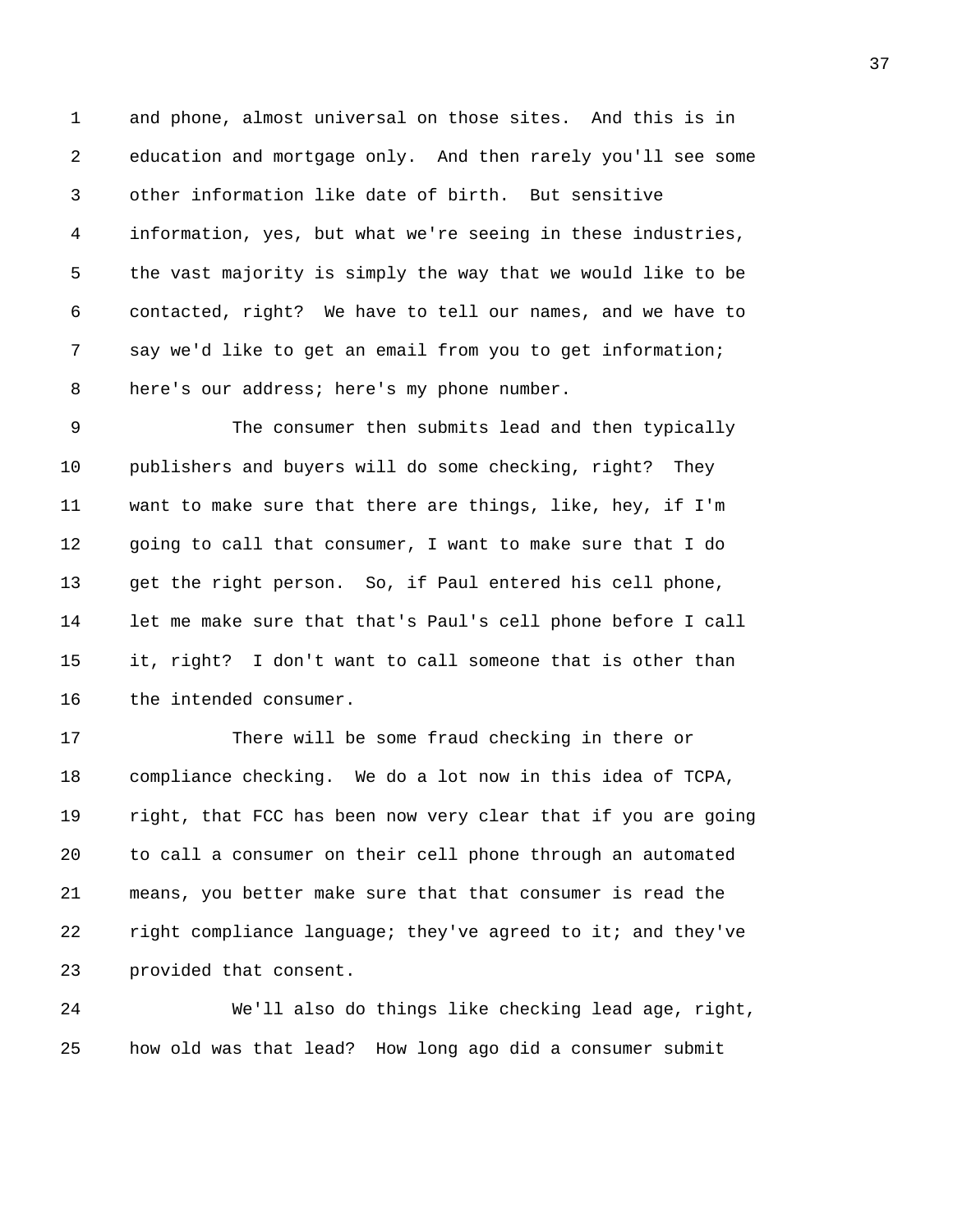1 it? Was it a duplicate to something that may have been 2 submitted before all of this analytics information that the 3 buyers and sellers are able to say, great, here is assurance 4 that consumer was compliant, they saw the right language, and 5 they are demonstrating intent that says, yes, I'd like to be 6 contacted. That all ties back to our universal ID, that VIN 7 number that we issue.

8 Buyers then get to look at that and say, yes, hey, 9 I want to buy it or I don't, right? In this case, Brand A 10 and B may say, yes, I'm very interested; Brand C, we'd be 11 telling them, hey, you're the third brand that has been 12 offered this lead. And as the third, brands are starting to 13 say, hey, no, I don't want to overwhelm the consumer; forget 14 it, I don't want to buy. And we'll talk a little bit more 15 about that.

16 Then that's often driving phone calls; it's also 17 driving emails, but a lot of work going into ensuring that 18 there is that compliance and intent in advance. We're facts 19 and math, so our data on those 120 million interactions a 20 month tell us a lot. And, so, simple things. We're seeing 21 the industry become far more efficient. And if you look at a 22 lot of reports, there's one by the [Chief Marketing Officer] 23 Survey, you've got -- CMO is now spending between 12 and 16 24 percent of their marketing budget on analytics, right? 25 They're hungry for information so that they can make better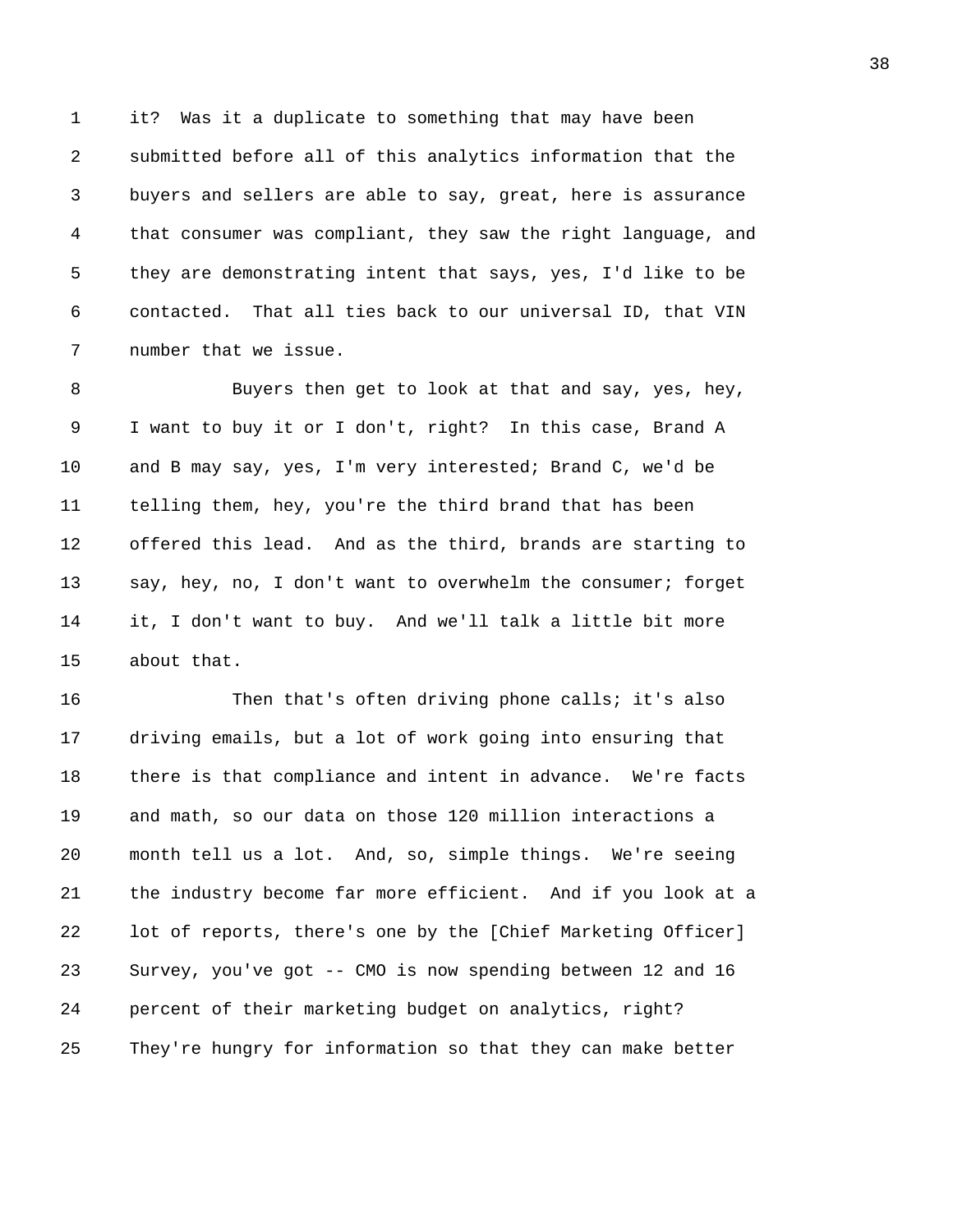1 decisions. That also is driving companies like ours, the 2 technology companies, to help improve that efficiency.

3 So, one of the things we witnessed is over the last 4 two and a half years, the industry's gotten far more 5 efficient, right? We can see that as a consumer submits a 6 lead how soon until a buyer says, great, I would like to call 7 that consumer. They receive the lead, and that consumer has 8 shown intent, I want to reach out to them.

9 Two and a half years, 50 percent of the leads were 10 making their way into the hands of a buyer who was saying, 11 hey, I want to get a hold of that consumer, and as a 12 consumer, I'm waiting for that call. About half of them were 13 getting there quickly; half weren't. Now, almost 96 percent 14 of what we witness consumer is pushing "submit," and within a 15 minute, a brand is starting to reach out to them.

16 Important because that's also saying that we're not 17 seeing what was a problem five years ago, kind of this 18 recycling of leads, information where a consumer may have 19 entered it a few months ago, a few weeks ago, and now it pops 20 up again. That VIN number is present; we can say, hey, that 21 came from something that was weeks ago, and it's now out of 22 the industries in mortgage and education that we're 23 demonstrating here.

24 We also see this idea of compliance as incredibly 25 important. The industries reacted fairly quickly, and we're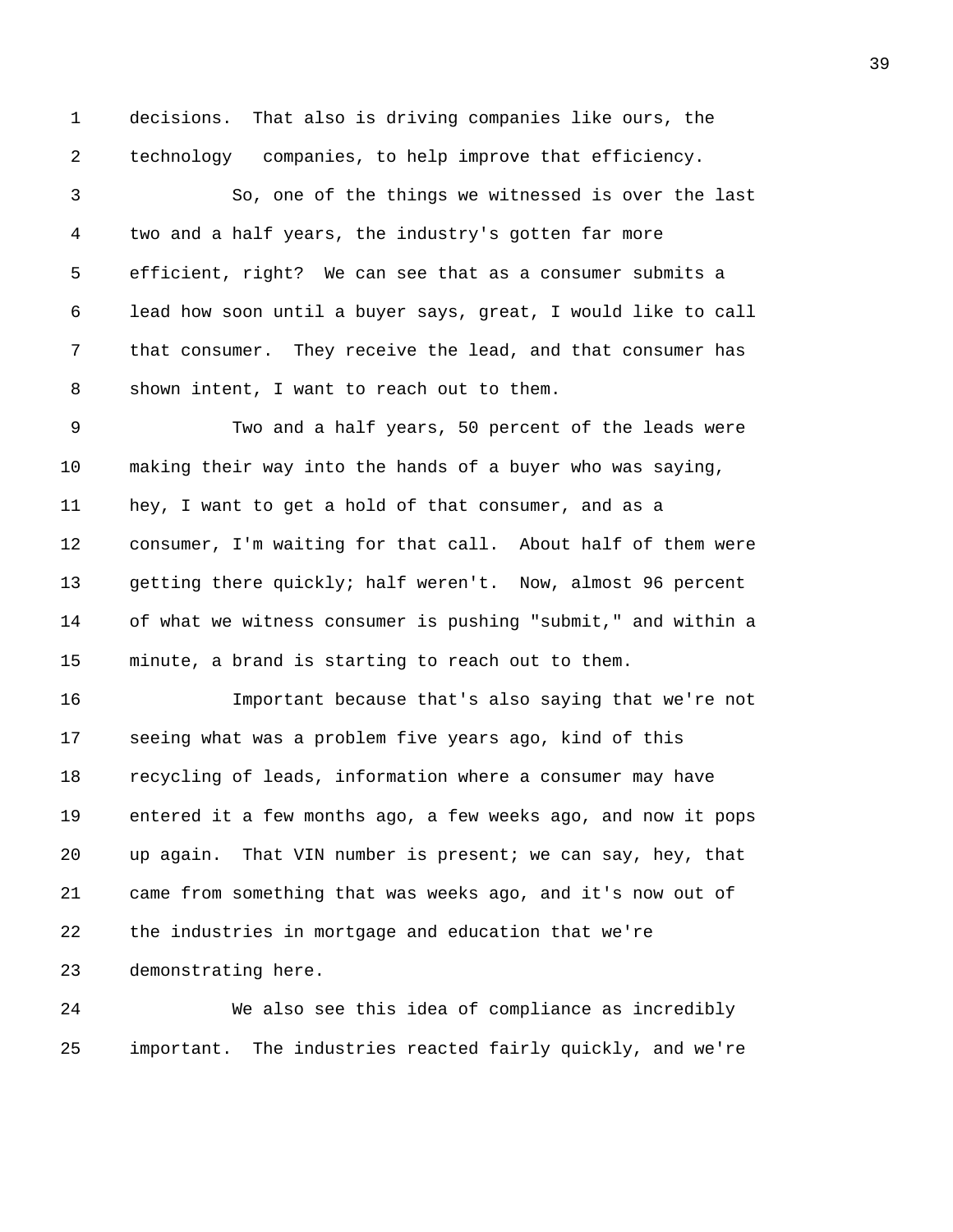1 actually seeing an up-tick in that since the July ruling from 2 the FCC around TCPA, but the industry has said, great, it's 3 important that we ensure compliance, and we're now seeing 4 what's approaching 90 percent of all leads having clear, 5 conspicuous, correct language on there that says to a 6 consumer, yes, by submitting my information I am authorizing 7 that I get a phone call. Brands want to make sure that 8 that's there. They don't want to call anyone that's not 9 looking to receive a call, and there's also the assurance as 10 a consumer that the brands and the lead providers, both 11 playing by the rules here.

12 What we also see is as more and more of us are 13 adopting use of our phones and tablets on nearly everything 14 that we do, the industry has helped drive towards that, as 15 well. We look in education, now over 50 percent of forms in 16 education filled out on a phone; mortgage, biggest typical, a 17 bit more information required in mortgage, a little less than 18 that. But the industry is adapting to, okay, as consumers, 19 we rely on these devices and, great, we're going to make this 20 collection of information efficient for consumers where they 21 want to interact with those brands.

22 Call centers, I'll look at education and mortgage. 23 Right, so, this information, a little bit of where is it 24 going. We're seeing in education call centers actually 25 creating about 16 percent of leads, so that means a call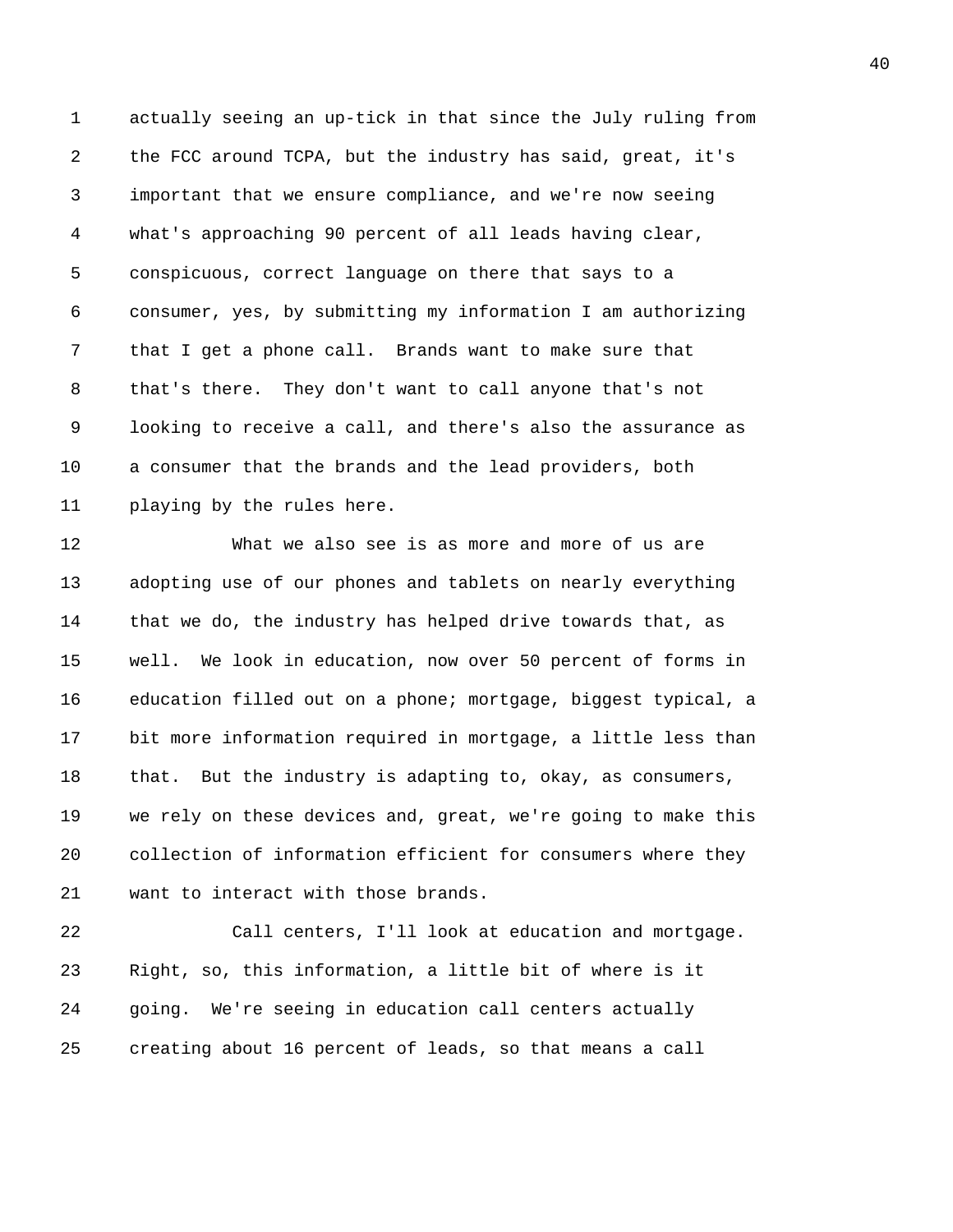1 center calling out to us as consumers, where we may have 2 provided some information at some point and saying are you 3 interested in going back to school. Much less so in 4 mortgage.

5 What we're seeing, though, is these rates going 6 down. And these are where we see those calls originating 7 from. The vast majority is onshore; still a bit offshore. 8 And, again, those are calls going out to us as consumers. 9 But what we see, again, market efficiency. Offshore, 10 although a small percentage there, it is a group that is very 11 good at making phone calls; they're really bad at helping us 12 as consumers show intent, show interest. And, so, the market 13 is driving kind of any offshore call activity really out of 14 the marketplace.

15 As you see here, this is what marketers care about, 16 right? Phone calls are being made, but does someone agree, 17 yes, I'd like to talk to someone about mortgage or someone 18 about education.

19 Transfer rates are much worse if it's an offshore 20 call. Application rates -- actually somebody saying, yeah, 21 I'm interested -- those much worse. Enroll rates, far, far 22 worse. Right? So that's being driven out of the industry 23 again, another example of just where we see industry and 24 transparency cleaning up -- cleaning up the practices.

25 The other thing we've seen, leads are being sold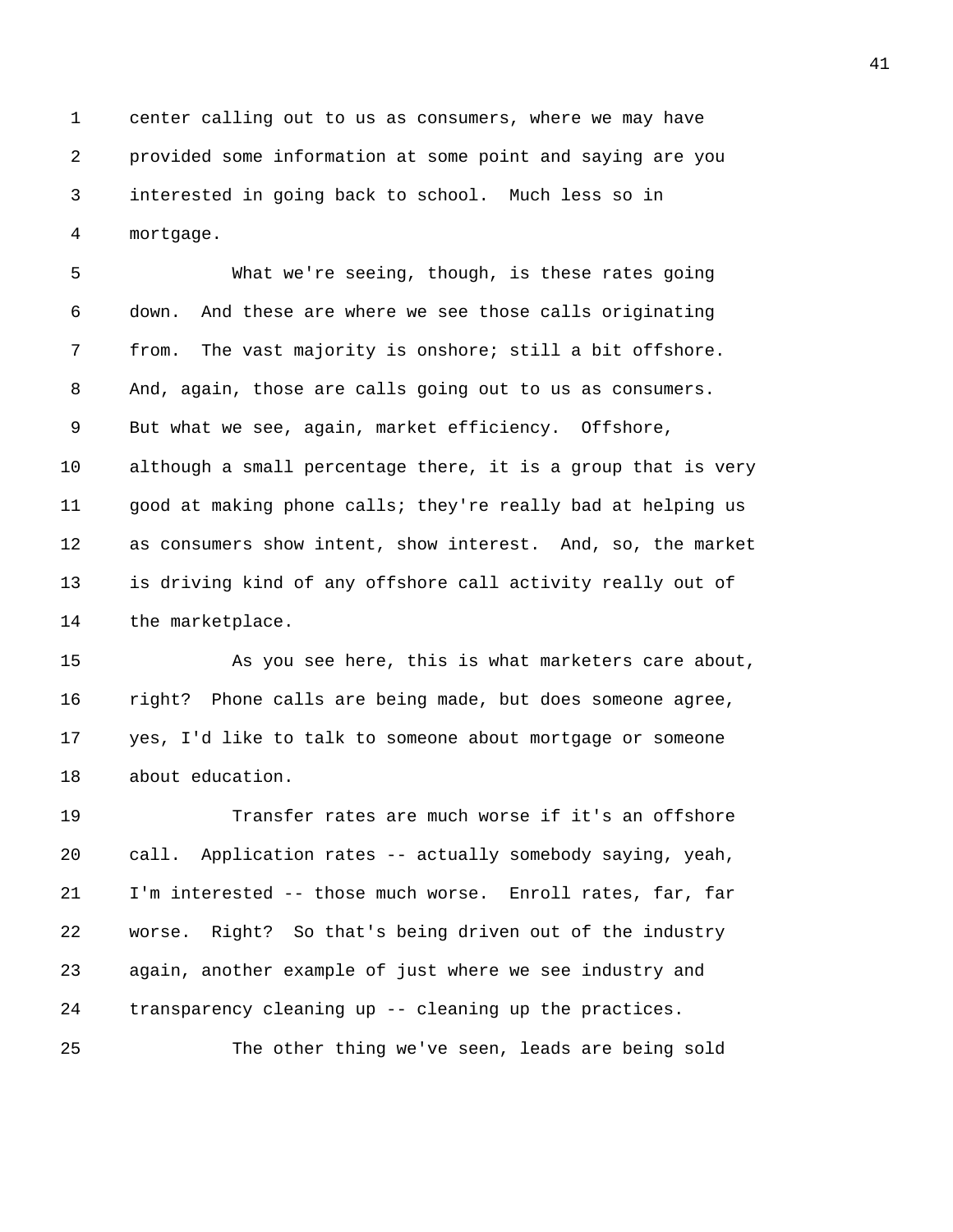1 less and less. Where it was, if we look back three, four 2 years ago, three, four, five times was a norm in many 3 industries. We largely don't see that anymore. The vast 4 majority of leads in mortgage, only sold once; in education, 5 only sold twice. And, so, as consumers, hey, that seems 6 normal. I want choice; I don't want to be bombarded, right? 7 Brands have figured that one out. Performance marketers have 8 figured that out, so they do a lot to tune where does this 9 lead go, how do I get a consumer who is most interested.

10 And, again, we've seen the number of calls going 11 down dramatically simply because the analytics are now there 12 to say what's the most efficient, right? And that's exactly 13 what this slide -- right, so, if I'm making -- selling that 14 lead to more than two parties that are going to make calls, 15 conversion rates go down and, frankly, it's brand-disruptive. 16 I don't want to be the fourth guy that calls someone who may 17 be interested in a mortgage and have the consumer say will 18 you stop calling me, right? So, market has driven some 19 efficiency through this transparency.

20 And, then, what we've also seen is the efficiency. 21 So, this is the education industry. If we look back two 22 years ago, you're seeing companies that can't deliver the 23 right performance or are not driving the right or best 24 practices being driven out of the marketplace. So, if we use 25 what -- the number of companies we saw is selling leads to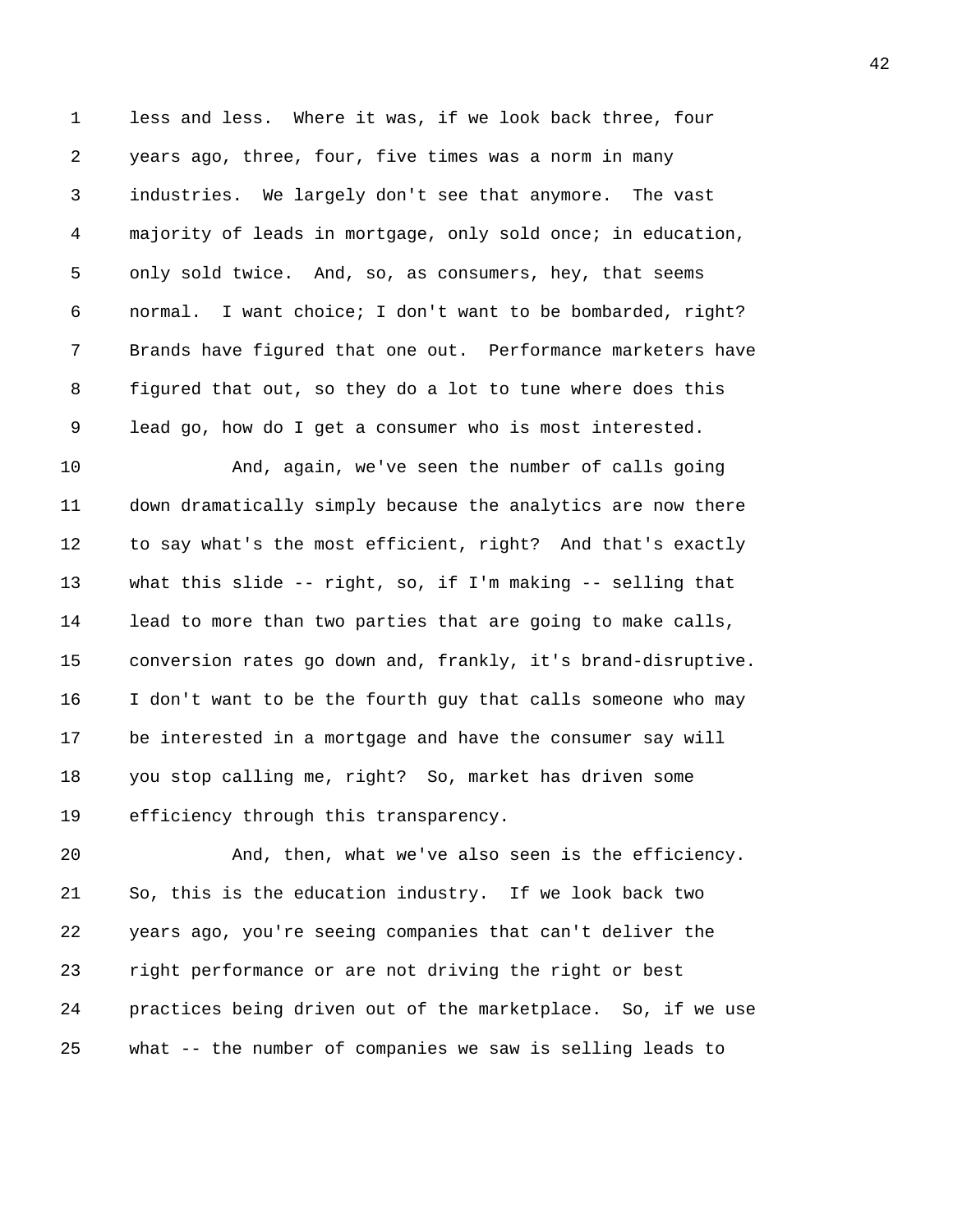1 the for-profit education industry two years ago, there's 2 actually 15 or 16 percent less companies in that market now, 3 and it continues to regulate, simply because, again, the 4 access to data is there and marketers aren't going to 5 continue to spend money where they're not getting 6 performance. 7 And that's all for me. Thanks for having us here. 8 (Applause.) 9 MR. ZULLOW: Paul, one quick question. All of 10 the -- 11 MR. MCCONVILLE: I did leave it up there to have 12 questions. 13 MR. ZULLOW: Thank you. 14 MR. MCCONVILLE: I opened myself up to that, yeah. 15 MR. ZULLOW: I take you up on your invitation. 16 Just to clarify, the trends and statistics that 17 you're sort of referring to in your presentation, these all 18 relate to entities who utilize the, you know, ID service that 19 you provide? 20 MR. MCCONVILLE: Yes. So, we see 96 to 97 percent 21 of all leads created in the education industry, third-party 22 leads. We see about 90 percent of all leads created in the 23 mortgage industry. So, we think we've got near full view of 24 every lead being created in those markets. 25 MR. ZULLOW: And, also, too, does it -- in order to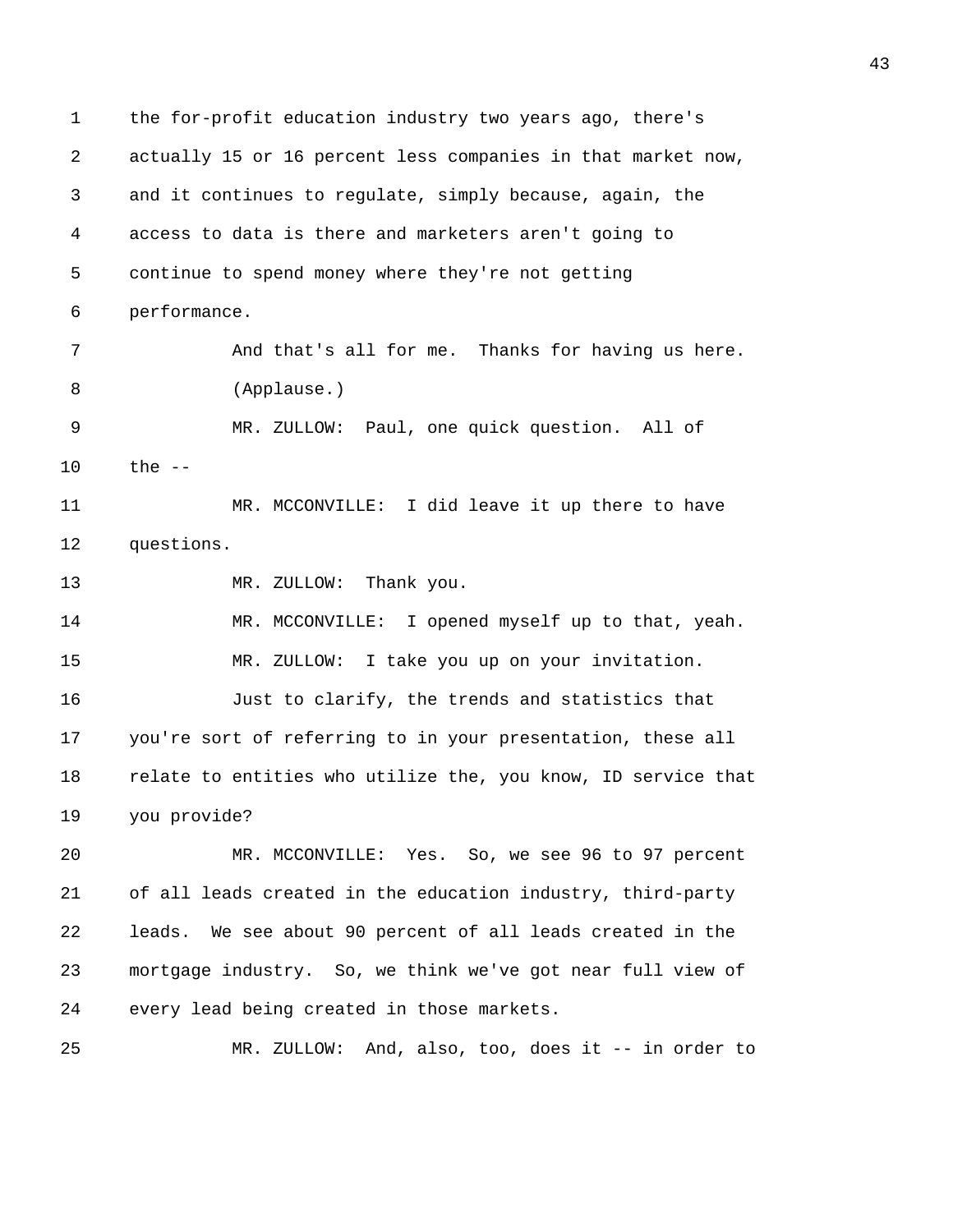1 sort of be a part of the ecosystem that you can view, does it 2 rely on sort of each entity in the chain sort of subscribing 3 to the same system, where the lead can be identified? Or are 4 there some that are outside of that? 5 MR. MCCONVILLE: Yeah, so, where present are codes 6 there, and it's the same -- essentially the same code for 7 all, so no derivatives of that for other industries. But, 8 yes, you have to put our code on a site for us to witness any 9 of the statistics I just showed there. 10 MR. ZULLOW: Okay. I thank you very much. 11 MR. MCCONVILLE: Yeah, thank you. 12 MR. ZULLOW: All right. And to our technical 13 staff, the next slide. This is the one where I think we're 14 using a different -- great. 15 Professor Wagman, thank you. 16 PROF. WAGMAN: Thank you very much. Hi, I'm Liad 17 Wagman. I'm a professor of economics at Illinois Tech in 18 Chicago, and I've been working on lead generation from the 19 perspective of information economics over the past 10 years 20 or so. And I want to show you today a specific case study in 21 the market for mortgages. This is joint work with Jin-Hyuk 22 at Boulder. 23 And what we're looking at is lead generation as a 24 byproduct. So, you're shopping around for a mortgage; you 25 decided on a lender; you're filling out your application;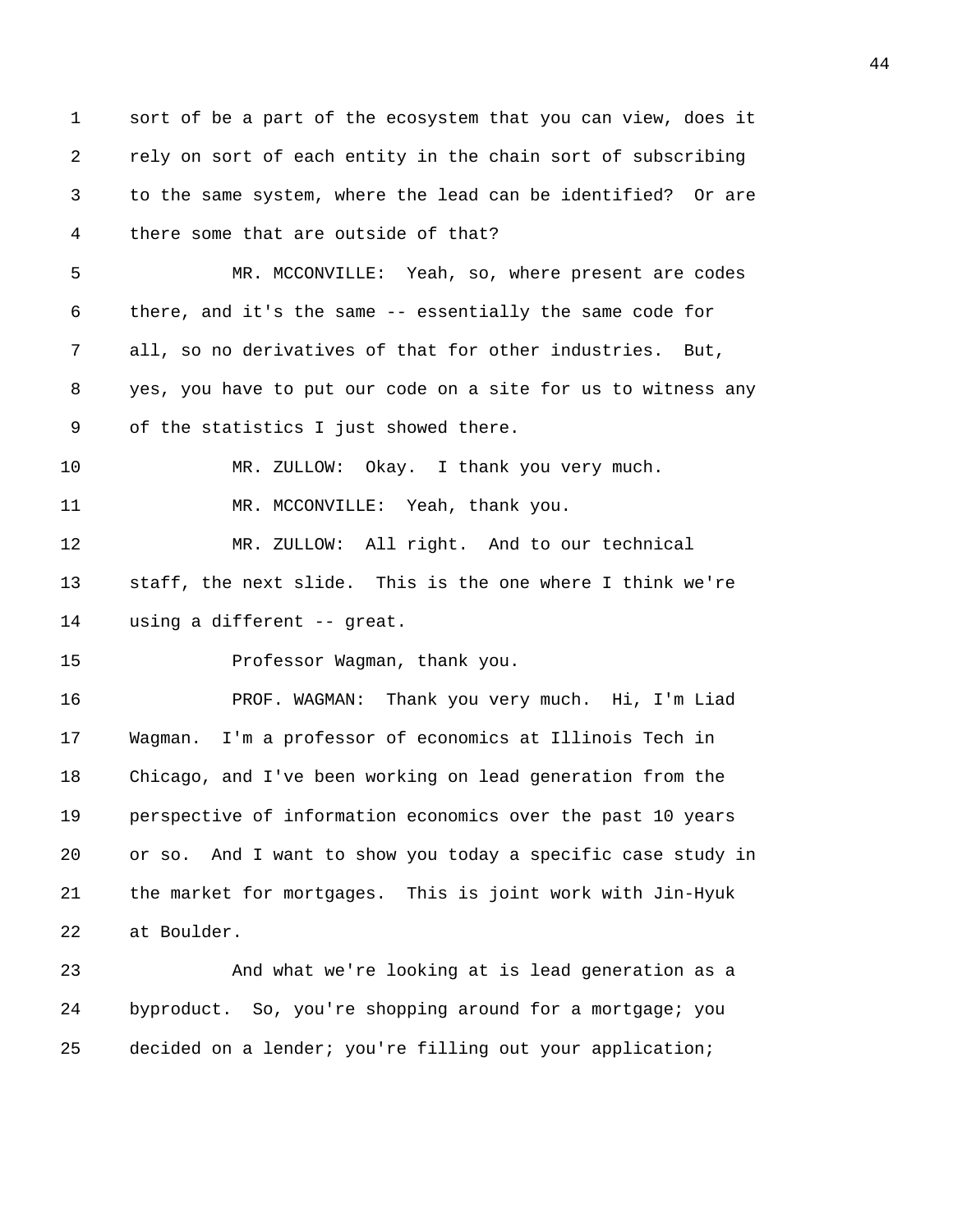1 you're providing a lot of information to the lender; and then 2 the lender can turn around and trade that information.

3 So, what kind of information? Well, this is the 4 kind of the traditional kind of information, but it's quite 5 extensive: your credit report; it could be a credit score, 6 but it could be much more. It could be a lot of information 7 about you. And you're voluntarily providing that as part of 8 your application, okay? And it can legally be traded. As my 9 colleagues have talked about, if you have an affiliate that's 10 partnered with you in some shape or form, there's hardly any 11 restrictions on that information going downstream to another 12 firm. So, that firm might be an insurance provider; it might 13 be a warranty provider, and so on. Okay?

14 Now, consumers can opt out of some sharing, and 15 it's usually limited to nonaffiliates. The problem with opt-16 out is that nobody does it, okay? We have here on this 17 figure; this is from Johnson & Goldstein; countries on the 18 left are countries where people do not sign up to donate 19 their organs postmortem at the DMV. Countries on the right, 20 they do, and the only difference is the default. Default on 21 the right is that they're opted in; the default on the left 22 is they're opted out. And the countries on the left they 23 practically begged people to sign up, and this is as far as 24 it got them. You see, people just go with the default. So, 25 if you don't beg people to opt out, they're not going to.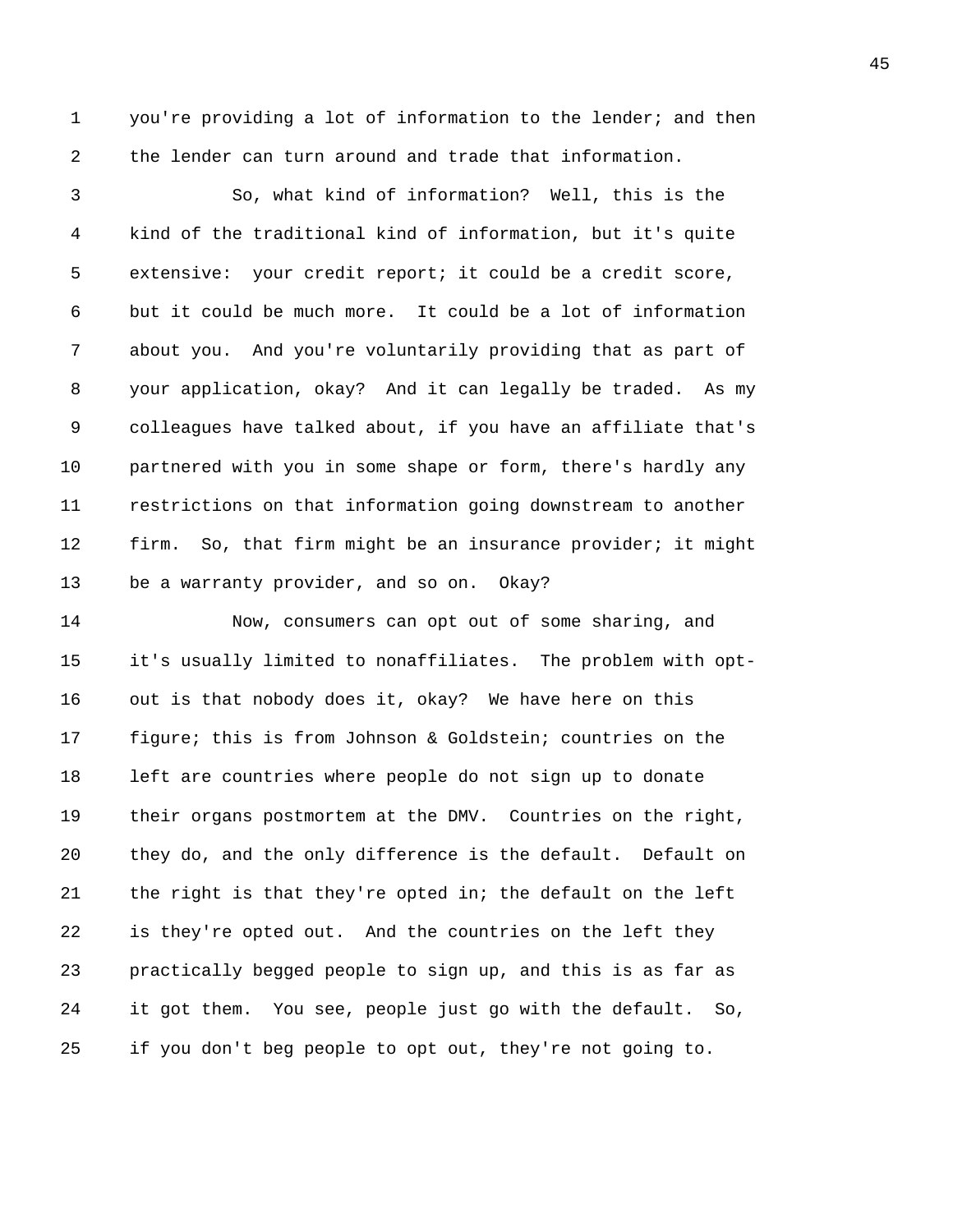1 Okay?

2 So, you might say, oh, this doesn't affect me, but 3 really it does. These are just the privacy statements that 4 you get with your credit cards. And you can see all of that 5 there; you can see that firms will continue sharing your 6 information, even if you're no longer their customer. And 7 this is not limited to Barclays by any means. You know, 8 Chase does the same thing; American Express does something 9 very similar. Some of them have slightly more favorable 10 terms, but really nobody opts out. Everybody goes with the 11 default, and that means that your information will be sold 12 and traded. Okay?

13 In some cases, it will be traded in an anonymized 14 way. So, what I want today is kind of show you a flavor of 15 an academic research project where I'm creating a game 16 theoretic model and an empirical model to study the effect of 17 being able versus not being able to trade information 18 downstream. Okay.

19 And I just want to give you a little bit of a 20 flavor of the theoretical model. And theoretic model is just 21 -- you know, it uses math to study the equilibrium dynamics 22 in the setting. So, consider a setting such as a mortgage 23 market. It doesn't have to be, but let's consider that, 24 where firms post prices; consumers decide where to apply; 25 consumers apply; they provide information; information is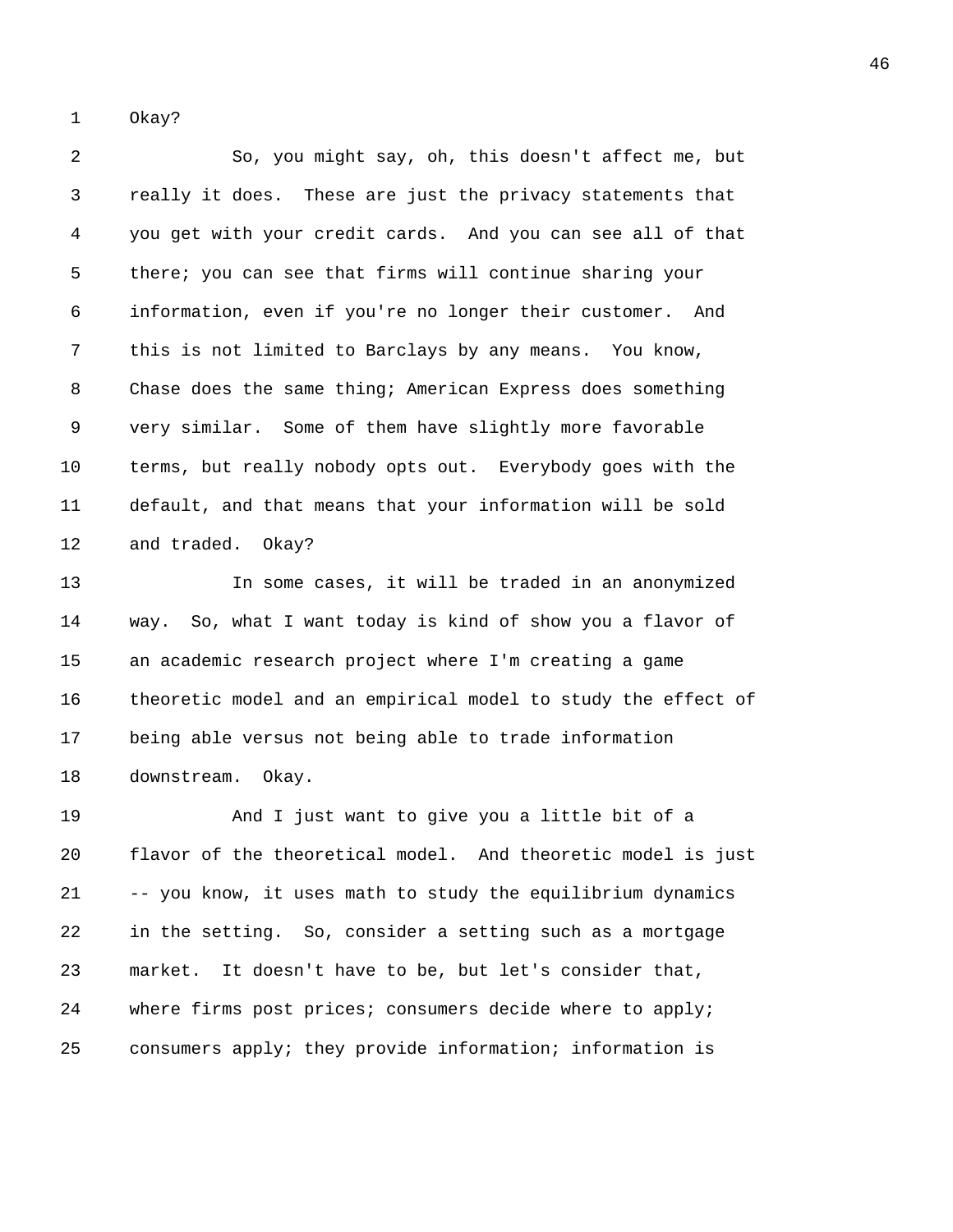1 collected as part of the application process. The lending 2 firm is looking to accept the low-risk applicants and reject 3 the high-risk applicants, but it can also sell the data they 4 collect downstream. Okay?

5 So, very simple. Let's think about two types of 6 firms. There's an upstream firm that's the lender you're 7 applying with, and there's a downstream that could be the 8 insurance provider, let's call that Firm B. Okay? Now, 9 consumers vary. Consumers are heterogeneous. They have, you 10 know, the high-risk consumers, the high-risk borrowers that 11 you want to reject, and there's the low-risk borrowers, and 12 they're spread out in the population, and firms do not know 13 ex ante in the beginning whether a consumer is a high risk or 14 a low risk.

15 And you really want to serve the low-risk ones, 16 but, you know, the information you collect, even bad 17 information, even disqualifying information can be useful 18 because you can sell it. Okay.

19 So, then, the idea is to try to quantify the value 20 of information, okay, how much do you get from collecting a 21 certain amount of records about a consumer, about an 22 applicant. All right. So, to do that, we have to model what 23 information means here. So, this is really, really simple, 24 to put it basically collecting a bunch of records. And you 25 can summarize these records with, you know, positive and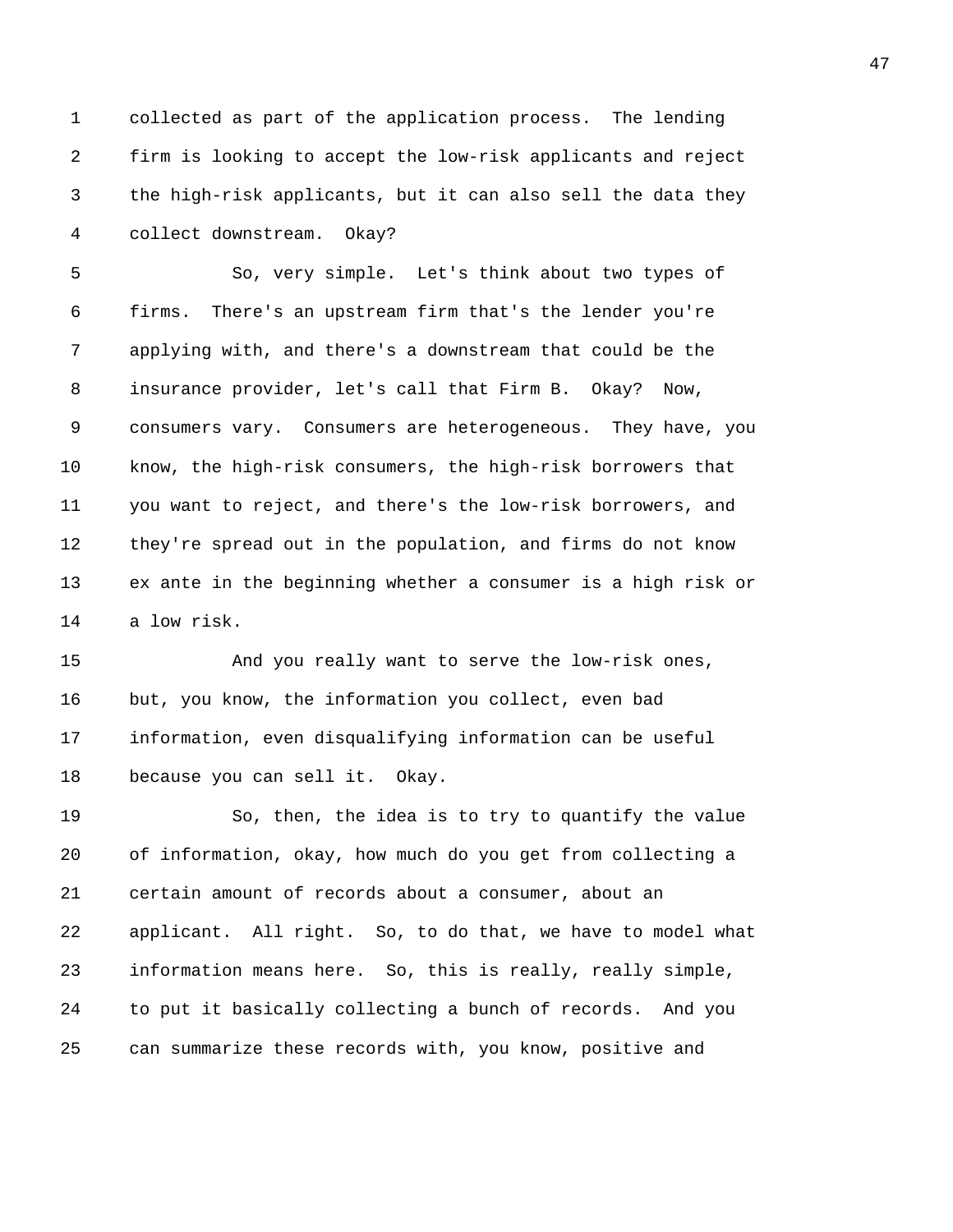1 negative ones, and if one of the records is negative, usually 2 that means you disqualified, the consumer didn't qualify for 3 your loan, but that's not necessarily a bad thing.

4 The thing is, though, the more records you collect 5 the more likely you are to find something disqualifying. 6 It's as simple as that. Okay, and if you don't find anything 7 disqualifying, then you approve the applicant for your 8 mortgage. You can still sell the information in either case. 9 All right.

10 So, using this simply model, we can determine the 11 value of information. And we find that both negative and 12 positive information has value downstream. And because it 13 has value, that incentivizes lenders to collect more data 14 when they can sell it. Okay.

15 So, putting the math together, we get an actual 16 value for this information. I didn't just put it there to 17 scare you a little bit, but, really, you know, it's not 18 complicated. It's very, very doable just with pure math.

19 MR. GILLMAN: You're scaring me.

20 PROF. WAGMAN: Okay, I'm sorry.

21 MR. MCCONVILLE: It should be a plus somewhere.

22 (Laughter.)

23 PROF WAGMAN: All right, but that's the idea. So, 24 I'm going to just tell you the lessons we learned from this. 25 And the first lesson is that the lender's profit rises with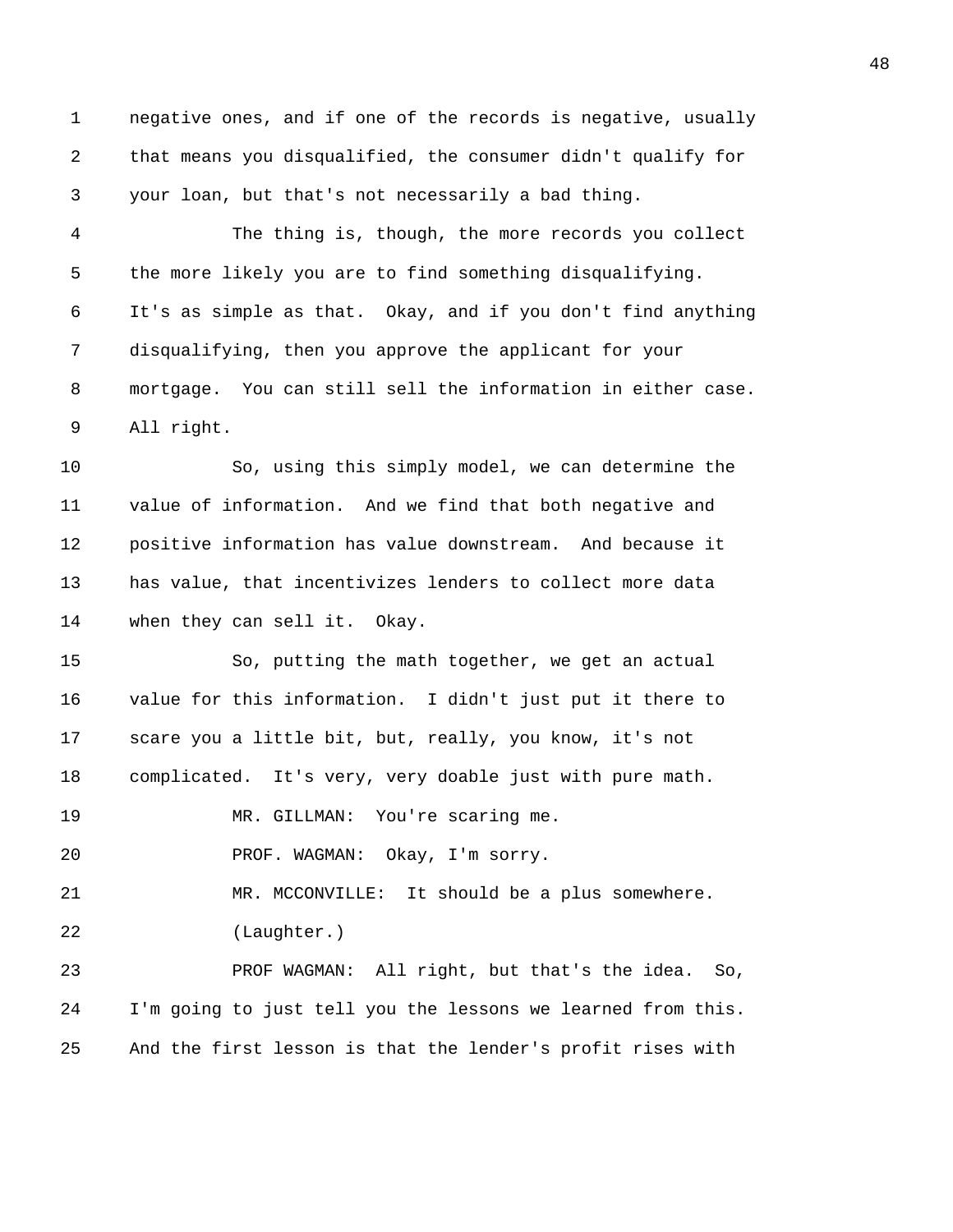1 amount of information that has collected. Okay? Now, 2 collecting your information is a cost. It's costly to 3 acquire more and more data. And, so, there's a tradeoff 4 between the two, and we can obtain equilibrium, and what we 5 see in equilibrium is that when firms can sell information 6 then they collect more. And as a result of that, they deny 7 more applicants. So, mortgage denial rates go up. 8 Okay, but overall, consumers, those who qualified, 9 those who end up being qualified, they benefit from lower 10 rates. All right, so, there is a direct benefit to 11 consumers. And because there are high rejection rates there 12 are less defaults down the road, less foreclosures. 13 So, this is kind of a positive associated with the 14 ability to sell information. Our knee-jerk reaction is 15 telling us, oh, this is bad, this violates our privacy. But 16 there's a tradeoff here because there is some positives 17 associated with it. All right? 18 So, then we turn to an empirical analysis model. 19 This is all nice and good; it's a mathematical model. But 20 can we actually see this? Okay, and we bumped across a 21 natural experiment that happened in the Bay Area. In the San 22 Francisco Metropolitan statistical area, there are five 23 counties: Alameda, Contra Costa, San Mateo, Marin, and San 24 Francisco. And they all had uniform privacy laws until three 25 of them adopted stricter opt-in ordinances, where consumers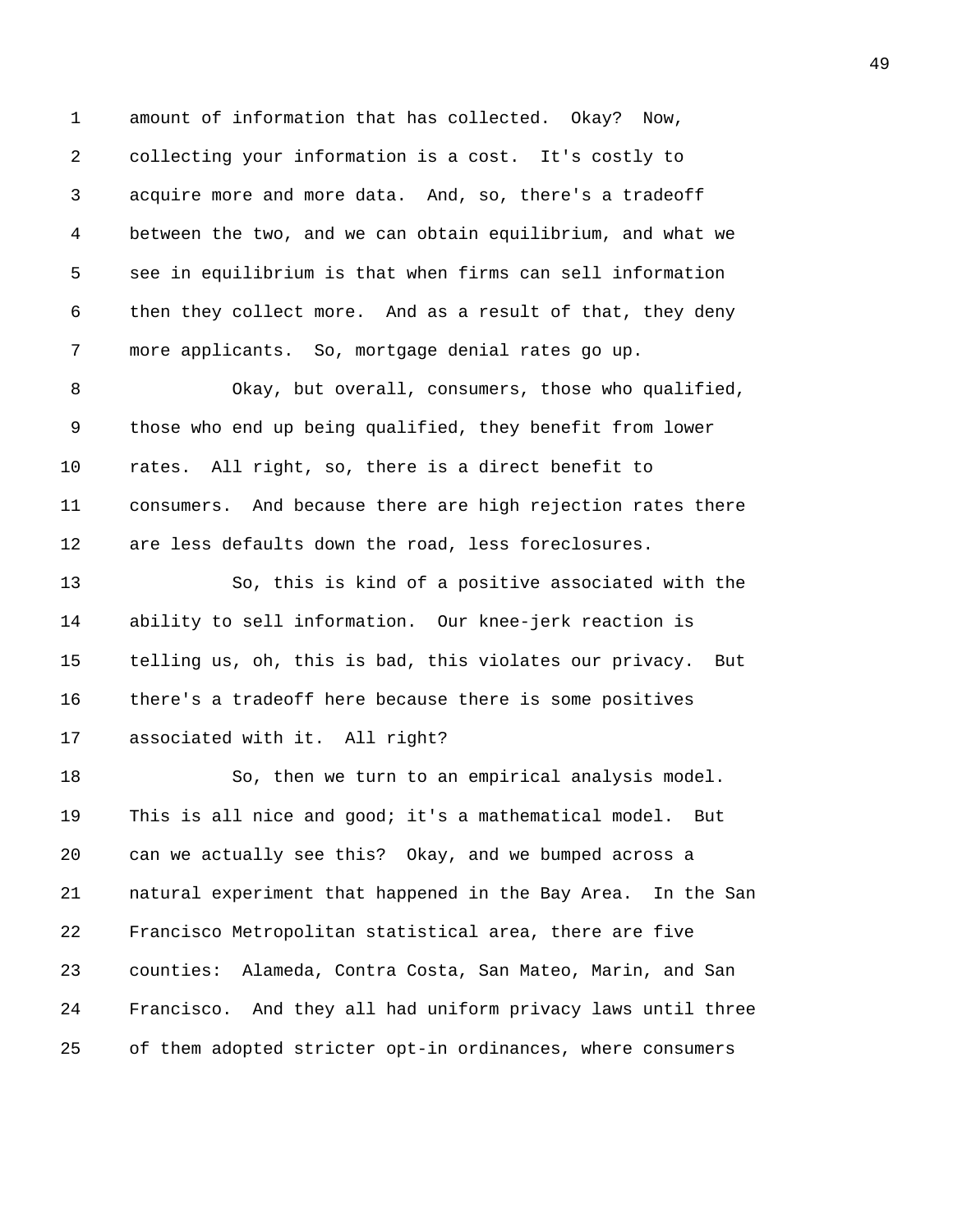1 would have to opt in in order for their information to be 2 traded.

3 Now, we know what "opt in" means. It means no 4 information will be traded because consumers go with the 5 default. All right? So, that is a perfect opportunity to 6 study the effect of being able versus not being able to trade 7 data downstream. So, this specific ordinance was adopted in 8 2003 and 2004, and then it was superseded by CalFIPA and the 9 FACT Act towards the end of 2004. That leaves us with two 10 years to basically study it. Those are the treatment years 11 of 2003 and 2004, intervention years, and then there's post-12 intervention after CalFIPA was implemented.

13 Notice that the GLB Act took effect towards the end 14 of 2000, so it doesn't give us a lot of time for a uniform 15 law before the adoption of the ordinance, only 2001, 2002, 16 which is good. So, we have two years before, two years 17 during, and two years after the treatment. Okay.

18 So, the data we use is data that anyone can obtain. 19 It's from various government institutions. Some of it needs 20 to be purchased; some of it is freely available. Okay. Some 21 of the data is on the level of Census tract, which is between 22 2,500 and 8,000 people or so. Some of it is loan-level data, 23 so specific loans, individual loans. Okay?

24 Now, the data is on loans that were originated, 25 loans that were approved but not accepted, loans that were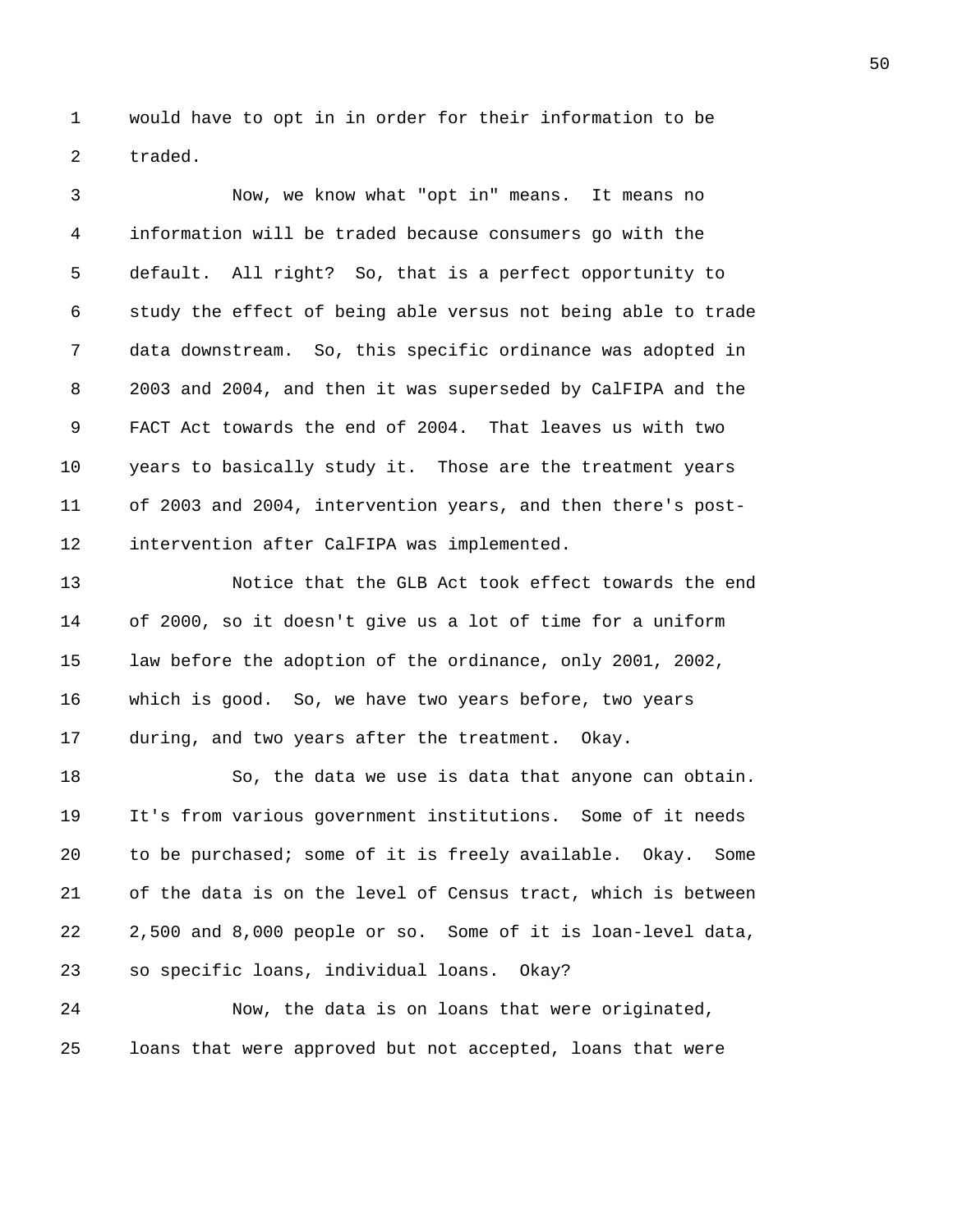1 denied, loans that were withdrawn or were incomplete. And we 2 have a lot of control data, as well, on median income, median 3 home value, and so on within the Census tract. Okay?

4 Now, I'm going to focus on home purchase loans and 5 refinancing loans. All right? And the variable I'm 6 interested in is the denial rate, the rate at which loans 7 were rejected, found to be disqualified by the lender because 8 this maps exactly to the theoretical model, and then we can 9 test the prediction. All right?

10 So, what's interesting to see is that before the 11 ordinances were adopted, the trends in the counties were more 12 or less the same. They looked very similar before it was 13 adopted. They're also composed of very similar people. 14 Demographic-wise, they're very similar, which is perfect for 15 a natural experiment. It's just the ideal situation.

16 Okay, and, so, we do a simple difference-to-17 difference econometric specification. There you go again.

18 MR. MCCONVILLE: It looks simple.

19 PROF. WAGMAN: And let me explain it very quickly. 20 For each tract, I, and year t, within our group of years that 21 we studied, the treat(It) just indicates that this county was 22 treated with the ordinance, the opt-in ordinance, meaning 23 cannot sell data essentially. Okay, and then we have some 24 control variables that I mentioned earlier. This is the 25 Census-level study. All right.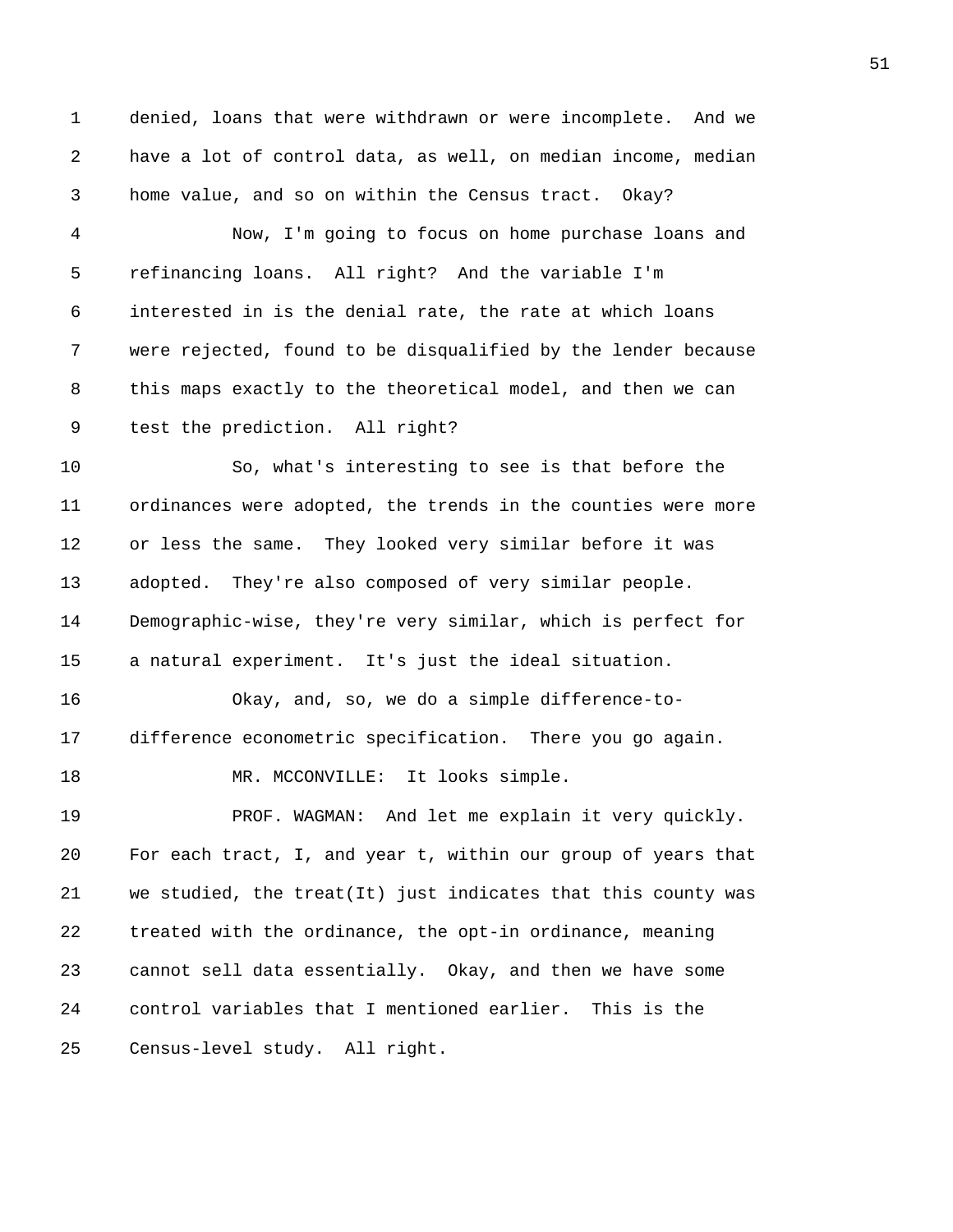1 And we used some simple econometric techniques that 2 are widely accepted in the literature to study this, and 3 here's what we find. Okay, the counties where firms can sell 4 the data easily, meaning opt-out, rate of denial went up. 5 So, if it used to be, say, 20 percent of mortgages were 6 denied, it went up to 21 percent. Okay, because more 7 information was collected. All right. Now, tracts that had 8 larger minority populations, that spiked up even more. Okay, 9 some statistical discrimination that was already observed in 10 other papers, we see it here, as well. 11 Now, when we turn to loan-level data, to examine 12 the same question, we get the same results. Okay, denial 13 rates go up when firms can trade data because they can better 14 screen applicants; they can find more information. They have 15 incentives to find more information. Now, interesting is 16 that this held very strongly for jumbo loans, for the big 17 loans. You might ask why. Well, these loans cannot be 18 resold to Freddie Mac, Fannie Mae. The banks actually have 19 to hold onto them, so the incentives play even in a stronger 20 fashion. Okay. 21 So, kind of exactly what we predicted in the 22 theoretical model we see here. Firms can trade data; they 23 have incentives to acquire more; and then they deny more 24 applicants. Prices go down, too, though. Okay?

25 So, then, all right, this is great, and we see some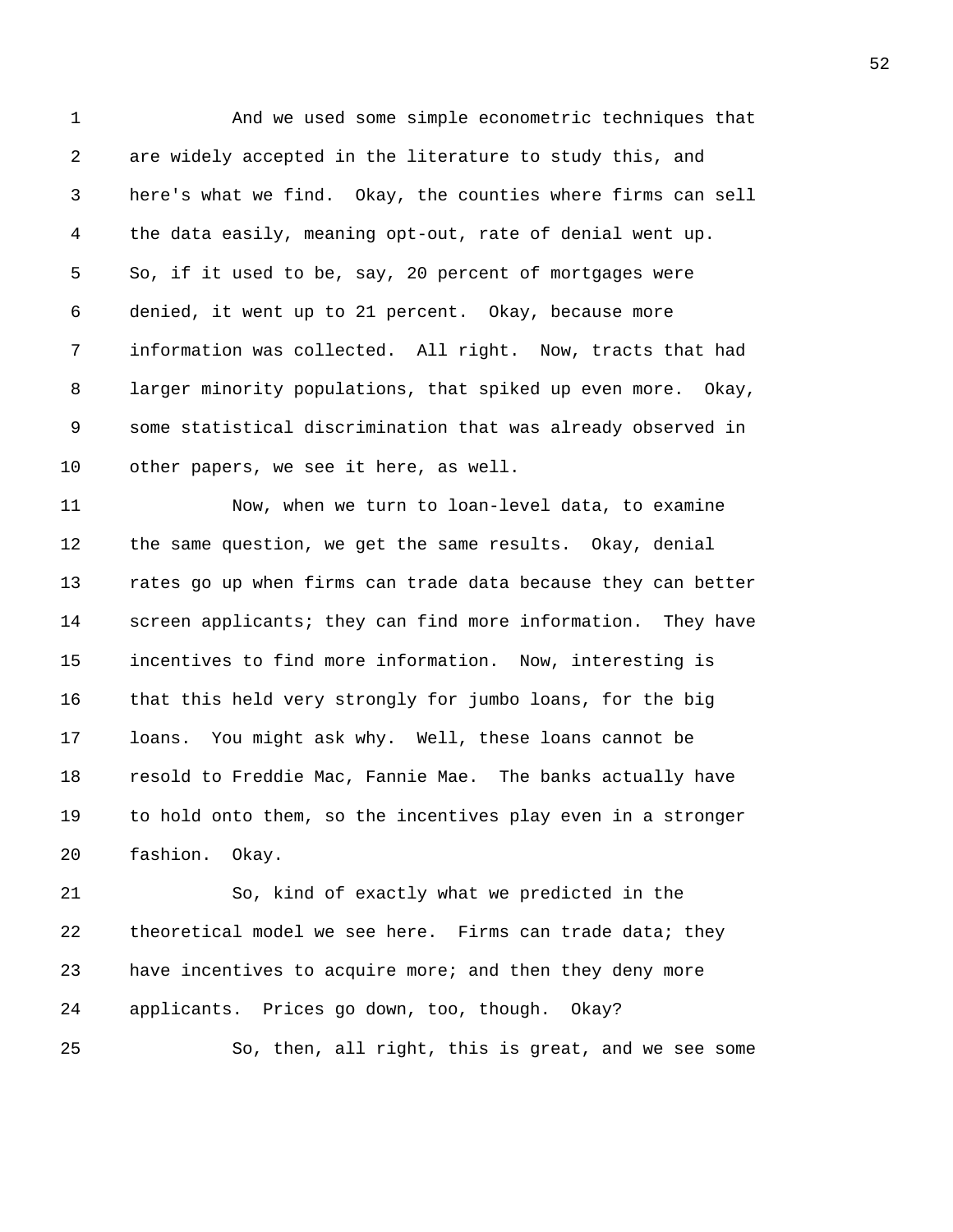1 confirmations, some vindication of our predictions. Can we 2 say more? And, so, we looked down the road, a few years 3 down, to see if, well, maybe we can see something about 4 foreclosures or loans that were seriously delinquent as a 5 result of the difference in the denial rates. And that could 6 corroborate our evidence here.

7 So, remember that the model predicts that a 8 decrease in denial rates just means that more unqualified 9 people will make it through. Remember, the denial rates are 10 lower under opt-out; denial rates are higher under opt-in. 11 Okay? And, so, we actually find that in the counties that 12 had the opt-out versus the opt-in, the foreclosure rates were 13 different. Okay?

14 So, remember, opt-in means you cannot sell data; 15 opt-out means you can. Opt-in means that firms acquire less 16 data; opt-out means firms acquire more. And, so, more 17 foreclosure rates in loans that were seriously delinquent 18 were higher when firms could not sell data. And the reason 19 they were higher is because firms acquired less data, 20 approved more applicants, even when they shouldn't have been 21 approved. Okay, so, this is kind of confirmation of what we 22 expected.

23 Okay, so, just kind of to summarize, a few final 24 remarks here, is that this is a specific study from our 25 mortgage market. And the model we had here can be applied to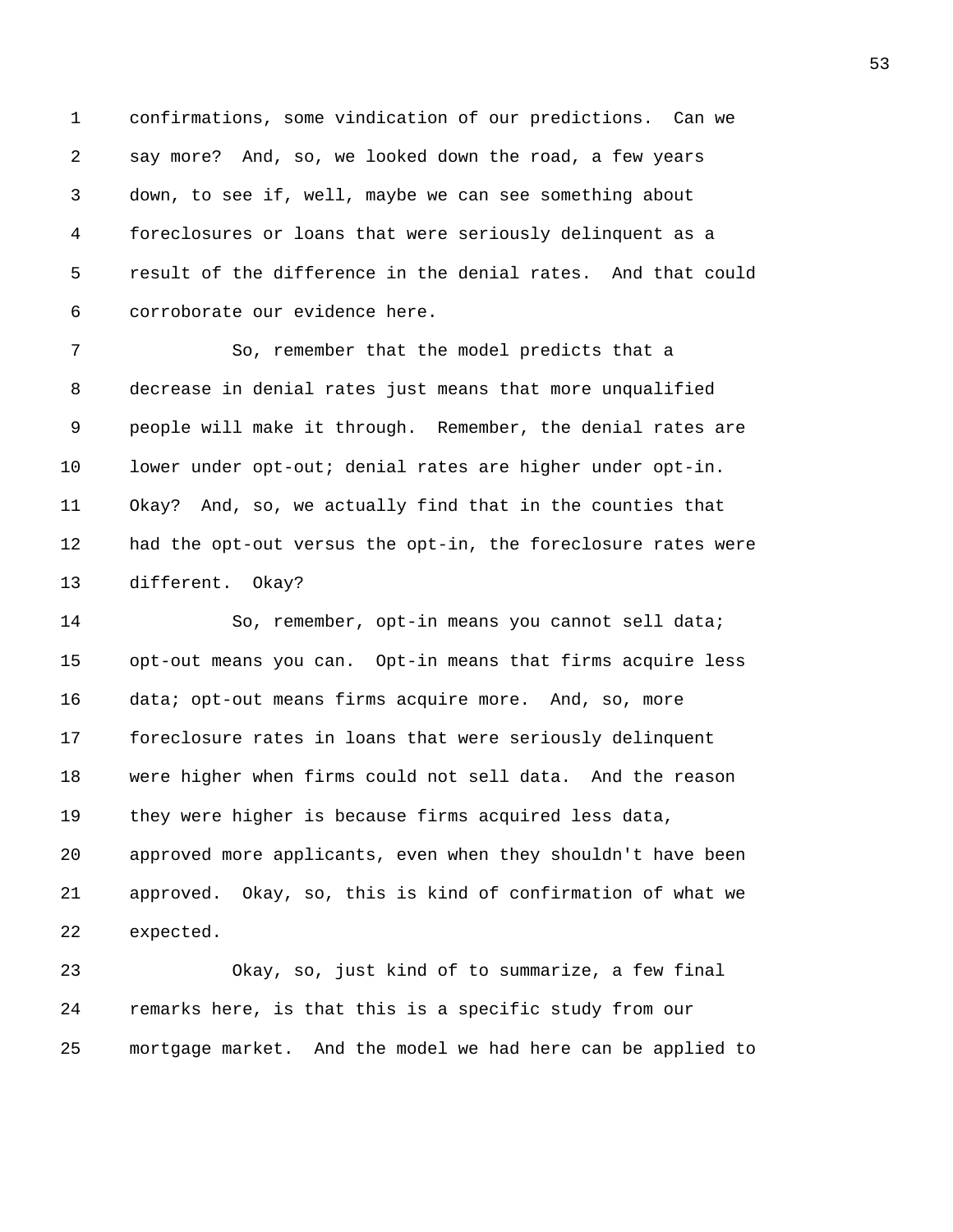1 many other markets, and we see that even if a market is taken 2 as competitive, there are still inefficiencies, and those 3 matter. And from an economic angle here, the outcome is 4 actually more efficient when firms can trade data, when they 5 can sell consumer data. 6 And, so, an opt-in standard, which might seem like 7 it favors consumers more, might look good on paper, but it 8 can actually have some undesirable effects in practice. It 9 can be risky in practice. Okay, in this specific context, 10 opt-in can come at the cost of higher prices and possibly 11 higher foreclosure rates. Okay. 12 And, so, this is great, and this is a specific 13 study in the mortgage market, the market that we're all 14 probably familiar with, but it can be extended to other 15 markets -- credit cards, insurance, and so on. And, so, I'm 16 happy I got to share it with you. Thanks very much. 17 (Applause.) 18 MR. ZULLOW: Thank you so much. 19 And I think we'll be turning back to the PowerPoint 20 component. Thank you very much. 21 Okay, Jonathan, thank you. 22 MR. GILLMAN: Good morning. I'm Jonathan Gillman. 23 I'm the CEO of Omniangle Technologies. I started my career 24 in consumer protection, so it's nice to see all of you state 25 AG and FTC folks here. And now I kind of have a better sense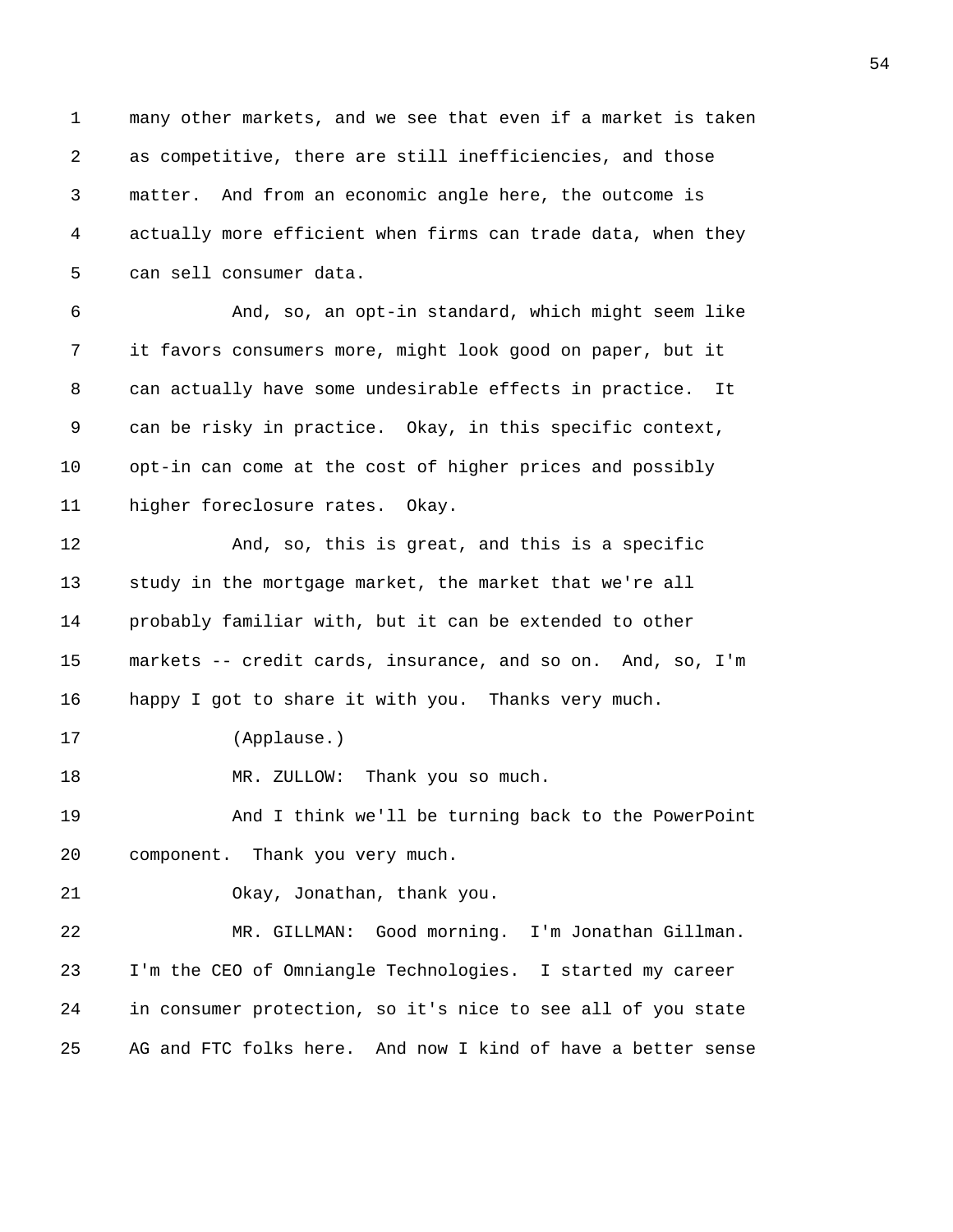1 of why Evan and Katherine asked me to be on this introductory 2 panel. What we do here at Omniangle Technologies is we 3 audit, preserve, and analyze the consumer experience 4 throughout a lot of different online marketing contexts. 5 And, so, as an intelligence firm, it's our job really to kind 6 of put aside how the industry categorizes itself and what 7 analytics and controls the industry has in place already and 8 take a different approach, a more law enforcement approach, 9 very similar to what we did at the Cyberfraud Unit at the 10 Florida Attorney General's Office.

11 So, what we generally don't talk a lot about with 12 our clients, who are banks, insurance companies, and schools, 13 is why the issues that we see have persisted over the course 14 of years, and I suspect that's why the FTC invited all of us 15 here today. So, what I really want to get into is why are 16 these issues so persistent in lead generation and what's 17 different and similar with what you see in lead generation 18 versus other areas in online marketing from a consumer 19 protection standpoint.

20 So, it's a little obvious, but when you talk to 21 online marketing professionals, they will really tell you 22 that if you don't get a consumer in your front door, it's 23 over. So, the sort of natural tendency in online marketing 24 generally -- and this certainly is true for lead generation, 25 as well -- is the most aggressive, most loud the ad, the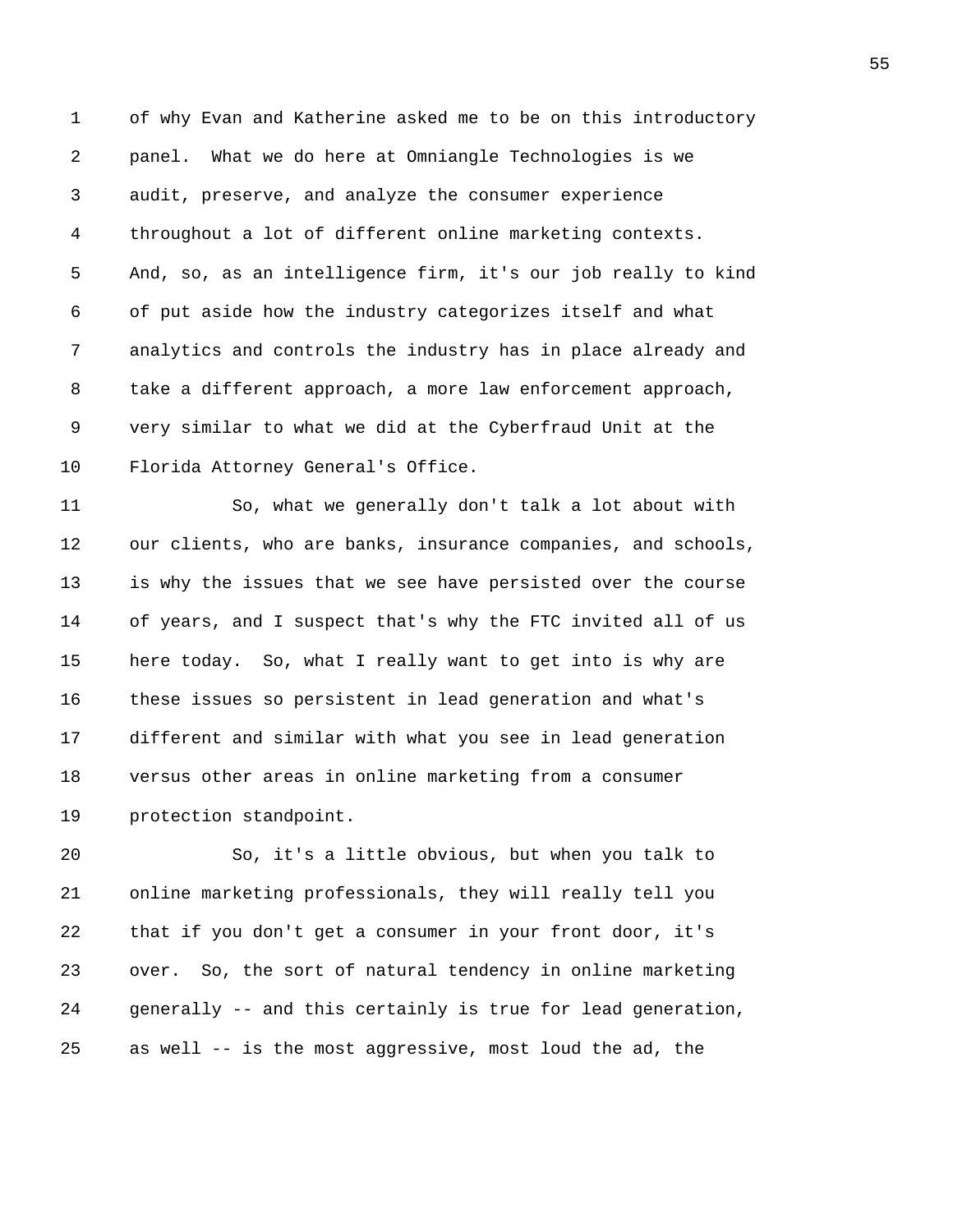1 creative, whatever you want to call it that's most likely, 2 not just to get that consumer's attention but to get them to 3 actually click on that ad, click on that link, open up that 4 email with a very exciting subject line.

5 So, there are a lot of things I see when I read 6 news sites. I see these things that come up. I couldn't 7 even tell you what they're for -- kids hooked on hookah, I 8 don't know where that's taking me or where they want me to go 9 or what they want me to buy, but I can tell you sitting right 10 here that someone is paying a lot of money to take consumers, 11 distract them from whatever it was they were reading, 12 probably not about that subject, and take them somewhere else 13 to buy something.

14 So, there are some real kind of consequences to the 15 natural tendencies towards the most aggressive, the most loud 16 messaging in online marketing. And one of the things that 17 you'll hear a lot in internet marketing is this concept of 18 rogue affiliates. It's, you know, everything's fine; we have 19 our guidelines; and we just want the highest intent 20 consumers. And every once in a while through one of those 21 intermediaries that David was talking about, someone will 22 slip through with messaging that doesn't work.

23 So, if you're selling people movie streaming as a 24 service, you probably want to tell them right up front what 25 it's going to cost and what they might get. So, you're going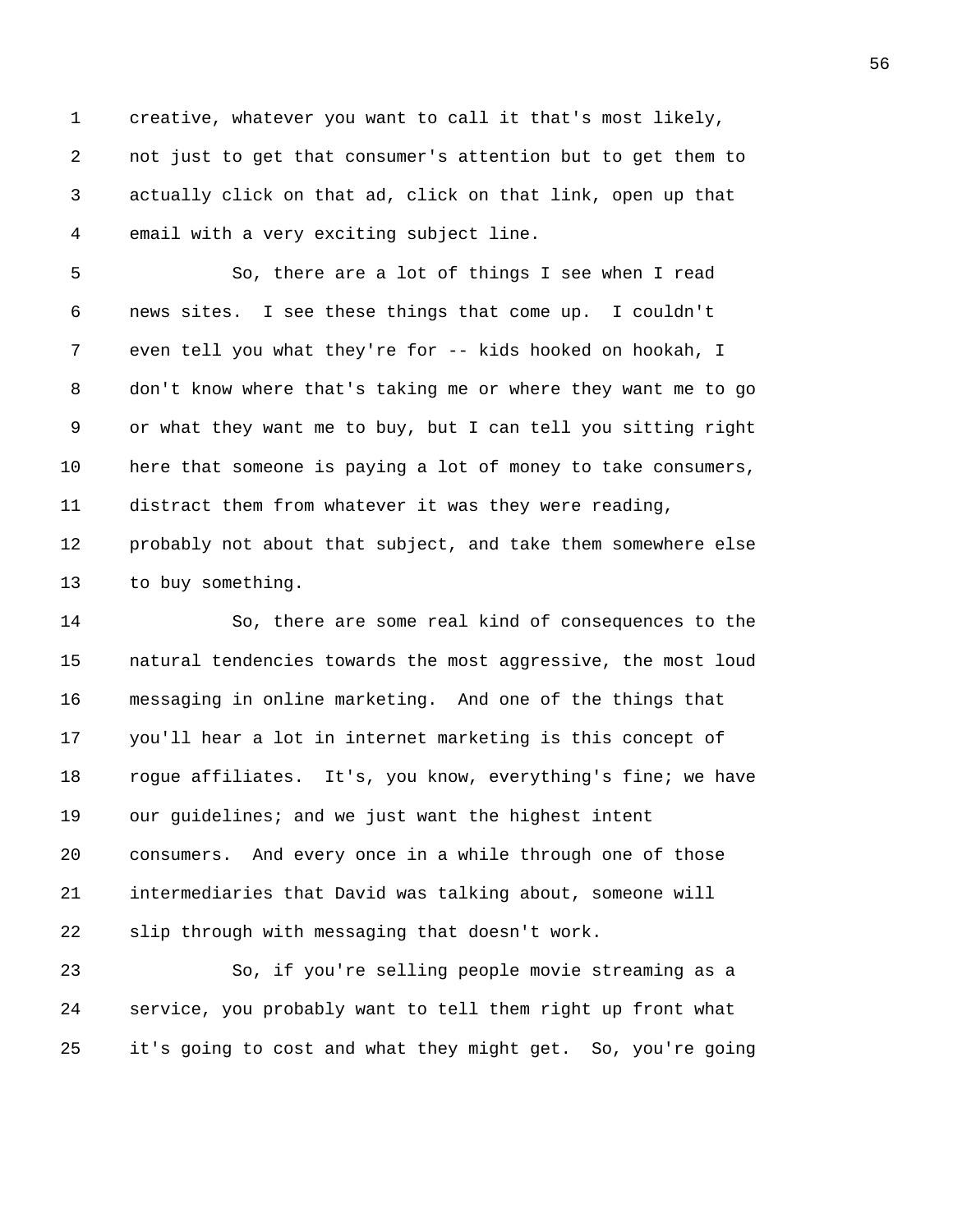1 to use an initial representation like this, and you would 2 expect and you would want your affiliates and their sub-3 affiliate partners and all the other intermediaries to use 4 messaging that's accurate and consistent because when 5 affiliates do get a little creative and offer people three 6 months free of Netflix for Obamacare, it sounds good. They 7 might get a lot of people to click on the ad, and initial 8 representations do matter. From a consumer protection 9 standpoint, there's a reason why the standard is you cannot 10 cure an initial deception with subsequent disclosure. So, 11 the reason is people will actually sign up for offers that 12 come in through a front door that is either confusing or 13 deceptive or at least random, at best.

14 But some offers have kind of a self-correcting, and 15 some types of offers have more of a self-correcting mechanism 16 built in place in that. If I'm charging people 7.99 a month 17 or 9.99 a month for a service but the consumers that come 18 through the more aggressive ad tend to drop off a lot sooner, 19 they might actually be convinced to put that credit card 20 information in because they might think a week later they'll 21 get an email from Obama saying here's your refund check. But 22 they're ultimately going to cancel at much higher rates.

23 So, this self-correcting mechanism, it doesn't work 24 perfectly. We have clients outside of lead generation that 25 sell shoes and sell computers and sell TVs, and you do have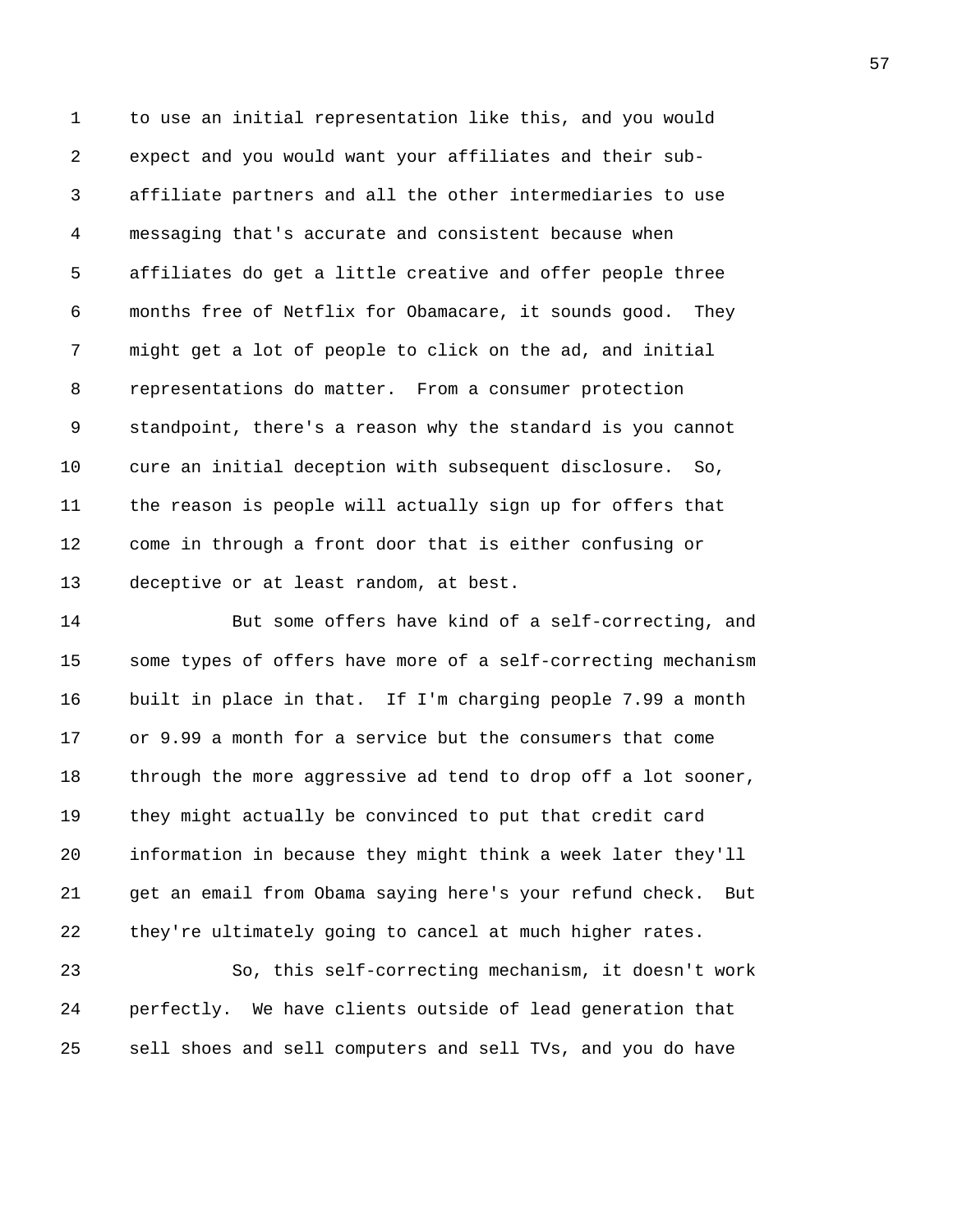1 to watch out for issues like this. But this self-correcting 2 mechanism is broken in lead generation, and that's our 3 assessment as an intelligence firm.

4 And the reason it's broken is not just the amount 5 of intermediaries that exist between lead buyers and 6 consumers in lead generation but the way that they interact. 7 And one of the big differences between intermediaries and 8 other forms of online marketing and intermediaries in lead 9 generation is that these intermediaries in lead generation 10 will host their own forms; they will have their own call 11 centers; they will sometimes have an initial redundant 12 process before they take you to a lead buyer, whether it's a 13 bank or an insurance company or a school's process; and those 14 intermediaries can create some kind of interesting economic 15 disincentives if you're talking about truth and accuracy in 16 advertising.

17 So, we see things like this in education all the 18 time where it becomes for lead sellers or intermediaries out 19 there very, very difficult to compete with affiliates and 20 lead aggregators and whatever you want to call these 21 intermediaries with those who are willing to use more 22 aggressive messaging.

23 The ad that we have highlighted in red will 24 generate more clicks. It will actually, because education is 25 one of those areas where a lead is simply a form submit, will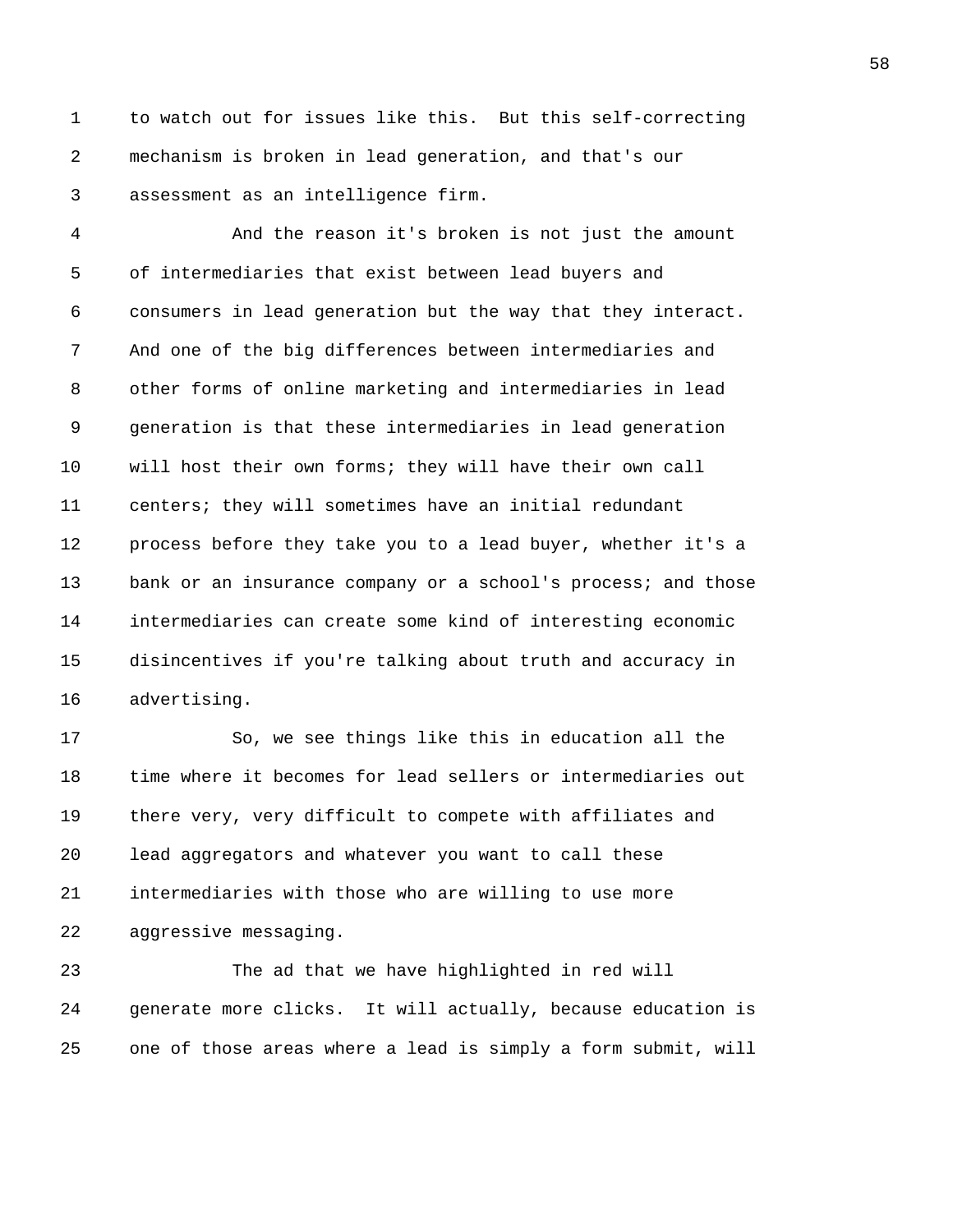1 generate a tremendous number of additional forms. But, most 2 importantly, because these initial representations tend to 3 lead users to interact with intermediaries instead of 4 interacting directly with buyers, those intermediaries are 5 able to kind of triage and blend and massage users that come 6 through these funnels in ways that make the economics work.

7 You'll hear the phrase "performance marketing" 8 probably used a lot, and at Omniangle, when we analyze what's 9 going on out there, it doesn't matter if you're paying 10 someone on a cost-per-click basis, cost-per-lead basis, cost-11 per-action, or even a cost-per-impression or CPM-type metric, 12 because no matter what business relationships exist in online 13 marketing, the technology does exist to manage performance 14 very, very well.

15 So, none of the tactics that we identify at 16 Omniangle really represent users that cannot be made to work 17 in some volume or in some configuration of interactions for 18 lead buyers. And that's what makes lead generation 19 different, largely, than a lot of what else we see out there 20 in online marketing in that the intermediaries and the way 21 the intermediaries interact with consumers make it more 22 productive economically for ads that are more aggressive to 23 persist, and they do persist, and those are the issues that 24 are so difficult for banks and insurance companies and 25 schools to try and deal with and manage.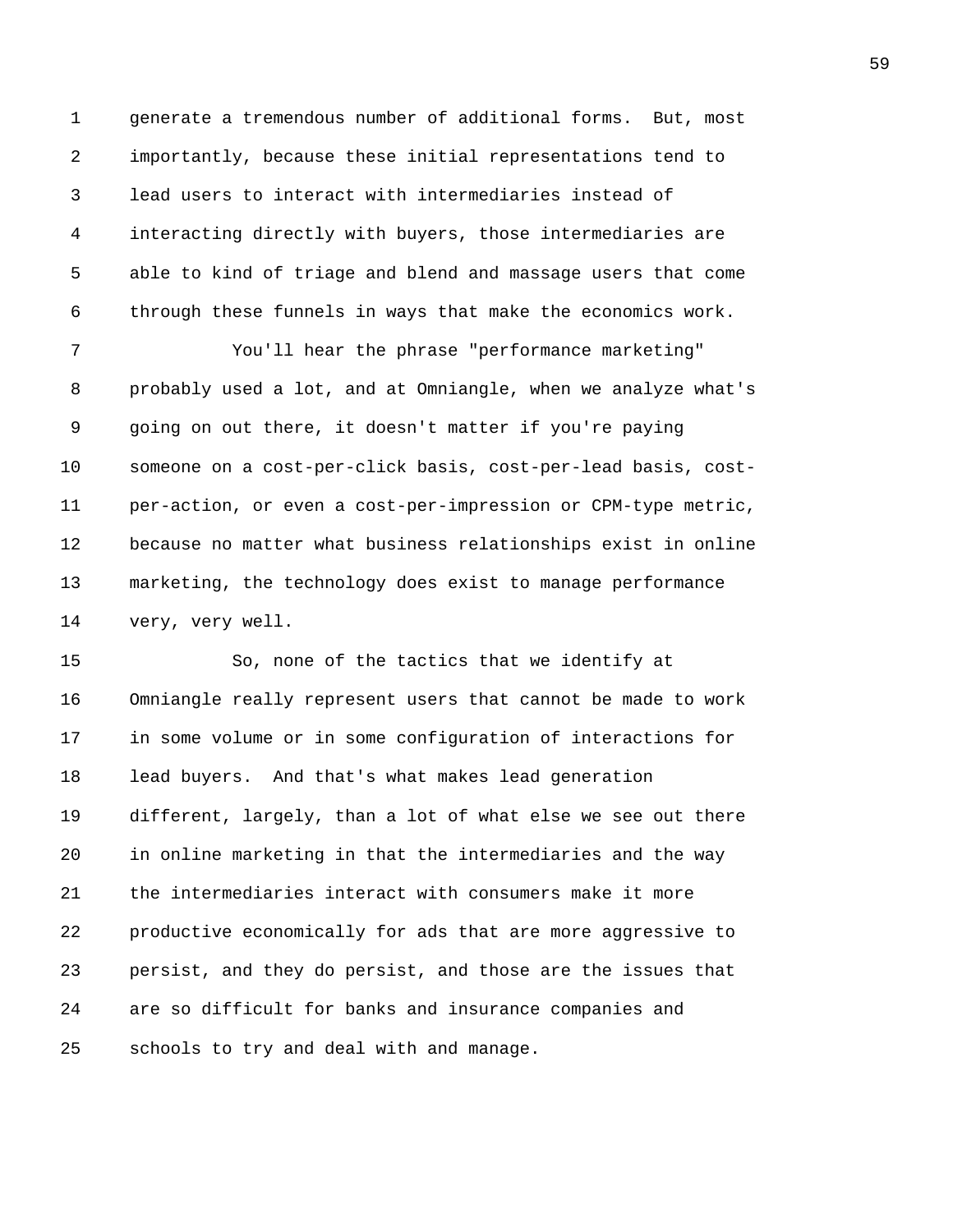1 Some of the common user experiences that everyone 2 on stage kind of alluded to highlight the fact that these 3 initial representations, if I say click here to join the FBI, 4 I might go to a lead aggregator form; I might be called by a 5 third party call center right away because the initial 6 representation itself has a form within it. So, at 7 Omniangle, we don't like to distinguish between, you know, 8 PPC ads or emails or, you know, display ads. We simply say 9 there are initial representations; then there are 10 intermediaries that will interact with those consumers; and 11 that information ultimately gets sold to lead buyers. 12 So, the sales pitch, I guess, from the lead 13 generation industry is this slide. What they'll say when 14 they go in and talk to Bank of America or Chase is they'll 15 say, listen, we know there's a lot of aggressive tactics out 16 there and, you know, you can call them third-party call 17 centers or affiliate traffic. And by here affiliate traffic, 18 what I mean is affiliates that send traffic to lead 19 aggregators, not affiliates that work directly with banks or 20 insurance companies. 21 But the fallacy of this slide and this narrative 22 that this industry continues to perpetuate is that we're the 23 lead buyers. It's as if there's an internet for the lead 24 generation industry that's separate and apart from the

25 internet that the buyers themselves buy ads and target users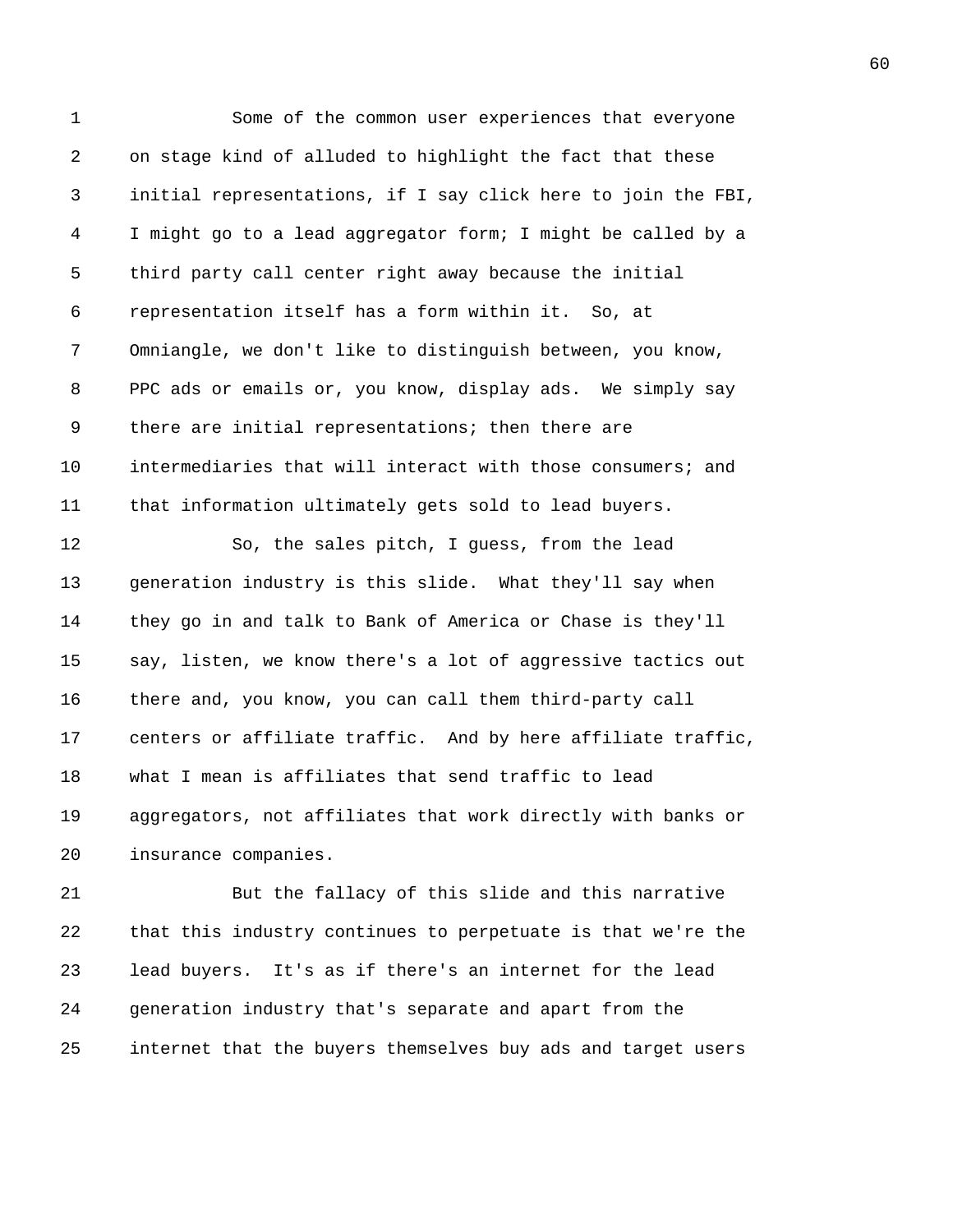1 from. So, the reality looks much more like this. Anyone who 2 does any analysis of this industry will tell you that 3 education, banks, and insurance companies are the largest 4 online marketers in the world in terms of advertising spend. 5 And, so, when you ask yourself, well, really do these 6 intermediaries fit just from a real estate standpoint if 7 Allstate and MetLife are in thermonuclear war with each other 8 over the summer season, where is an insurance lead aggregator 9 supposed to get high-intent users from.

10 And, so, it's not to say there aren't ways to do it 11 and that it can't happen, but the reality looks much more 12 like this than the situation that often is advertised. This 13 is why we see initial representations that get churned 14 through call centers, aggregators; whatever you want to call 15 them, they're intermediaries in initial representations like 16 this, people looking for jobs, people who advertise specific 17 job outcomes. You get emails that are basically promising 18 government assistance or, again, referencing specific jobs. 19 You have initial representations that are actually forms that 20 look like they're job applications that will result in you 21 being called by a third-party, or in some cases aggregator, 22 call center that will try and turn you into an education 23 lead.

24 Now, is that to say that there's no place for an 25 education offer to be offered to a user who's looking for a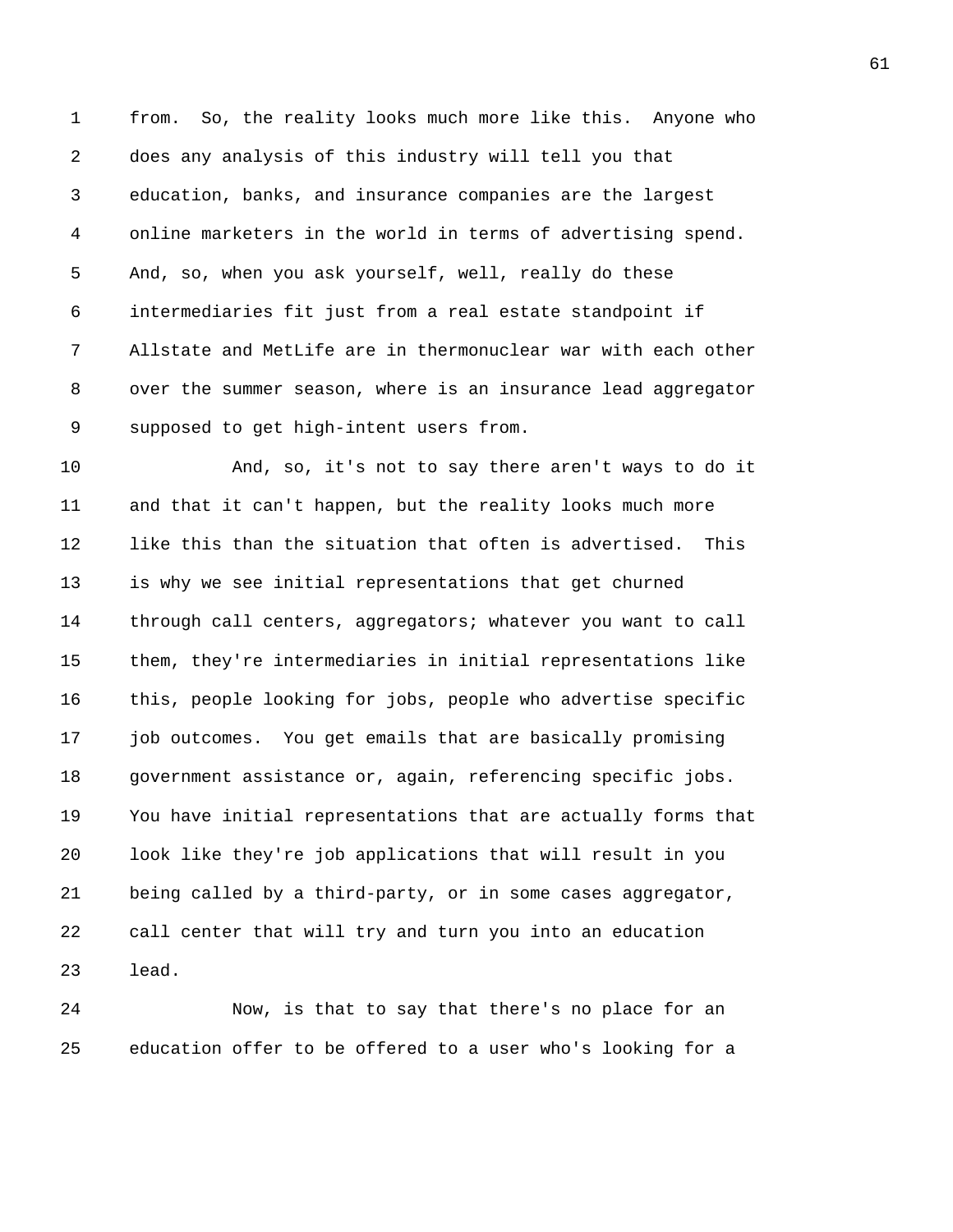1 job? I don't think that's the case. It's not our job to 2 tell the industry what the rules are, but when you're telling 3 someone, fill out this form to become a Homeland Security 4 officer, and the next thing you know they're getting called 5 by education lead generators, that probably isn't where the 6 balance and the fine line is going to be drawn in the final 7 analysis.

8 The same thing happens in lending. Again, people 9 looking for help might also be a great candidate for a small-10 dollar loan or a payday loan. But if they're filling out 11 their information on a site that looks like they're being 12 offered government benefits, there's going to be a lot of 13 problems with that, whether it's for unemployment benefits or 14 unclaimed funds or, again, subject lines that are just 15 designed to get you to open the email, but they do make clear 16 representations, even if they're not always the most 17 accurate, to consumers that are about to enter the lending 18 process.

19 So, you know, we see consistent things in 20 insurance, as well. The point is these initial 21 representations are persistent. The spectrum of intent in 22 lead generation, I think, is the real issue at hand here. 23 And buyers are huge advertisers. They're the largest 24 advertisers in the world. They're competing with the 25 intermediaries. They're not just buying from a separate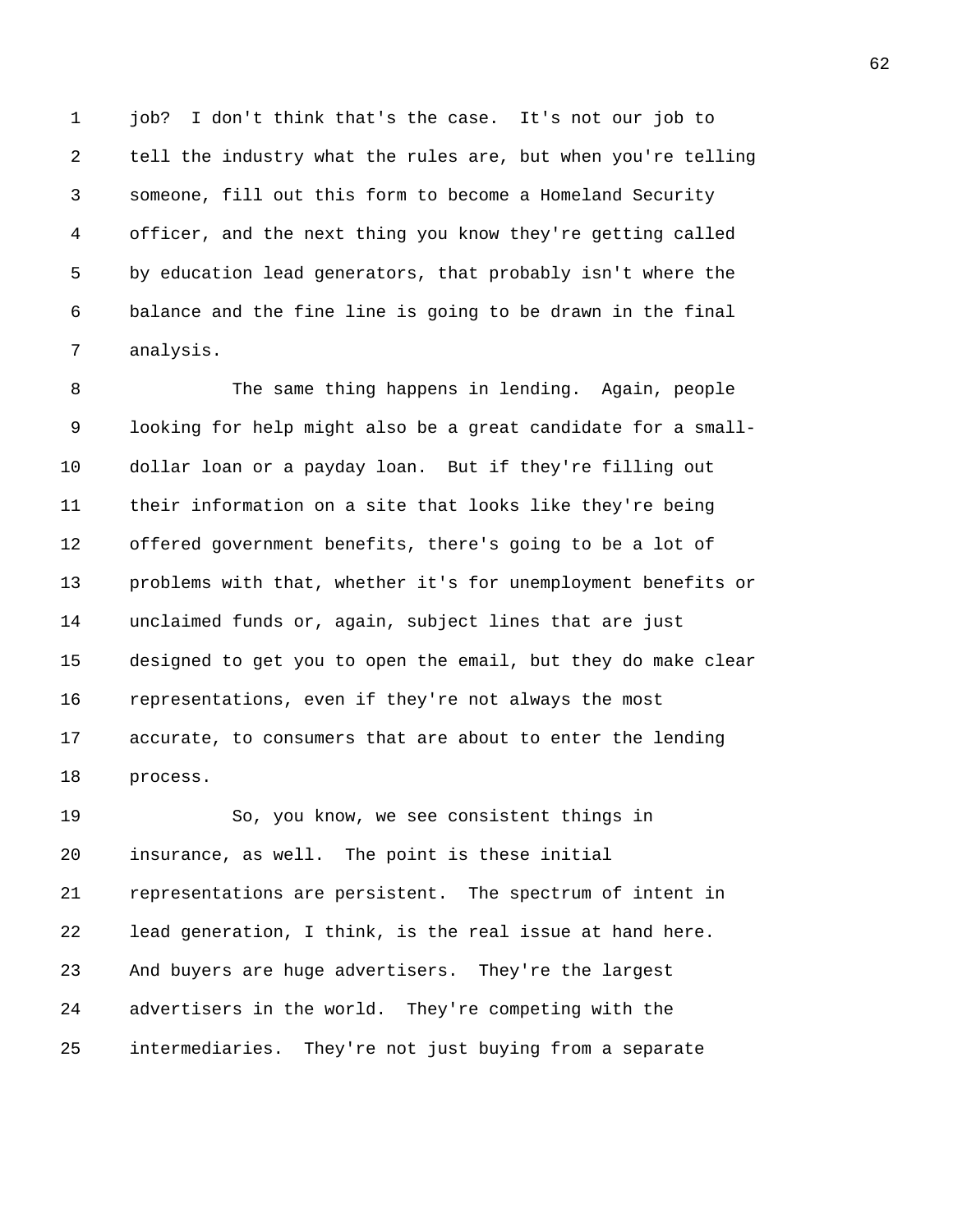1 internet that the intermediaries operate in; they are both 2 competing with and having to react to the economic 3 efficiencies that some of these intermediaries can benefit 4 from. And it's not just the messaging.

5 The other problem with the proliferation of call 6 centers or just parties who share and trade information with 7 each other is what happens to that user's data. So, it's 8 great if someone fills out a form where a LeadiD has their 9 pixel. We know when LeadiD has their pixel on a form. 10 They're very transparent. But we also encounter many, many, 11 many forms out there in lending and insurance and in 12 education where we know, first of all, there's no LeadiD 13 pixel because it's not being detected. And, secondly, the 14 company who's pretending to be a government website isn't the 15 most inclined to actually work with companies like LeadiD who 16 are working for transparency in the space to cooperate in 17 that manner.

18 So, what that means is not only are the 19 representations of concern, but when you're filling out these 20 random generic forms for jobs, your information doesn't get 21 treated very well. And that's simply because while TCPA has 22 made things better and buyers have made contractual 23 prohibitions a little bit tighter against this sort of 24 activity, the reality is these intermediaries that do not 25 contract directly with insurance companies, schools, or banks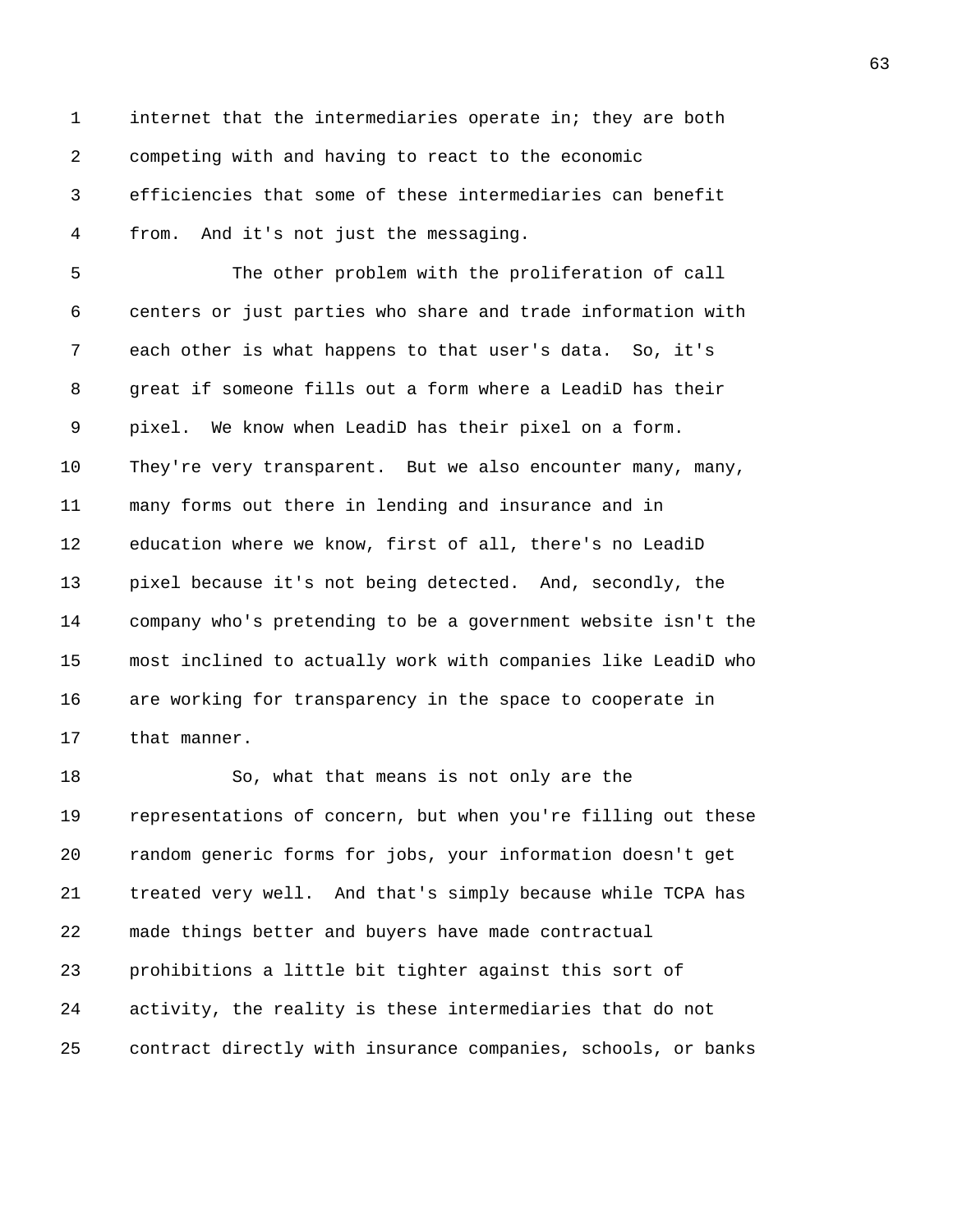1 are really going to monetize users' information as much as 2 they can. And these are just some examples of what users can 3 experience after they fill out forms for either jobs or 4 government assistance. Again, these are third parties that 5 are very large, very much active in the lead generation space 6 and are impacters on this sector, both from a consumer's data 7 and privacy standpoint, as well as the competitive pressures 8 of being able to say much more aggressive things out there.

9 So, if I can sort of make any point louder than 10 anything else is when you're looking at this from a consumer 11 protection standpoint, you have to understand that ad space 12 is finite. Yes, there are billions of display ad impressions 13 out there, but they are increasingly expensive. And when you 14 are an auto insurance lead aggregator and you go in and you 15 pretend like you're not competing with Allstate's own 16 internal direct marketing efforts and their own internal 17 direct marketing campaign budgets, you're being disingenuous.

18 That's not to say that people can't figure out 19 creative ways to target high-intent users; it's just the 20 reality that it's the same internet; it's the same real 21 estate; and it costs money -- a lot of money -- to target 22 high-intent users in a specific vertical. And that's just an 23 economic reality and much more of a common-sense sort of 24 statement than anything else.

25 So, in closing, unlike many other areas in online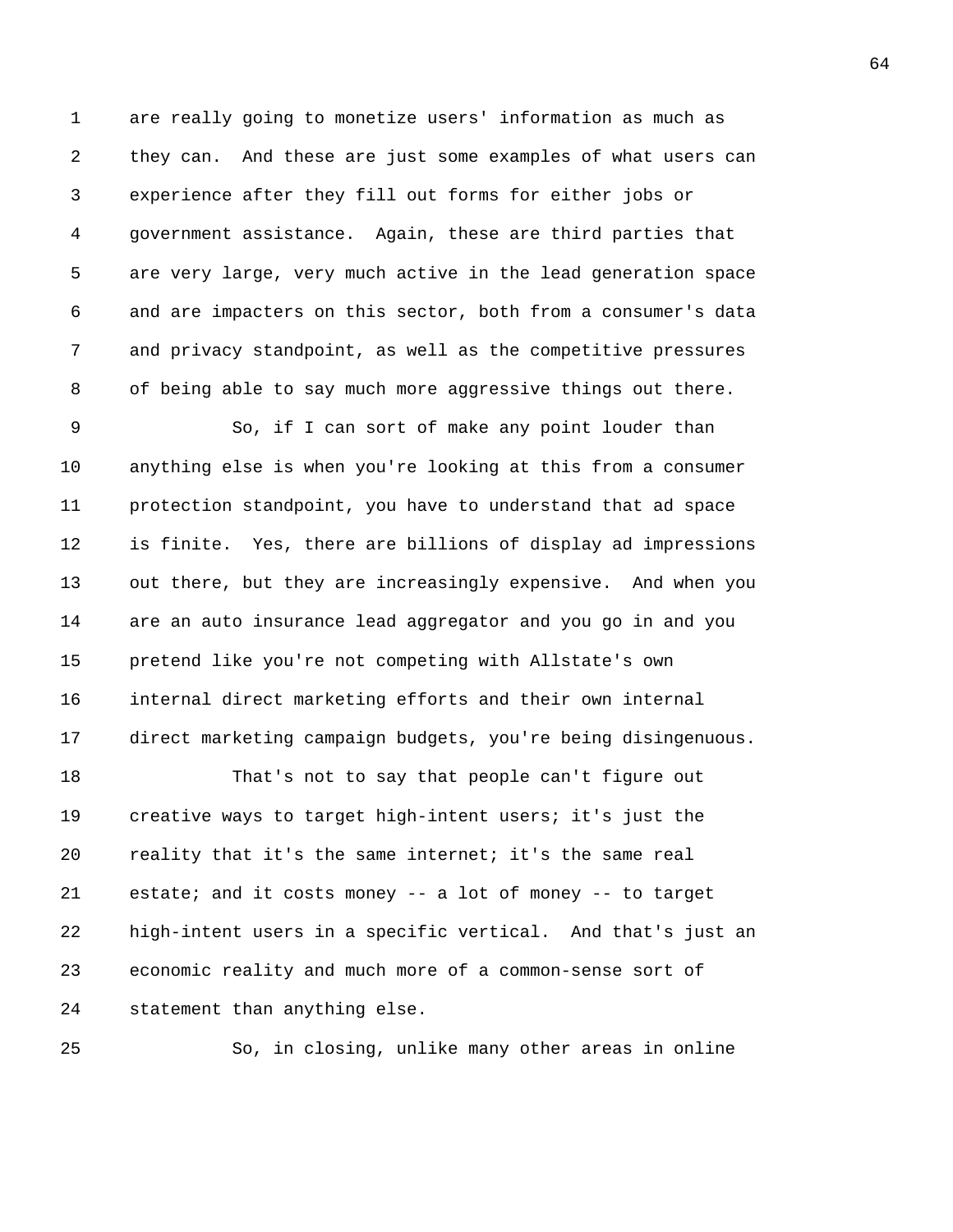1 marketing where there are these more -- let's call it 2 functional self-correcting mechanisms from an economic 3 standpoint, I'm really hopeful that this conference can 4 continue the dialogue around where the lines should be drawn 5 in lending, in auto insurance, and in education because in 6 the absence of clear guidance from the industry and from 7 partners in the government on where those lines need to be, 8 the aggressive ads will win; they will win big because it's 9 online marketing; and they will win even bigger because the 10 intermediaries and lead generation specifically have 11 capabilities to triage and monetize and blend users that come 12 through these more aggressive channels much more effectively 13 than in other areas of online marketing.

14 So, thanks to the FTC for having this conference. 15 We're really excited to participate. And I look forward to 16 answering anybody's questions throughout the day. And I just 17 want to thank all the other panelists on here. I think they 18 did an outstanding job of describing how the industry works 19 from a mechanics and technology standpoint. Thanks.

20 (Applause.)

21 MR. ZULLOW: Thank you, Jonathan.

22 So, we've got about 10 minutes remaining to work 23 with here, and I wanted to invite you all, because I think we 24 could probably fill the day with a conversation involving 25 your reactions to the other panelists' presentations, but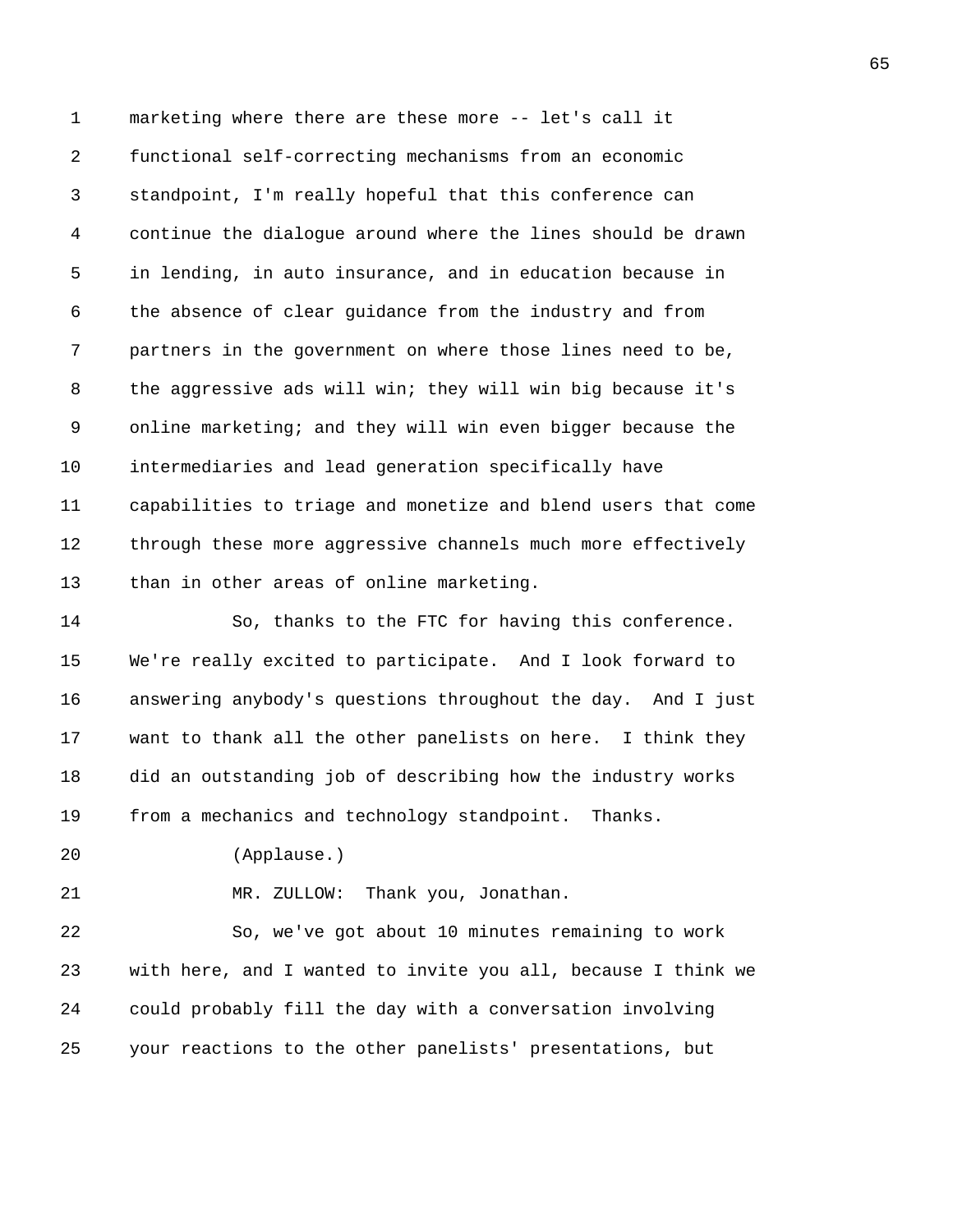1 just before we start to do that, I just wanted to ask, on one 2 point that I think both Paul and David referenced, that in 3 some instances lead information will come in from a consumer, 4 you know, they'll elect to be a lead by maybe entering their 5 name, contact information or the like, and you made mention 6 of the fact that in some instances there's a process of 7 augmentation or supplementation by some entity or someone in 8 the lead pathway of what the consumer provides, you know, to 9 augment or improve the lead or make it more useful.

10 And first what I was wondering about that process, 11 if anybody can comment on it, is where is that information 12 coming from that's being used to augment the leads as they're 13 provided by the consumer?

14 MR. MCCONVILLE: So, there are a number of 15 companies, I think Michael showed a slide, Neustar, that was 16 the company that bought Targusinfo. They're one of the 17 largest providers of caller ID in the U.S., and a very common 18 practice is before a performance marketer sells a lead, they 19 want to say, do I have the correct identity, right? And if 20 Evan just filled out that form, did Evan give us his correct 21 cell phone number, right? I don't want to call him if that's 22 not correct.

23 Does he really live at that address? Again, 24 because that will say two things. It will say, one, I want 25 to make sure I've got it correct; two, if you're not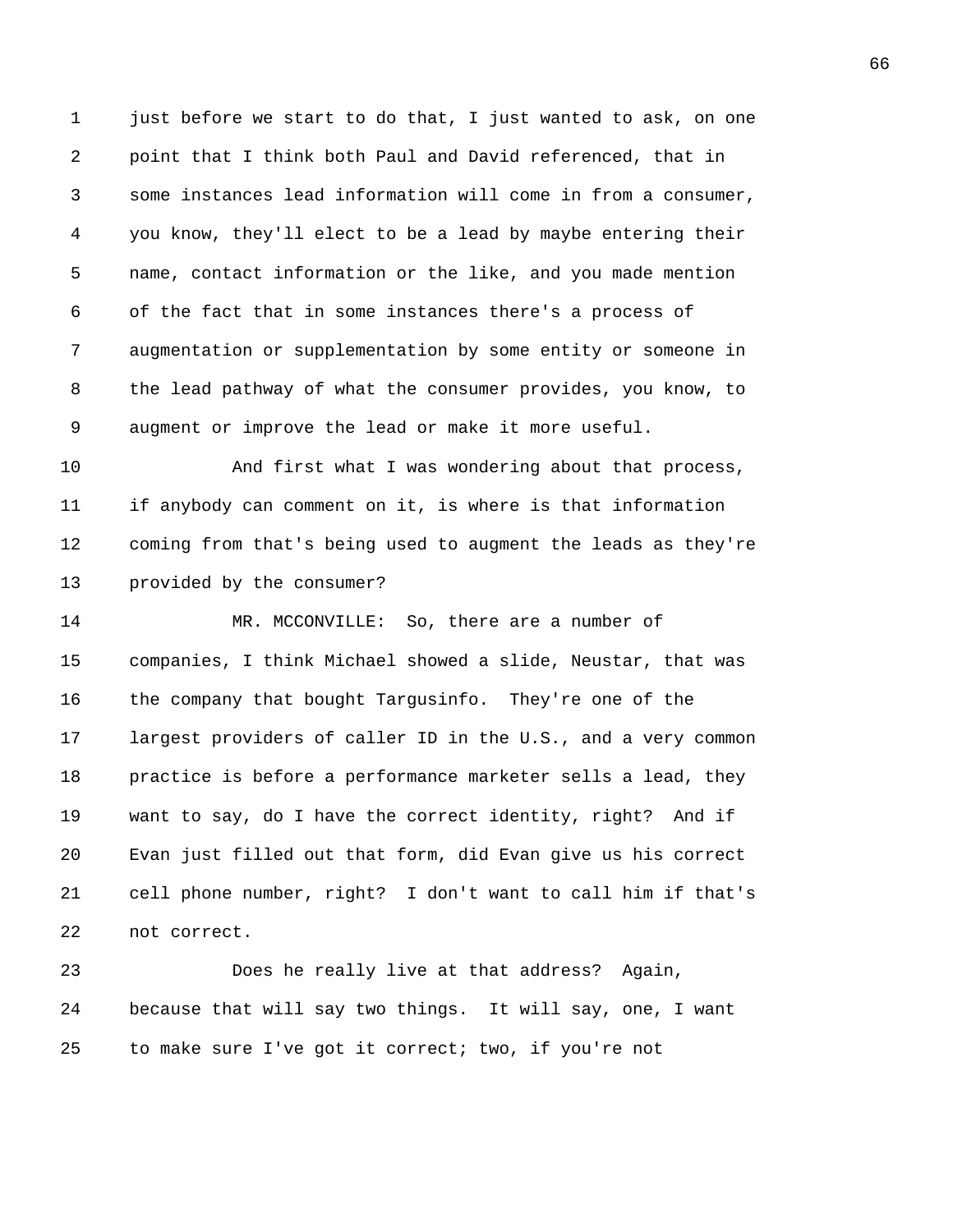1 providing correct information, likely it means you have lower 2 intent. And, so, companies like Neustar or there's Axioms, 3 the Experians, right, where they'll do that verification to 4 understand that consumer intent or that consumer information.

5 MR. ZULLOW: And do you have a sense of how 6 commonly that's done? You know, are there sort of costs and 7 benefits to it that are weighed and involve it sometimes 8 being, you know, this additional information being used and 9 sometimes not?

10 MR. MCCONVILLE: I mean, it's fairly common, and 11 I'll, you know -- Liad gave a great presentation around the 12 value of the opt-in on information. I would suspect that's 13 in an application, which will get far more scrutiny than on 14 consumer information or kind of credit data or anything about 15 that house or previous foreclosures. Not saying -- at least 16 I haven't seen it in my years where in the lead process that 17 that scrutiny is happening, right?

18 Fairly low-level information on the front end, 19 right, of that consumer information; let me check that it's 20 correct; let me see if the IP address on that form was filled 21 out; where is that coming from, right? Was it out of 22 country? Somebody saying they live in Ottumwa, Iowa, yet 23 that's coming from Nepal, right? Let me see what's happening 24 there. Or is there an IP I'm seeing over and over and over 25 again, right again, there will be lots of checks and a lot of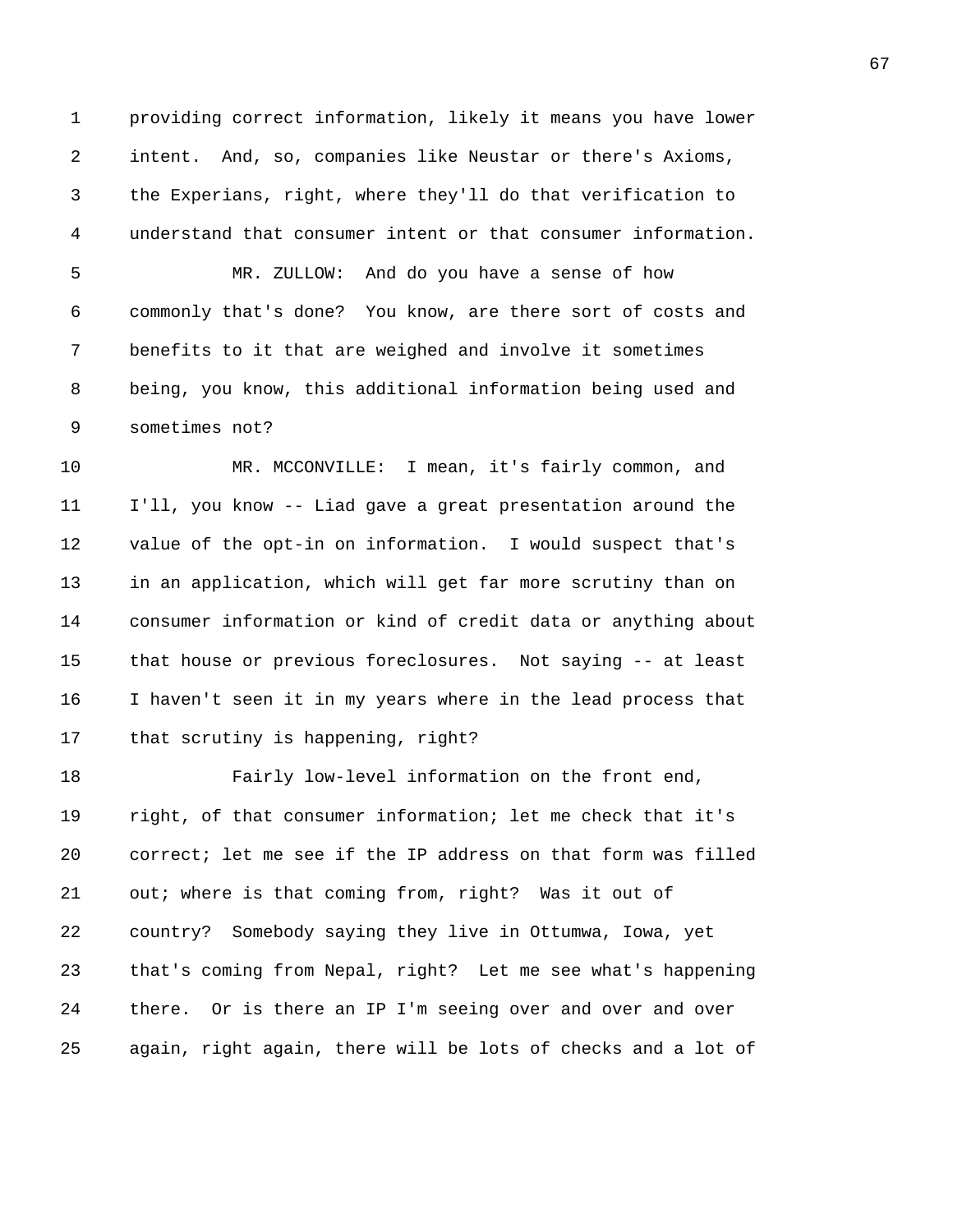1 it not even looking at PII; it's simply looking at where is 2 it coming from.

3 MR. MORGAN: And I think, you know, it depends on 4 the industry, too. One of the things we didn't hit on here 5 that Jon hit on a little bit was in some of the ads he showed 6 there were major, massive brands. And a lot of the brands 7 that we work with are major, massive brands, and we don't 8 just monitor where they get leads from and where they know 9 about. We have a crawler that goes out and crawls for where 10 their brand appears that they're not aware of.

11 So, the downside of some technologies is they're 12 limited. So, a lot of our clients use a stack of 13 technologies together so that they can monitor information at 14 a lead level to make sure that the data is verified as it's 15 coming in, but then they also use data and technologies to go 16 and look at where is my brand being used that I don't know 17 about, because if it's not resulting in a lead that comes 18 into me, I'm wholly unaware of it.

19 And when we think about messaging and what 20 consumers see, if I see a brand that is now being associated 21 with a payday loan but that company does not have a payday 22 loan product, and the person submits all their information 23 for this payday loan, the consumer has a negative experience 24 with the brand; the brand owner has absolutely no idea this 25 is happening because the person is never entering their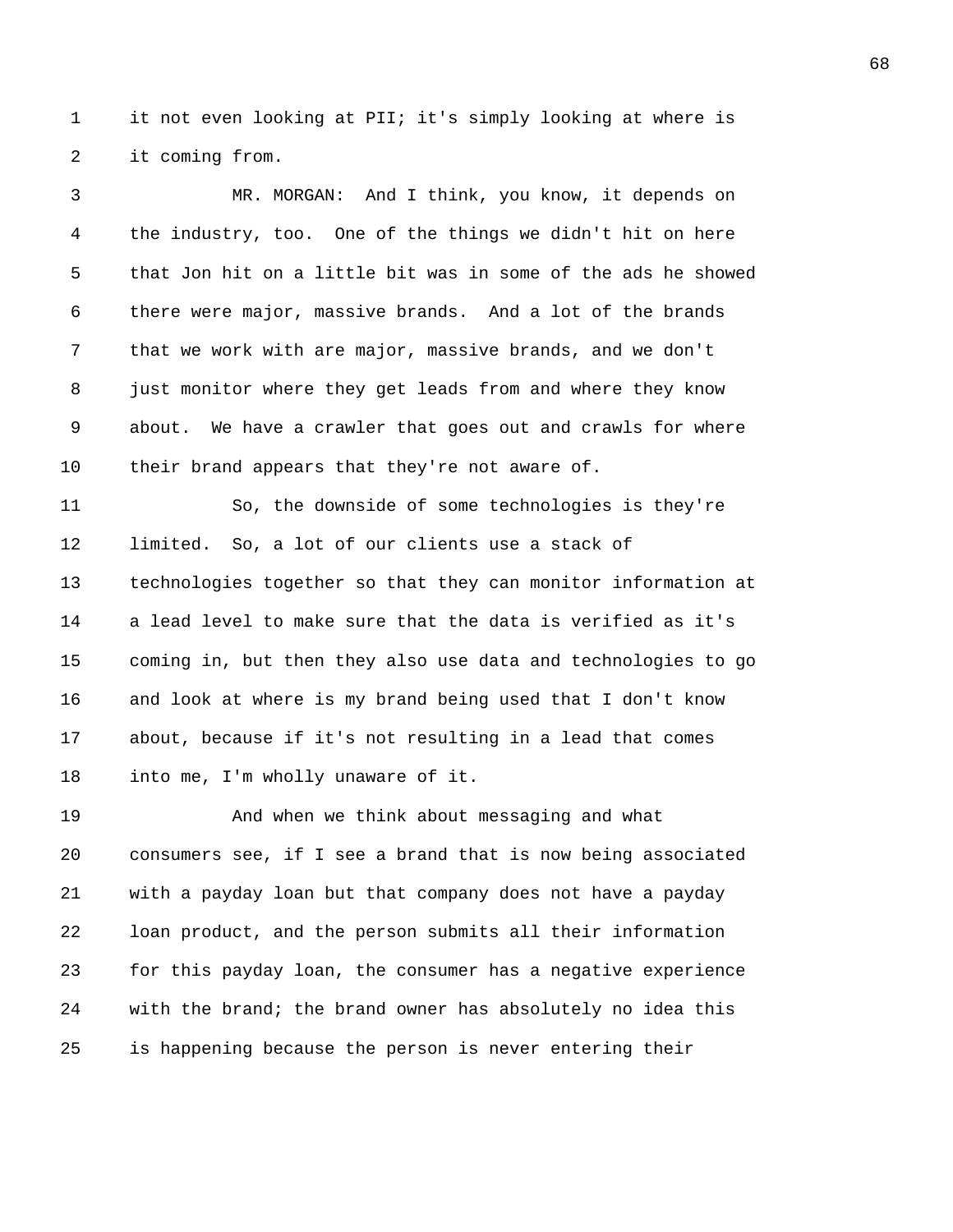1 databases, and then that impact on the consumer can be very 2 bad.

3 So, we see this all the time in payday lending and 4 small-dollar lending, that there are companies out there that 5 will literally take any major brand that they can see, and 6 let's say -- I'm picking this out of the air -- Disney Payday 7 Loans. So, you can pretty much take any major brand that has 8 brand equity and there is a payday loan site out there with 9 that brand being used on it.

10 These sites -- and we've shown examples to some of 11 our clients in the form of alerts just multiple times in the 12 past week. It collects a lot of information -- driver's 13 license, date of birth, state you live in, name, address, 14 phone number. And as Jon pointed out, information that's 15 collected in those types of scenarios is treated very, very 16 differently.

17 So, all of a sudden now, someone submitted their 18 information because they thought they were going to get a 19 Disney payday loan of 1,500 bucks in their bank account in 20 the next 20 minutes, and they may or may not get that 21 information, but their information is going to get sold six 22 ways from Sunday. So, who does that information get sold to, 23 where does it go? You know, there are definitely many 24 markets for many things out there. Who's buying it? It can 25 get fragmented and bought in many different ways, too.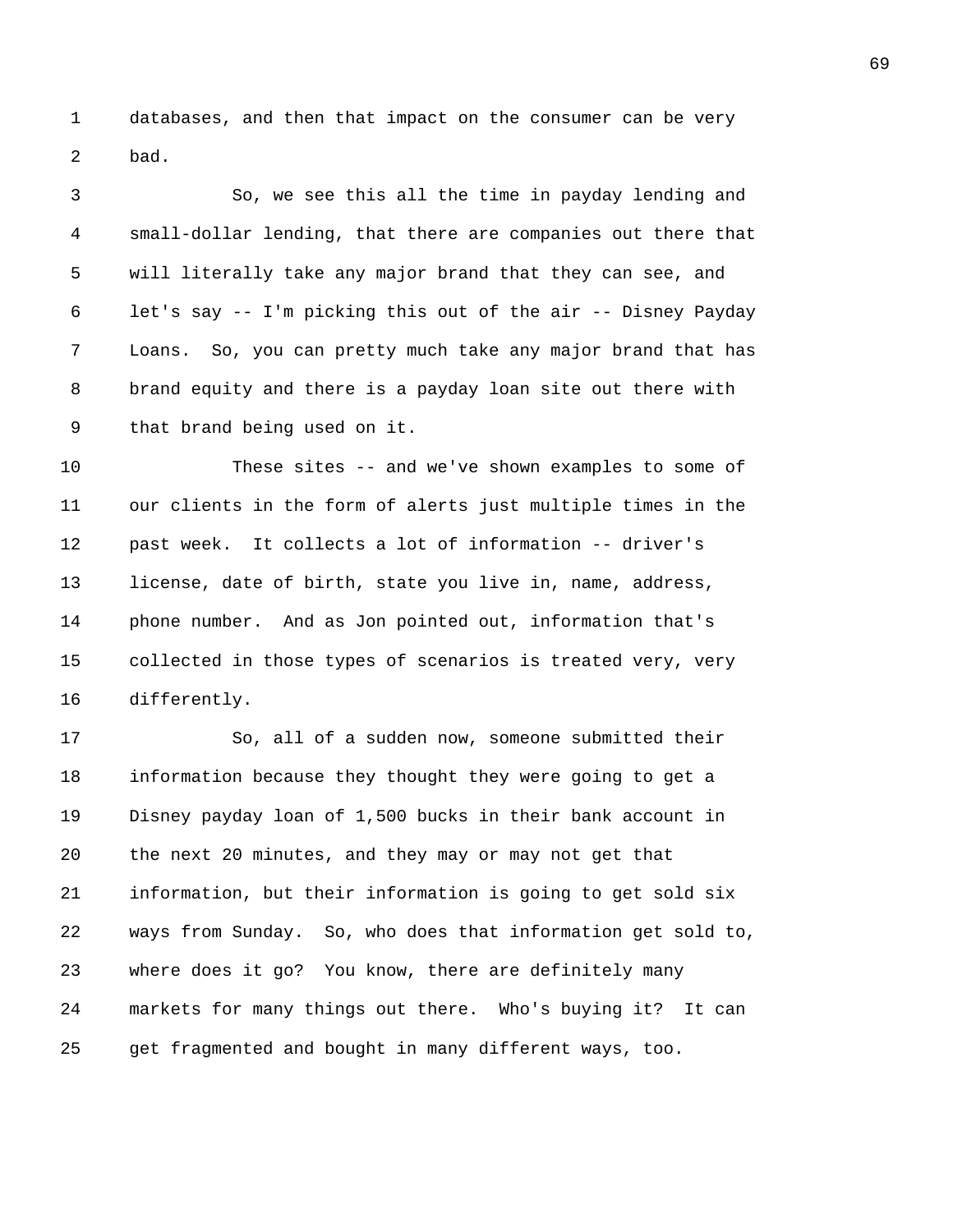1 So, folks aren't often going out and buying a whole 2 data set on someone, but sometimes they may be getting small 3 pieces of information either to build a targeting profile or 4 actually to augment those folks. I think if anyone's 5 refinanced their house or bought a home, it's sometimes funny 6 that right when you're about to close your loan your phone 7 starts lighting up and your mailbox starts lighting up with 8 all these offers from all these banks. Well, there's a thing 9 called a trigger lead, so when you get your credit pulled, 10 the folks who were actually the reporting agencies turn 11 around and sell your information for an incredibly small 12 amount of money with an incredibly large amount of 13 information that goes out. And that's why those banks try to 14 get you right before you're about to sign the paper with the 15 bank that you had originally engaged in. 16 So, there's ways in which we use technology to try 17 and uncover what's uncoverable, but there are also ways in 18 which this has been part of the industries and the banking 19 industry for many years in ways that folks may not know. 20 MR. ZULLOW: All right, thank you. 21 And with our last few minutes, does anyone else 22 have any reactions or comments? 23 PROF. WAGMAN: Just a quick comment about real time 24 augmentation. I think a lot of the data has already been 25 collected, and a lot of the contracts between companies like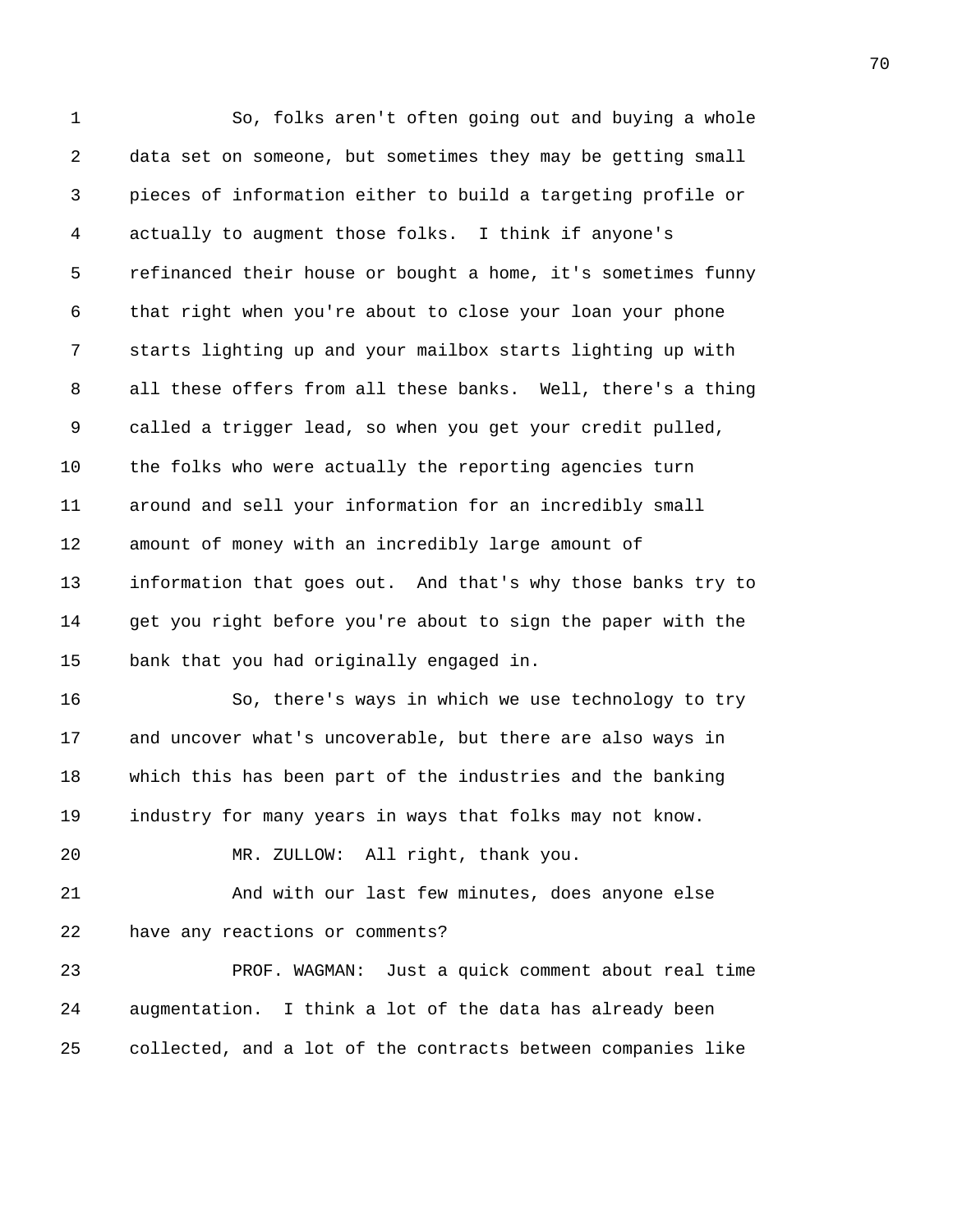1 Axiom and somebody who's getting the lead are negotiated on 2 an individual basis, particularly if it's a big buyer of 3 augmented data from, say, Axiom. And, so, the marginal cost 4 to augment one lead can be infinitesimally small. It can be 5 practically zero if you purchase say a million queries on 6 email addresses or something like this.

7 So, to answer your question of whether this can be 8 done and how often it's done, I think for the bigger buyers, 9 it's done all the time or most of the time because it's just 10 free to do and, you know, it provides you with more 11 information.

12 MR. ZULLOW: Well, thank you.

13 Any other reactions or comments from our panel? 14 MR. FERREE: I think I just want to make a comment 15 regarding the ability to correct within lead generation and 16 lead quality and intent. From a buyer's perspective, I used 17 to purchase hundreds -- hundreds of leads a day in the 18 mortgage and insurance space. And it's very, very difficult 19 to make leads profitable and work for companies. They work 20 very hard at calling and getting the quality leads that they 21 need so that they will close at a price and a rate that's 22 profitable. It's not easy. Not everybody can do it. 23 There's companies that do it well, and there's companies that 24 fail miserably.

25 And, so, when we talk about levels of intent, leads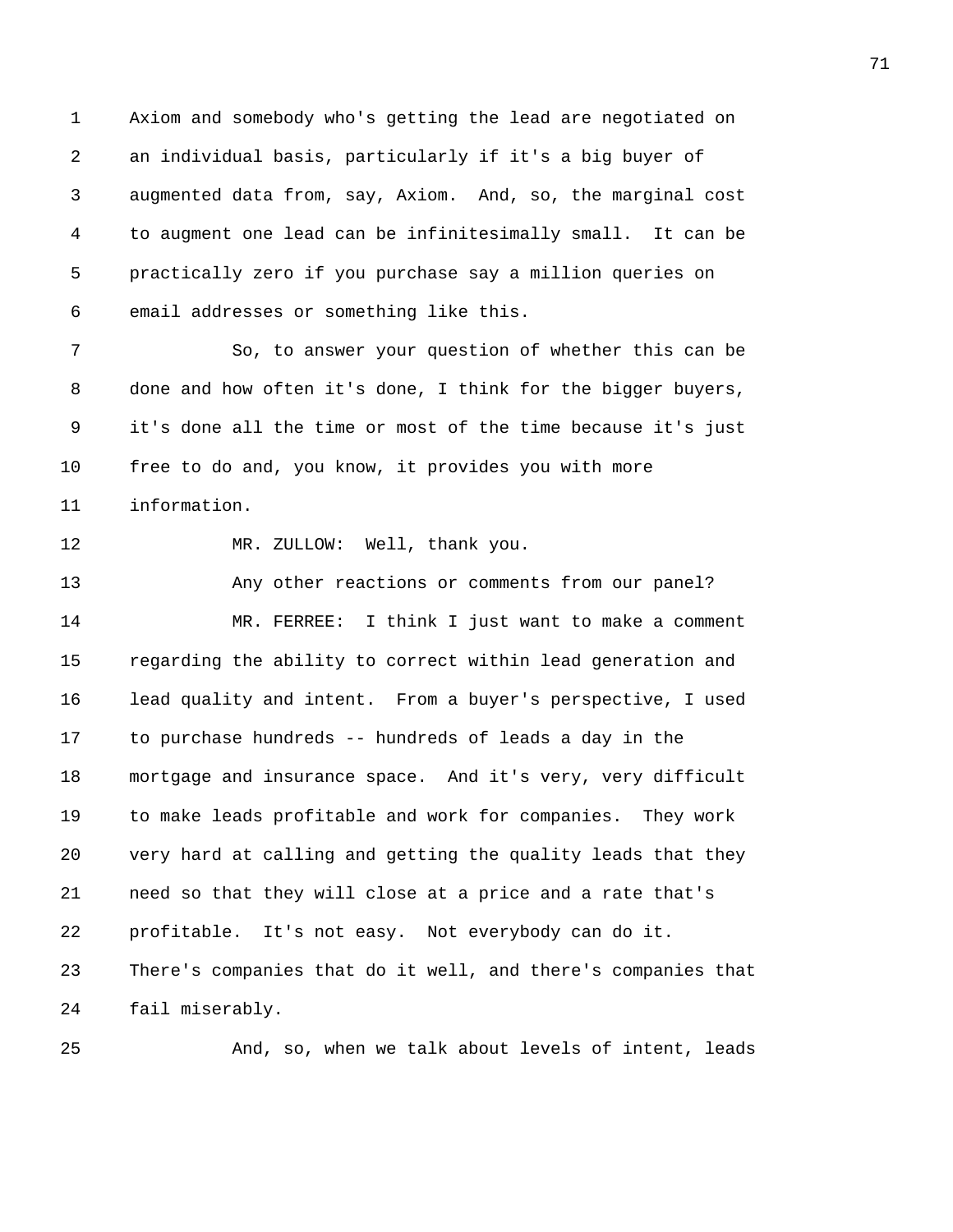1 with intent and even at some of Jonathan's examples of the 2 jobs, that's the last thing an advertiser wants is a lead 3 that has low intent and that wasn't given the right content 4 and approach to get it. So, as soon as they find them, 5 that's why companies like Omniangle, PerformLine and LeadiD 6 are really getting -- gaining more and more and more 7 popularity in the industry because advertisers are forced to 8 sort of regulate the leads that they're buying and monitor.

9 So, I think there is certainly a self-direction to 10 some extent with advertisers and lead buyers. And I think 11 you're seeing far less of those ads and far less of those 12 types of strategies these days. And, granted, I am not 13 seeing them. I'm not looking at the millions of pages that 14 you guys are, but from a buyer's perspective, we're seeing 15 less of those. The companies are disappearing that are doing 16 that. Are they still out there, yes, but my point is, is 17 that I think it's not an easy process for advertisers to work 18 and buy leads and making them successful, and they want the 19 highest-intent leads possible and talk with consumers that 20 truly want to talk with them.

21 MR. ZULLOW: Great. Well, thank you so much. You 22 know, I think we could easily fill a thousand minutes instead 23 of the 90 that we've used today. But thank you all so much 24 for being a part of this event and participating in this 25 panel. Thank you.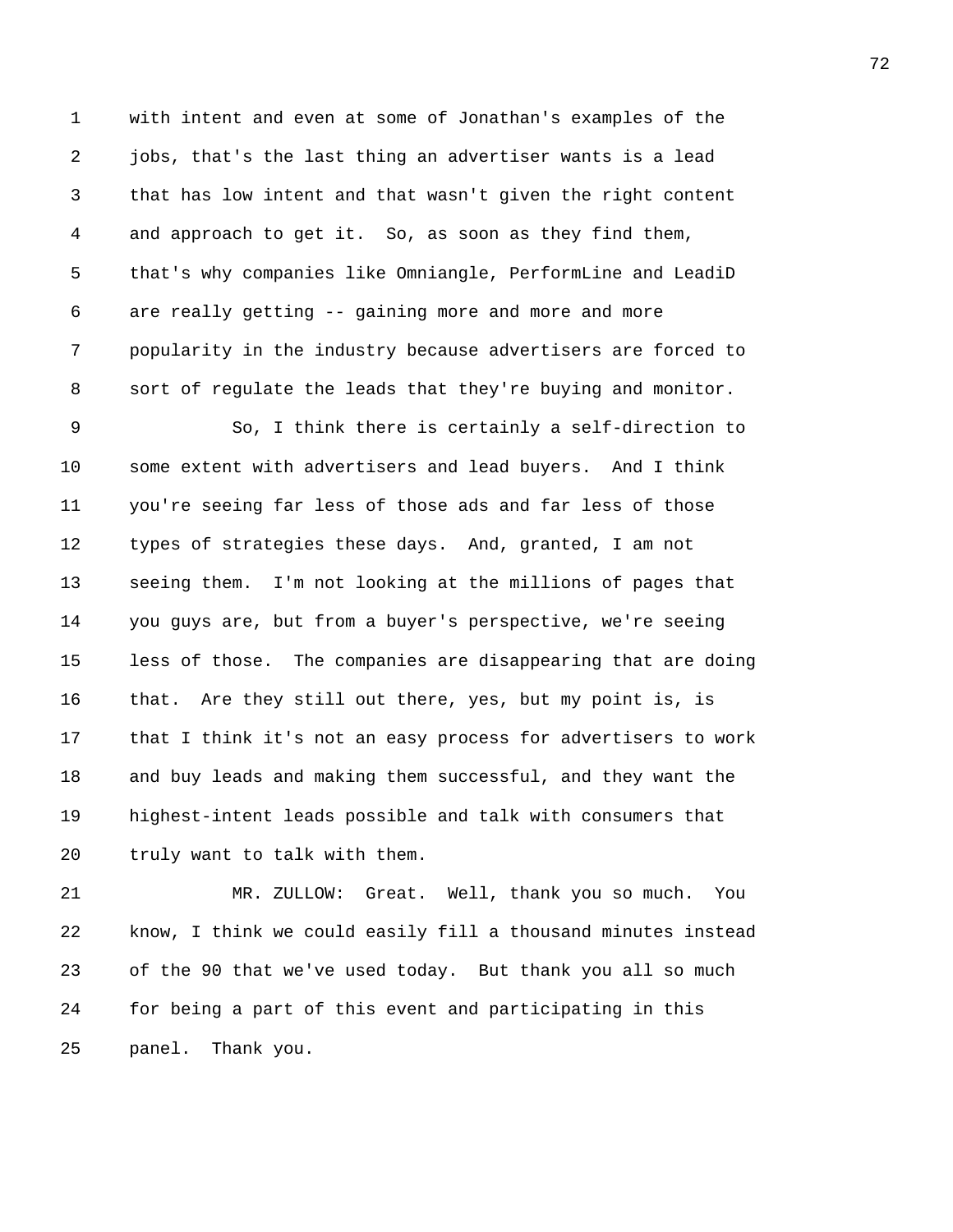| $\mathbf 1$    | (Applause.)                                                  |
|----------------|--------------------------------------------------------------|
| $\sqrt{2}$     | MR. ZULLOW: Okay, and as we step down, we would              |
| $\mathfrak{Z}$ | welcome all the panelists for the second panel of our day to |
| $\bf 4$        | come up. Thank you.                                          |
| 5              |                                                              |
| $\mathsf 6$    |                                                              |
| $\sqrt{ }$     |                                                              |
| $\,8\,$        |                                                              |
| $\mathsf 9$    |                                                              |
| $10\,$         |                                                              |
| $11\,$         |                                                              |
| $12\,$         |                                                              |
| $13\,$         |                                                              |
| $14\,$         |                                                              |
| $15\,$         |                                                              |
| 16             |                                                              |
| $17\,$         |                                                              |
| $18\,$         |                                                              |
| 19             |                                                              |
| $20\,$         |                                                              |
| 21             |                                                              |
| 22             |                                                              |
| 23             |                                                              |
| 24             |                                                              |
| 25             |                                                              |
|                |                                                              |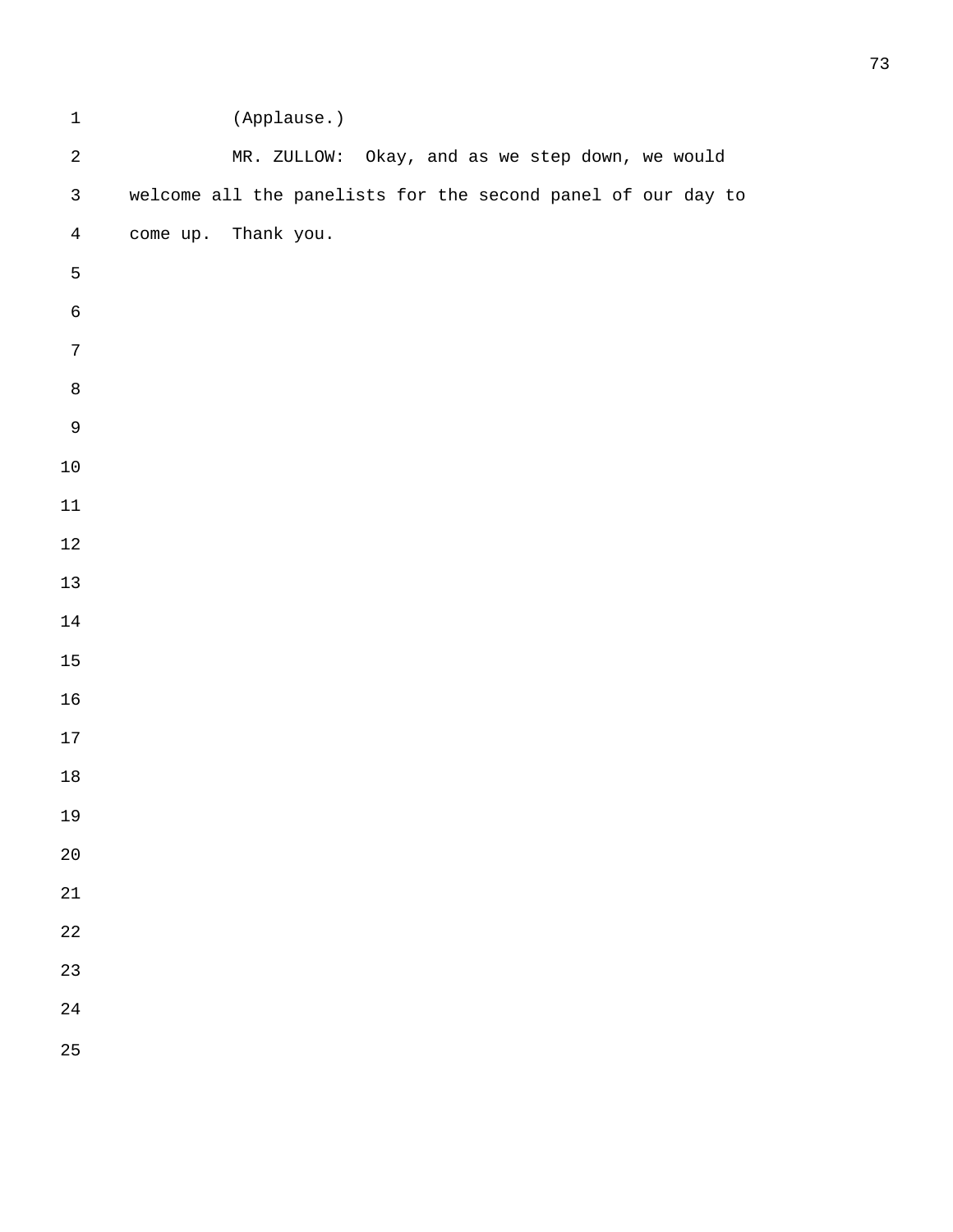1 PANEL 2: CASE STUDY ON LEAD GENERATION IN LENDING 2 MS. WORTHMAN: Good morning. Welcome to Panel 2, 3 which is a Case Study on Lead Generation in Lending. I'll 4 briefly introduce the panelists. To my immediate left, Tim 5 Madsen, who is President of PartnerWeekly; Glenn McKay, 6 Cofounder, President, and CEO of Selling Source; Pam Dixon, 7 Founder and Executive Director of World Privacy Forum; John 8 Henson, Vice President and Head of Compliance; and Aaron 9 Rieke, Director of Tech Policy Projects, Upturn. 10 First, I'd like to start with some initial 11 reactions towards what you heard on Panel 1. And first with 12 Tim and Glenn and John, does the description of the lead 13 generation industry -- are there any specifics that you would 14 like to point out with lending in particular? 15 MR. MADSEN: Thank you very much for inviting us 16 here today. You know, in particular, I think the last 17 speaker talking about the way that the lead aggregators fit 18 into the ecosystem of both the lead buyers and then the 19 marketers becomes more an integral part in making sure that 20 the process is maintained and the consumers are given the 21 correct type of information and that they're protecting the 22 consumer experience by making sure that they're not being 23 presented with something that is inaccurate and doesn't flow 24 through to the actual product that they're going to be 25 engaging with.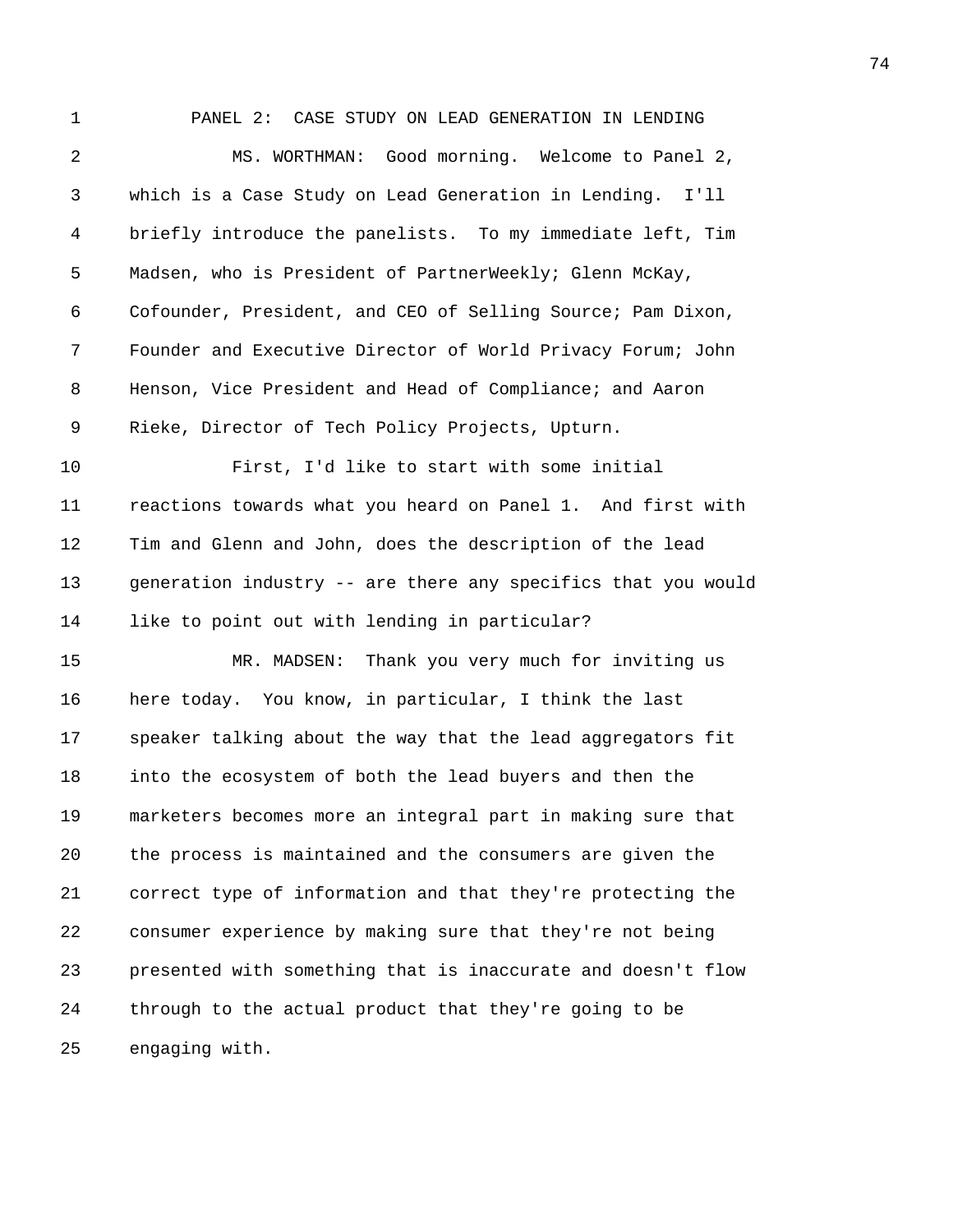1 MR. MCKAY: And I think they made a lot of points 2 that we really agree with in our marketplace, our industry, 3 specifically around how we treat the consumers' data, how we 4 protect it. And our industry is working very hard to find 5 ways to, you know, help identify the lead, protect the 6 consumers' data, like from a LeadiD/PerformLine perspective. 7 MR. HENSON: Yes, and I would think that just like 8 Tim said that I think Jonathan made very good points about 9 the focus of getting high-intent consumers and that there are 10 affiliates and other lead generators who are hurting the 11 high-intent consumers by confusing them and not the messaging 12 out to begin with. And I think that that's a struggle that 13 we have, people using our brand and our name to maybe lower 14 some of the intent and to get the lower-intent consumers, and 15 that's hurting us, as well. So, that's something that I 16 found very interesting. 17 MS. WORTHMAN: And, Pam, do you have a reaction to 18 the first panel? 19 MS. DIXON: Yes. Thank you for your invitation to 20 be here today. I really appreciate it. Yeah, I thought the 21 first panel was really interesting. I kept waiting for a 22 particular model to kind of come on the screen. There's an 23 illustration I have. It's of this giant network ball of all 24 the different connections that come in this space. 25 So, the structure of this industry is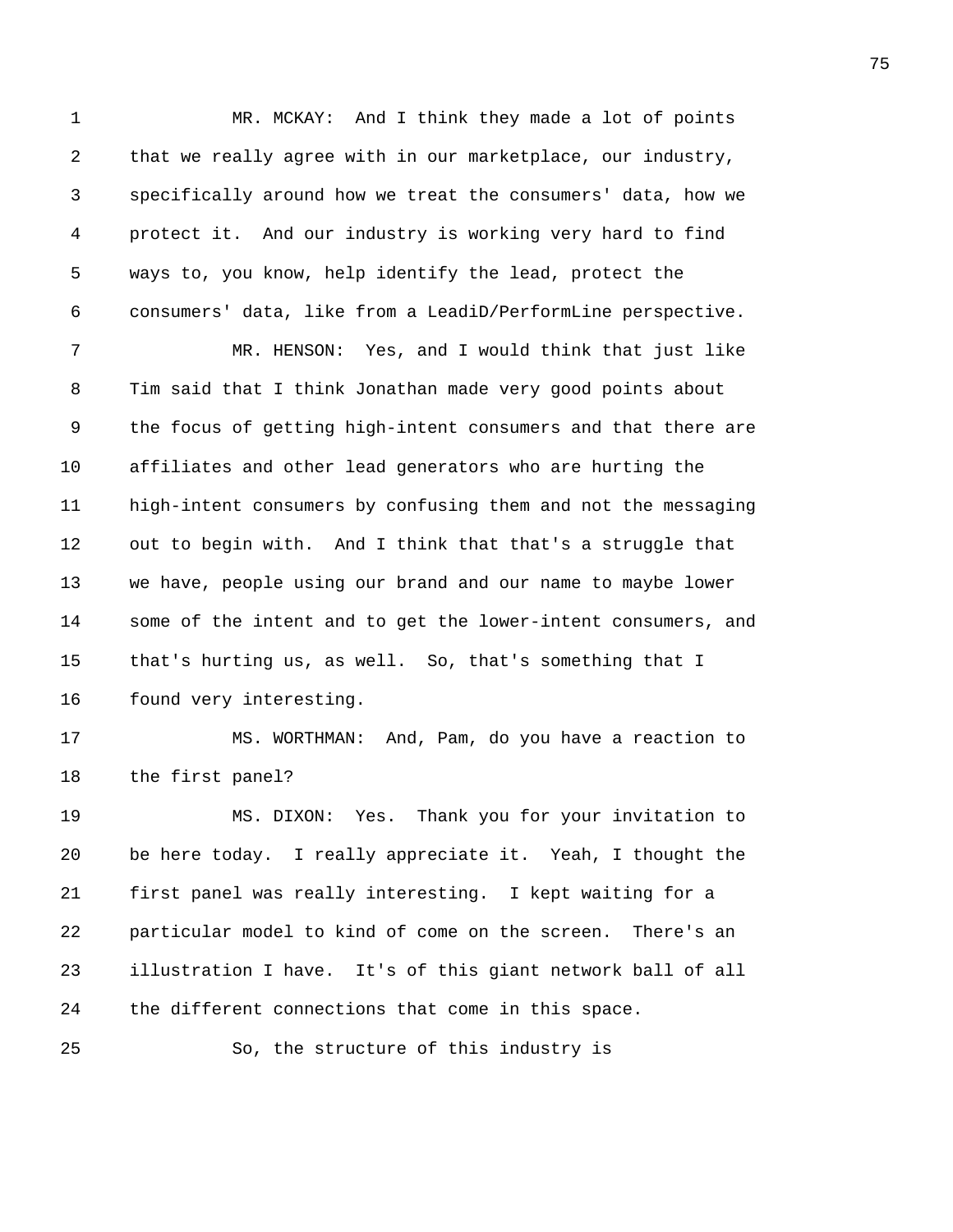1 extraordinarily complex, and it's really difficult to 2 articulate in any kind of graph, other than if you imagine a 3 giant ball of yarn that loops almost infinitesimally. That's 4 much more of the structure of the industry, actually. I 5 don't find it at all probable that any single company is 6 going to be able to say leads are generally not resold very 7 often. That's not what our research shows at all.

8 There's a really -- there's a really difficult and 9 challenging underbelly to lead generation that's very 10 problematic. I really appreciated a couple of ideas that 11 came out, though, that were really good and give us, I think, 12 a very good starting point. One is that the problem with 13 initial deceptions -- I would add to that that there are 14 initial unfairness factors, for example, lead generation that 15 is based on ECOA factors, such as marital status or where 16 that has figured into the equation somehow. So, I think 17 those are very important principles to think about as we move 18 forward.

19 MS. WORTHMAN: And, Aaron?

20 MR. RIEKE: Yeah, I would just echo all of that. 21 There's a huge amount of complexity here. I'm a computer 22 nerd that got lost and briefly went to law school, and so I 23 enjoy seeing all the graphs and the charts and the mechanics 24 of how all this works. But I want to step back just for a 25 moment and recognizing the fact that this is not the CFPB and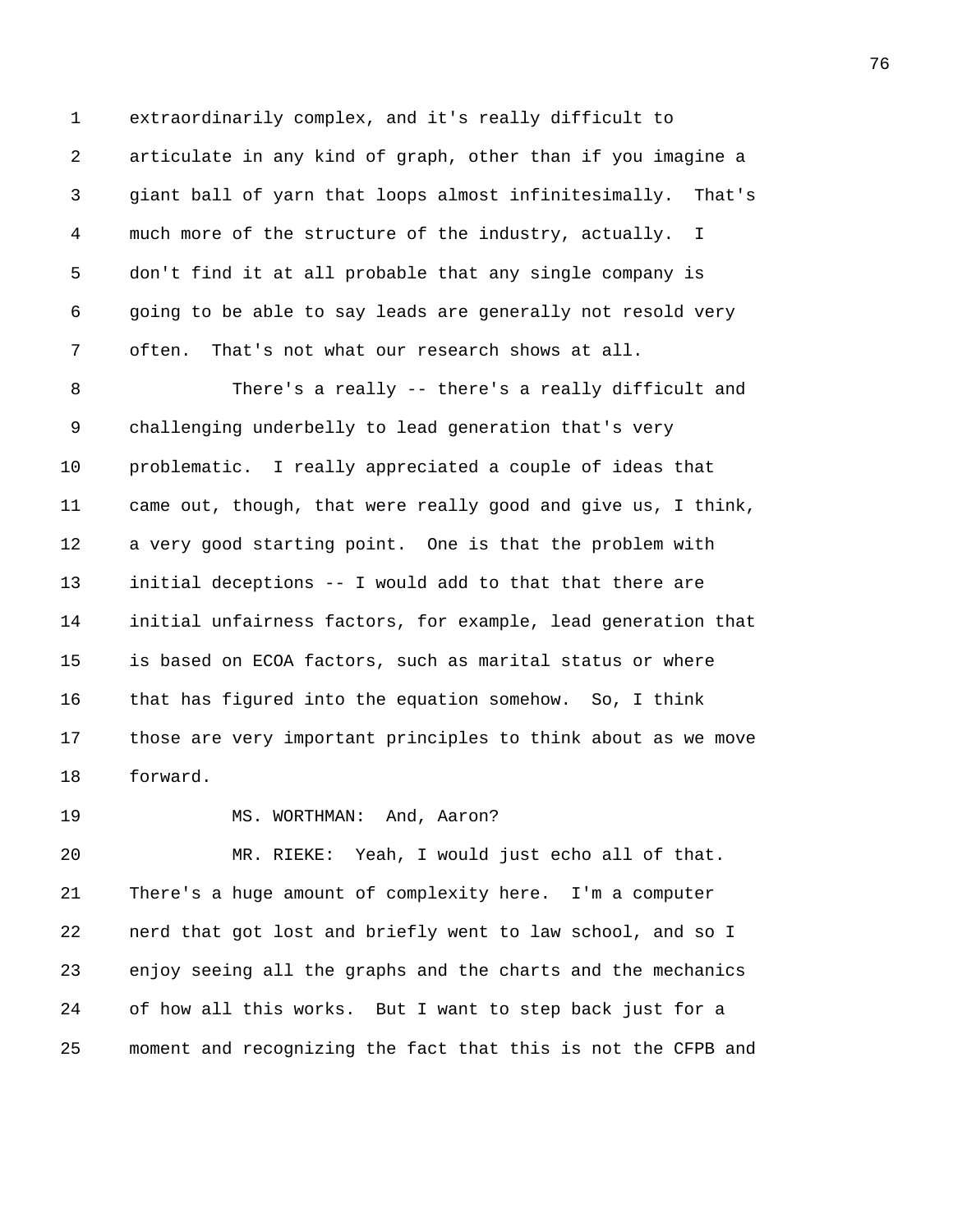1 this is not a panel to debate payday lending, and just remind 2 everybody that short credit loans with high interest rates 3 have an enormous impact on low-income and minority 4 communities. And just one area that I think deserves special 5 attention when we're talking about the complex machinery of 6 lead generation precisely because we're involving vulnerable 7 populations; we're involving sensitive financial data; and as 8 Pam said, potentially factors that would fall under ECOA in 9 nonmarketing contexts.

10 And, so, I just hope, you know, and I know that 11 John sitting next to me is the mortgage guy, but as we talk 12 about payday lending, I just want to make sure that we 13 remember behind all the lead generation complexity and 14 consumer protection issues are consumers' financial well-15 being.

16 MS. WORTHMAN: Well, I think let's talk a little 17 bit about the sensitive information that's collected, and I 18 know that, Tim, you've prepared actually a PowerPoint. And, 19 Aaron, I'm going to ask you to pass the clicker down. I was 20 not quick enough on my feet to grab it. And, so, we're going 21 now to the mechanics of the auctioning process, which is how 22 the information that a consumer puts -- well, I'll just let 23 you begin.

24 MR. MADSEN: Yeah, thank you. So, we'll begin with 25 the mechanics of a ping tree, which is really the technology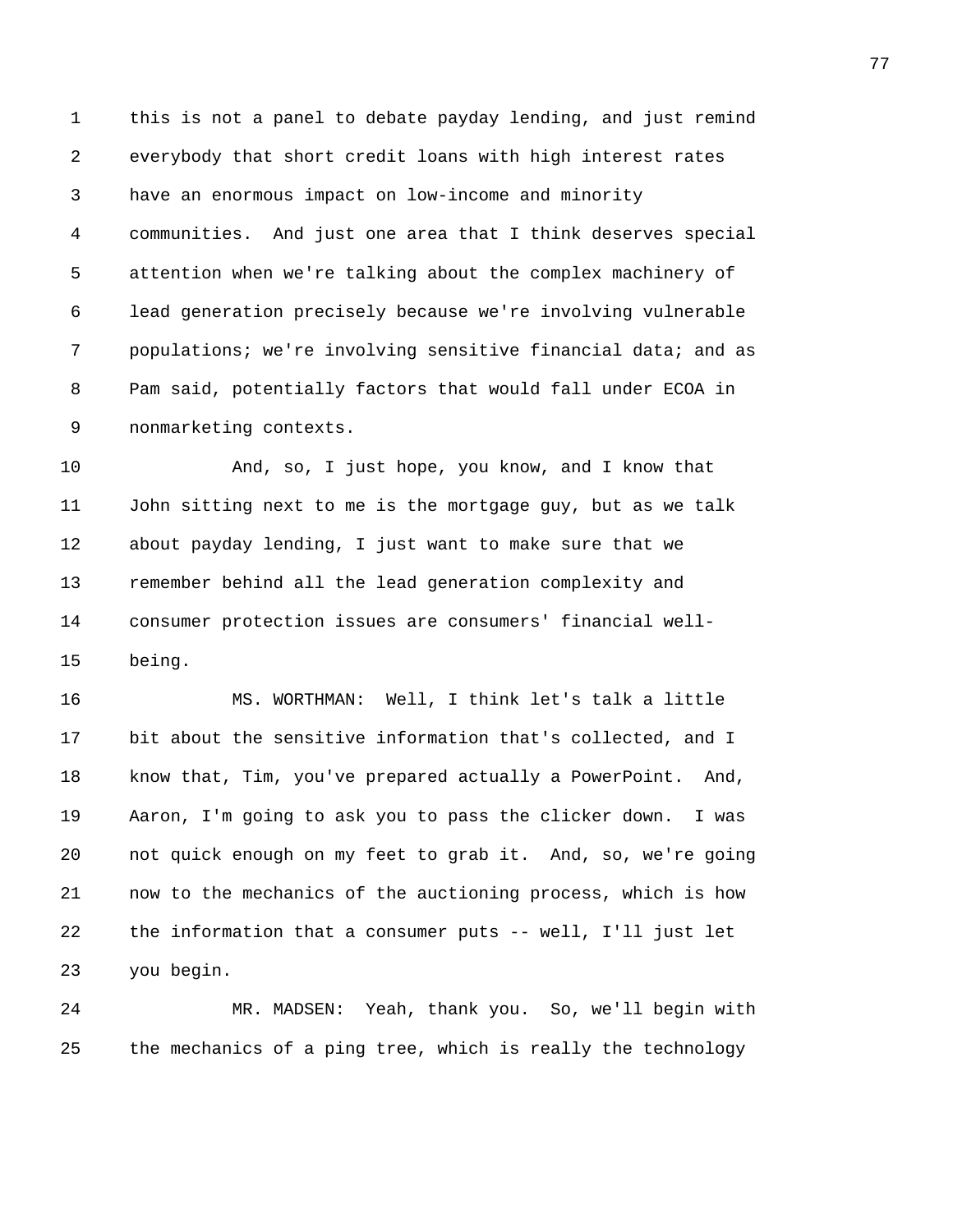1 behind how the consumer information once they engage with a 2 marketing website finds its way to the actual advertiser, in 3 this case, the lenders that we work with.

4 So, the first step begins with the customer finding 5 that marketing website that they have either come across 6 either through coming to Google, through entering in a 7 keyword that is of interest to them, or possibly finding some 8 other ad that is presented to them. Once they've made that 9 choice that they want to engage with that website, they want 10 to present their information in order to try to begin that 11 service, they will begin by filling out a secure form on that 12 site.

13 Once that form is completed, the consumer then has 14 -- that information is then presented into the lead-handling 15 system of either an aggregator or of that same lead generator 16 themselves. You know, at that time, the encrypted 17 information is then validated -- is validated for proper 18 structure. We mentioned earlier in the first panel today, 19 looking for information like this, is the phone number 20 formatted properly; is the email formatted properly; does 21 their address match the zip code, you know, so that we can 22 make sure that the consumer is giving the proper information 23 and giving them the best opportunity to be placed with a 24 service that can help them with what they're initially 25 looking for.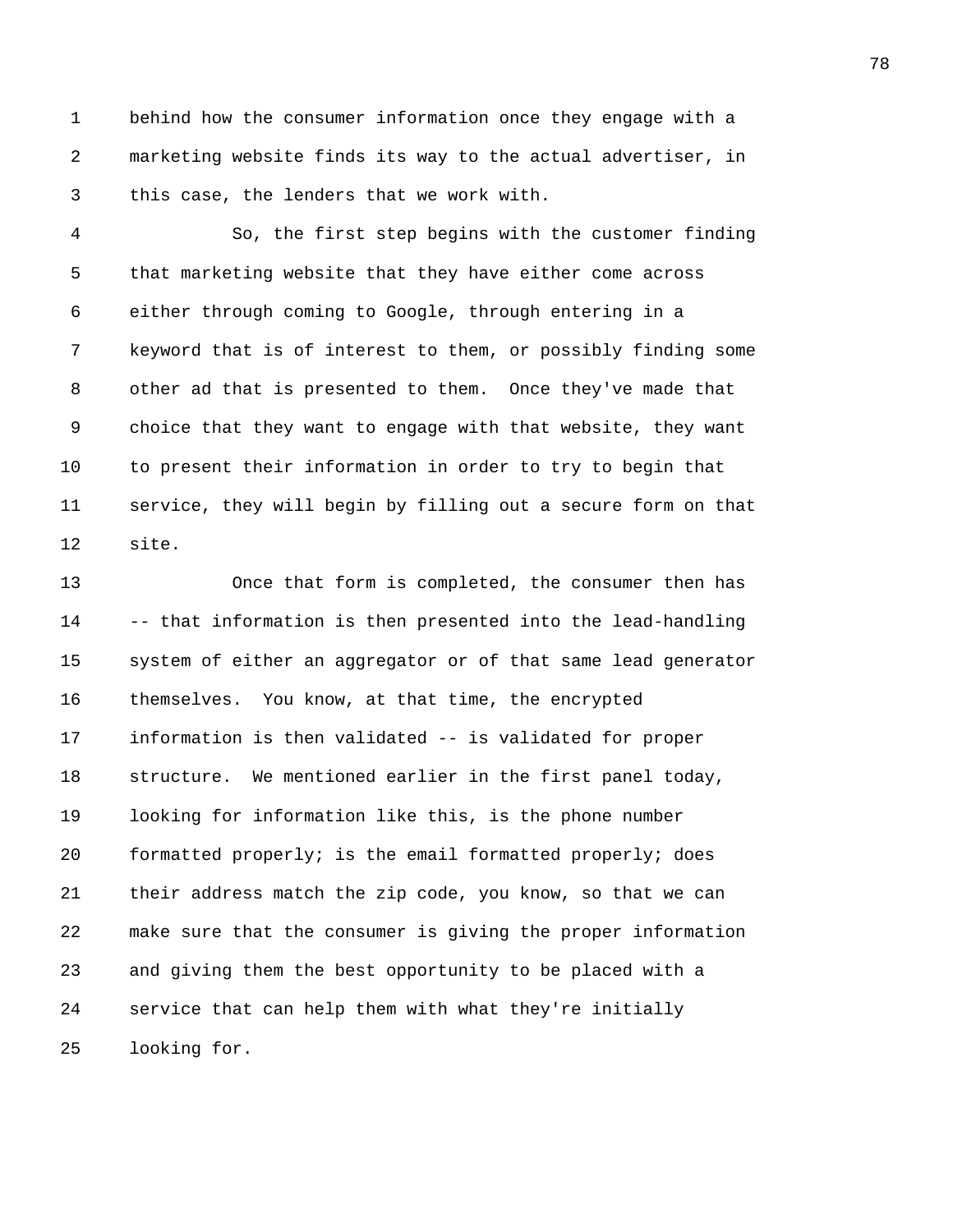1 From there, the beginning of the ping tree system 2 evolves into now looking at the information that the consumer 3 has provided and finding the various advertisers or, in our 4 case again, lenders who are able to do business or wanting to 5 do business with that consumer based on the information that 6 they provided. Filters, you know, can be anywhere from the 7 states that they operate, the hours of operation, the number 8 of leads consumers are able to service in that particular 9 period.

10 And then once those filters are applied, then 11 lenders who are still available to work with that consumer, 12 still wanting to work with that consumer, are now eligible to 13 be shown that particular piece of information.

14 So, if you look at the individual consumer 15 information and having known that they've been matched, at 16 least from a filter standpoint with available lenders who are 17 able to work with them, then the process begins by taking 18 that information and then putting it into a reverse auction 19 program. Reverse auction, obviously, being it starts with 20 the highest priced bidder, if you will, and then works its 21 way down until somebody is wanting to engage with that 22 consumer.

23 So, in this case, the customer information is 24 presented first to ABC Corp., and ABC Corp. responds back 25 with a no; then down to MNO Corp., the same answer. Finally,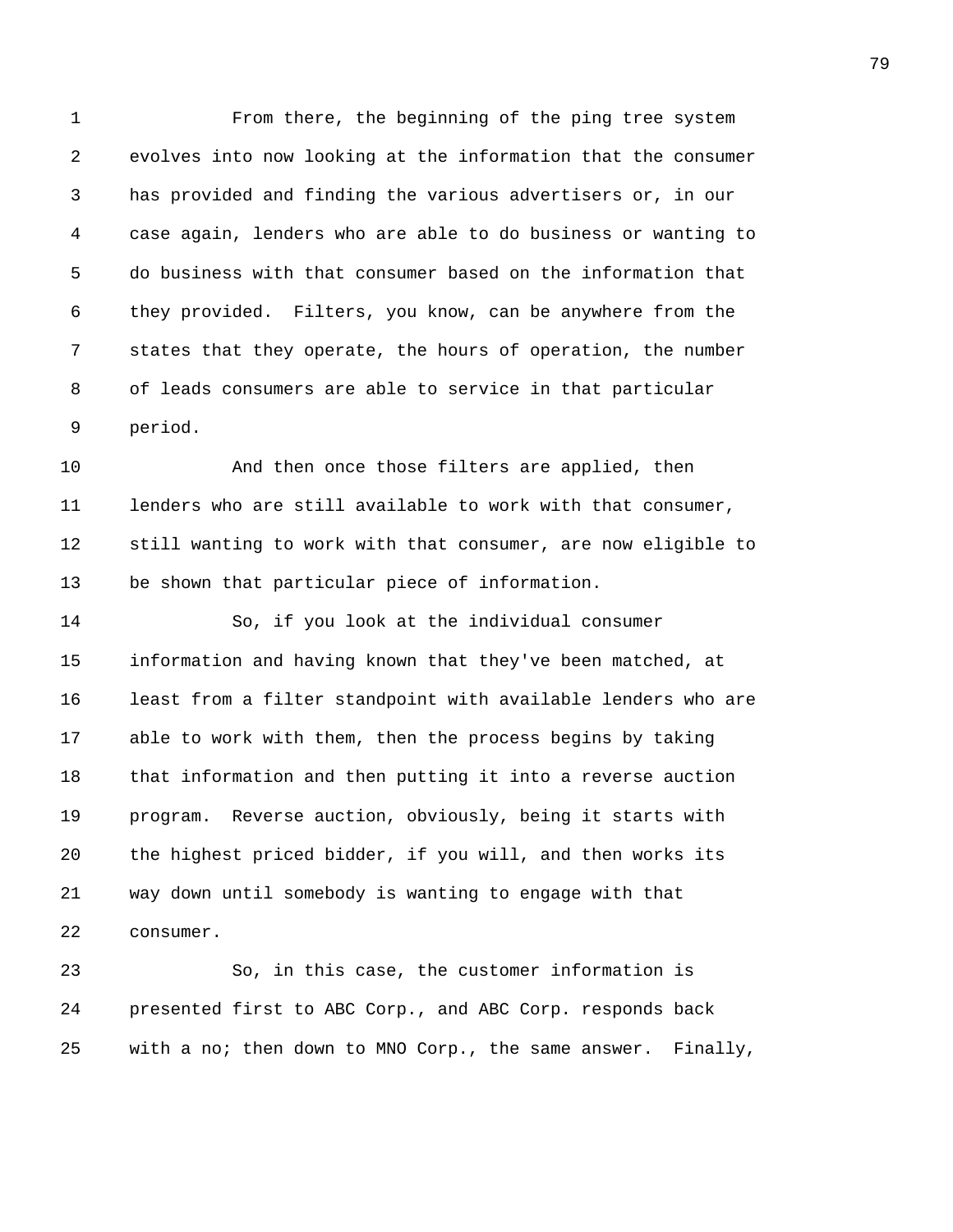1 it finds its way to XYZ Corp., who says, yes, I'd like to 2 work with that consumer. At this time, the consumer, their 3 information, having been accepted by a lender, is directed to 4 a page that provides them with the information of that 5 lender. And then once that's given to the customer, then 6 they are automatically redirected to that lender's website, 7 where the consumer is presented with information and details 8 on how they can proceed with the process of completing that 9 application with the lender.

10 In the instance where the consumer is not matched 11 or is not accepted by a lender, the consumer is then directed 12 to a page that notifies them that they were not able to be -- 13 weren't able to find a lender at that time to work with them. 14 At that point, the ping tree process ends, and then the 15 consumer experiences finalized net process.

16 MS. WORTHMAN: I think, Glenn, I think you have 17 just a brief slide to describe the consumer experience, of 18 what they see and how they put their information onto the 19 websites.

20 MR. MCKAY: Yes, thanks. And as Pam said, this is 21 a -- internet marketing is a very large complicated ball, if 22 you will. I'm trying to pull a slice out of here and explain 23 at a very high level, very simply the short-term lending 24 online process from the consumer's perspective. So, the 25 first section is the consumer has a need for a loan product.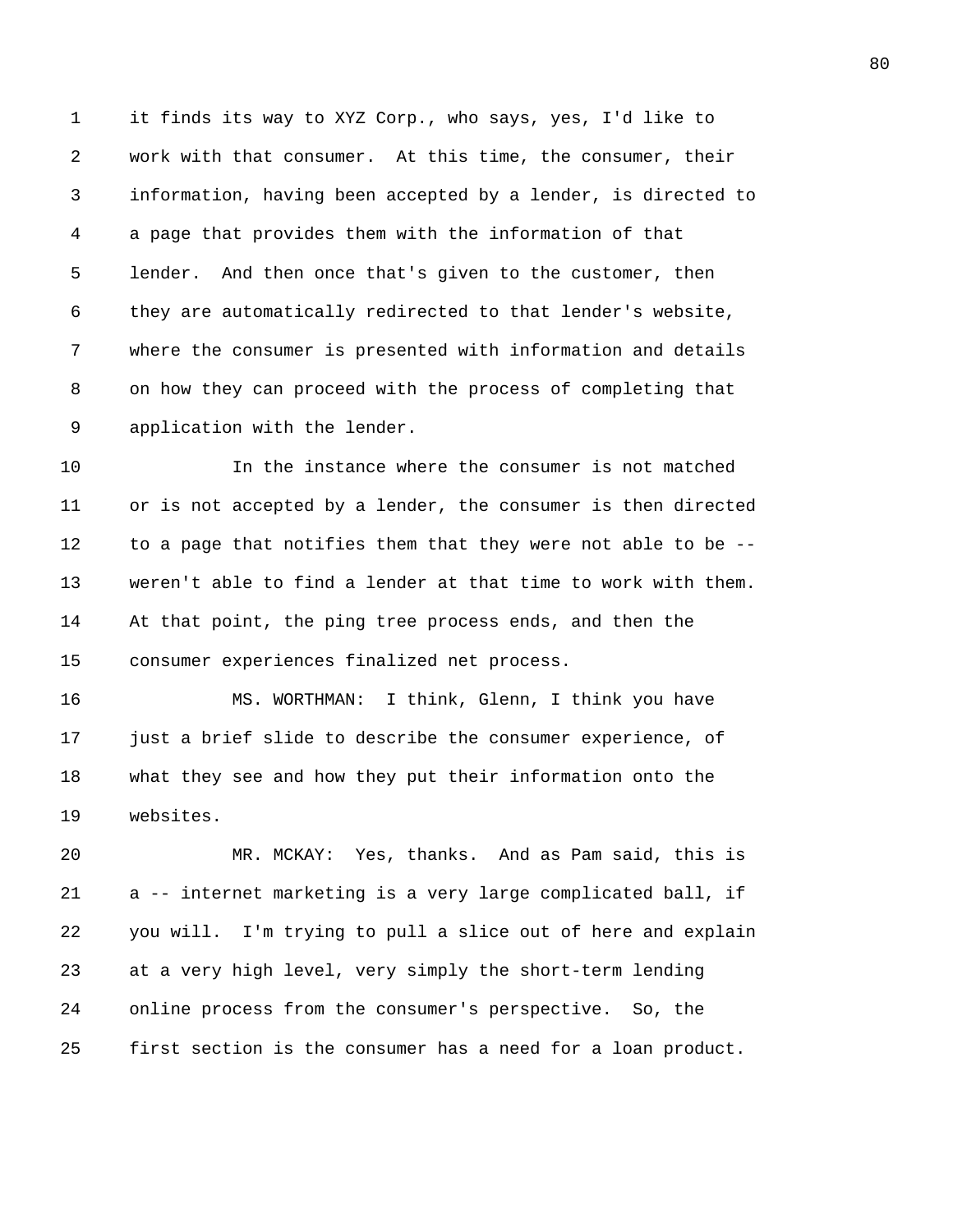1 And many times, as mentioned in the first panel, they will go 2 to a search engine, Google being the most popular one, and 3 key in some search terms, where sites will come up either in 4 a pay-per-click or organic format, and they'll click on one, 5 okay?

6 Or they may go to -- directly to the site from 7 seeing a TV ad or a radio ad. They may get an email with a 8 link in the email to click to go to a website. So, they're 9 finding the site in many different ways, and once they get 10 that site and then they'll go back to Google and type it in 11 or go directly to the site. Okay?

12 These websites, a marketing website, let's call it, 13 are usually made up of page one, page two, and three, and the 14 information that the lenders require for the underwriting 15 process is then entered by the consumer. So, the owner of 16 these websites could be a number of people. We talked about 17 publishers' affiliates; it could be one of them. It could be 18 an aggregator might have their own websites. All -- 19 virtually all lenders have their own websites and drive 20 traffic to the sites. So, there could be different types of 21 owners of these sites.

22 So, once the information is collected, many 23 affiliates and publishers don't have relationships with the 24 lenders. They don't know who they are; they're fairly small 25 organizations and are not big enough to work with these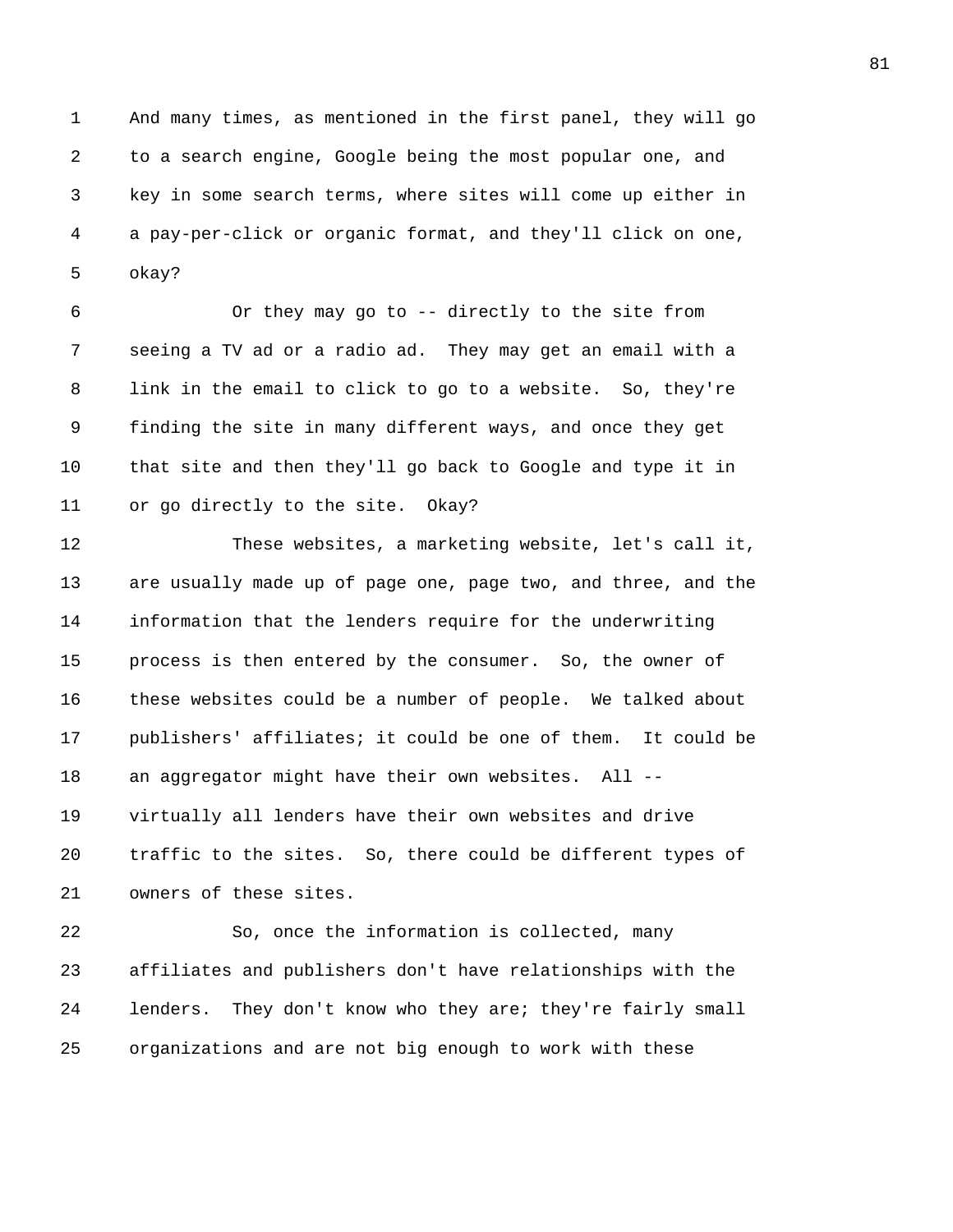1 larger lenders and be compliant with these lenders. So, 2 they'll use an aggregator in the middle.

3 And these aggregators have lead-handling systems 4 that do a few things. One is, as Tim said, they make sure 5 that the information is in a correct format, but they really 6 do a lot of fraud mitigation here. This industry is being 7 hit unbelievably hard with fraud. I can go into details 8 later, but there's a lot of -- we stop a lot of fraud right 9 here.

10 From there, that aggregator might -- would have a 11 ping tree of multiple lenders, as Tim just described; or some 12 of them might work directly with one lender, okay? Most have 13 the ping tree type of relationship.

14 Back to the website, some websites, as I said, go 15 to an aggregator; some affiliates might go direct to a lender 16 or, obviously, the lender themselves would go direct to that 17 lender. From there, whether it's the ping tree or the 18 individual lender, the process begins, as Tim explained, and 19 lenders will underwrite that consumer in realtime. Okay, 20 this is all happening very quickly; and the consumer is 21 either -- starts the process with a lender or they're not 22 able to do that.

23 MS. WORTHMAN: Now, as part of the information that 24 a consumer inputs into an application, what is the 25 information that's required in order for an application to be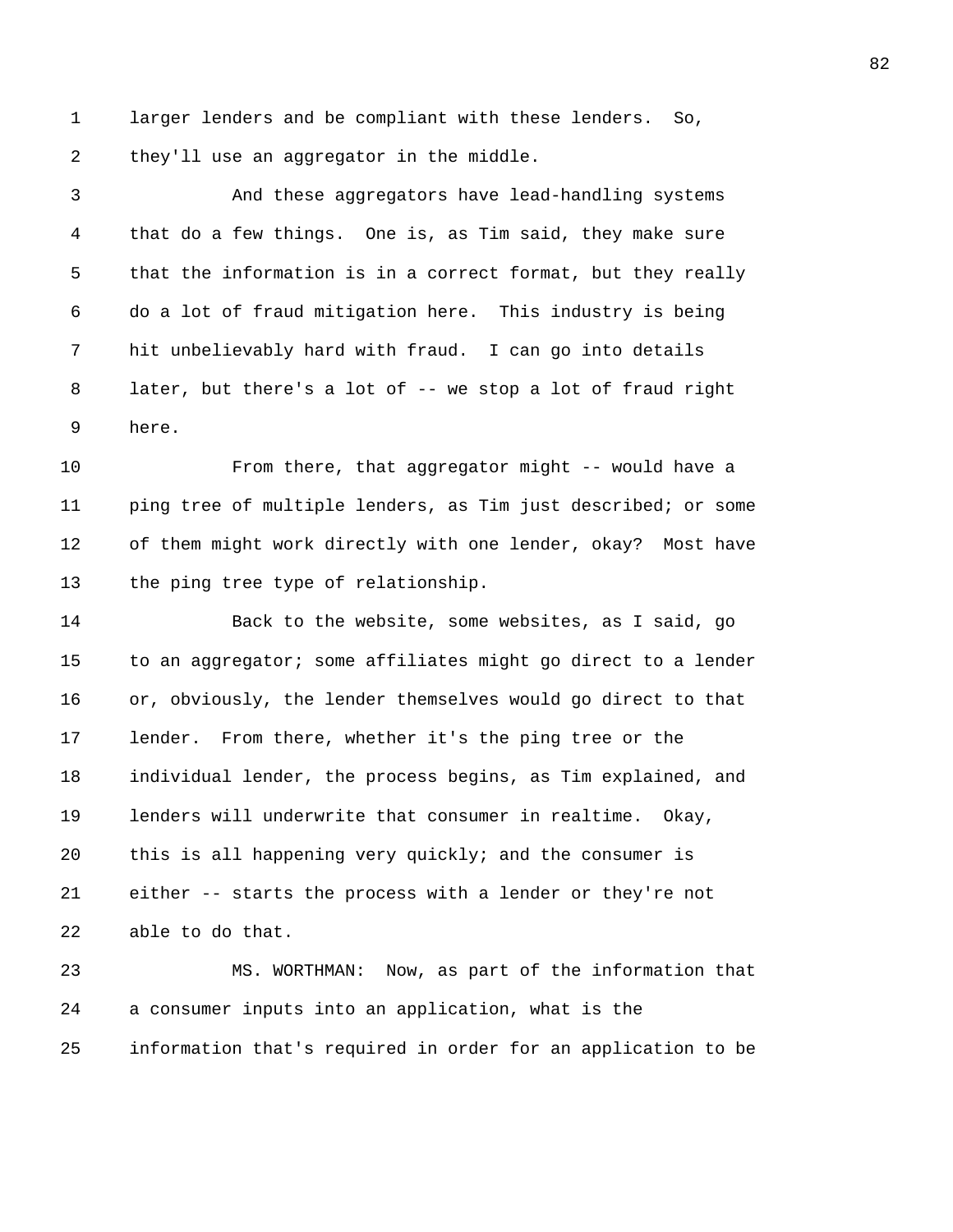1 considered complete?

| 2  | MR. MADSEN: You know, it depends on the actual                |
|----|---------------------------------------------------------------|
| 3  | product itself, and it is evolving at different times here of |
| 4  | late, actually. But generally it's going to be looking for    |
| 5  | general customer information. We're going to be looking for   |
| 6  | first name, last name, address, are you employed, how long    |
| 7  | have you been employed. And then in the case of the short-    |
| 8  | term lending industry, they're also looking for information   |
| 9  | on employers, as well as bank account and Social Security     |
| 10 | number, so that, as Glenn mentioned, those lenders are able   |
| 11 | to make that realtime underwriting possible.                  |
| 12 | MS. DIXON: May I respond quickly? Okay, thank                 |
| 13 | you.                                                          |
| 14 | So, just very quickly, something that I haven't               |
| 15 | heard mentioned today is the Fair Credit Reporting Act, and,  |
| 16 | of course, we all know that Fair Credit Reporting Act applies |
| 17 | to firm offers of credit. And lead generation is outside of   |
| 18 | that. However, there's a very intriguing and very important   |
| 19 | gray area that I think we need to mention, which is zip code. |
| 20 | So, aggregate credit statistics that determine the            |
| 21 | approximate credit score of a very tight block of homes, say  |
| 22 | between four and seven homes, can lead to a quasi or a        |
| 23 | pseudo-credit scoring of a neighborhood. That can be very     |
| 24 | effectively applied in lead generation. And this is -- this   |
| 25 | is a very controversial area that really needs to be taken    |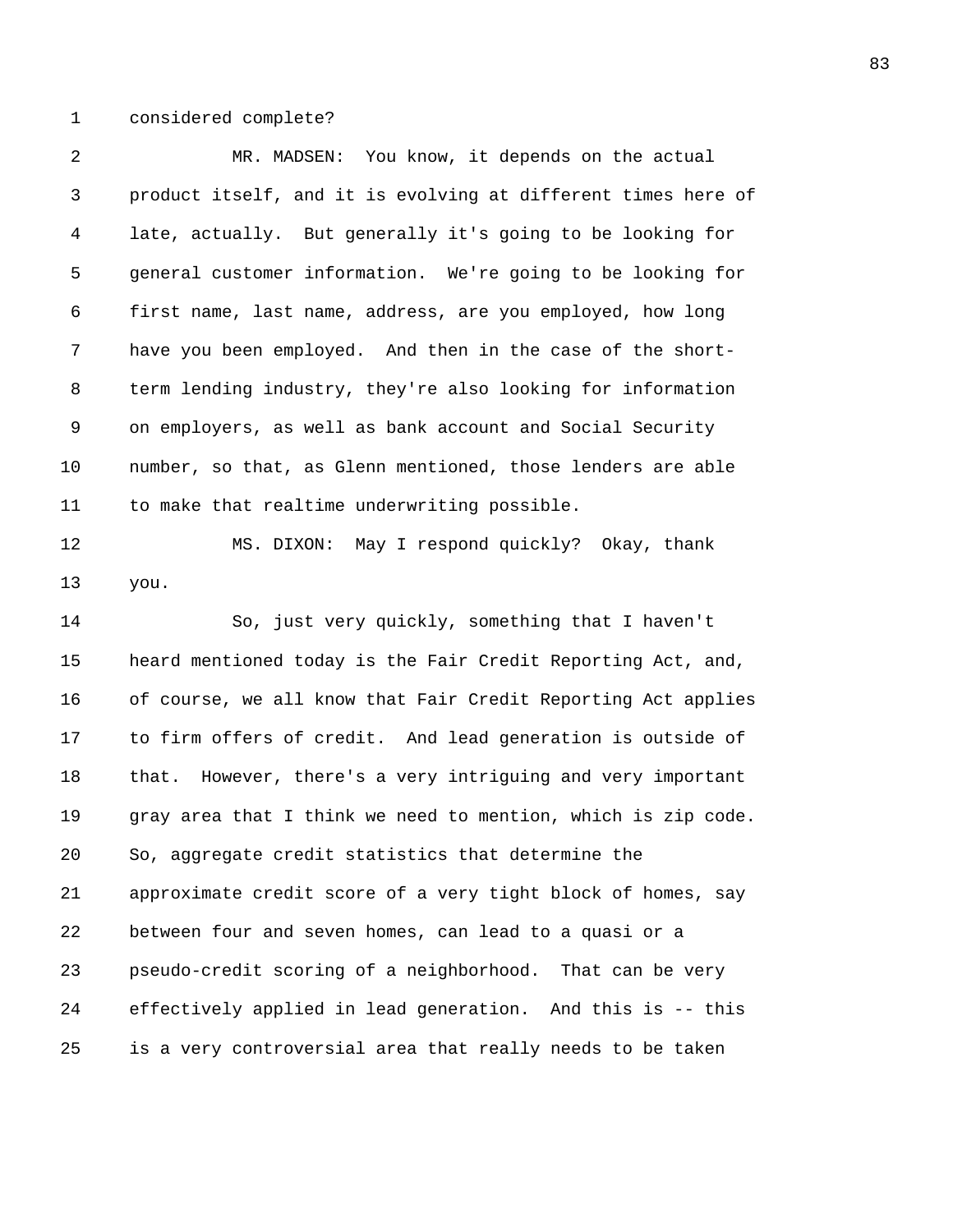1 into account. So, most of the ping trees and most of the 2 analytical processes in lead generation do request zip code. 3 This is part of the antifraud.

4 So, to make these applications without a zip code 5 would be literally, I think, unheard of. I think that's a 6 fair thing to say. However, right now, there is no 7 regulation that prohibits the application of aggregated or 8 statistical credit scores to people who are in the lending 9 vertical. And this is a fundamental issue that needs to be 10 dealt with at the policy level. Do we want to apply 11 statistical credit scoring to neighborhoods when people are 12 being offered lead generation in the financial vertical. I 13 think this is a very important policy question to address. 14 MS. WORTHMAN: And I actually think that was 15 something that was touched on a little bit in the big data 16 workshop that, as Jessica mentioned, a report will be

17 forthcoming, but it also does raise sort of what happens to 18 the data that's collected during the time that a consumer is 19 applying for a short-term loan.

20 MS. DIXON: The statistical funnel happens very 21 quickly nowadays. It's not like, okay, let's collect the 22 data; let's take a week and send it off to a data broker; and 23 then we'll get something back. It doesn't happen that way 24 anymore. It's very, very quick.

25 MS. WORTHMAN: And I guess one of the points is why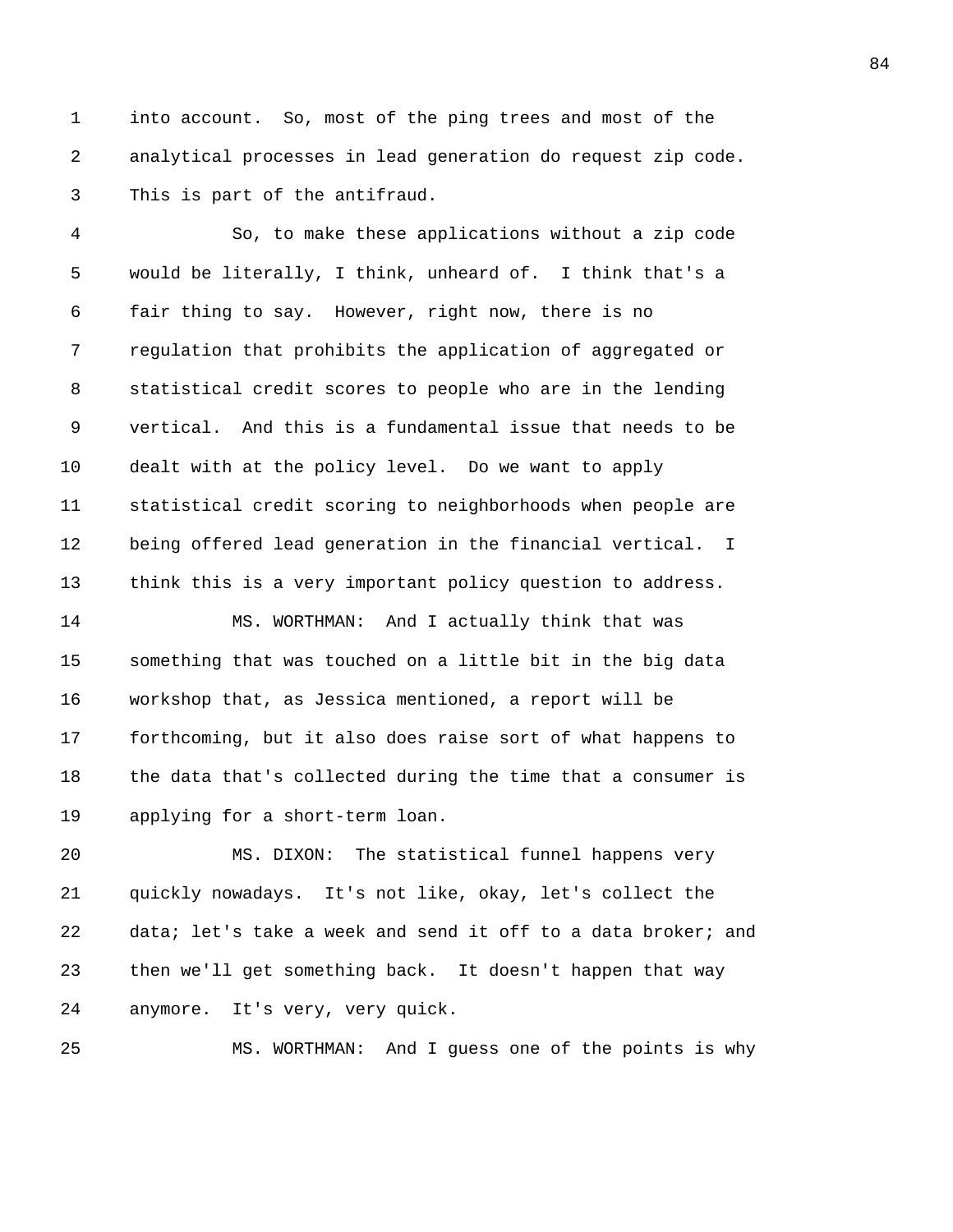1 is it necessary to collect the specific data that's required 2 for a small-dollar loan.

3 MR. MCKAY: I think it's really -- that's how the 4 industry began originally, and it comes down to speed and 5 convenience. If a lender is trying to give feedback to a 6 consumer very quickly that they do or don't want to work with 7 them, they need that information to be able to underwrite. 8 And in the small-dollar, short-term lending, they don't use 9 FICO score. It's not applicable. Certainly in the larger 10 dollar loans it is applicable, but in this, it isn't. 11 So, it really comes down to being able to offer the 12 consumer the fastest method possible of being able to work

13 with that particular lender.

14 MS. WORTHMAN: Is the bank account information used 15 for underwriting? Or is it used for the delivery of the 16 loan?

17 MR. MADSEN: You know, that's really a lender 18 question. You know, they take it into account in various 19 areas. They can look at it, you know, for underwriting 20 purposes potentially. And, again, I can't really speak to 21 what the lenders would use. In the case of ourselves as an 22 aggregator, we will look at that bank account information as 23 a way to help us key off of different fraud programs that are 24 out there right now where people may be running different 25 bots that are sending, you know, hundreds of applications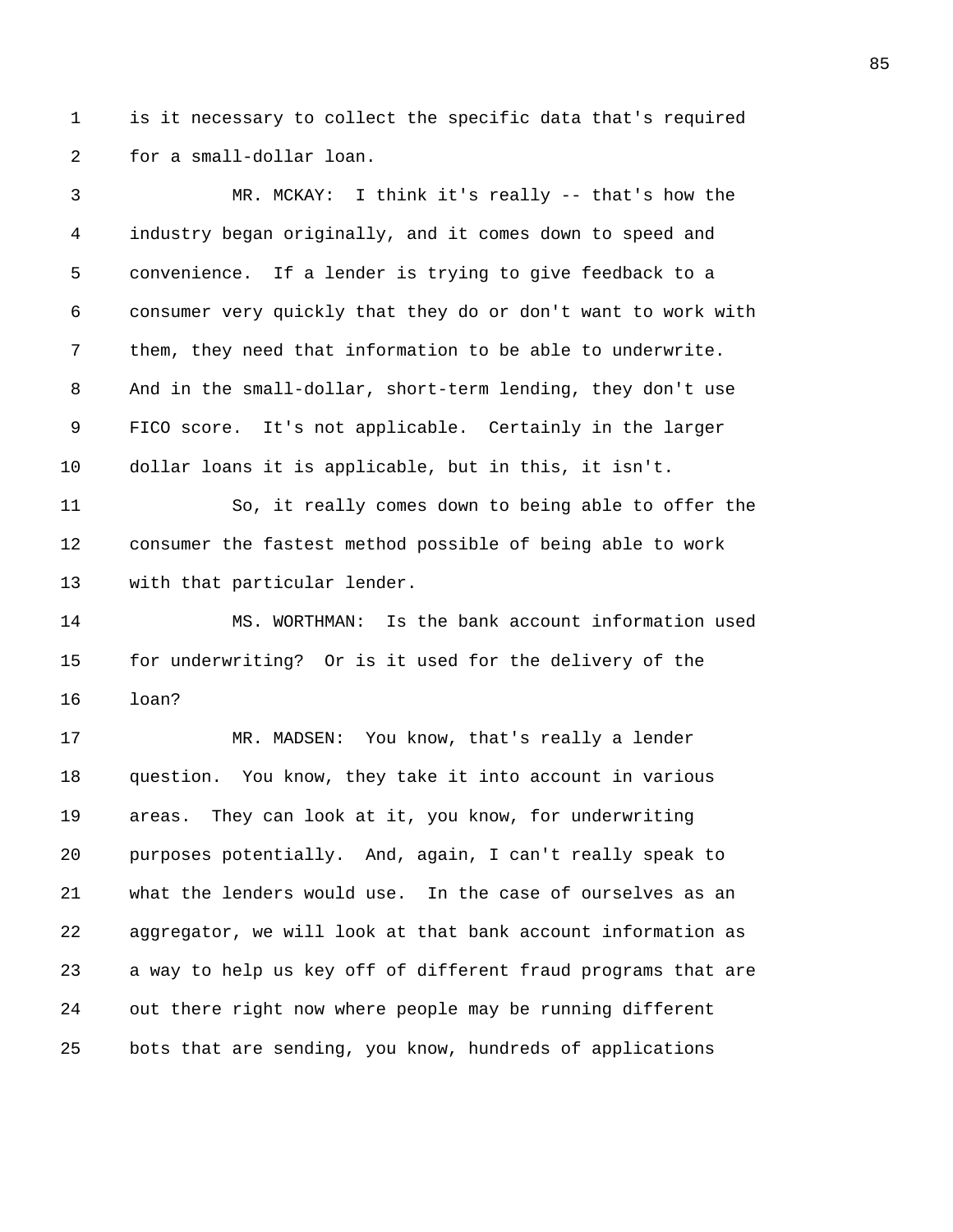1 through with maybe a single bank account but using, you know, 2 false data with the intent of trying to defraud the lender. 3 So, we use that as a way to provide a better quality program 4 for our partners that are on the lender side.

5 MR. RIEKE: Can I make a comment? I mean, I 6 feel -- you know, we're talking -- we're here at the FTC, and 7 this is a consumer protection agency, and so I want to take 8 this back to the perspective of the consumer for a moment. I 9 just want to add some color to, you know, Tim said earlier 10 that someone will find the web -- you know, a consumer has a 11 need for a loan. Oftentimes, that need for a loan is 12 evidenced by a search term that indicates financial distress, 13 like I need money to pay my rent.

14 So, sometimes the search is "payday loans"; 15 sometimes the search is just a search that indicates 16 financial distress. And payday lead generators are 17 advertising to those terms. When you arrive at a lead 18 generation website, as Glenn said, it may be a big company 19 like Selling Source, Money Mutual; or it could be any number 20 of other people, including small affiliates that may or may 21 not be good ethical functioning businesses.

22 Even when we're at a big brand name lead generation 23 website like Money Mutual, the privacy policies are pretty 24 shockingly permissive, given the sensitivity of the data 25 that's being turned over. I mean, this is your full name,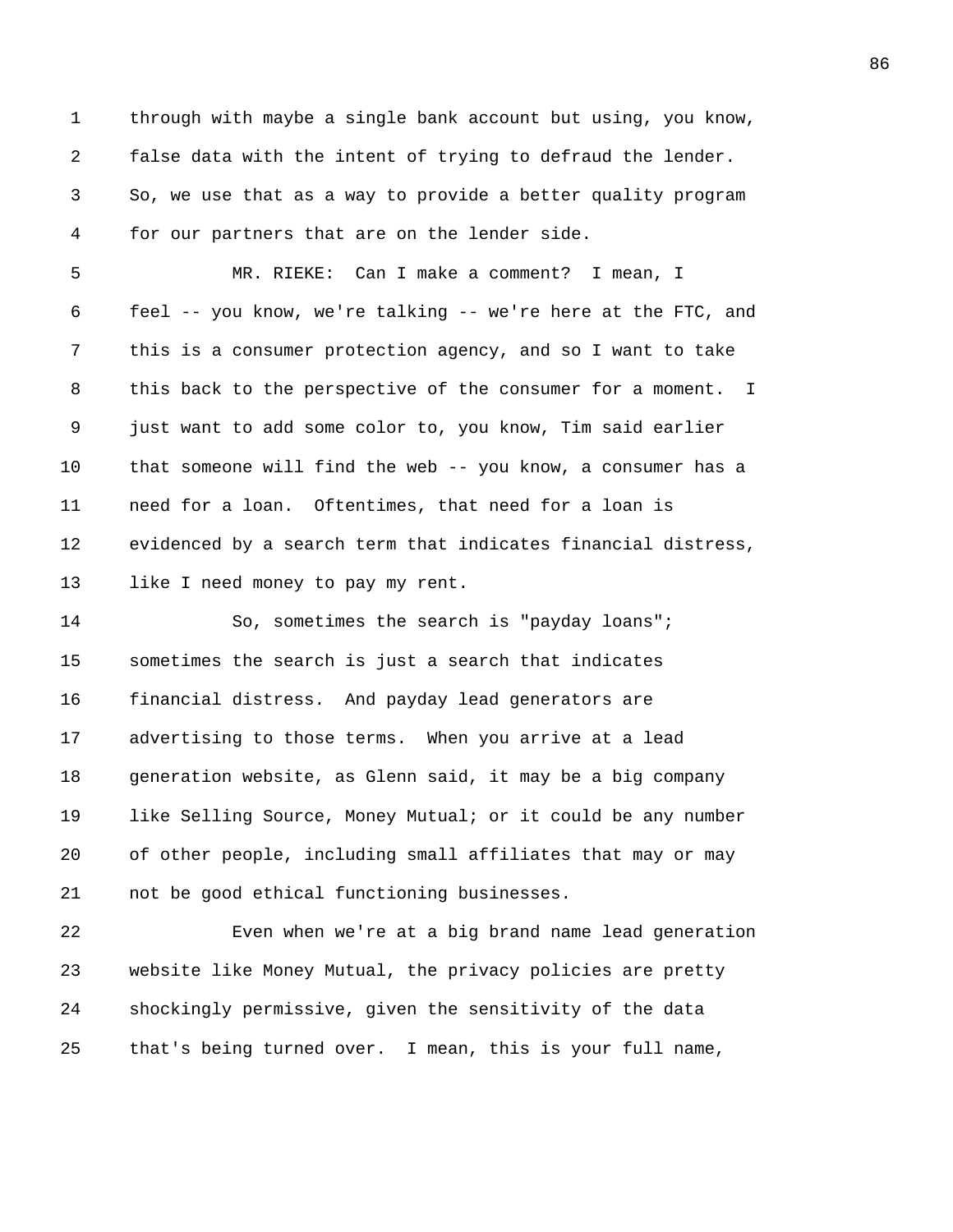1 your address, your Social Security number, your driver's 2 license number, your bank account information. And when you 3 look at the consumer facing privacy assurances what you see 4 is Money Mutual reserves virtually unlimited right to share, 5 rent, sell, or otherwise disclose this data to other 6 businesses. Oh, and by the way, if you're on the do-not-call 7 list, that won't apply to anyone we share this data with. 8 That's not to say that that means they're necessarily doing 9 something bad.

10 But it's interesting to me that from a consumer 11 perspective I have more privacy assurances with respect to 12 the music I listen to from an internet-streaming website like 13 Spotify than I would if I went to a payday lead generation 14 website and provided this very sensitive info.

15 And I hear that that could be a side effect of the 16 complicated industry that falls behind here. But, you know, 17 again, from the consumer and the privacy perspective, it's 18 pretty scary, especially if the website is an affiliate and 19 you have no idea who this person is.

20 MS. WORTHMAN: And let's talk a little bit about 21 who sees -- who sees the data and where it ends up. And -- 22 MR. MCKAY: Can I respond to Aaron's comment first? 23 MS. WORTHMAN: Yeah, yeah. You can. 24 MR. MCKAY: Yeah, I don't have the privacy policy 25 in front of me, and we've spent a great deal of time with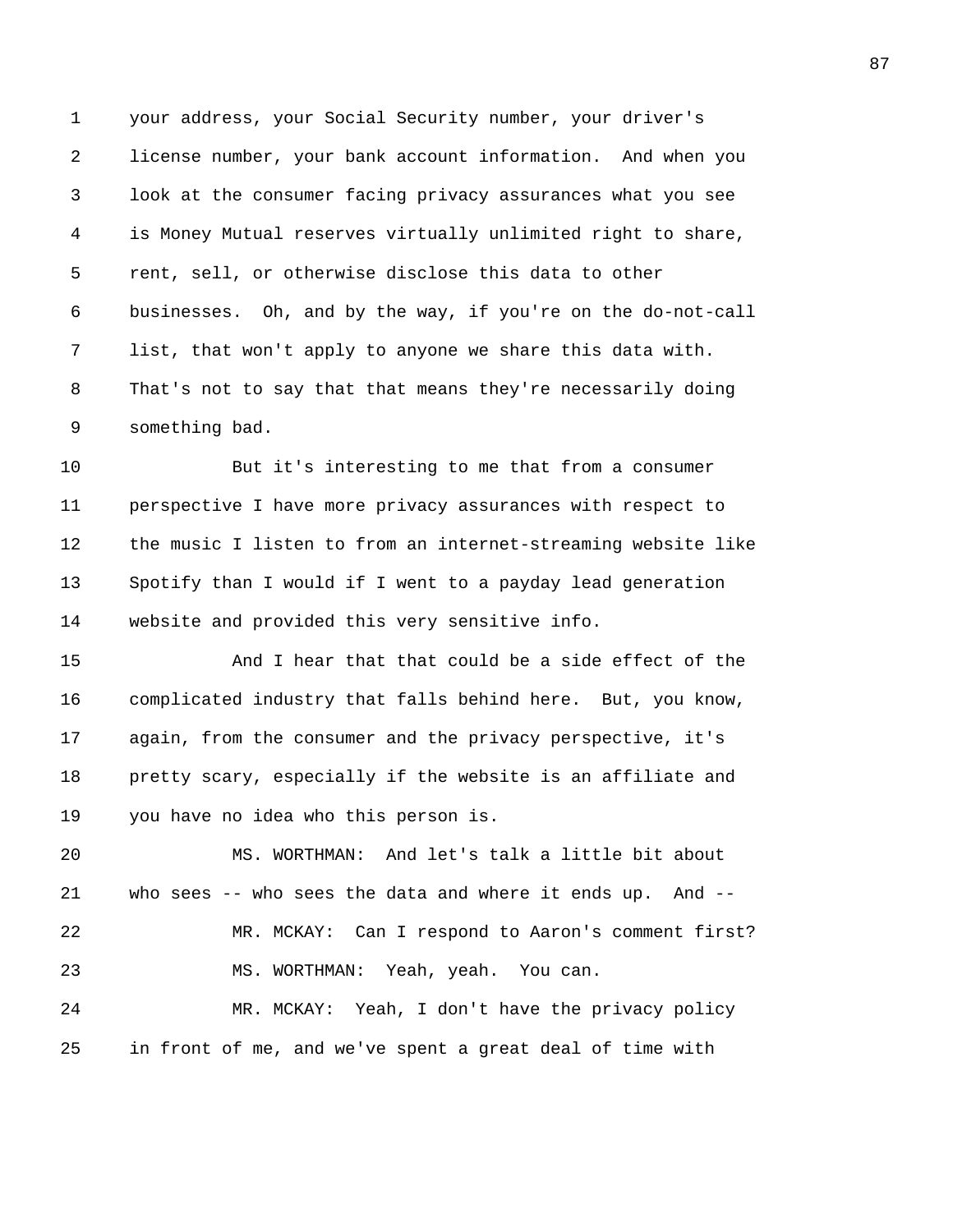1 some very expensive Washington, DC law firms making sure our 2 privacy policy is correct, I could add. But our company -- 3 and I can't speak for the entire industry -- but I will speak 4 for many of the bigger companies; as you stated, we do not 5 share personal information or sell personal information other 6 than to the lenders that are contracted with us, okay?

7 Also, Lisa McGreevy, the President of our trade 8 association, is on a panel later this afternoon, and in a 9 meeting of major lead generators about a month ago, we 10 adopted the best practice of not allowing anyone in our 11 industry who is part of OLA to sell or share any of that 12 data, except for the people that are contracted to. I don't 13 think anybody was doing that with the larger companies, but 14 we're just making sure that it's in writing.

15 MS. WORTHMAN: Mm-hmm.

16 MR. RIEKE: And my quick response to that is, you 17 know, I'm not saying that Money Mutual is out of line in any 18 way, shape, or form with the lead generation industry as a 19 whole. And the DC folks that are writing your privacy 20 policies are doing a good job to the extent that there's a 21 whole lot of wiggle room here, and a surprising amount. And 22 the Online Lenders Alliance guidelines are similarly 23 permissive in recommending that there be contractual 24 protections for these very sensitive leads, as they move 25 through the ecosystem, but that's not even a requirement.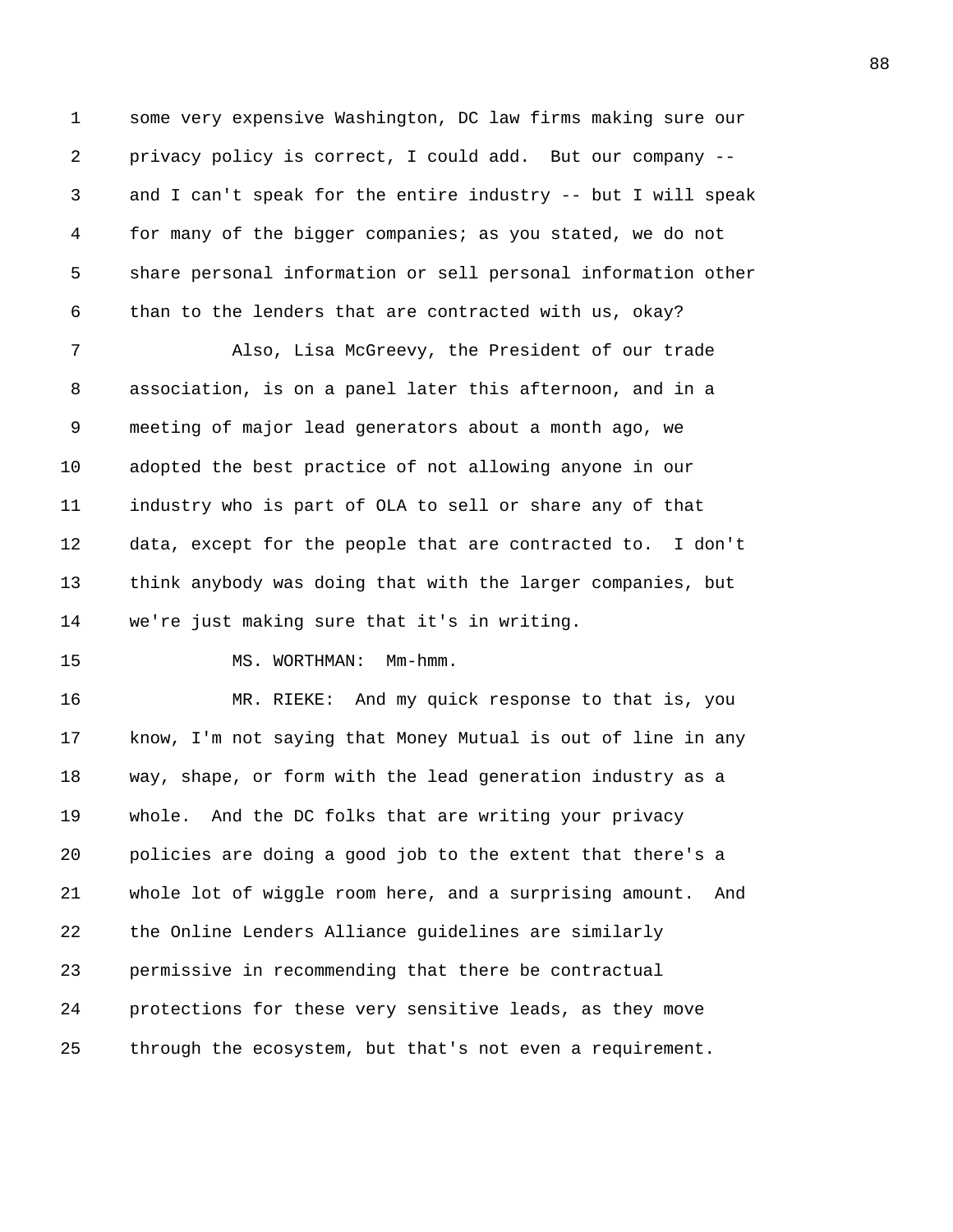1 And, so, my point is not that there is 2 noncompliance or illegality here, but there is -- there is 3 just incredibly few restrictions when it comes to the 4 sensitive data.

5 MS. WORTHMAN: And I think that that's -- let's 6 talk about who sees the sensitive data, because I think, Tim, 7 when you went through and showed how the flow would go to the 8 first lender who could take a pass on whether or not to 9 actually fund the loan, is there a way for that lender to 10 capture the sensitive data? How is that an unscrupulous 11 lender doesn't necessarily get the information and then can 12 sell it subsequently?

13 MR. MADSEN: Yeah, it's a good question. And, 14 really, so the way that the process works, the encrypted data 15 that is posted to that lender in a secure API, they do see 16 the full form of the data, and it's used in a realtime 17 underwriting by these lenders. And at that point in time, if 18 there were a lender who was wanting to do something and, you 19 know, sell it off themselves, the potential is possibly 20 there.

21 What we do is we've put different tools in place, 22 where we're able to police that through automated seedings 23 and through customer feedback and programs that we've put in 24 place for the consumers to let us know if anything happens 25 beyond the process of what we've given to them as a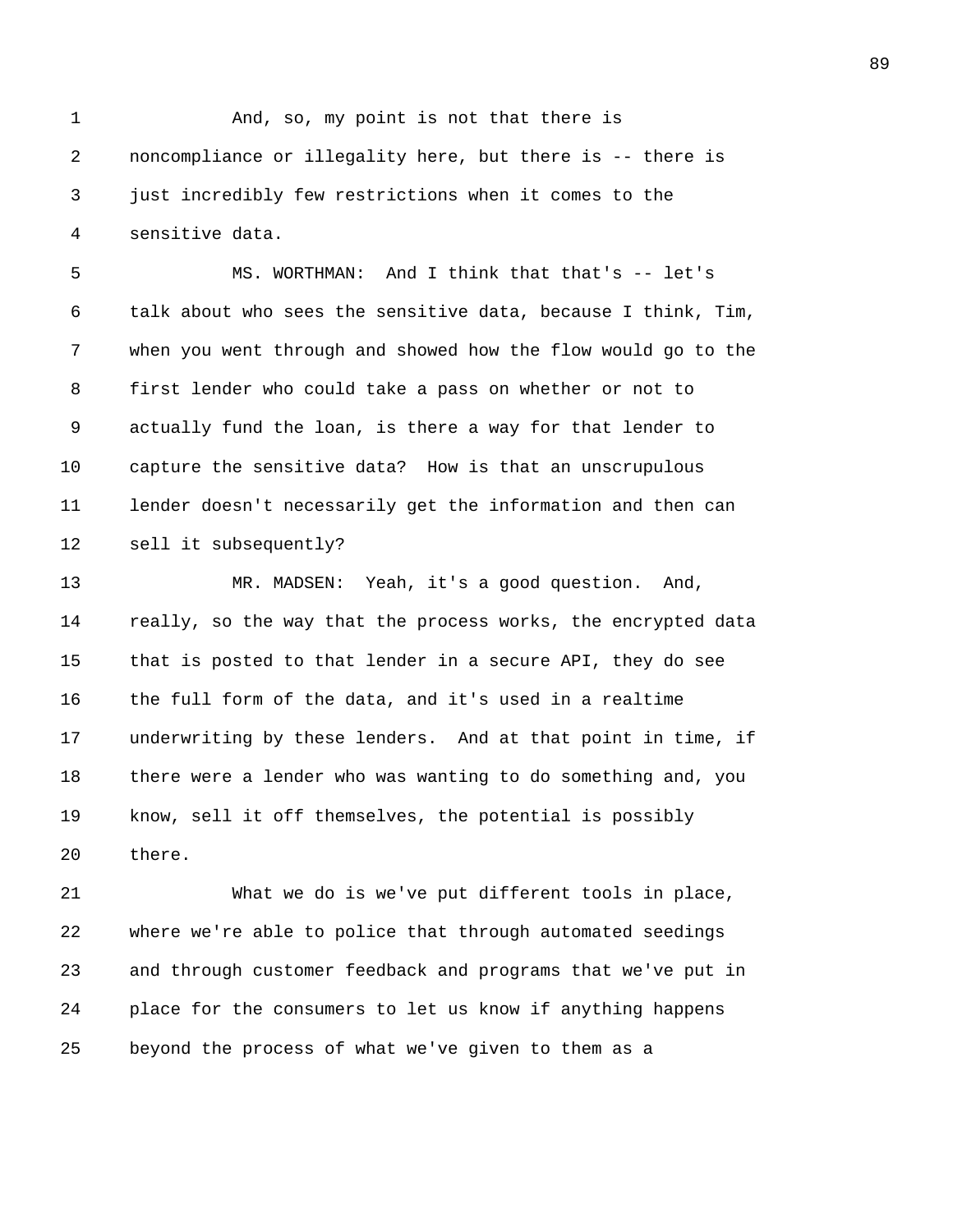1 reasonable expectation for the lenders that we're working 2 with.

3 In the case of the realtime seeding, we're 4 constantly sending things out, and we're passing things 5 through to those lenders, and we're monitoring to see if 6 they're making phone calls when they didn't buy the lead or 7 they didn't decide -- or they didn't at least tell us they 8 wanted to work with the consumer, in the case of emails, if 9 they're sending out emails that are different than the 10 product that they're offering. So, if we're working with an 11 installment lender and they get -- they send out an email for 12 an installment loan, that's expected.

13 If the lender who told us they were going to work 14 with the consumer is also immediately sending something out 15 that's different than the installment loan, then we're 16 reaching out to them and letting them know what's going on. 17 And then we start policing that program and make sure that 18 the lender either changes their behaviors or whatnot.

19 MS. WORTHMAN: I think John actually might have -- 20 MR. HENSON: Real quick. So, LendingTree is a 21 little different in that we -- obviously we do sell leads to 22 lenders, but we are a -- we're an online loan marketplace, 23 which -- so, when the consumer comes through, fills out a 24 form, each step kind of shakes out borrowers. They fill out 25 the entire form and it actually shakes out the lenders. So,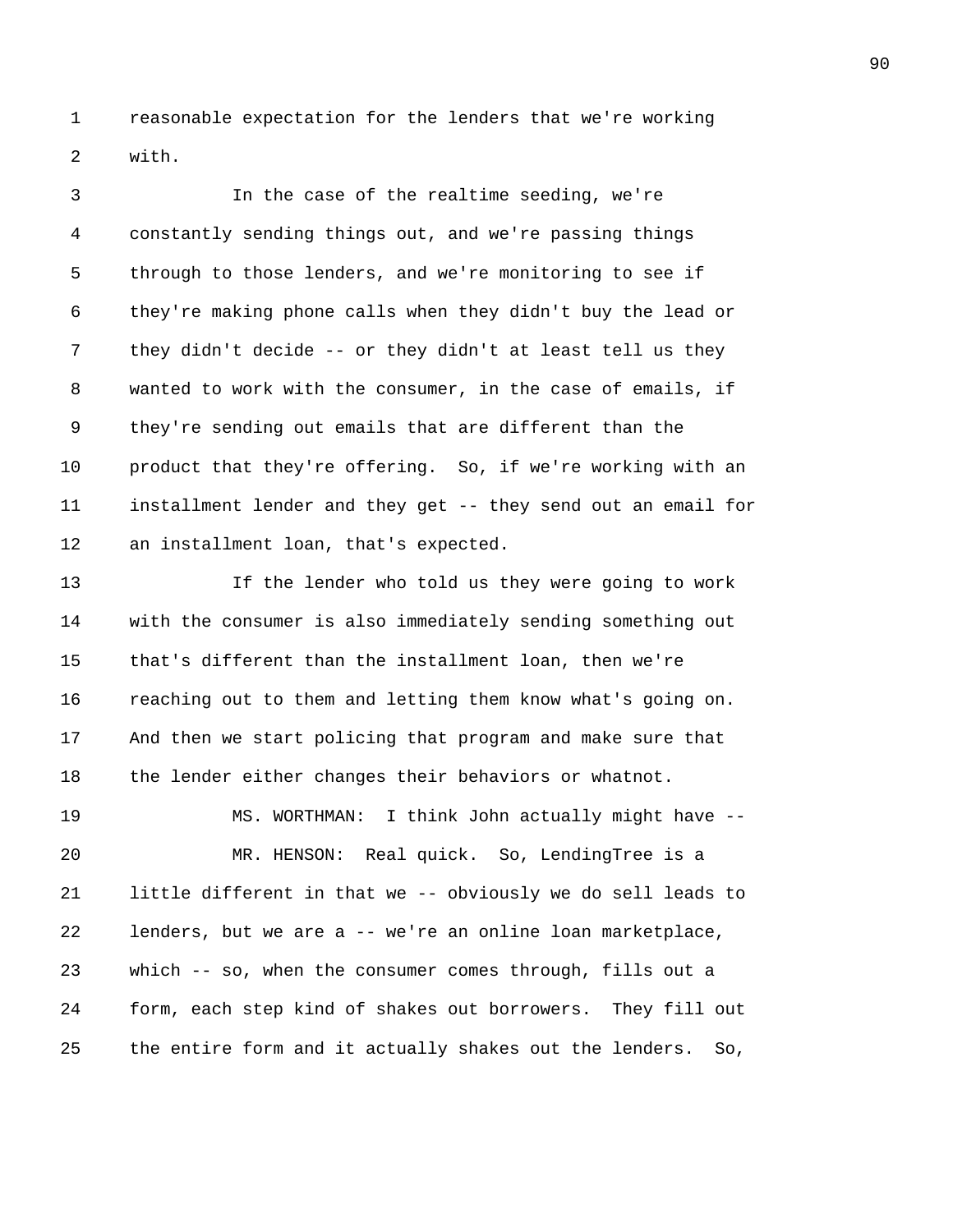1 they would finish the form and then they get matched with up 2 to five lenders. And they're displayed and then the consumer 3 can comparison shop.

4 So, but we're also different in the fact that we 5 are a licensed mortgage broker. So, from a data privacy 6 standpoint, we have state regulators and federal regulators 7 who are also regulating us for our data protection. And our 8 larger national lenders, and actually just all of our larger 9 lenders, also audit us for data protection and things like 10 that. So, we're held to the exact same standards that your 11 Bank of America and your Wells Fargo are for a privacy 12 standpoint.

13 So, that is a little bit of a differentiation for 14 us. We don't actually do the loans, but we are a licensed 15 broker, so we can sell them to our lenders.

16 MS. WORTHMAN: And, Pam, you had a comment, too? 17 MS. DIXON: Yes, just very quickly. So, the APIs, 18 when you look at the realtime feeds from APIs, it's really 19 fascinating. I mean, they -- when you think about them, you 20 need to understand that those can -- those can really, you 21 know, you know, shovel out data to 10,000 leads, you know, a 22 day or more. It's a lot of data.

23 And when we looked at these back-end APIs, what we 24 found is that in most of them, in addition to zip code, 25 marital status was almost always included, as well as gender.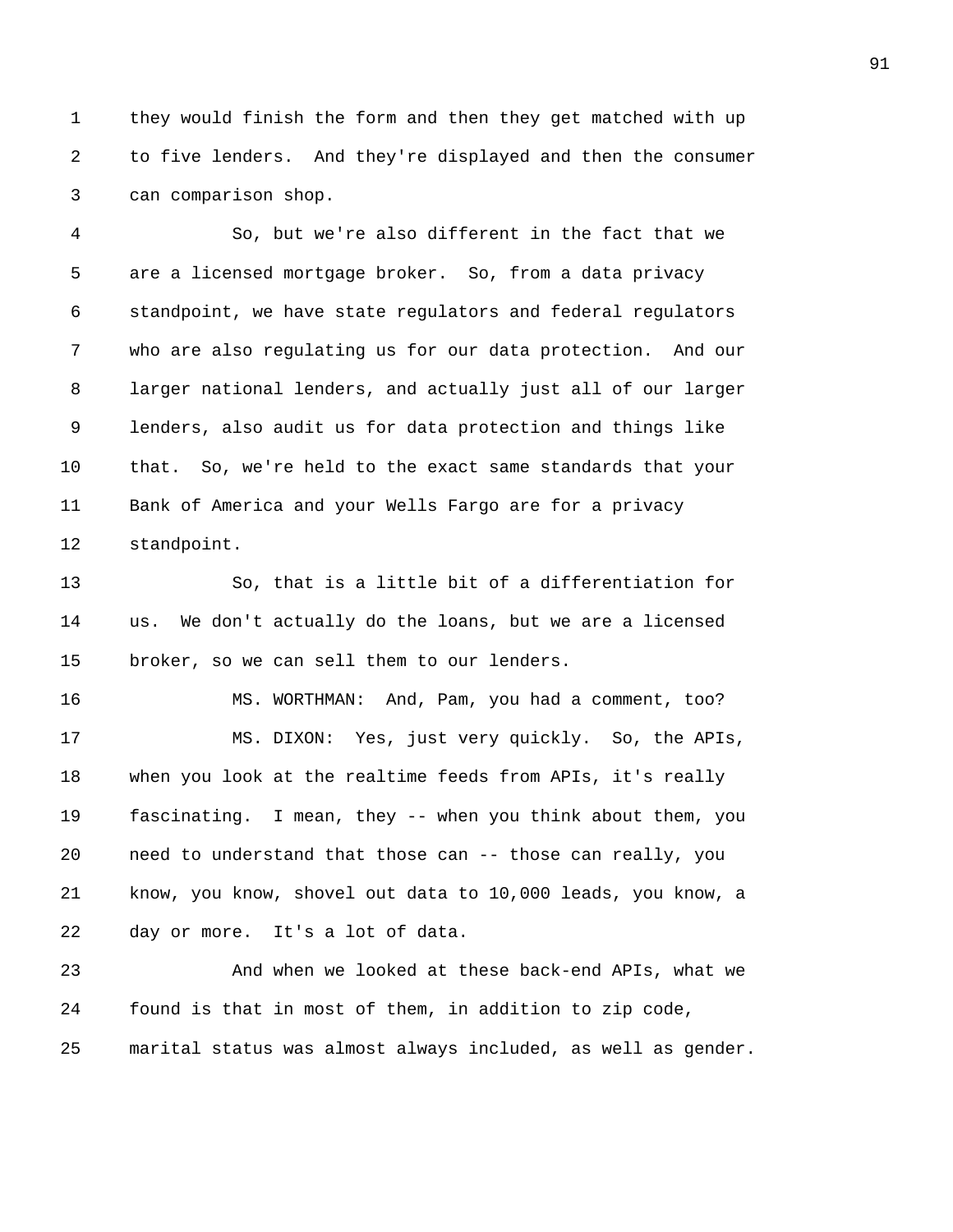2 And I think as everyone knows who's sitting here, these are 3 factors in the Equal Credit Opportunity Act. So, again, we 4 come back to the policy gap that we have. And I don't want 5 to take away from the policy panel at all, but I have to say, 6 this is both a technical issue in the lending vertical 7 specifically, where this data is being taken.

8 Okay, so, we have to understand, there are some 9 very complicating factors here. You've heard fraud mentioned 10 here. The fraud products require this data in order to work; 11 however, once a lead -- a lead that's been generated that 12 includes marital status and also gender, the lender will get 13 that data. So, this is in a lead generation context, but 14 that lender getting that data and also zip code and perhaps 15 some credit -- you know, statistical credit scores, what does 16 that do to the firm offer of credit?

17 And I think that this is a very significant issue 18 that needs both technical solutions, and it also needs policy 19 consideration, because these are protected factors. And 20 there are really no disclaimers anywhere that these are 21 protected factors and need to be handled as such. And this 22 is a very robust and very fast-paced marketplace, and there's 23 got to be some way of carving out a path that allows us to 24 have continuing protections in this important unfairness 25 area.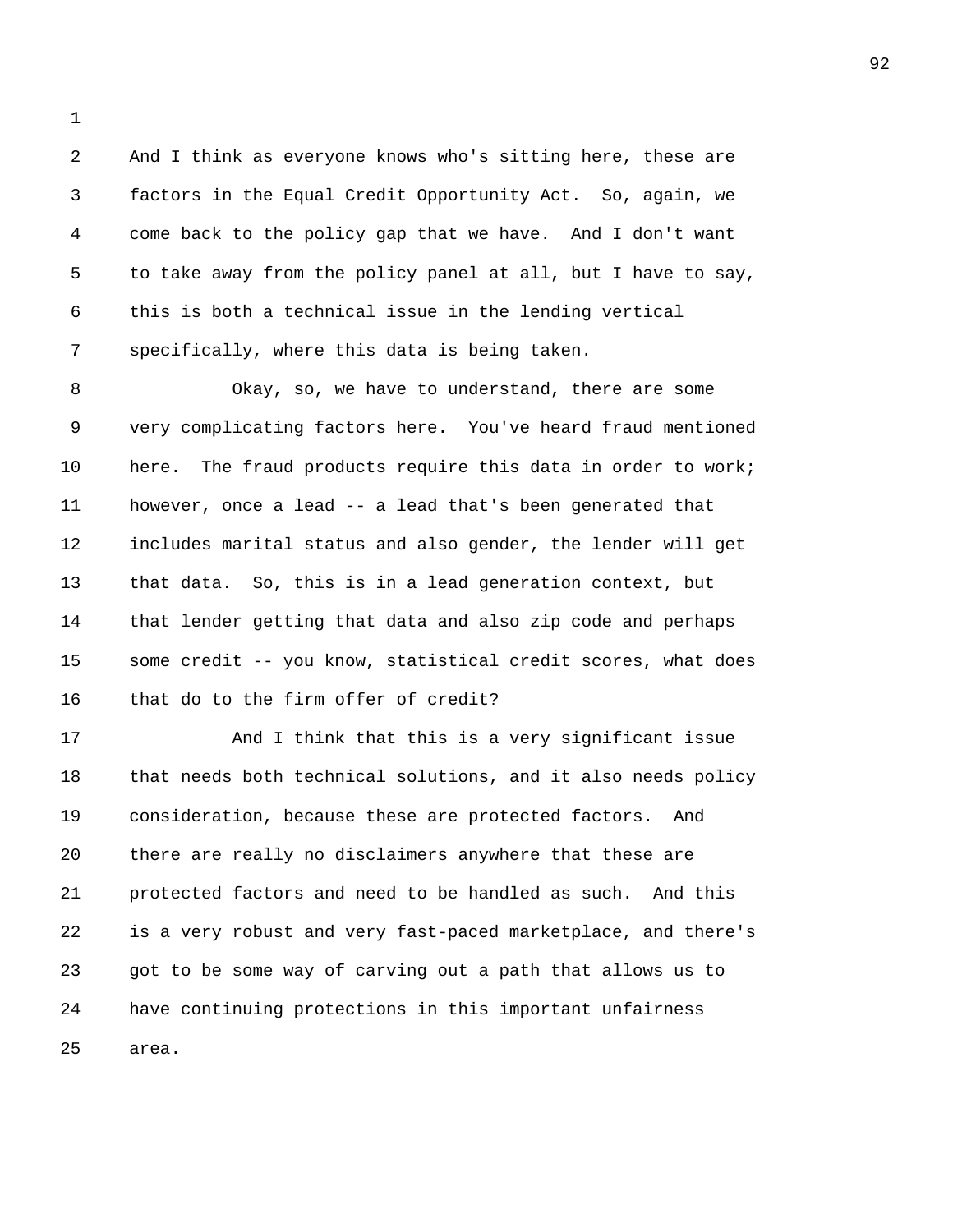1 MS. WORTHMAN: And one of the things I want to also 2 focus on a little bit is the policing of the lead buyers. 3 And, Tim, you mentioned that you can seed, and describe that 4 a little bit -- a little bit more.

5 MR. MADSEN: So, when we're posting leads to these 6 lenders in that ping tree process, we'll also create leads 7 that are not intended to be purchased. They're essentially 8 leads that are -- use the information that we've provided 9 that shouldn't be underwritten and approved by a lender but 10 for the purpose of checking and watching their marketing 11 status.

12 And that's where we're watching quickly to see if 13 there's somebody that's sitting in there who is looking at a 14 lead, not coming back and saying, hey, I want to work with 15 that lender -- or, I'm sorry, with that consumer, but then 16 continuing on with a process of their own. And that will 17 help you catch whether or not, one, they're trying to offer a 18 loan at the same time and actually not let the consumer -- or 19 let us know that they were wanting to work with the consumer.

20 And in addition to that, it also lets us know if 21 they're taking that information and then they're pushing out 22 to one of these third-parties that were mentioned earlier in 23 the first panel. I will say that because of the way that we 24 monitor this and more importantly because of the way that we 25 vet our lenders and the different partners, both on the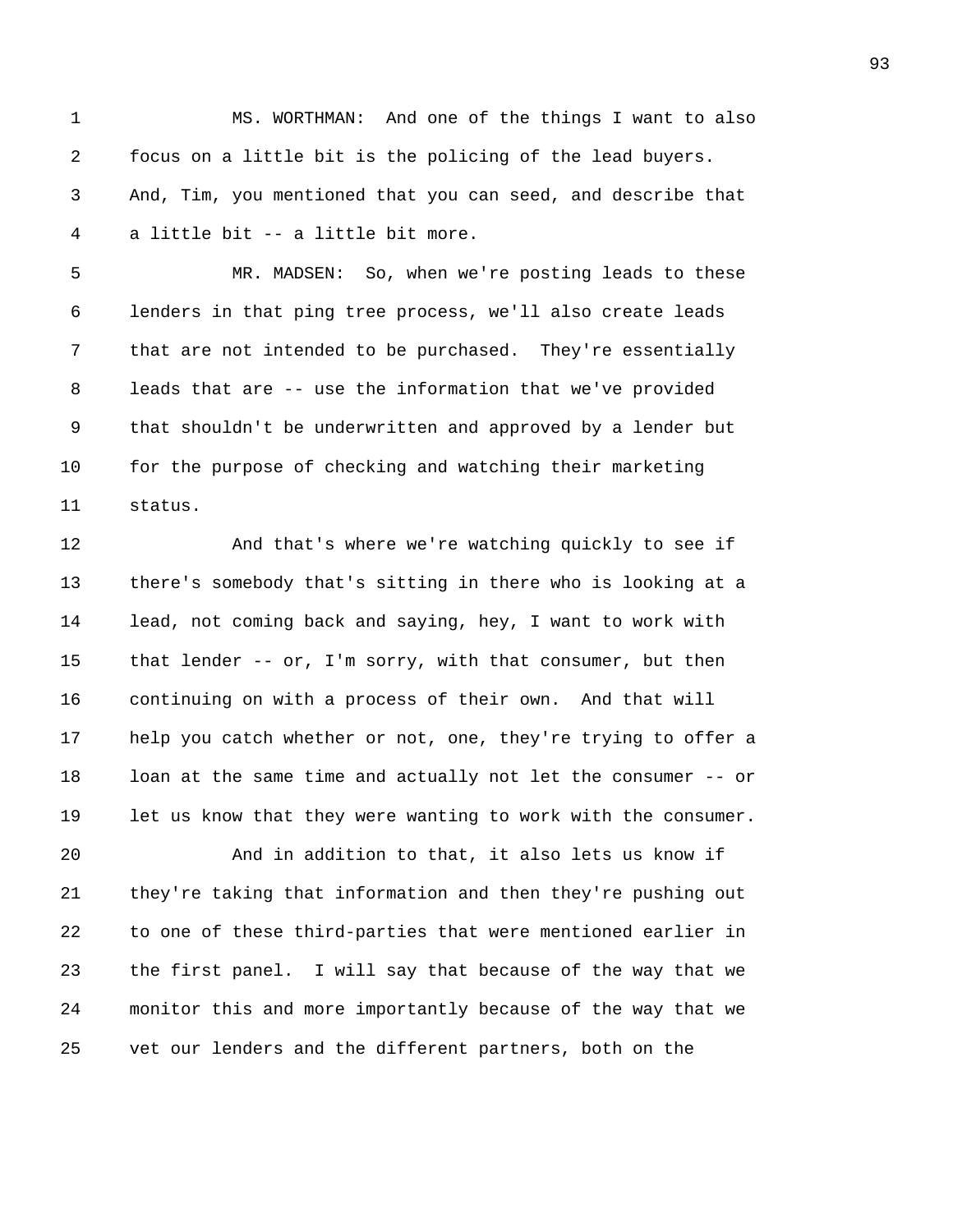1 marketing side and on the lending side, we don't see this as 2 an issue because we're very careful in identifying who we're 3 working with, making sure that anybody that sees this 4 information that you're speaking of has permissible purpose 5 to do something with it. We're not working with somebody 6 who's not in the lending industry and providing a service 7 that is specific to the offeror or the marketing product that 8 we're proposing to the consumer.

9 MS. WORTHMAN: Aaron, you have a comment? 10 MR. RIEKE: Yeah. You know, so, as the data 11 plumbing for lots and lots and lots of payday lenders, the 12 lead generation plays an important role in practically 13 circumventing states' protective lending laws. If you look 14 at a map that the Pew Charitable Trust recently put up, 15 there's 15 states that don't allow payday lending storefronts 16 at all, and an additional nine that have pretty stringent 17 requirements on loan terms and such.

18 Payday lead generators are very capable of 19 filtering these leads efficiently out into different 20 geographic markets. What we've seen play out over the last 21 five years is that they just simply choose not to until 22 they're forced to do so by a state. In New York, over the 23 course of four years, Selling Source collected 800,000 payday 24 leads from residents of that state. The state regulators 25 looked through those leads and couldn't find a single loan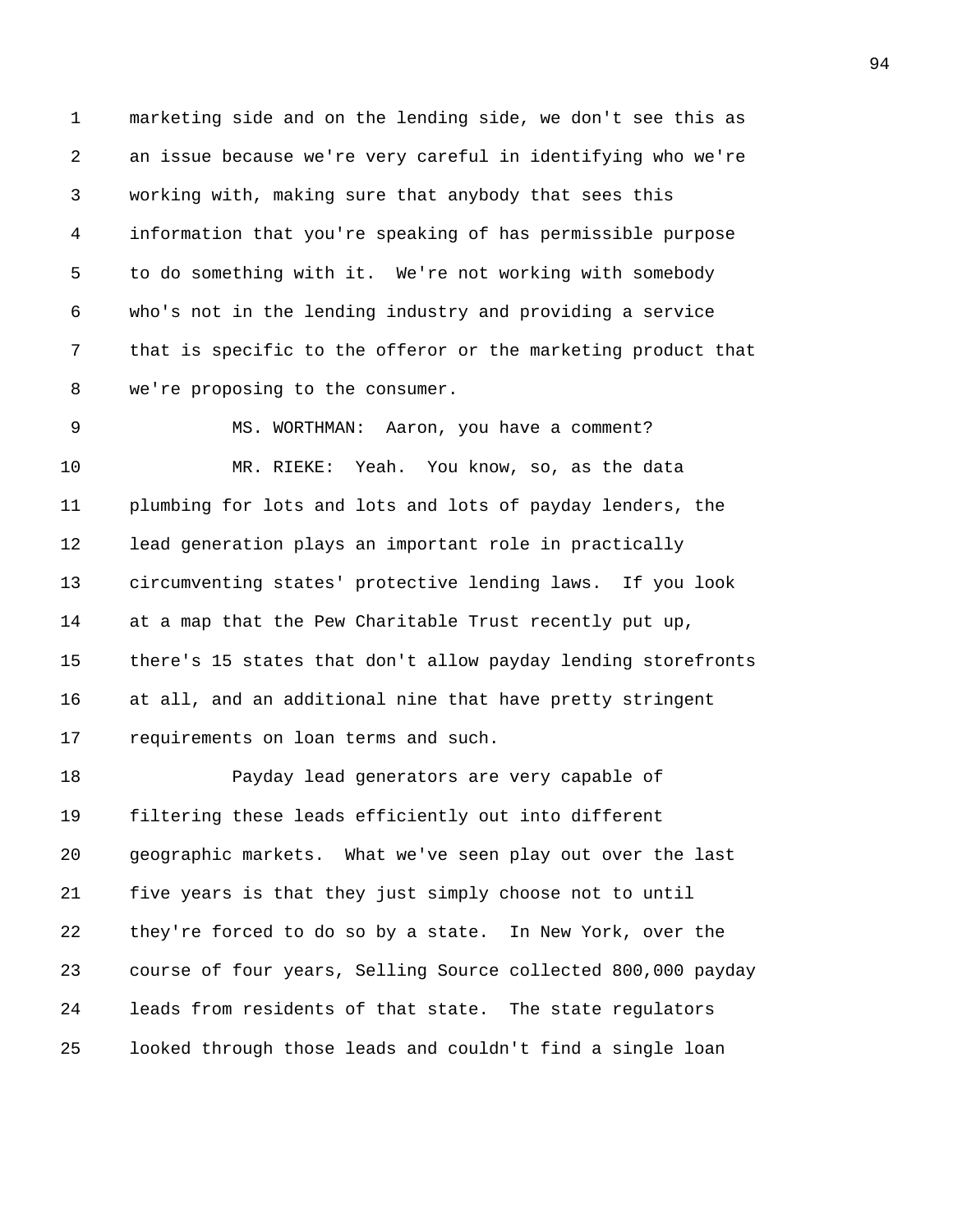1 made by a network lender that complied with state law out of 2 the 800,000 leads.

3 And today, Money Mutual is under a consent order 4 with New York not to collect leads from New York, not to 5 advertise to New York, similar for the State of Pennsylvania. 6 Of the 15 states I mentioned earlier, Money Mutual still 7 allows 13 of those states to submit leads through their 8 website. If you go to Google or Bing and you type in a 9 search term like I mentioned earlier, "I need money to pay my 10 rent," you're going to see payday lead generators of all 11 shapes and sizes advertising at you despite the fact that 12 they have the option not to reach into those states.

13 So, there are really complex state law questions 14 behind this. There are really complex choice-of-law 15 questions about how tribal and out-of-state lenders are 16 allowed to lend. But what I want to highlight here is that 17 as a practical matter on the ground today, and certainly 18 online, states don't have very much power to effectuate their 19 lending laws until they can find a really big company to push 20 into a consent order, and I think that's a problem.

21 MS. DIXON: You know, there's the -- there's a real 22 intriguing corollary issue of people who are turned down for 23 lending in the lead generation space in this particular 24 vertical. Very often, when an individual is turned down for 25 lending or if their sum score, they've, you know, defaulted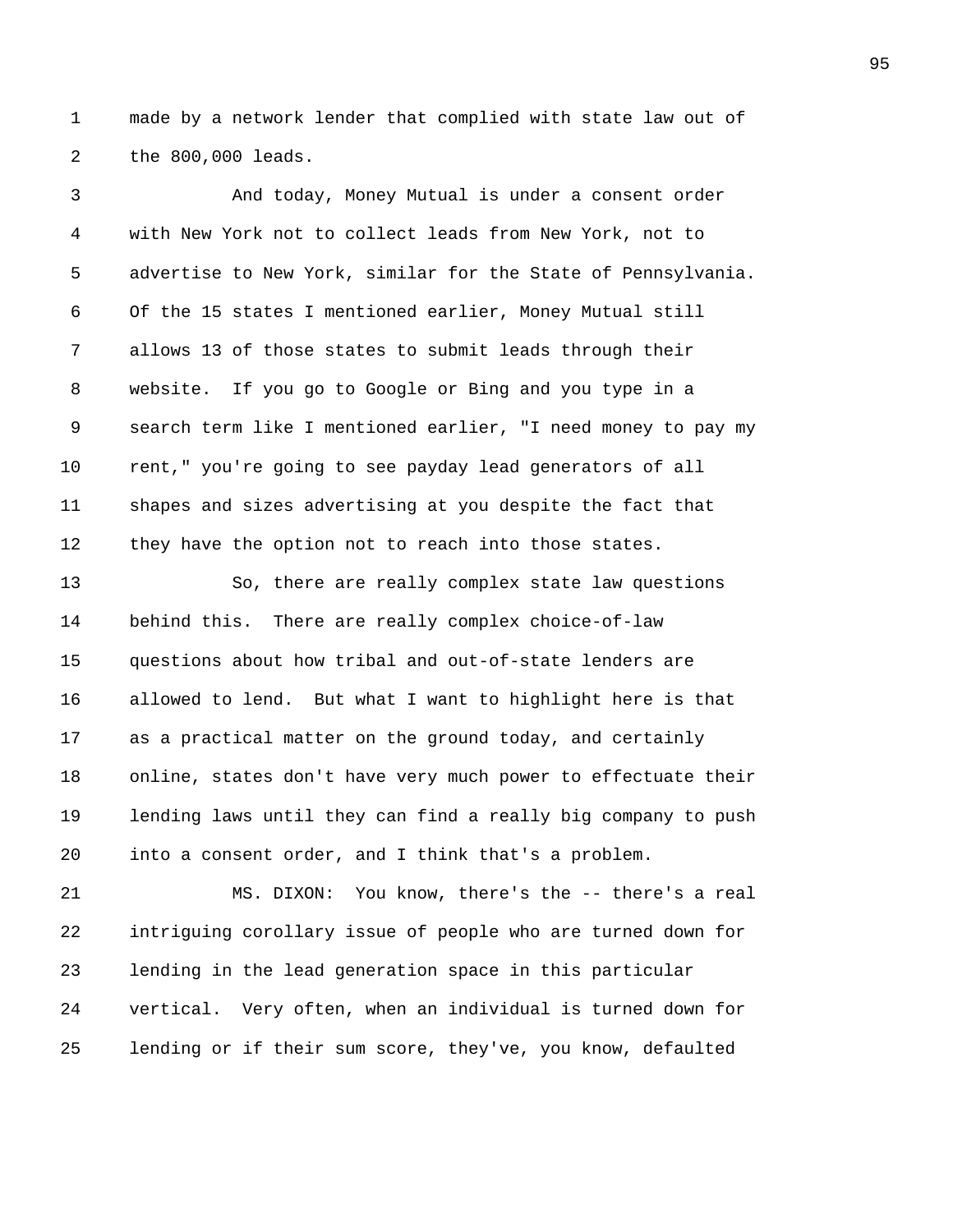1 on the score, a lot of times they become fodder as a member 2 of the vulnerable person who now can't get a loan. They 3 become fodder for debt consolidation leads, and some of these 4 leads are very unattractive and very, very -- they really 5 skirt ethical boundaries. And this is -- this is not 6 specifically a lending product; however, a lot of the debt 7 consolidation companies are offering, I would say, a lending 8 service, and I think are a important consideration in the 9 lending vertical because the debt consolidation lead 10 generations are just -- if there is a scale of aggression, 11 they're very aggressive.

12 MS. WORTHMAN: I think -- let's -- I definitely 13 want to touch on what happens to -- I want to use the term 14 "remnant leads," sort of the leads that are what happens when 15 a consumer, after they have gone through a process to get a 16 loan, whether it's not they've been funded or they've been 17 denied each time. But I just want to take a brief moment and 18 actually ask John just a couple of questions about 19 LendingTree's model, because I think we spent some time on 20 the small-dollar lending, and just go briefly into just 21 describing what types of information -- you touched on it 22 briefly, just how LendingTree is a licensed mortgage broker, 23 but what types of consumer information do you collect from 24 consumers, how do you determine what client lenders to 25 display on your website, what your relationships are, how you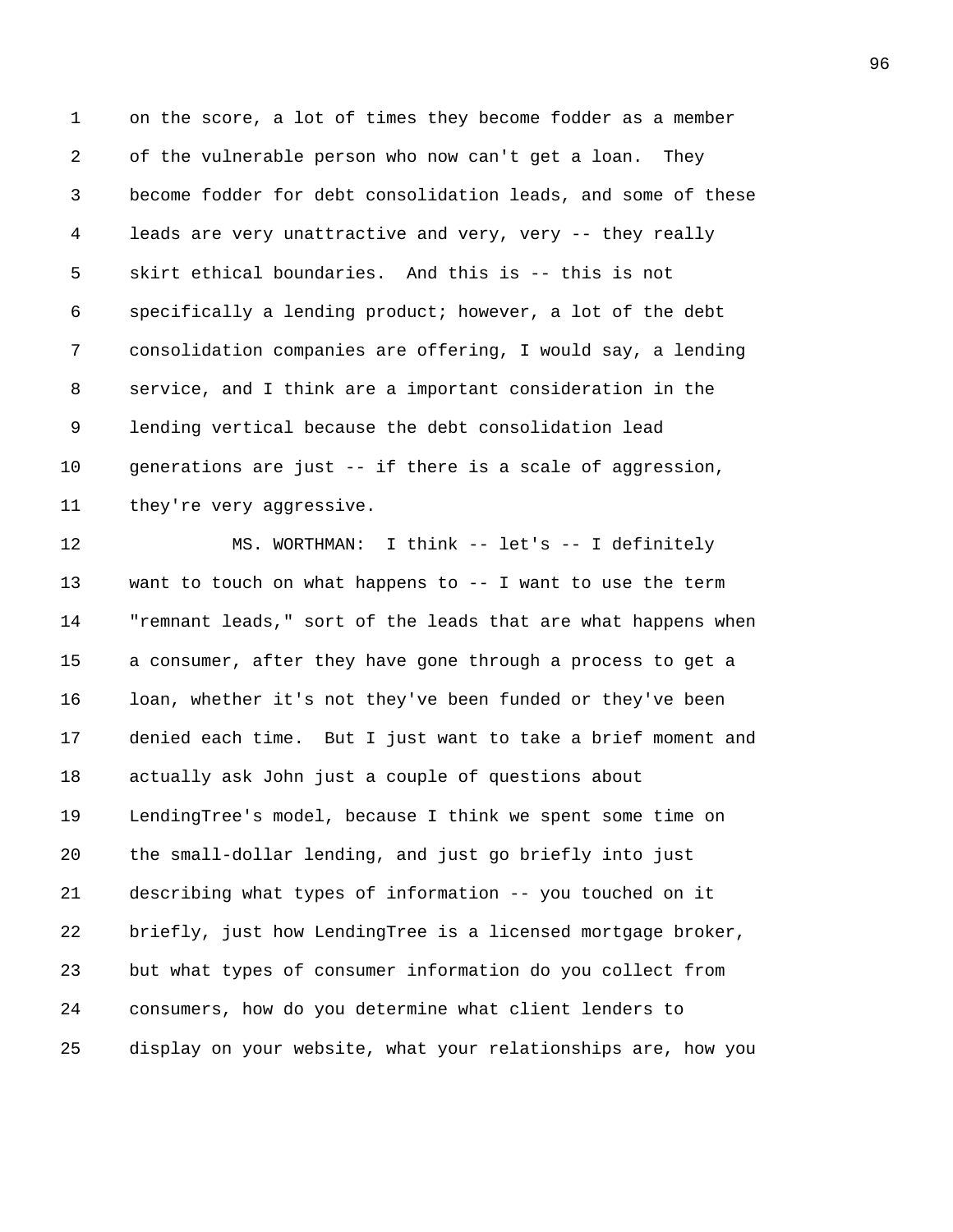1 police --

2 MR. HENSON: Sure.

3 MS. WORTHMAN: -- folks that you do things with. 4 MR. HENSON: So, as I said, we're an online loan 5 marketplace and in several verticals. We are not in the 6 payday lending vertical. We are in personal -- unsecured 7 personal loans, but our primary business is mortgage. So, 8 the forms we take, the questions we take, are based off the 9 vertical. We take certain questions in mortgage, and we take 10 certain questions in personal, and we take certain questions 11 in auto. And there's a couple reasons for those. The main 12 reason is because we are licensed, RESPA requires us to 13 either take an application or not take an application. And 14 since we're not a creditor, we don't take an application, so 15 we don't take enough information as defined under RESPA to be 16 an application.

17 So, when we sell those leads to our mortgage 18 partners, the consumer can reach out to them or be reached 19 out to by the lender and can provide that information and 20 complete the application with the lenders.

21 For you non-lending-compliance nerds, that means we 22 don't send out adverse action notices like you would get from 23 a lender because we're not making a credit decision; the 24 lenders are making those credit decisions. So, on the auto 25 side and personal side, we also vary the form, and that's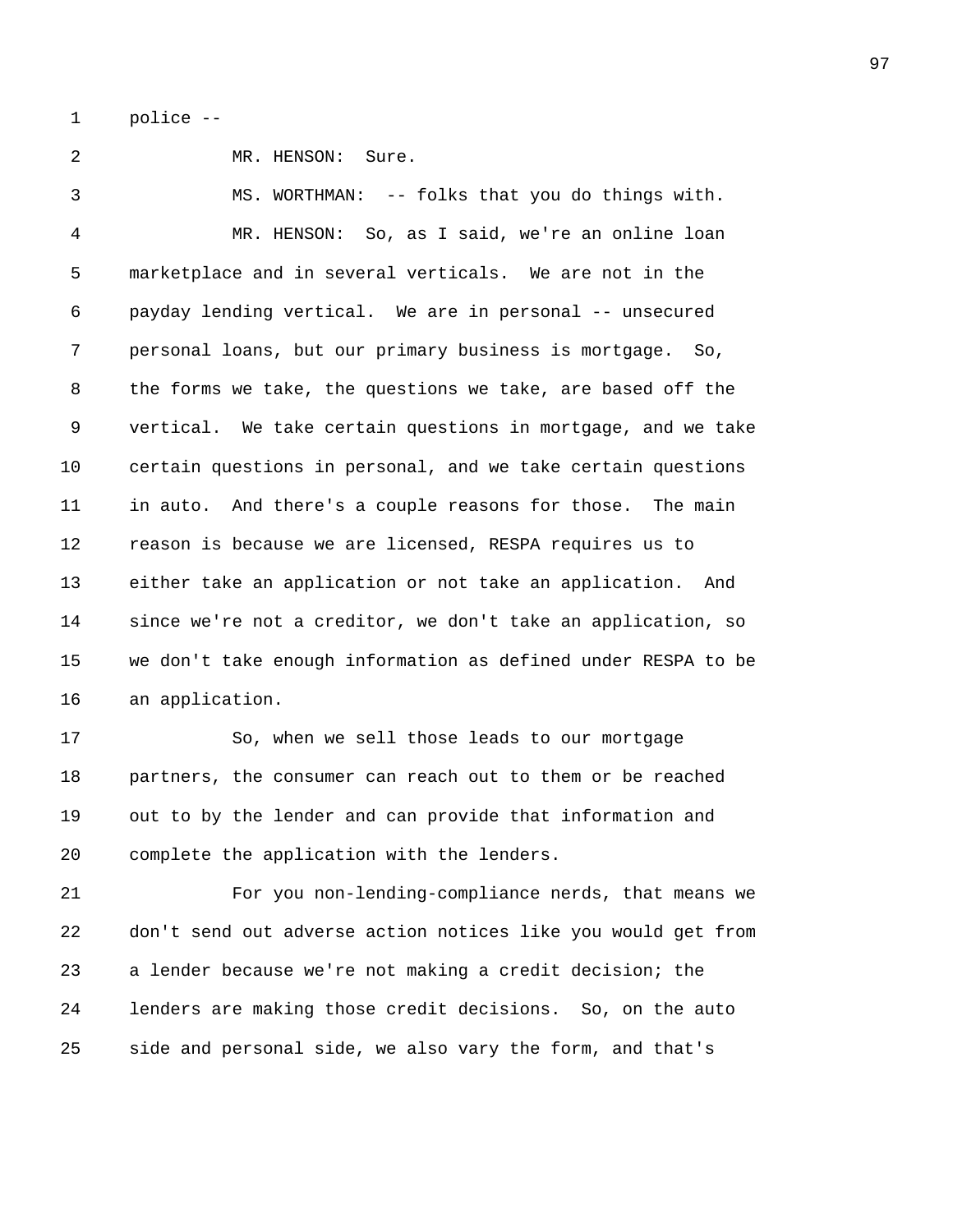1 mostly due to the filters that the lenders are looking for. 2 Certain lenders are in certain states. Like Aaron mentioned 3 we limit our lenders to the states in which they're licensed. 4 So, if you're not licensed in Virginia, you're not getting 5 Virginia leads.

6 And, then, the -- also, certain lenders don't make 7 used car loans; certain lenders don't make new car loans; 8 certain lenders do make debt consolidation personal loans, 9 but they don't make personal loans for, you know, renovating 10 your home or whatever. And, so, these are all different 11 filters that we use and that our lenders can then select 12 which filters they want to use to get those particular leads 13 that match their preselected set.

14 When that happens, again, shaking the lenders out, 15 and then we match with five lenders that have said we want 16 customers that look like X. The customer comes in, goes 17 through the flow, and they look like X, they get matched with 18 those lenders.

19 Each lender generally displays either the rates or 20 a banner-type ad, and then we'll reach out and contact the 21 consumer, as well. So, there's multiple touch points for the 22 consumers, and there's also -- they know who to be expecting 23 calls from. So, if you're matched with lender A, lender B, 24 and lender C, and lender Z calls you, that is a compliance 25 problem for us, and we do have consumers who reach out to us.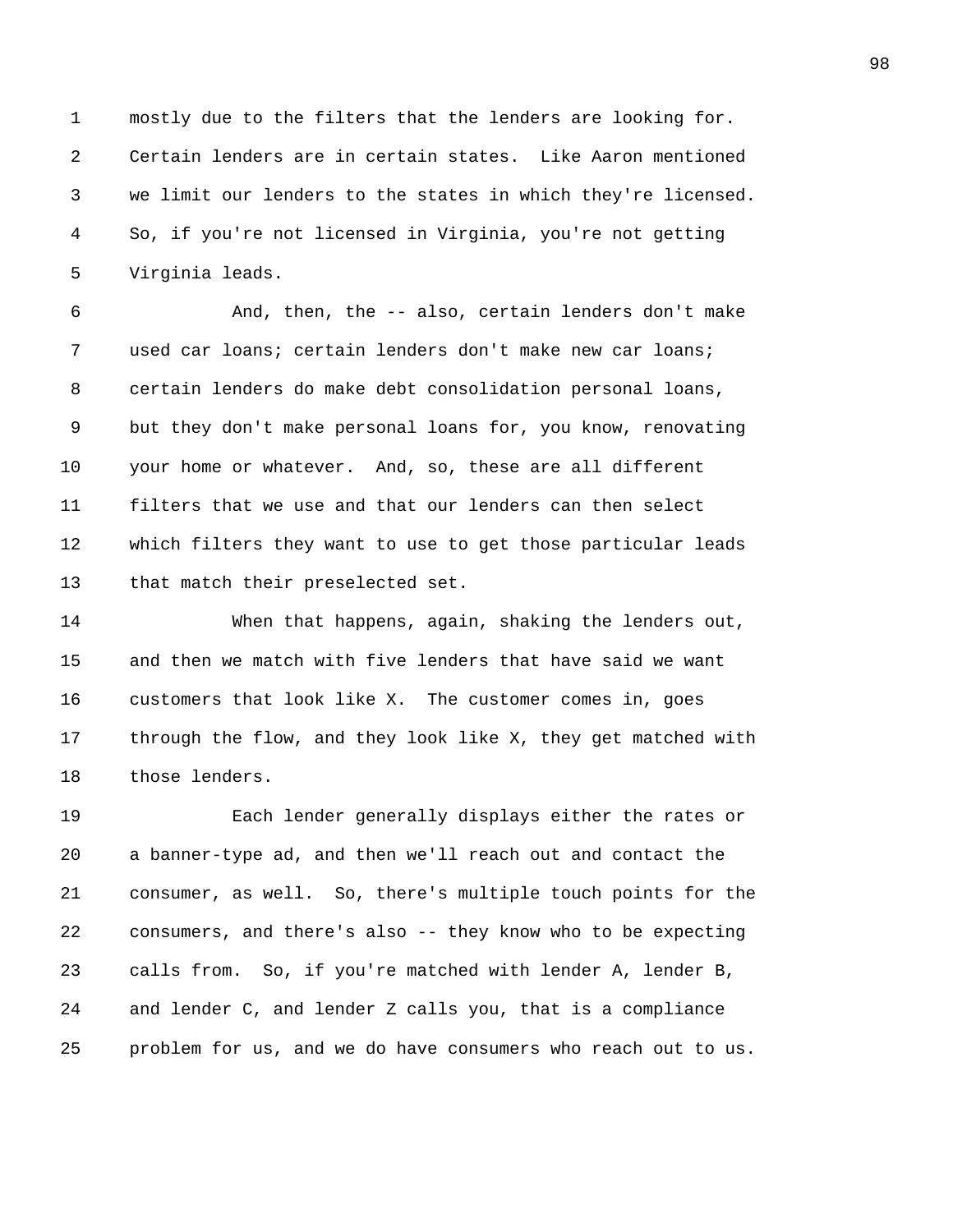1 But that touches another point that I think has not 2 been mentioned yet, in that, yes, consumer data is sold many 3 times. And one of the things that I think that fails to take 4 into account is especially in the personal loan space, in the 5 payday loan space, is that these are people who need money. 6 And they're not filling out one form. They're filling out 7 several forms on several different websites. So, yes, you're 8 only matched with -- you're matched with up to five lenders 9 on our website, but if you've gone to another website, you 10 could get six more lenders or five more lenders or whatever. 11 So -- and I think that needs to be taken into 12 consideration, too, when we say that consumers are inundated 13 with contact from lenders. Well, that's because they're also 14 inundating lenders with the applications and request. So, 15 there's -- I do think that gets lost significantly. 16 MS. DIXON: That's actually true. When people 17 call us and they're complaining about this, we ask them how 18 many -- how many forms have you filled out online and do you 19 have screenshots of your forms. And people will fill out a 20 lot of forms online. And, unfortunately, not all the forms 21 are from, you know, LendingTree or other ethical companies; 22 they're sometimes forms that identity thieves have put up. 23 And it's -- this is obviously not the topic of what we're 24 talking about here, but Jessica Rich referred to the bad 25 actors in this space. There are just some really scammy,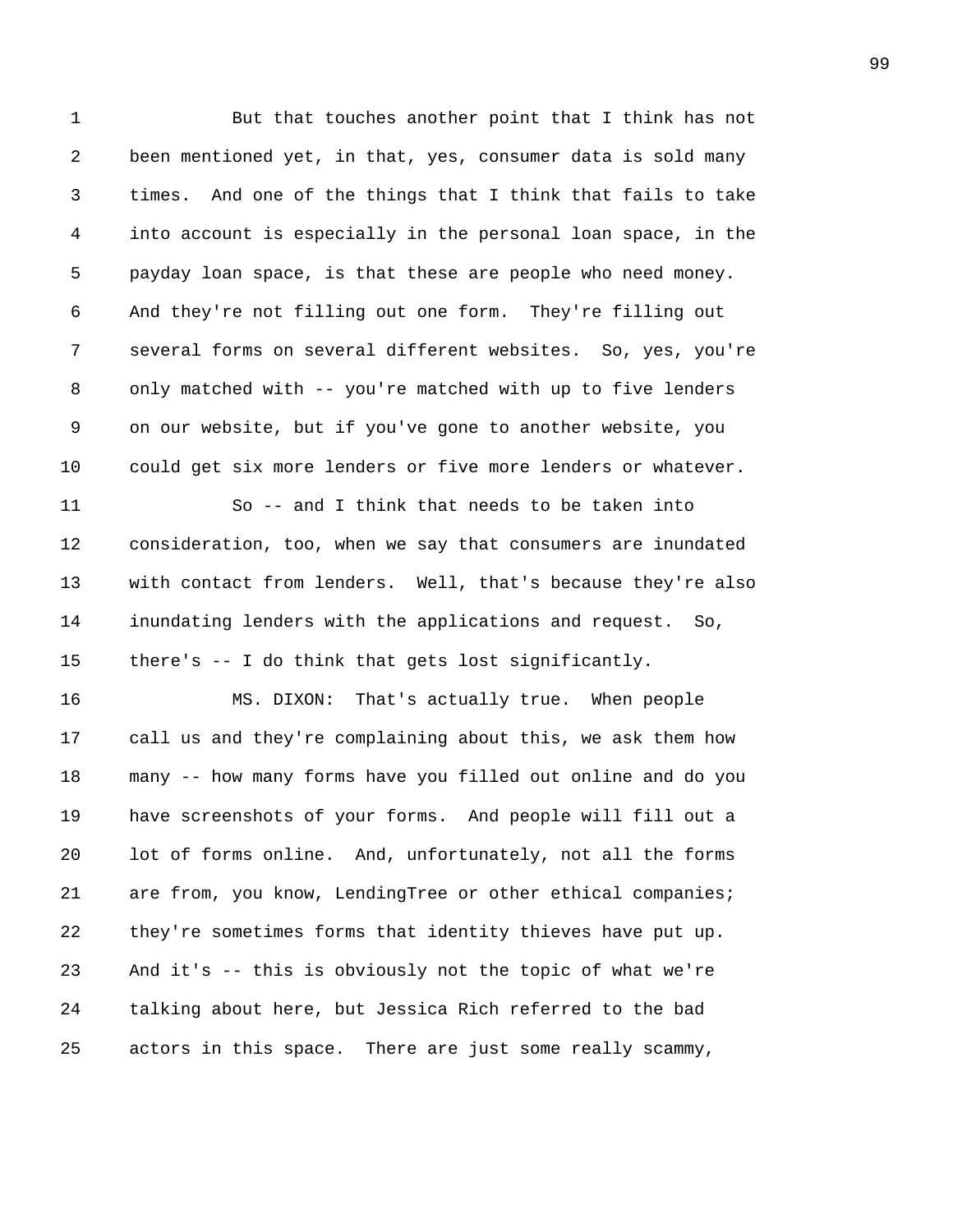1 fraudulent, nasty bad actors, who will take brand names and 2 then just put, you know, normal looking forms and collect 3 that data and commit fraud. And it's -- that is a 4 significant problem. I don't think we can tackle that here, 5 but it's frustrating.

6 MR. RIEKE: Can I add on the fraud point? I mean, 7 there is a drumbeat of cases by the FTC and the CFPB of, you 8 know, as has been alluded to already of huge fraud cases 9 involving payday leads. Payday leads are the source of this 10 fraud. And the most recent one from the FTC involved more 11 than 500,000 consumer payday loan applications and millions 12 of dollars of money withdrawn from bank accounts that 13 shouldn't have been.

14 You know, I go on to internet relay chat and go to 15 payday affiliate channels just to see what's going on 16 periodically, and people are selling enormous lists of things 17 of old leads. And that's -- it's hard to know where that's 18 coming from or what the source of that problem is, but there 19 is a fraud problem here. And that's -- the reason is 20 obvious; it's because people are giving all the information 21 needed to commit identity theft or withdraw money from bank 22 accounts.

23 MS. DIXON: It's not just payday loan leads, 24 though. It's also -- it's also debt consolidation and just 25 plain old "I really want a house" kind of things. I think it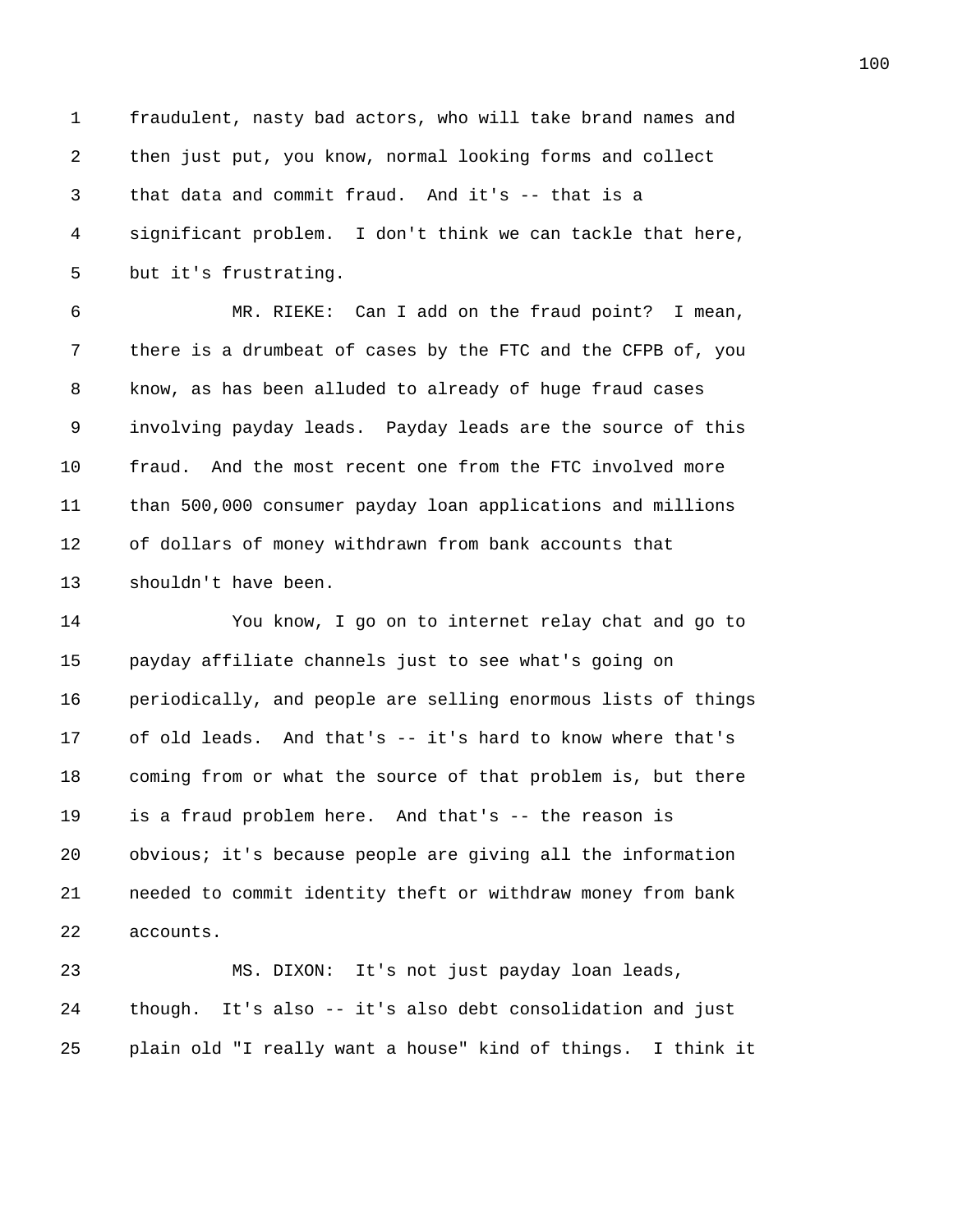1 really crosses the spectrum. It's -- there's a lot of people 2 online, and it's very difficult. Consumer education is just 3 profoundly difficult. And it's just really hard to educate 4 the entire public when the fraudsters are as clever as they 5 are.

6 And it's also really difficult with all of the 7 sensitive data that goes into these forms. I really -- if I 8 could change something, I'd really curtail the sensitive 9 data. And even zip code gets sensitive if an aggregate or a 10 statistical credit score is added to it. And then, 11 certainly, national origin, religion, these sorts of factors, 12 these are -- these are difficult questions, but I'm glad that 13 we're at least starting to address them or at least surface 14 them.

15 MR. MCKAY: Yeah, from our perspective, we applaud 16 the FTC for their successes in this area. I think of all the 17 companies in our industry that are, you know, stand-up OLA 18 members, display the OLA seal on their websites, are not the 19 problem. And we work very diligently within our organization 20 to -- when we find something wrong to communicate with you 21 directly and make sure that you're helping out, but we do 22 really need to weed out the people that are the bad actors. 23 Just a couple of other things quickly. Really, 24 payday lending has become installment lending. The only 25 payday lenders left are the ones that are where there are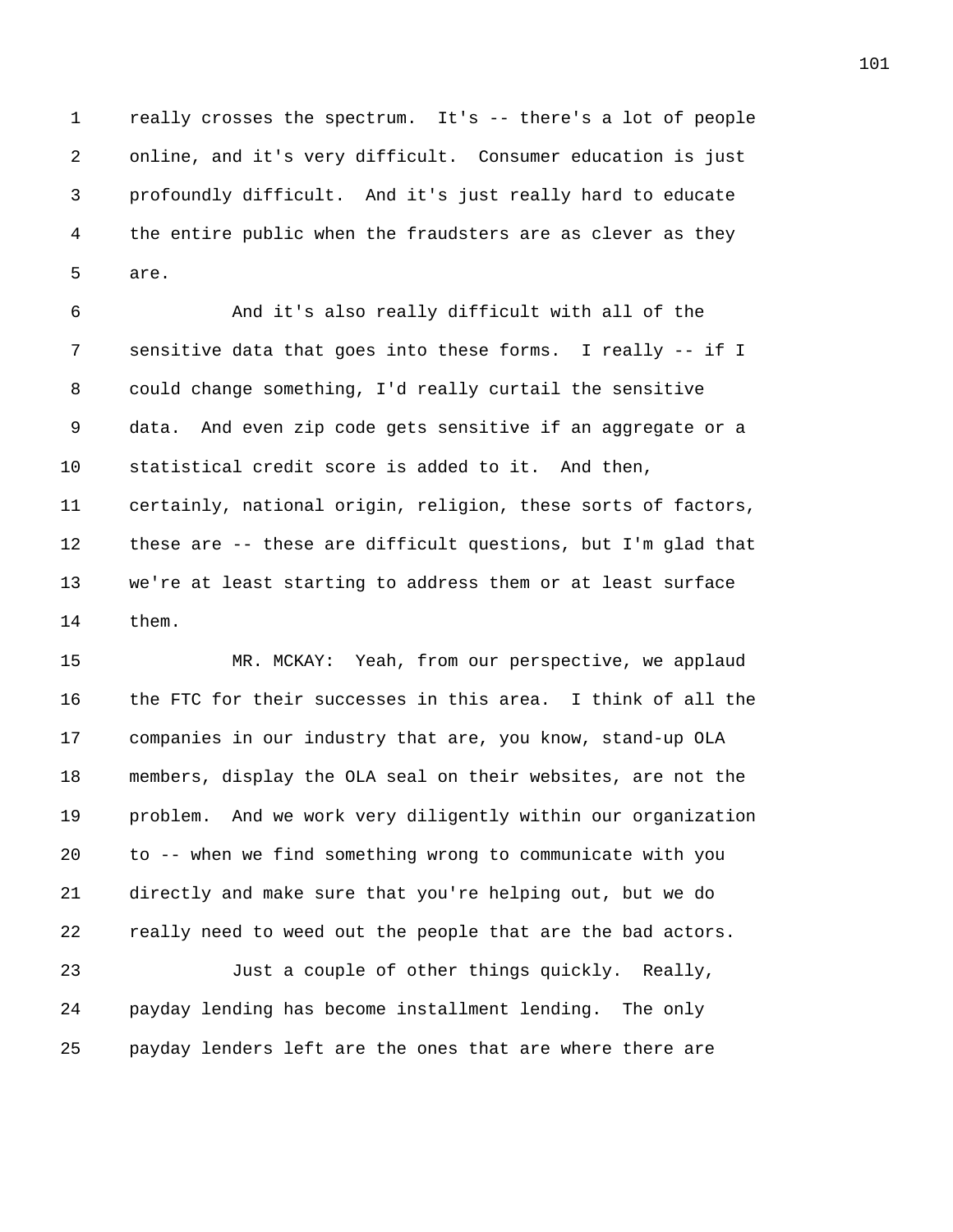1 states that have specifically licensing for the payday 2 product. Most of the products now have evolved into an 3 installment, which is a preset monthly term with a set amount 4 of money.

5 The second thing is just commenting on what Aaron 6 was saying about states and laws. It is a real complicated 7 patchwork at the moment, and something that I know the CFPB 8 and states are working on together. Internet jurisdiction is 9 still a complicated matter, not just in our space, but in 10 many others, too, in banking and others. It's not settled 11 yet. We make sure that we are dealing with licensed lenders, 12 and I want to make that clear. And each has -- each of our 13 lenders has a legal basis for their operations.

14 MR. RIEKE: Can I add one thing? I mean, so, my 15 colleagues would kill me if I didn't mention a lot of what 16 I'm talking about with respect to the data security issues 17 and the state issues and the advertising issues is in a 18 report that we just put out earlier this week called Led 19 Astray, and that report is at LedAstray.org.

20 And, you know, Glenn's exactly right. There's an 21 incredible complexity in these state laws, and there's 22 incredible complexity in the court cases trying to figure out 23 when it is or is not legal for an out-of-state lender to 24 reach into a state and make a loan. The problem is, is that 25 all of that complexity yields in reality what looks like a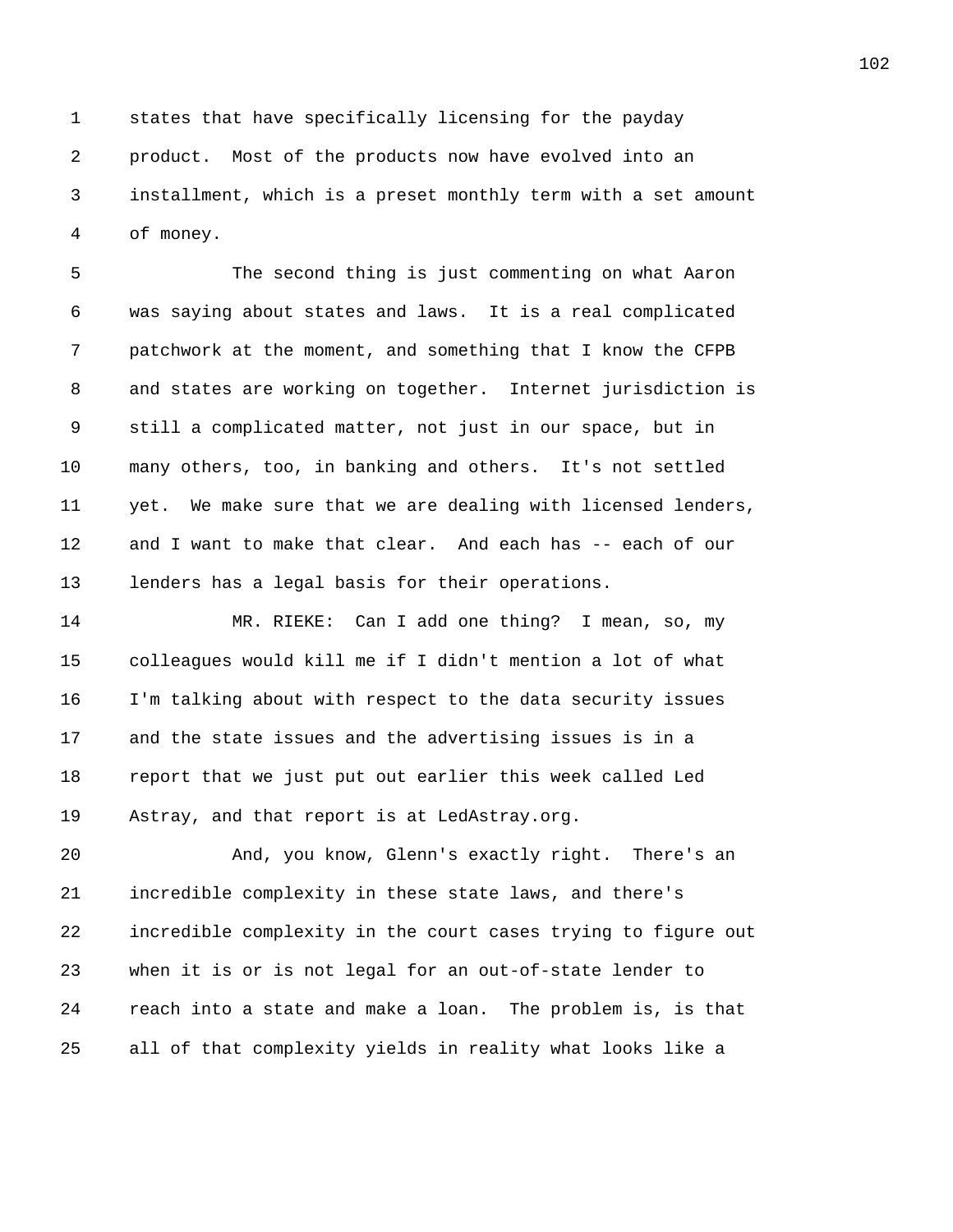1 national online payday lending market online today. And 2 that's kind of the bottom line.

3 MS. WORTHMAN: Aaron, what were some of the -- when 4 we touched on remnant leads previously, in your report, could 5 you talk about some of the things that you discovered in 6 looking at what happened to consumers after they had entered 7 information online?

8 MR. RIEKE: Yeah, I mean, so what's -- you know, 9 and, again, it's very hard. I want to be frank and say it's 10 very hard to know exactly who's doing what here, so I've been 11 giving Money Mutual a hard time up here, but I want to be 12 clear that what I'm saying now doesn't necessarily pertain to 13 them. What starts out as payday leads that have tons of 14 information and bank account information in them for the 15 purpose of connecting a consumer with a lender, once the 16 lenders use those people up, there are still these leads 17 sitting there, and there's a desire to find a way to monetize 18 those leads again.

19 And, so, what you see is payday leads generating 20 marketing lists of financially vulnerable people. So, you 21 can go online today and buy a list of Spanish-speaking payday 22 loan responders that looked for a payday loan six months ago. 23 They might be ready for another one; they might be ready for 24 another sub-prime financial product. And, so, those 25 marketing lists can, in turn, be used to target consumer all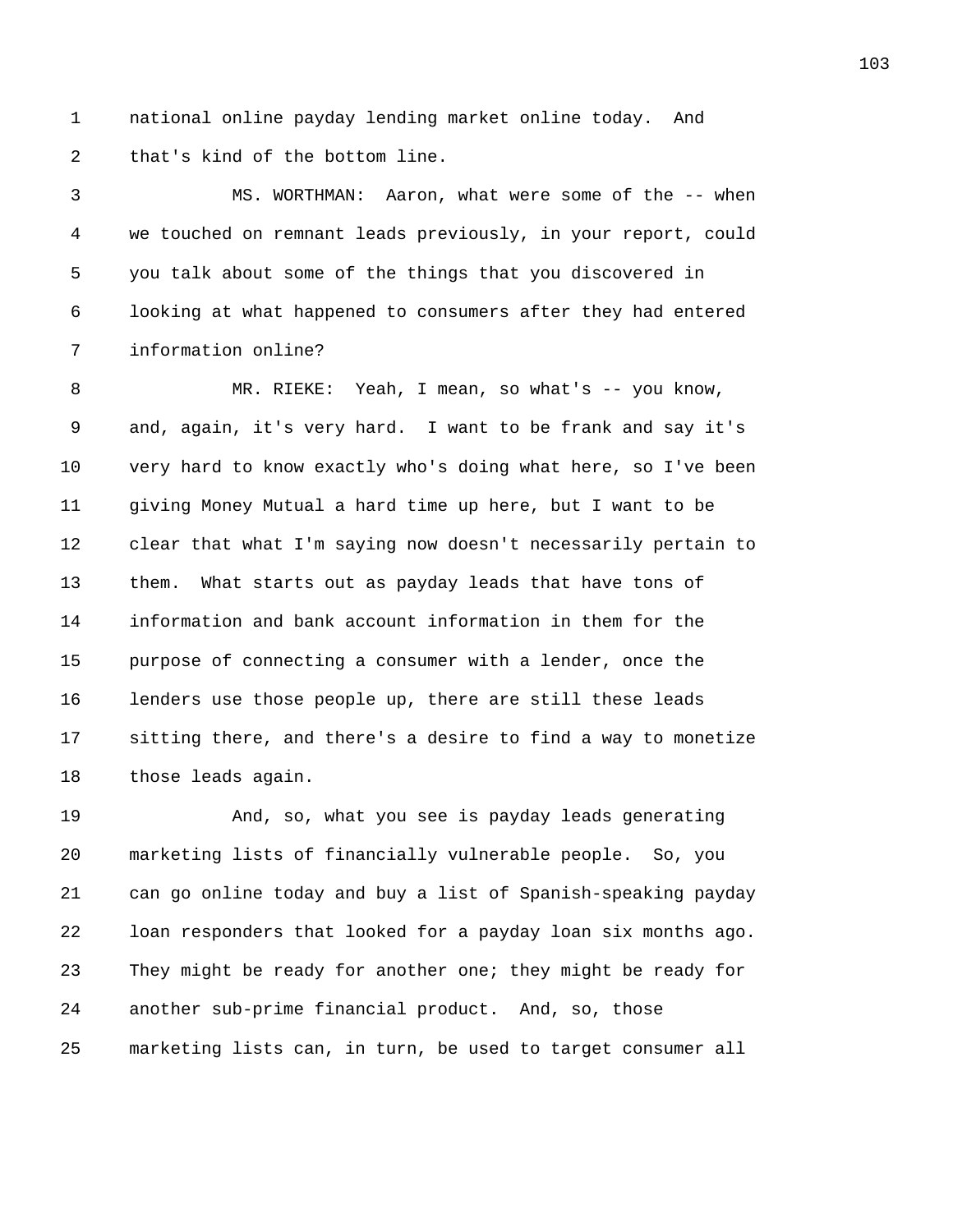1 over again for a whole 'nother -- for a whole new range of 2 products. And, so, I think that the remnant lead problems 3 are fraud; remnant lead problems are after-market lists that 4 kind of start off the whole cycle over again. 5 And my point about privacy policies is not just to 6 harp on privacy in the abstract. My point on privacy 7 policies is there's nothing in virtually any payday lead 8 generator's privacy policy that would prohibit the building 9 and sale of such lists. And, so, even if that's not 10 happening today by major payday lead generation companies, I 11 think there's a lot of room to be clear about that. 12 MR. MCKAY: Aaron, I think I agree with you there. 13 MR. RIEKE: Yeah. 14 MR. MCKAY: It's something that we work very 15 closely on, as I said before, in our trade association, and 16 we welcome working with, you know, your company, FTC, to 17 tighten this up. 18 MS. WORTHMAN: Mm-hmm. Do you think consumers know 19 when they enter the information online that it is going to 20 pass through multiple hands, before ending -- 21 MR. RIEKE: Oh, absolutely not. Oh, absolutely 22 not. There's no question the answer is no. And that's not 23 because it's -- I mean, it may be disclosed on the page. 24 That's -- you know, I'm not questioning whether or not a 25 disclosure is made here, but it is unfathomable to me that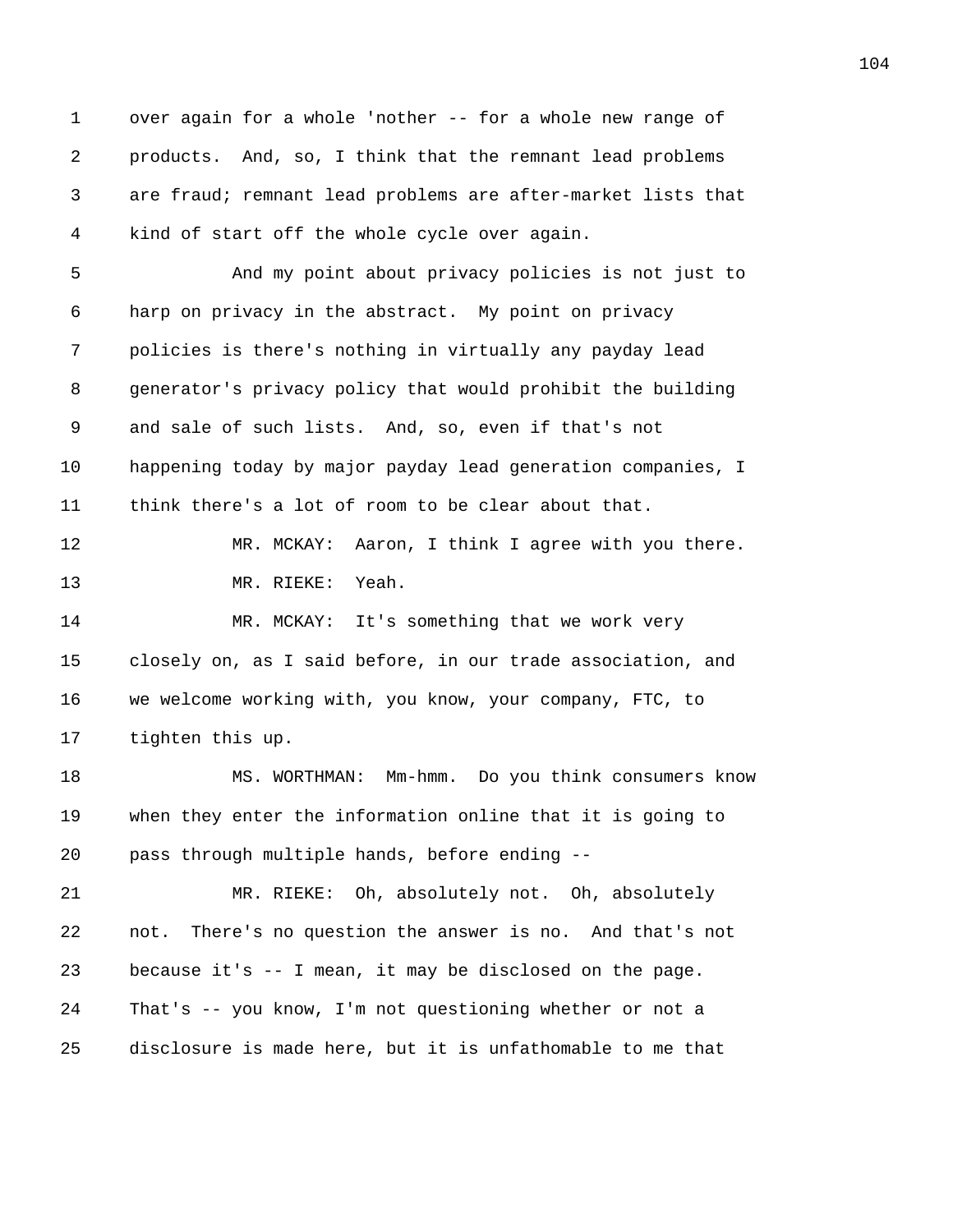1 any consumer would understand how many steps there are in 2 this process.

3 And, you know, most consumers probably don't 4 even understand that Money Mutual is not a lender and that 5 Montel Williams is not, you know, a member of a bank called 6 Money Mutual that's going to lend them money. I'm not sure 7 that there's a way to fix that, honestly, and so I don't want 8 to -- you know, I'm not trying to be critical about that, but 9 it's very complex, and I don't think they understand that. 10 MS. DIXON: Can I talk about the frame of this 11 vertical, just very briefly? I think another thing that 12 would surprise most consumers is that before they see a lead, 13 that lead has generally been scored. And we haven't really 14 talked about the impact of what the data augmentation does to 15 the scoring of the actual leads. 16 This is a very hard-to-pinpoint area, but 17 basically, I mean, if you look at, you know, a bucket of 18 100,000 leads, those leads are not all going to see the same 19 ads or, you know, final marketing product, whatever it might 20 be. And the scoring of those leads itself is very 21 nontransparent and completely unknown to consumers. 22 When consumers see different leads in the financial 23 vertical, they are, in essence, given different financial 24 opportunities. I know the argument that they are going to 25 apply and then be subject to the Fair Credit Reporting Act,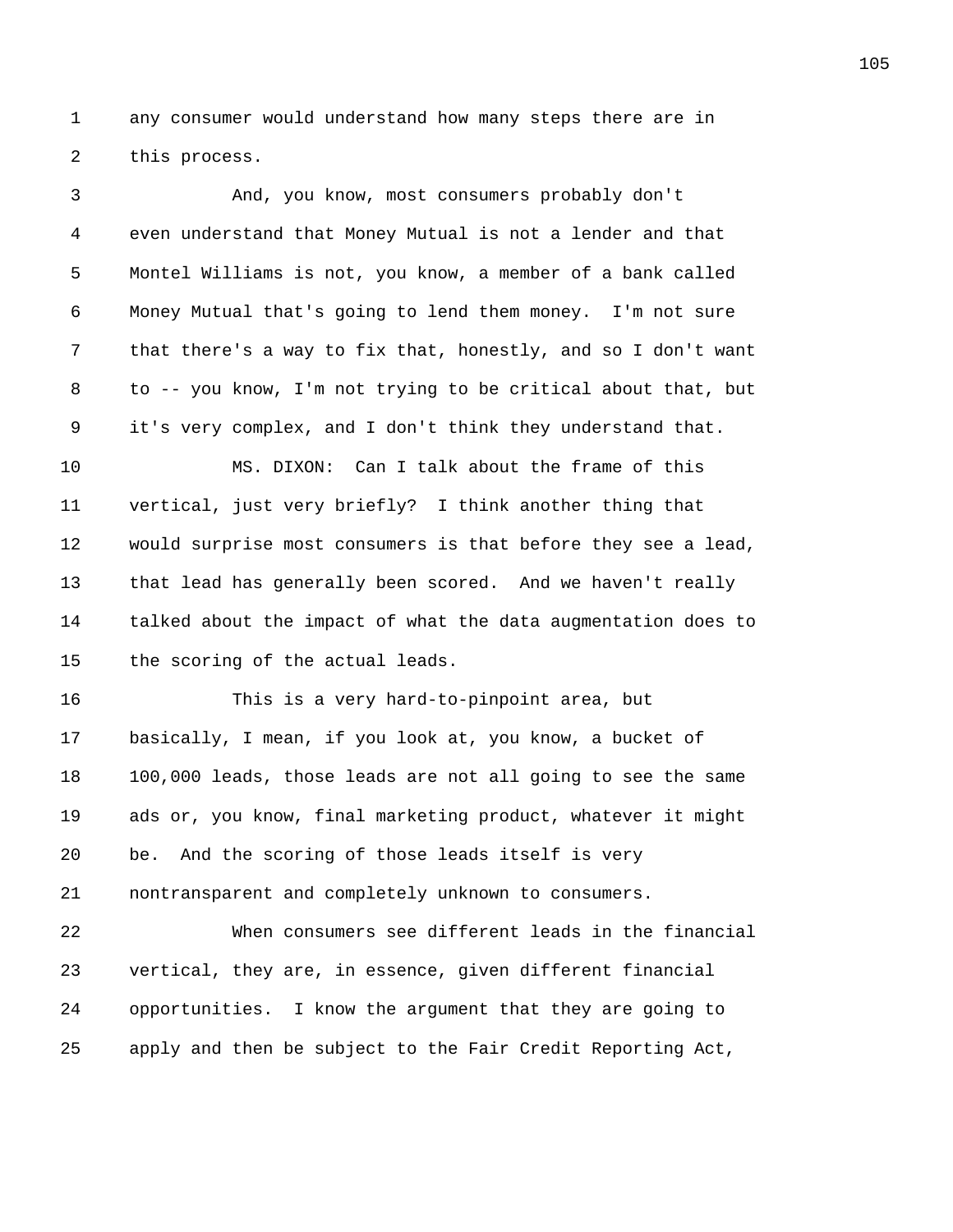1 but what about the initial scoring of hundreds and millions 2 of thousands of leads based on data augmentation or data 3 append? This is something unexpected; it's nontransparent; 4 and it can induce a lot -- introduce a lot of unfairness into 5 the process. 6 MR. MCKAY: And just to be clear, the lead 7 generators do not score. 8 MS. DIXON: Right. 9 MR. MCKAY: I mean, we'll filter. 10 MR. DIXON: Right, it -- right, it happens before. 11 It happens, you know, before it ever hits the lead generation 12 folks. That's what I'm saying. The industry has so many 13 layers in it, but this is all happening. 14 MR. RIEKE: Can I -- so, there's a point I want to 15 make on the layers, and there are many different layers that 16 can be helpful here. It's worth mentioning that just two 17 months ago Facebook announced an update to its advertising 18 policy and said we're not allowing payday loan ads on 19 Facebook anymore, period. 20 The fact that you can go -- you know, companies

21 like Google and Bing, they have sophisticated ways to label 22 and organize and target ads, and one thing that we point out 23 in our report is opportunities for them to take a step up 24 here where the law is really fuzzy and put a pro-consumer 25 thumb on the scale.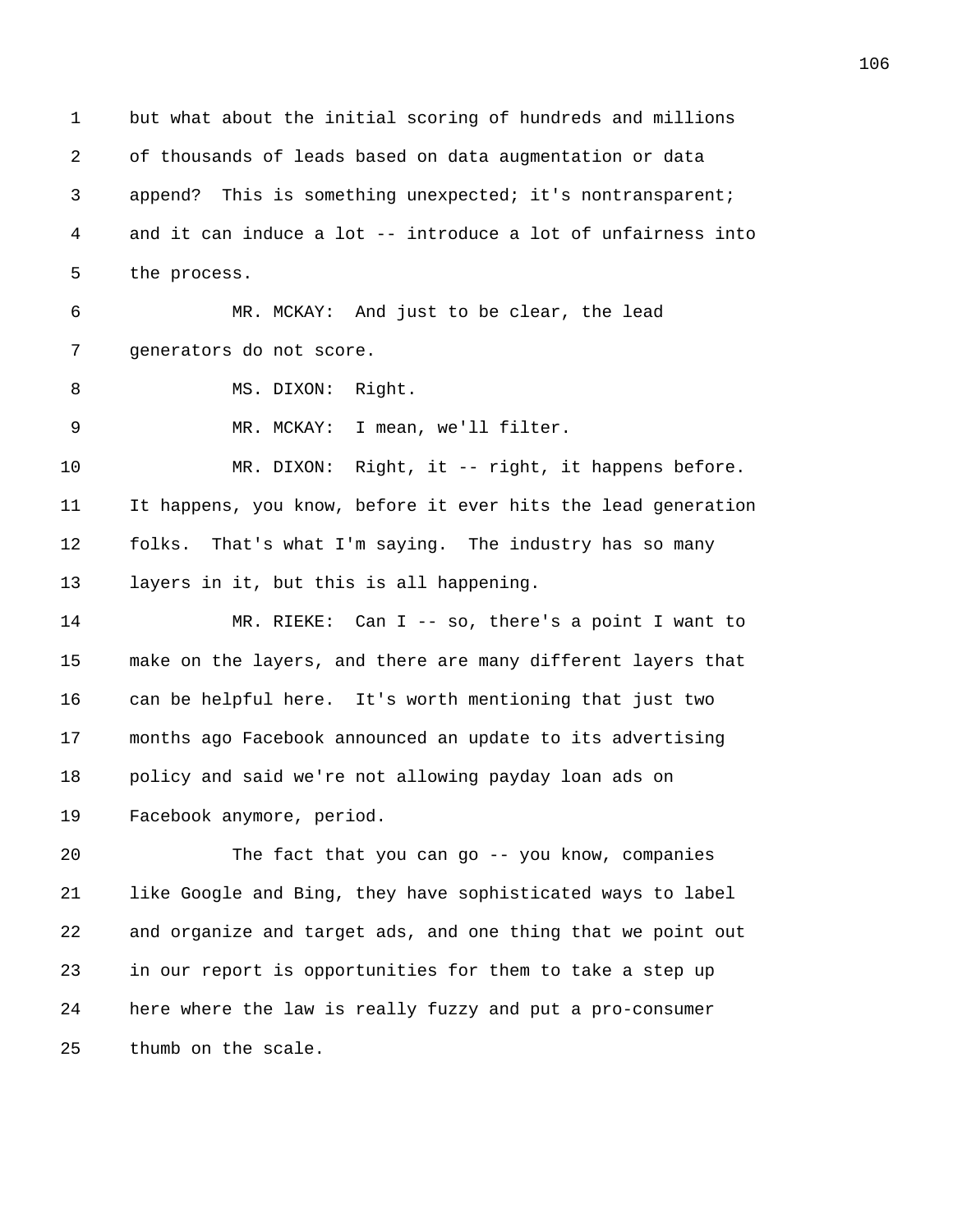1 There's room for the lead generators and their 2 trade groups, I think, to tighten up what today are these 3 vacuum privacy policies into something that might more 4 closely reflect what's actually happening in the best-case 5 scenarios. And then I think that, you know, in some cases, 6 there's roles for regulators like the FTC, and I think 7 there's an honest question for lead -- payday lead generation 8 companies that are selling the sensitive data without clear 9 contractual limits, regardless of whether or not they know 10 they're selling to a fraudster when that crosses the line 11 into unfairness. 12 So, I just want to say, like, I think there's many 13 different points of intervention and ways to tighten up the 14 ecosystem. That's it, yeah. 15 MR. MADSEN: Well, and real quick on -- to Aaron's 16 point there. You know, there are bad actors our there. And 17 as Pam mentioned, it doesn't -- it goes well beyond just the 18 short-term road or the payday road as Aaron uses the term. 19 But I think the most important thing here is remarketing to 20 the consumer, giving the consumer additional options isn't 21 necessarily a bad thing. 22 The marketers themselves, by presenting the 23 consumer with a choice to engage in something else, Mr. 24 Customer, we're not able to match you with a lender, if 25 you're looking for ways to potentially help out your credit,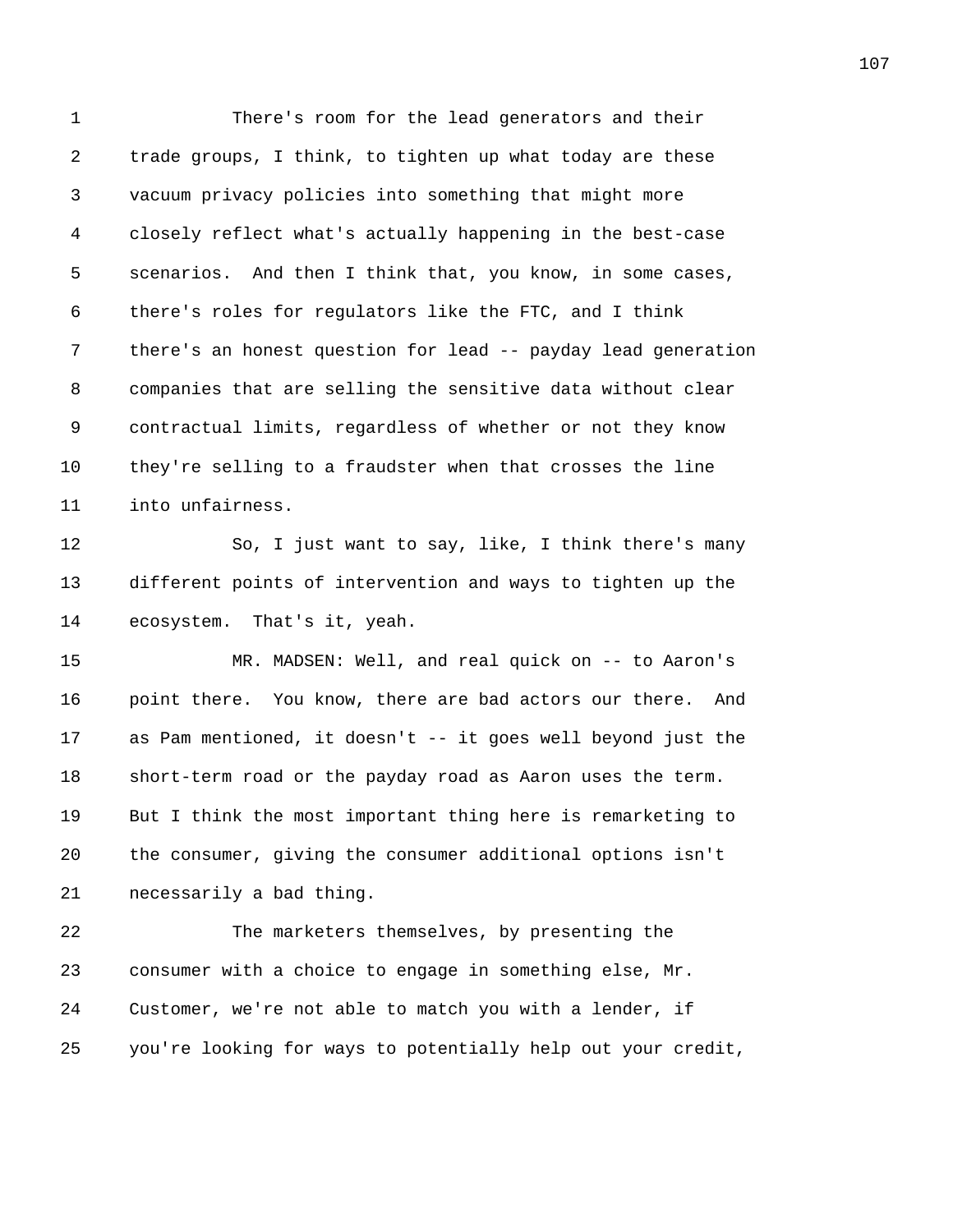1 would you be interested in hearing more about that. And if 2 the customer takes an affirmative action and moves in that 3 direction, that's not a bad thing. Where it becomes a 4 problem is when it happens automatically and, the next thing 5 you know, the customer is getting 15 or 20 emails saying, 6 hey, we've got your information and you're signed up for a 7 credit monitoring service. That's what we're all trying to 8 stop.

9 And, then, Pam when you were mentioning the scoring 10 and whatnot, I think there may be some definitions out there 11 that we need to work through, because if you're looking at 12 the way that marketers will try to put an ad in front of the 13 consumer, then that may be for very particular purposes that 14 if I'm working with a storefront lender and they don't have a 15 storefront in Missouri, then I'm not going to put an ad in 16 front of a consumer in Missouri.

17 So, I think we need to look at the definitions, and 18 then when we find places where there are opportunities to 19 work together to weed out these bad actors, we definitely 20 need to be very proactive on it.

21 MS. DIXON: Yeah, I think the underlying -- there's 22 a lot of levels in the industry, and there are certain mid 23 and surface-level protections that we've talked about today, 24 but we really -- in the first panel, there was, you know, the 25 tech providers. Well, the tech providers are often data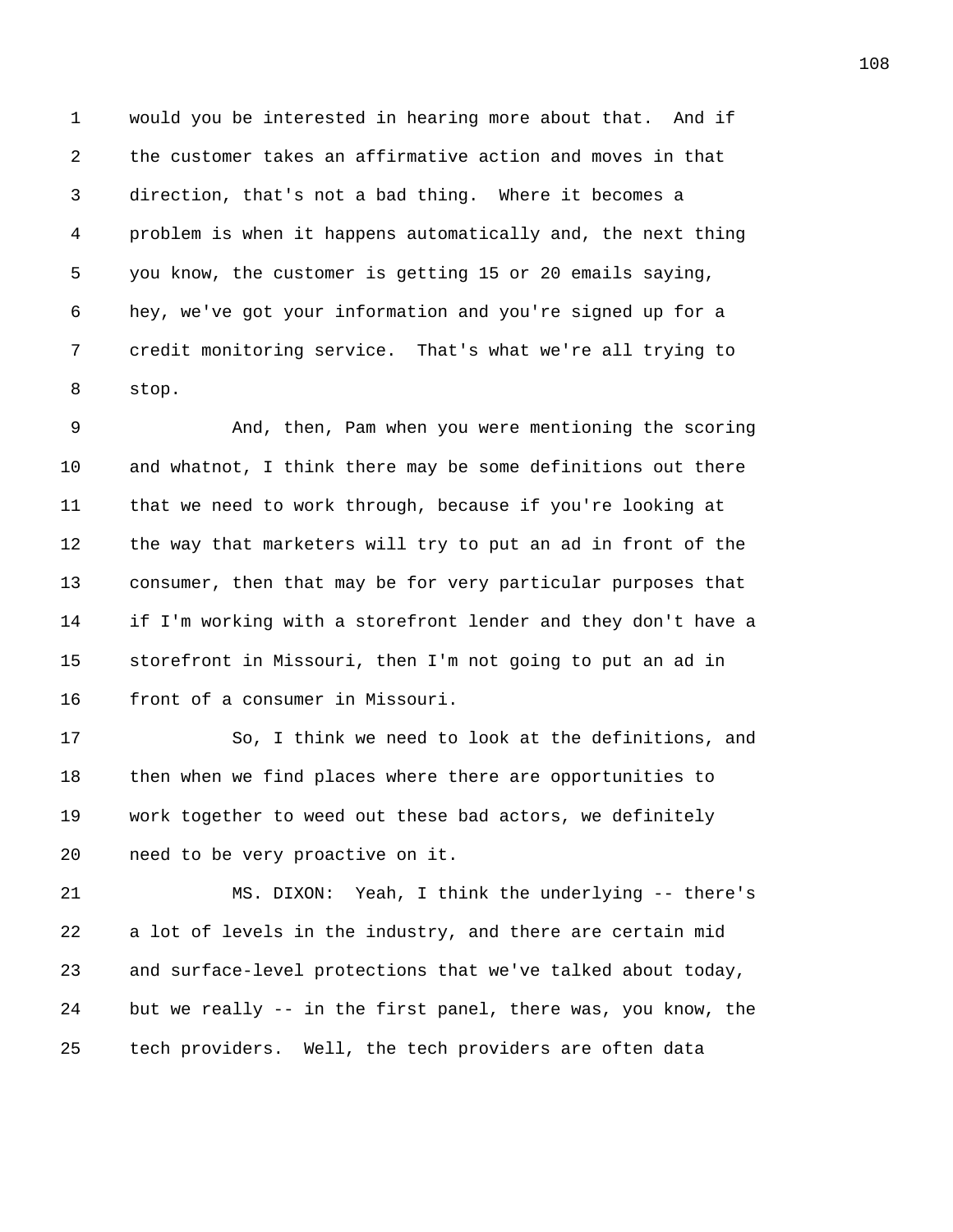1 brokers. And this is an unregulated space. So, it's the 2 back-end channels where we really haven't addressed any fixes 3 yet. And I do think that we need to look at those fixes. I 4 do think that there are opportunities for making those fixes. 5 For example, what information is collected when, what 6 information is displayed to which lenders. I think we'd go 7 far in beginning to help.

8 And, also, has there been the application of a 9 statistical credit score, which could introduce fairness 10 issues later on. So, I think that there are definite steps 11 that could be taken to address the underlying issues.

12 MS. WORTHMAN: And I think that let's now segue 13 just a little bit in talking to what happens to this consumer 14 information, because there is very valuable information that 15 has been given. And, actually, even just when -- after a 16 consumer's experience whether they have been funded or 17 whether they haven't been, how long do you maintain that 18 information, that personal information, and sometimes very 19 sensitive information?

20 MR. MADSEN: Yeah, so, most companies will have a 21 data retention policy in place, and the application of that 22 may or may not be affected either by a litigation hold or 23 different things that that company may be dealing with, you 24 know, in our case --

25 MS. WORTHMAN: And by "that company" do you mean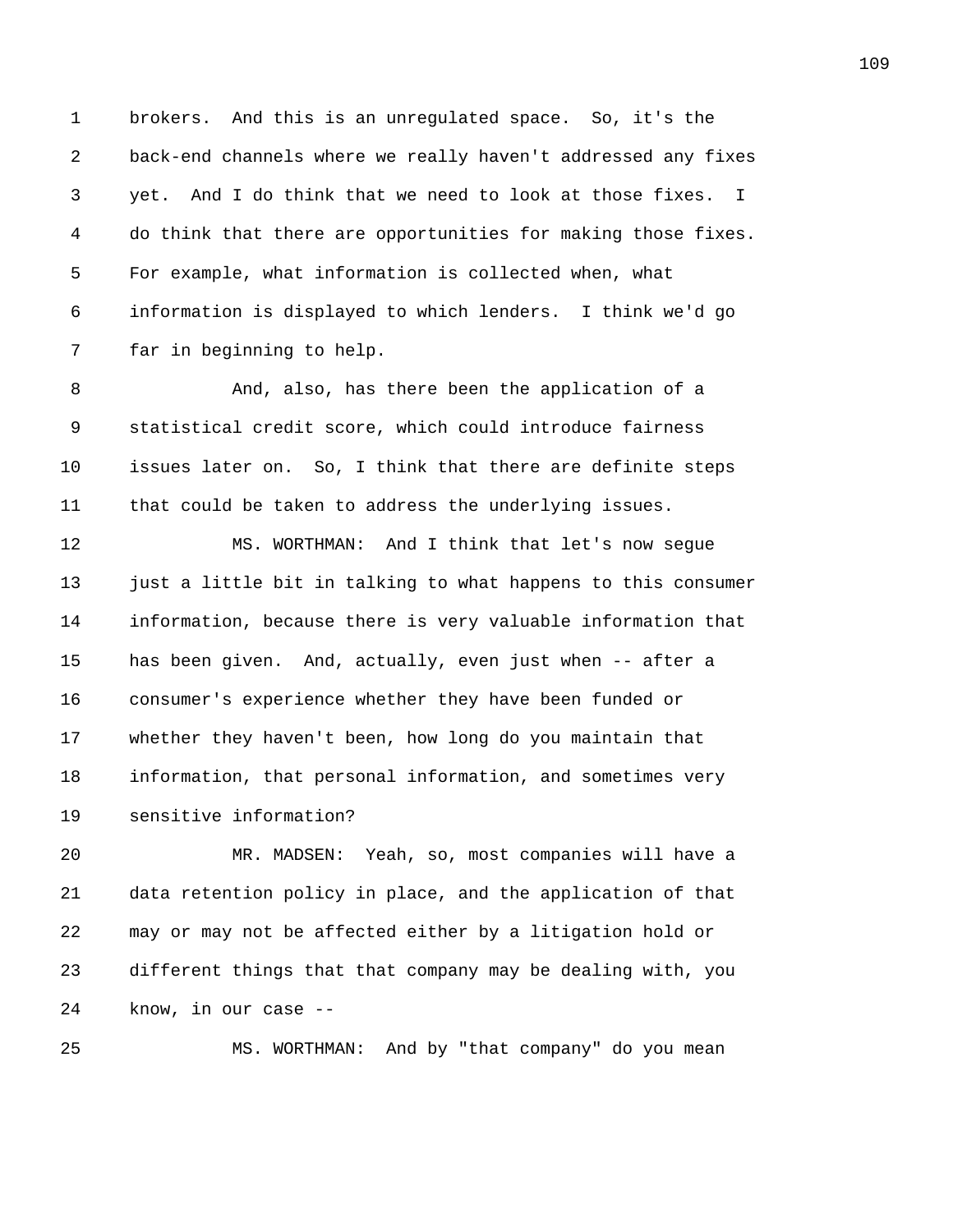1 the lender or do you mean your own -- specifically the --

2 MR. MADSEN: In the context of what I was speaking 3 to, anybody that is presented with that information, whether 4 it's the marketing person who's collecting that information 5 on the website, whether it's the aggregator who has that 6 information presented to them and then passed along to the 7 lender, the same thing. Anybody that is given that 8 information to make a decision off of, any amount of 9 information that they're holding onto will typically have 10 some type of a policy related to it.

11 I don't know that there's a general policy that 12 most people engage in. And it's probably changing as we 13 speak right now, just with all the changes in the regulatory 14 environment.

15 MS. WORTHMAN: And how do you ensure that a 16 consumer's information is protected, as you said, if they are 17 not funded with a loan, if they're given another opportunity; 18 how do you ensure that that's the only way that their 19 information will be given?

20 MR. MADSEN: Yeah, so, again, in our case, we do 21 put different automated things in place, and then in addition 22 to that, we've given customers a very visible way to contact 23 us with any type of concerns that they've had. And we don't 24 have it only related to our products themselves as far as any 25 marketing interfaces that we have, but as well as our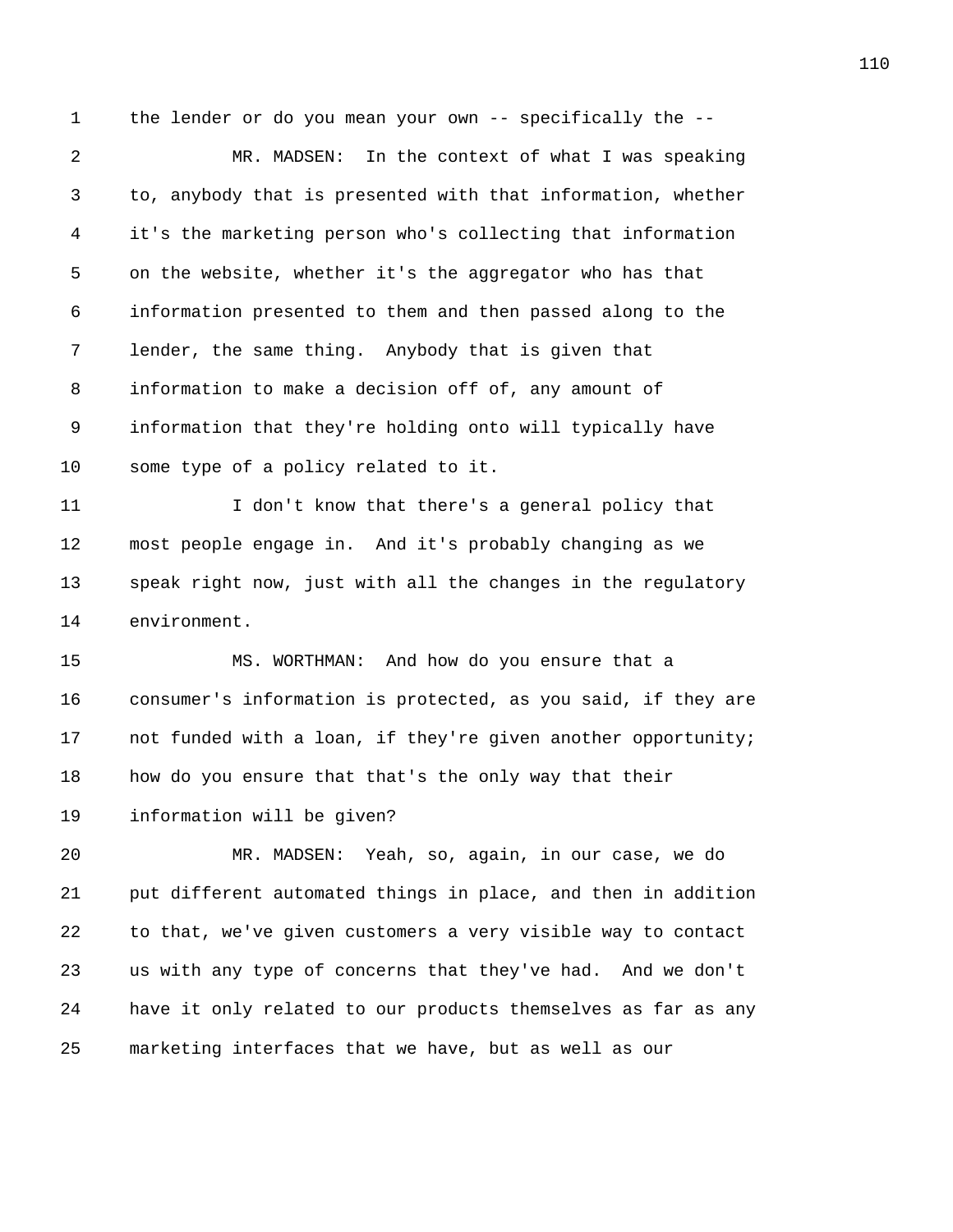1 lenders. So, if they've had any kind of problem with their 2 lender, we encourage them to reach back out to us, and then 3 we will help work with them to rectify any situation. 4 MS. WORTHMAN: And your contractual relationships 5 with your lenders, do you have certain policies that they 6 have to adhere to in order to receive the confidential 7 information? 8 MR. MADSEN: Yes. 9 MS. WORTHMAN: Okay. And, John, you wanted to 10 speak. 11 MR. HENSON: Yes. I think to piggyback off what 12 Tim said there, we, as well, have contractual relationships 13 with our lenders. And because we are considered a covered 14 entity under the CFPB, we have -- if you're coming into our 15 site and you're giving us information, that is our consumers' 16 information. Those are our consumers. We then share some 17 information with the five lenders, okay, and -- but that's 18 still our consumer information, that the lender has. 19 Now, when the borrower chooses to work with Lender 20 A and then move forward with the process, that becomes 21 Lender's A consumer. And that's their consumer information. 22 But Lenders B, C, and D are not allowed to remarket to those 23 consumers. So, they get the shot at the apple; the borrower 24 chooses which one they want to work with; and then the other 25 ones fall to the side.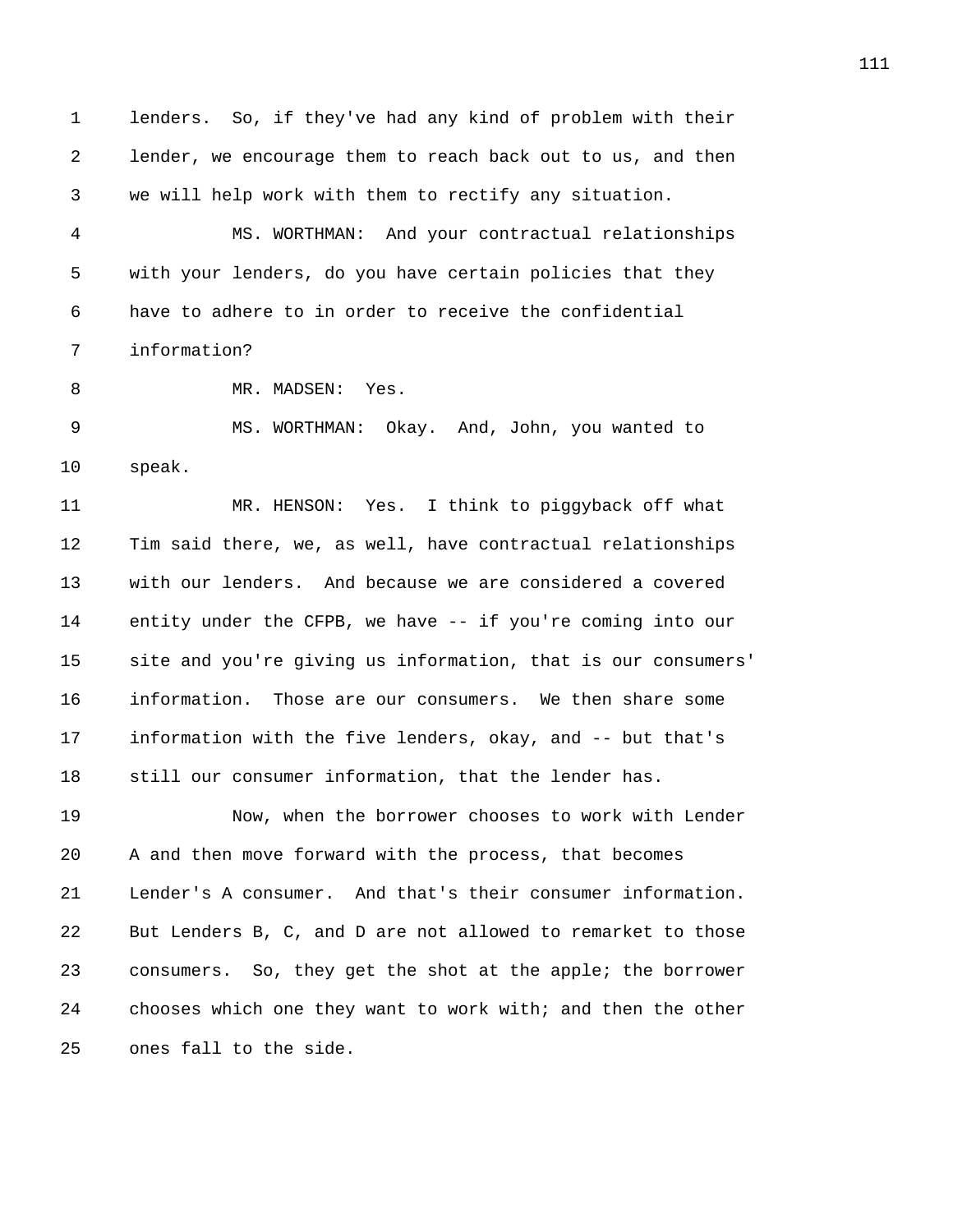1 And, then -- so you don't get credit card offerings 2 from Lender B that you didn't choose. You don't get other 3 mortgage information from that that you didn't choose. So, 4 that's one way, anything just contractually. And, again, and 5 I said this before -- since we are licensed -- we have to 6 keep up with that and make sure that we are containing that 7 that consumer's information. 8 MR. MCKAY: I would also say there is -- sorry, go 9 ahead. 10 MR. HENSON: Go ahead. 11 MR. MCKAY: There's a list of best practices that 12 OLA has published around data -- movement of data and data 13 storage, and as an OLA member, we're required to follow those 14 policies. 15 MS. WORTHMAN: Now, Aaron, when I asked if 16 consumers know about -- that their information is passing 17 through multiple hands, you said no, and you said I don't 18 think that there is a way for consumers to know that. Is 19 that right? I mean, is there a way to make it -- to make it 20 more transparent, that consumers are aware that their 21 information will be going through multiple hands until their 22 search for their product is satisfied? 23 MR. HENSON: So, we have -- we use affiliates, 24 okay, but the majority of our affiliates are display ads 25 only. So, you have a website and you have mortgage articles,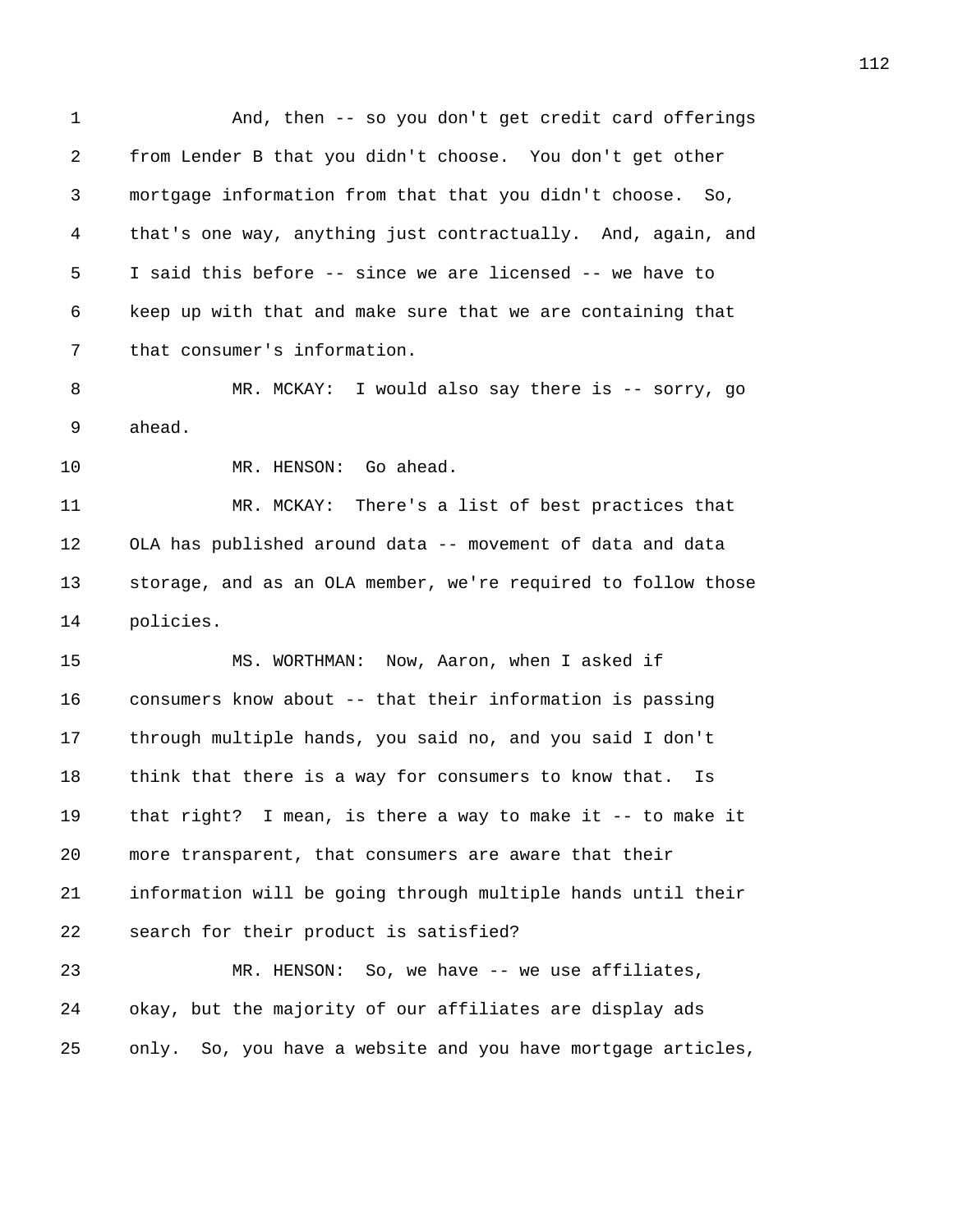1 and you can have a display ad to LendingTree that you -- it's 2 a click-out. So, you click on the ad; it goes to 3 LendingTree; then you fill out the form there.

4 We do have affiliate partners that are host-and-5 post partners, which they have a form on their site; they 6 collect the data; we limit what data they can collect; and 7 it's always cobranded. So, the consumer knows I'm getting 8 the LendingTree experience or LendingTree is going to end up 9 with my information. So, that's one way that we've protected 10 it. And those host-and-post partners are very, very few, and 11 they're partners that we've had for a long time that we -- 12 and we diligently monitor fraud and all that information, 13 so...

14 MS. WORTHMAN: And, Aaron, do you --

15 MR. RIEKE: You know, I spent years working as a 16 privacy advocate, so I don't want to sound like I'm down on 17 transparency. I think that's really important. And I think 18 that certainly a consumer that reads a website closely would 19 notice that, oh, okay, this website is going to take my 20 information and go to its network of lenders to find me a 21 loan.

22 I think what's very, very hard for a consumer to 23 see and understand is in the last panel we heard the term 24 sub-sub-sub-sub-affiliate, right? And I think it's very hard 25 for a consumer to picture and understand, okay, I might be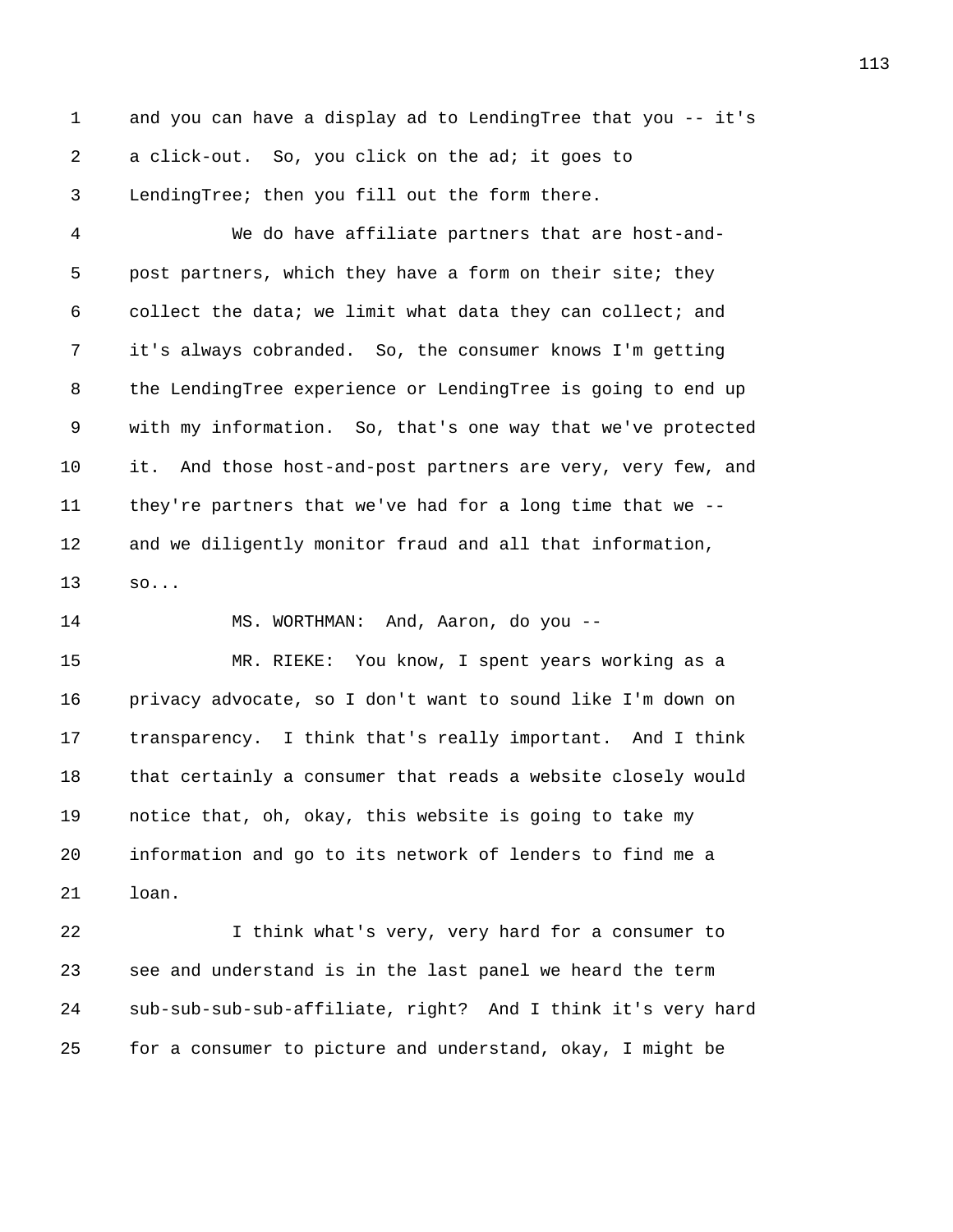1 putting in my bank account information which is going to be 2 sold to Party A, which will sell to Party B, which will sell 3 to Party C, which will sell to Party D, and then D will 4 actually have the network of lenders. And who knows what 5 happened along the way and the scoring that happened along 6 the way and the enrichment that happened along the way.

7 I don't think that transparency is a very realistic 8 option for explaining that system. And, frankly, I think 9 there is, you know, one of the things to be thinking about 10 when we come to what role do affiliates play in any lending 11 market is how early in that chain do you need to collect the 12 really sensitive information.

13 MS. WORTHMAN: Well, that's actually how early do 14 you need to collect the really sensitive information, and 15 that's sort of a question I have for the small-dollar 16 lending. How important is it for -- to not have a two-step 17 process that's a little more similar to LendingTree? Why 18 does this confidential information -- the bank account 19 information, the Social Security -- have to be collected 20 right at the first communication with the consumer?

21 MR. MADSEN: Yeah, so, you know, it's there to 22 facilitate that efficient process in the short-term lending 23 world that they've created over the last, you know, 15 years 24 or so. They do a realtime underwriting from the point that 25 the customer fills out the form and provides their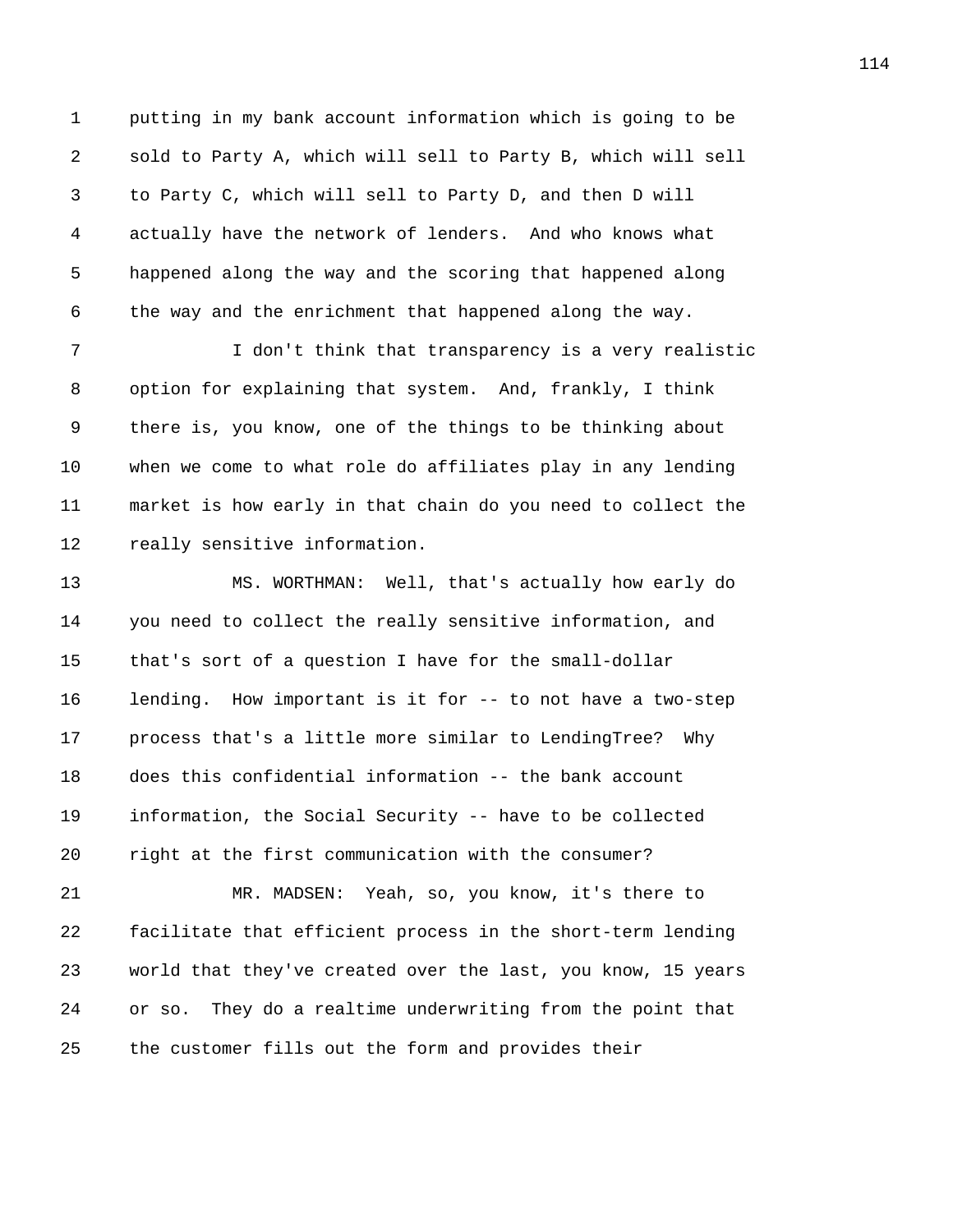1 information; then within seconds, they're receiving back an 2 answer that they've been -- they've been placed with a lender 3 who's going to be able to help them further.

4 So, to add the different steps in there, not only 5 does it make it almost impossible for these lenders to 6 continue to engage in the way that they have in that very 7 efficient and realtime manner, but then it also creates 8 opportunities for the consumer to fall off due to whether 9 it's technical issues, you know; computers lock up and then 10 all of a sudden they're starting over the process.

11 So, for the consumer experience, it's typically 12 done that way, also, to make it as efficient and painless as 13 possible.

14 MS. DIXON: I'm worried that we've trained 15 consumers, though, in some of the -- especially the more 16 short-term loans -- that we've trained them to fill out this 17 sensitive information. I would love to see a more negotiated 18 process, just as a cultural norm. I think it would make a 19 lot of sense in terms of slowing down some of the knee-jerk 20 reflexivity that one can see online in filling out of forms 21 because, I mean, one thread in this tangle of yarn is 22 certainly the filling out of forms.

23 It's not everything, though; it really isn't. It's 24 just one -- one narrow thread. There's actually -- there's 25 lead generation that happens without ever having a consumer